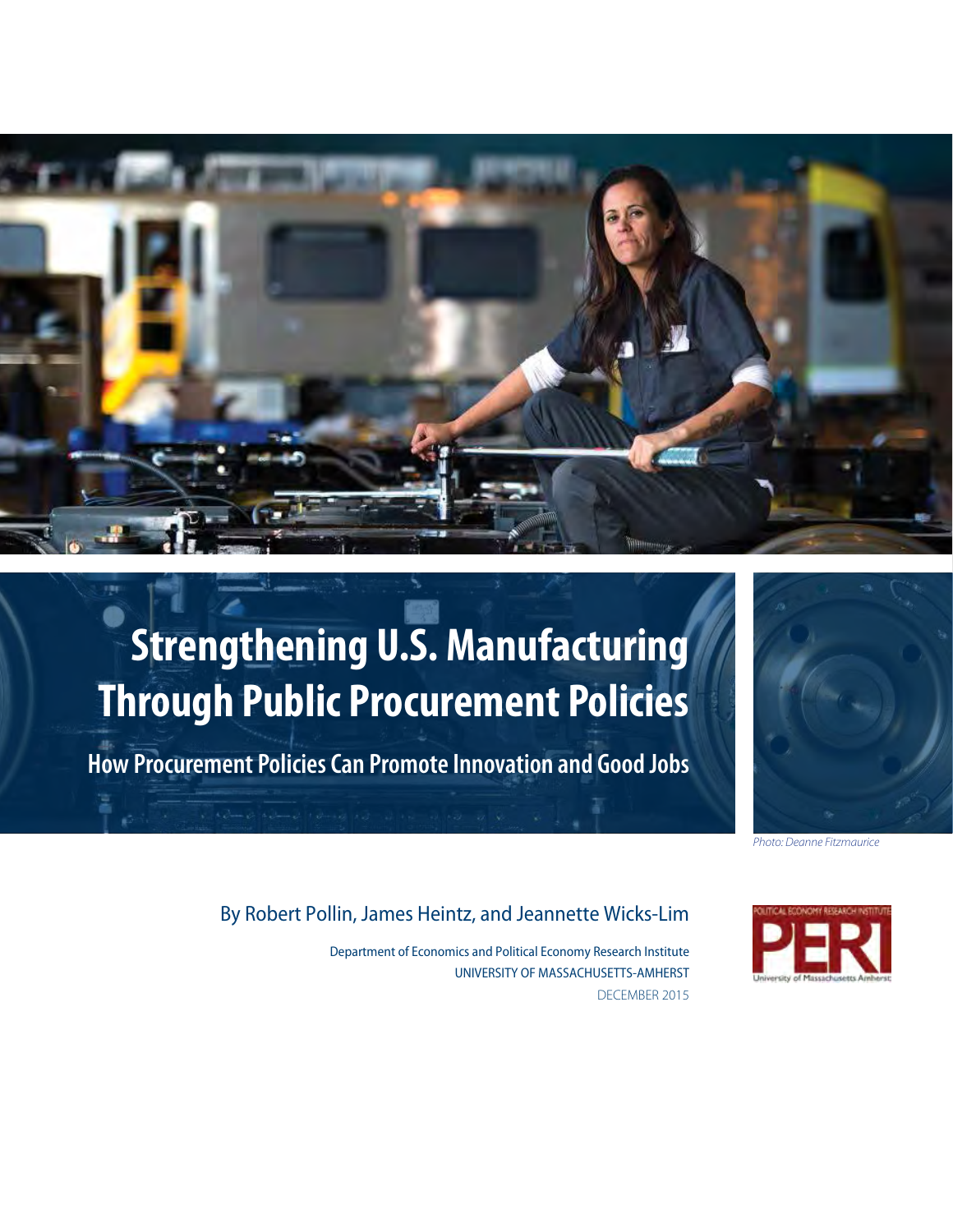# **Strengthening U.S. Manufacturing Through Public Procurement Policies**

How Procurement Policies Can Promote Innovation and Good Jobs

By Robert Pollin, James Heintz, and Jeannette Wicks-Lim

Department of Economics and Political Economy Research Institute University of Massachusetts-Amherst

DECEMBER 2015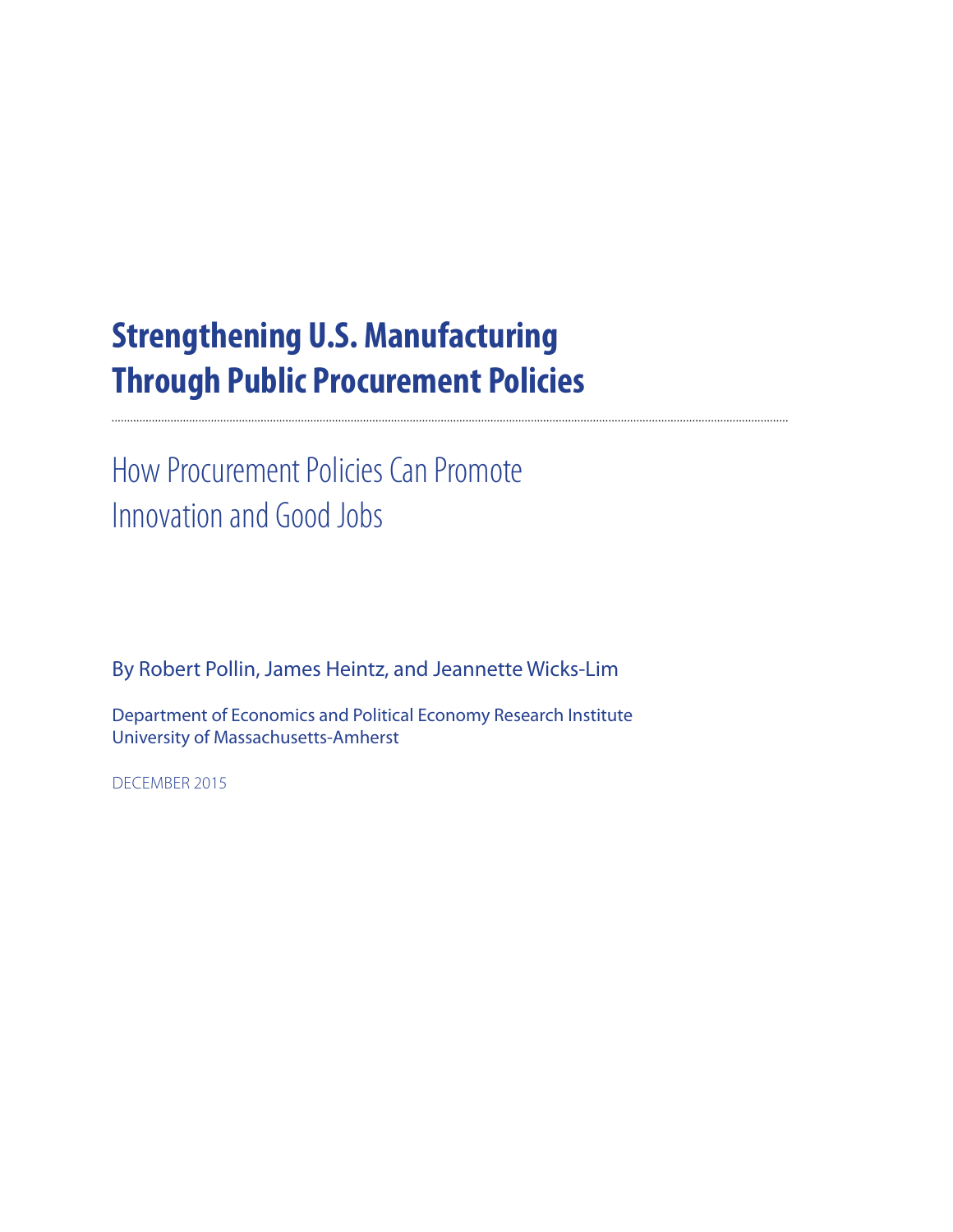# **TABLE OF CONTENTS**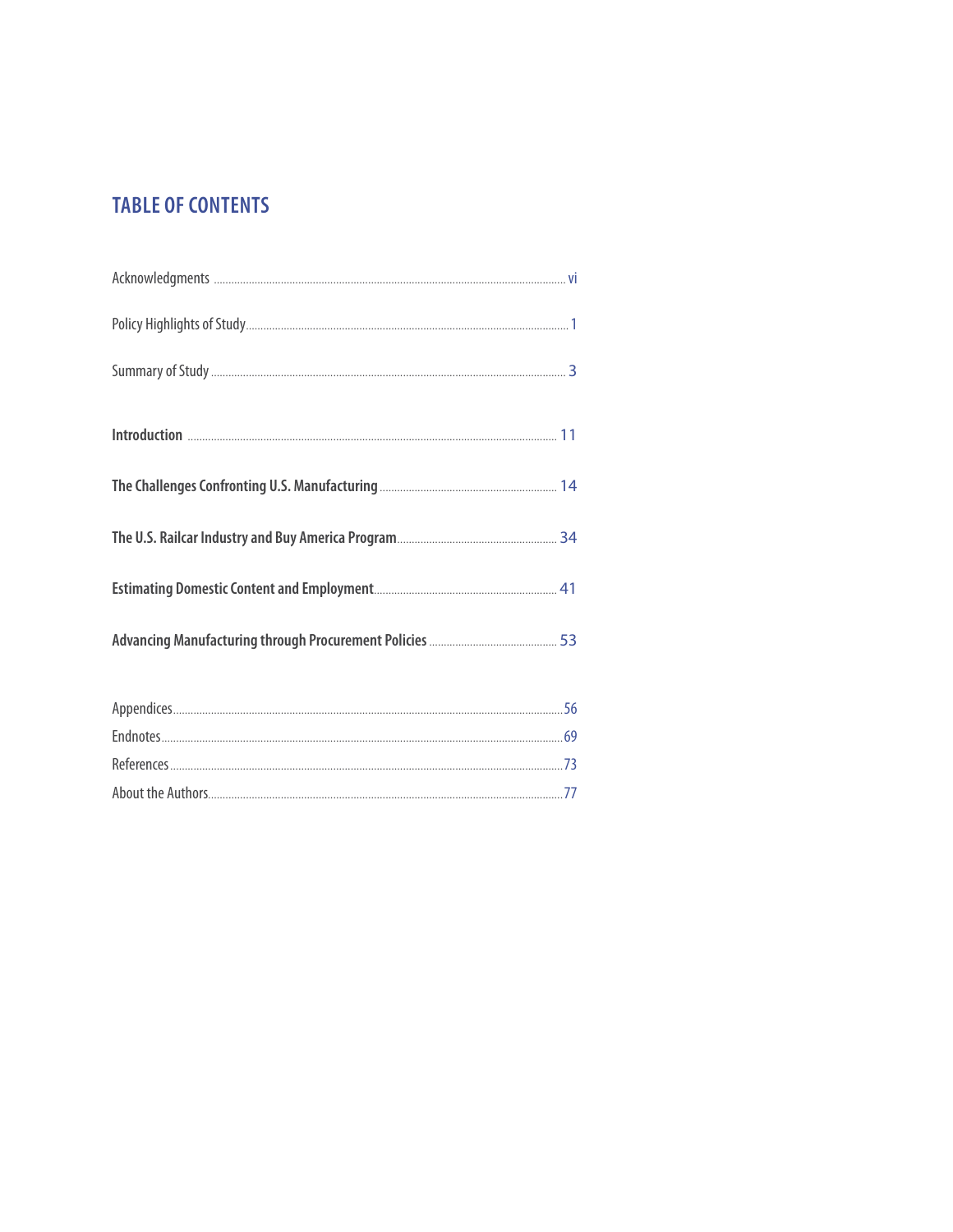# **ACKNOWLEDGMENTS**

Many people made valuable contributions to our work on this study. We are happy to take this opportunity to acknowledge them.

We begin with Madeline Janis, Director of the Jobs to Move America program. We undertook this study at Madeline's urging. She then gave us many thoughtful suggestions and raised valuable challenges to our thinking at various stages of our work. Linda Nguyen and Erika Patterson at Jobs to Move America conducted extensive research on many aspects of the U.S. Buy America program. We drew at length from their work, as should be clear at various parts of this study.

We were able to deepen our understanding on a range of issues from Susan Helper and Ryan Noonan, Chief Economist and Economist at the U.S. Commerce Department; Bryna Helfer, Director of Public Engagement at the U.S. Transportation Department; and Victor Ramirez, the Interim Executive Officer of Vendor/Contract Management at the Los Angeles County Metropolitan Transit Authority.

We received generous financial support on this project from Amy Kenyon, Program Officer from the Ford Foundation; Helen Chin and Shawn Escoffery, Program Directors from the Surdna Foundation; and Scot Spencer, Program Officer at the Annie E. Casey Foundation.

Kim Weinstein did her usual outstanding job of converting our multiple typescript files of text, tables, and figures into one clear, readable, well-organized document.

Among our PERI co-workers, Heidi Garrett-Peltier and Shouvik Chakraborty made important contributions to our quantitative modeling work to estimate both domestic content levels for U.S. railcar manufacturing and the employment effects of railcar investments. Emily Bloch was very helpful in copyediting the manuscript and organizing our communications efforts. Against stiff odds, Judy Fogg maintained something approximating coherence around the administration of this project, as she does with everything that happens at PERI.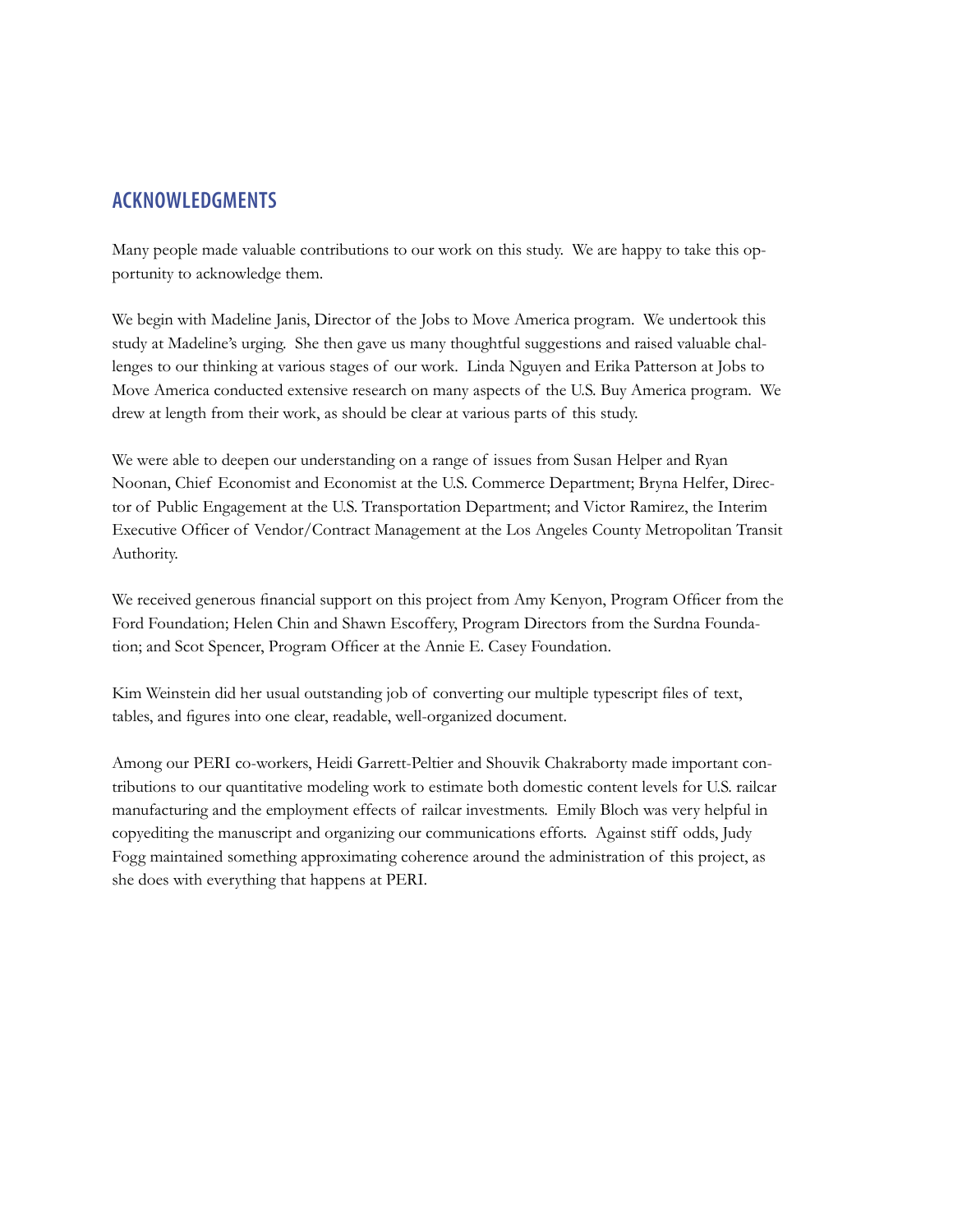# **Policy Highlights**

This study advances a policy framework capable of supporting a major revival of the United States manufacturing sector. We are especially focused on the prospects for greatly expanding good job opportunities for U.S. workers that would result through the revival of the U.S. manufacturing sector. We focus, further, on using one set of policy tools—U.S. public sector purchases of manufactured goods, or procurement policies—to promote growth and expanding job opportunities within one manufacturing industry, i.e. the production of railcar transportation equipment. We show how some significant, though still straightforward, reforms of the official U.S. Department of Transportation (DOT) procurement program known as Buy America are capable of generating major benefits to domestic railcar manufacturers as well as to workers in this sector.

Of course, improving the DOT's Buy America program is only one of several policy initiatives that are needed to support a U.S. manufacturing revival, in the railcar industry and more generally. Other important measures that are needed in behalf of the U.S. manufacturing sector include 1) research and development support; 2) targeted credit policies; 3) better job training programs and job ladders within firms; and 4) more support for developing regional manufacturing eco-systems, which help form mutually supportive local supply chains.

Procurement policies can play a central role among these various initiatives. This is because they are the means through which the government can help establish more stable domestic markets for U.S. manufacturing firms. This, in turn, enables the firms to operate with longer time horizons, which creates an environment supportive of innovation and building a skilled and stable workforce.

We reach the following main conclusions with respect to the Buy America procurement program as it operates presently throughout the U.S.:

- **ID** Domestic content standards are too low. The official domestic content requirements include 60 percent domestic production for components and 100 percent for final assembly in railcar manufacturing. But as we show, these standards amount to an overall requirement of only 40 percent domestic production. That is, up to 60 percent of production can be provided by imports.
- ➋ **Monitoring and enforcement standards are too weak**. The monitoring and enforcement levels for even these low domestic content requirements are weak. Moreover, few local transit agencies have adequate capacity to conduct audits in-house and public interest groups face major obstacles in obtaining relevant compliance information.
- ➌ **Too many waivers are granted**. The available evidence suggests that the Department of Transportation has been too willing to grant waivers to contractors bidding on transportation procurement projects covered under Buy America. The Department of Transportation needs to keep systematic records on waiver applications and decisions and to establish consistently high thresholds for granting waivers.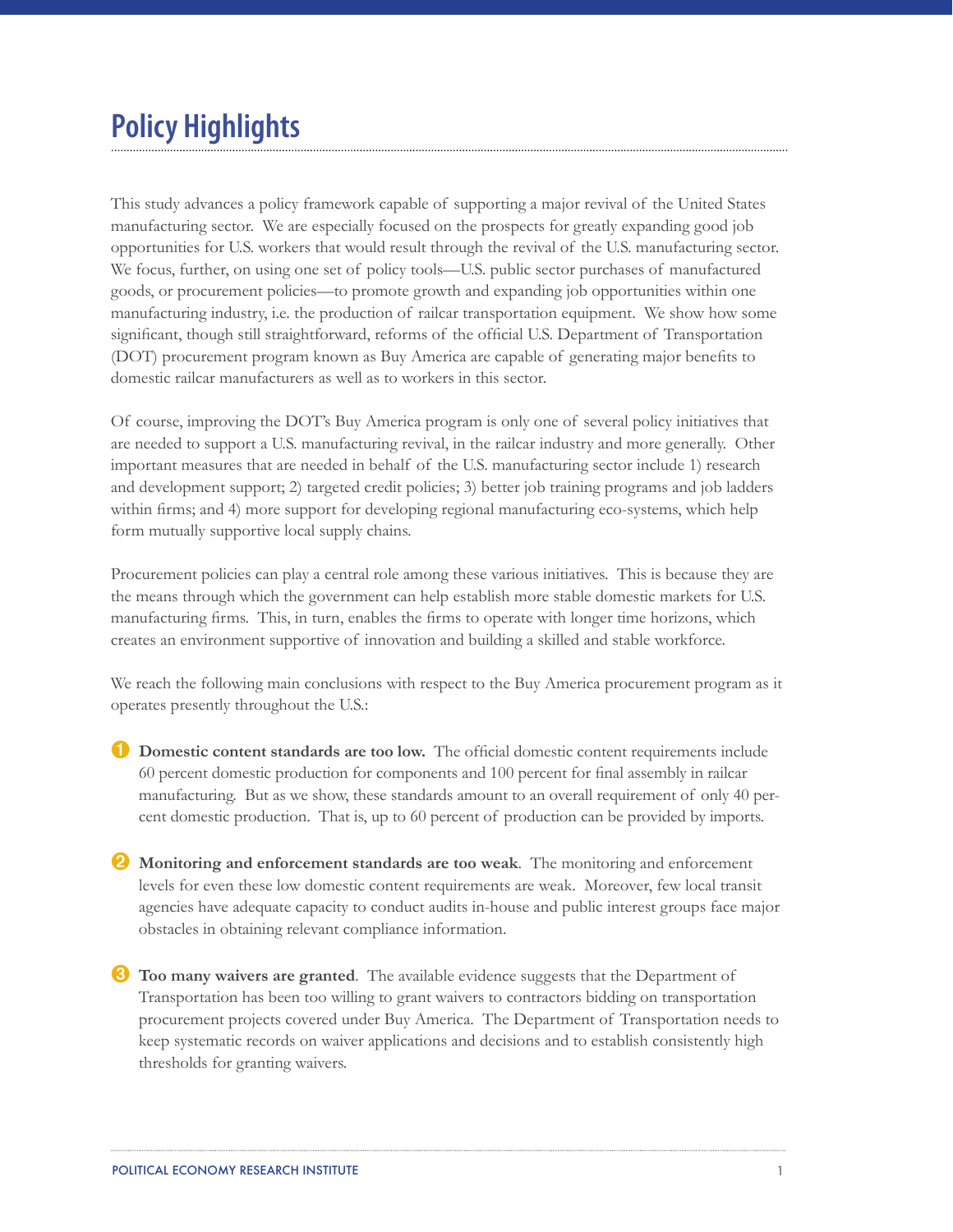➍ **Lowest-price standards are too narrow.** Procurement contracts under Buy America are predominantly awarded to firms offering the lowest-price bids. This pattern suggests that the broader benefits generated by domestically-based manufacturing projects are likely being undervalued. These are tangible benefits that accrue to U.S. taxpayers—in terms of strengthening innovative manufacturing firms in the U.S., as well as generating more jobs, better jobs, and better access to job opportunities, including for women, minorities and recent labor market entrants with lower formal credentials. The U.S. Employment Plan developed initially in 2010 by the Los Angeles County Metropolitan Authority demonstrates how these other important considerations can be readily incorporated into an employment-enhanced best-value evaluation system.

From a broader perspective, we conclude that strengthening the DOT's Buy America procurement policies, and combining these stronger policies with employment-enhanced best-value contract evaluation criteria, can make major contributions toward promoting a revival of the manufacturing sector in the United States and creating millions of good manufacturing jobs for U.S. workers.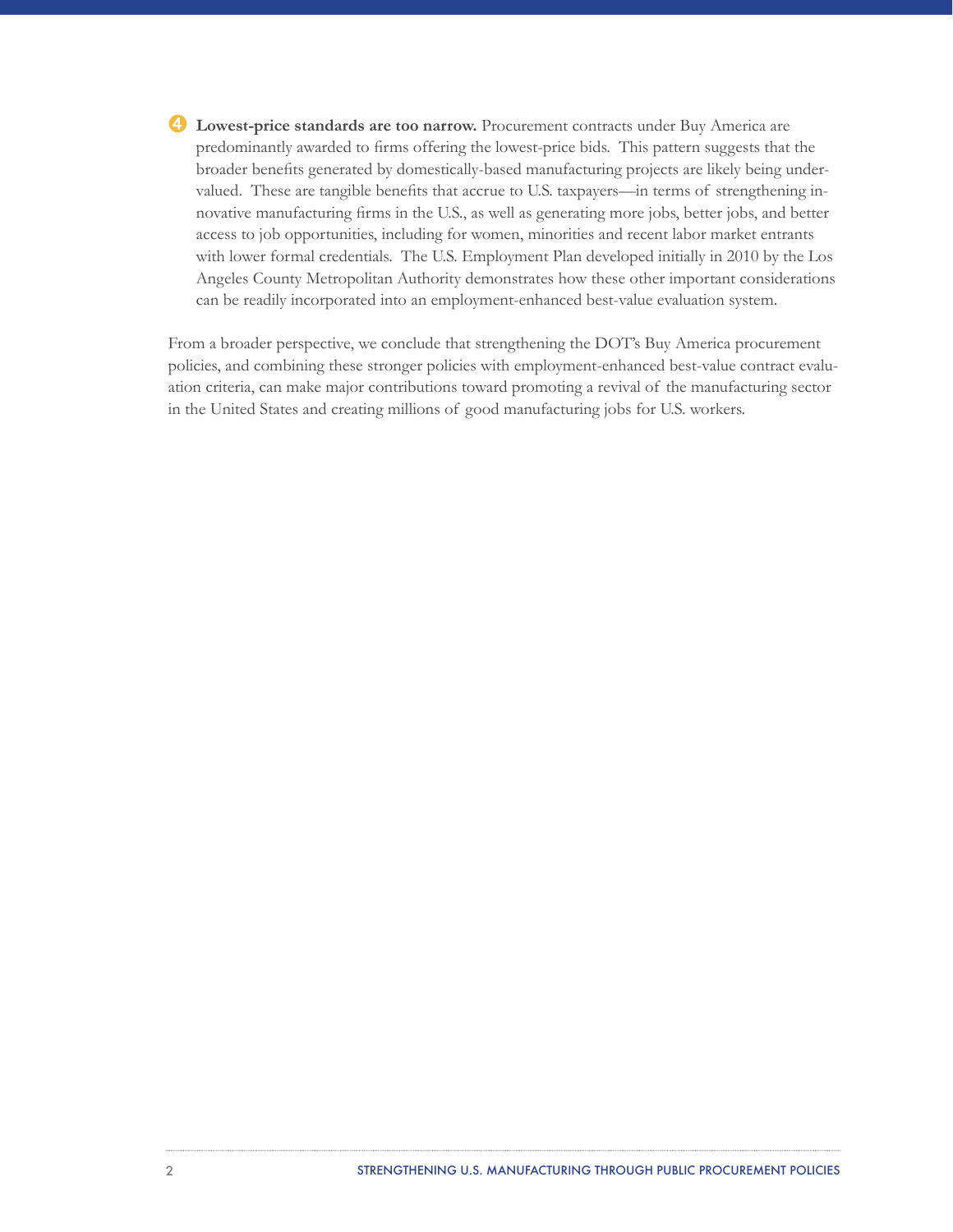# **Summary**

The purpose of this study is to advance a policy framework capable of supporting a major revival of the United States manufacturing sector. We are especially focused on the prospects for greatly expanding good job opportunities for U.S. workers that would result through the revival of the U.S. manufacturing sector.

Even more specifically, this study focuses on using one set of policy tools—U.S. public sector purchases of manufactured goods, or *procurement policies*—to promote growth and expanding job opportunities within one manufacturing industry, i.e. the production of railcar transportation equipment. We show how some significant, though still straightforward, reforms of the official U.S. Department of Transportation procurement program known as Buy America are capable of generating major benefits to domestic railcar manufacturers as well as to workers in this sector.

Overall, state, municipal and the federal government in the United States constitute the largest single purchaser of goods and services in the world. In 2013, total government purchases amounted to \$1.1 trillion, equal to 6.5 percent of U.S. GDP. Manufacturing procurement contracts alone were at approximately \$400 billion, which was 2.4 percent of U.S. GDP and roughly equal to the entire GDP of Austria that year. Our aim is to show how the U.S. public sector can utilize this tremendous resource to promote the revival of U.S. manufacturing and expand good job opportunities. This includes a resurgence of manufacturing in regions of the U.S. that have been badly hurt by declines in their manufacturing sectors over the past generation.

We argue that initiatives to significantly improve the Buy America program should be seen as one critical component of a broader set of policies for reviving U.S. manufacturing. This broader policy framework for reviving manufacturing needs to include support for research and development in manufacturing innovation; financial policies capable of delivering affordable credit for manufacturing investors; effective job training and job ladder programs; increased manufacturing job opportunities for women, minorities, and new labor market entrants with lesser credentials; and the strengthening of regional manufacturing eco-systems, which help develop mutually supportive local supply chains.

But within this full set of manufacturing sector initiatives, we argue that procurement policies can make uniquely important contributions. This is because procurement policies can be undertaken rapidly and can therefore have a major positive impact within a 3- to 5-year period. As such, procurement policies can serve as a catalyst to promote a more comprehensive set of initiatives to revive manufacturing in the United States economy.

In addition to an introductory Section 1, this study is divided into four sections: The Challenges Confronting U.S. Manufacturing; The U.S. Railcar Industry and Buy America Program; Estimating Domestic Content and Employment Impacts; and Advancing Manufacturing through Procurement Policies. This summary gives a brief overview of the full study.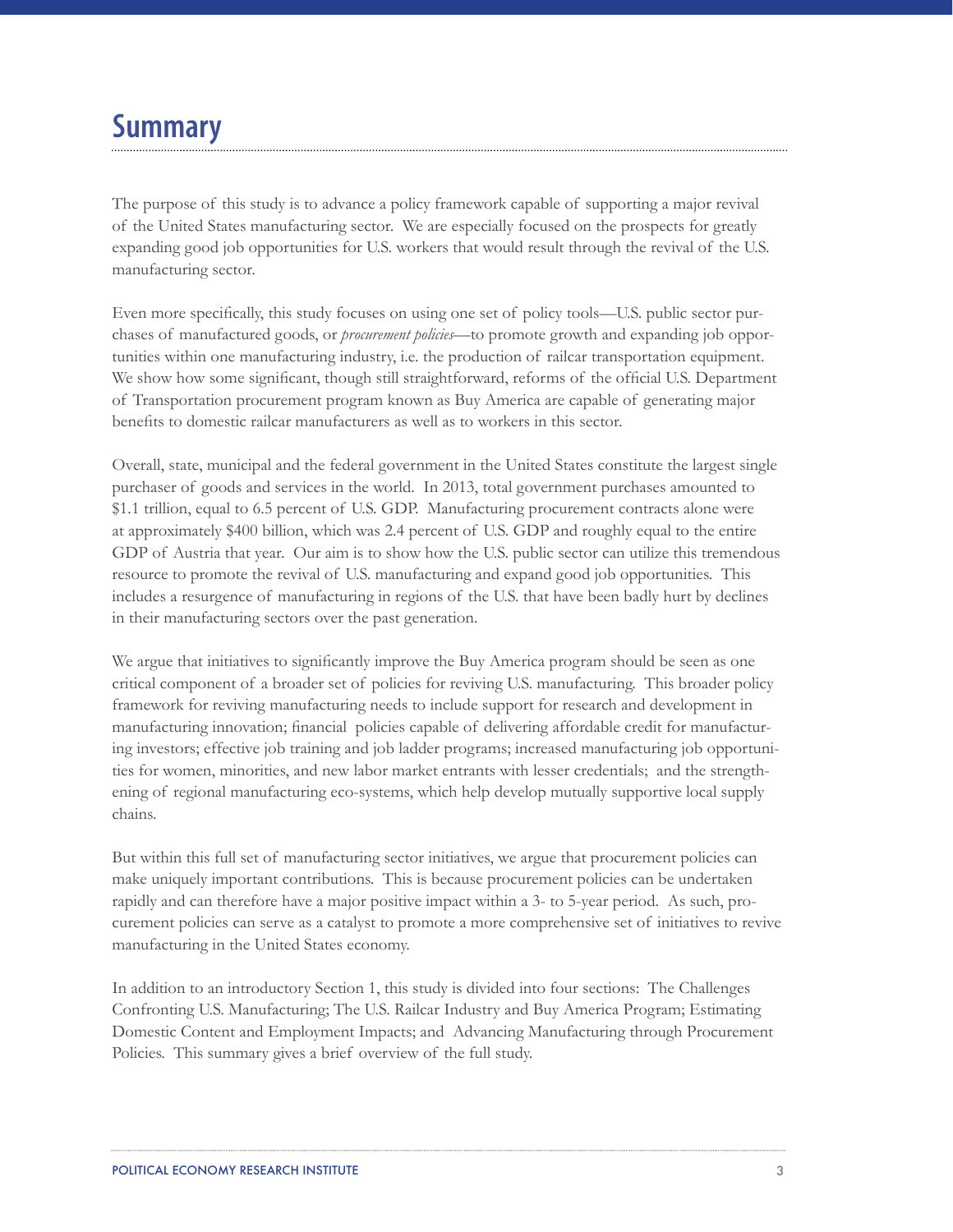# **THE CHALLENGES CONFRONTING U.S. MANUFACTURING**

The U.S. economy continues to face enormous questions and challenges in attempting to fully recover from the financial crisis and Great Recession of 2007-09. One fundamental question is: Can the U.S. economy establish a growth engine whose foundation is something other than financial bubbles—that is, the types of excessive financial speculation that drove growth in the late 1990s, before the 2001 recession; and most emphatically, from 2002-07, before the financial crash and Great Recession?

We need to focus on the U.S. manufacturing sector in addressing this question. Since the early 1980s, leading analysts from across the political spectrum have consistently expressed alarm over the decline of U.S. manufacturing. The main patterns identified by these authors include: 1) the sharp declines in former manufacturing strongholds, most dramatically the U.S. auto industry, but more broadly throughout both what is now termed the "rustbelt" Midwest and Northeast, as well as the South; 2) the losses of millions of manufacturing jobs, including 5 million jobs lost between 2000 and 2014; and 3) the persistent U.S. manufacturing trade deficit—i.e. the pattern of the U.S. economy importing far more manufactured products than it is selling as exports to other countries.

These analysts argue that a revival of the manufacturing sector is critical to establishing a healthy long-term U.S. growth trajectory. A revived manufacturing sector could generate millions of good jobs in all regions of the country and reduce the country's trade deficit. A strong manufacturing sector is also necessary to advance technical innovation in the U.S. economy. This is because producing manufactured goods is the most important site in which technical innovations—the fruits of investment in research and development—are tested, refined, commercialized and ultimately integrated into the overall stream of economic activity.

The rise of outsourcing and offshoring have been major factors behind the U.S manufacturing decline. Outsourcing refers to U.S. companies choosing to subcontract out part of their operations, as opposed to undertaking that operation in-house. Offshoring refers to when U.S. firms conduct their outsourcing operations in other countries. The most careful empirical research on these patterns finds that offshoring led to a drop of 3.5 million full-time equivalent jobs between 1998 and 2006 as well as a substantial rise in overall income inequality.

At the same time, not all indicators on U.S. manufacturing are negative. For example, as of 2013, U.S. manufacturing production was at \$2.2 trillion, greater than all other countries other than China, and greater than the total GDP of all but five other countries. U.S. manufacturing exports alone were at \$1.6 trillion, a level that is itself greater than the total GDP of all but 11 countries. The range of U.S. manufacturing exports is also wide, including automobile vehicles, parts, and engines; civilian aircrafts; medical equipment; pharmaceutical products; industrial engines; plastic materials; and cell phones. This is despite the fact that U.S. manufacturing imports remain substantially greater than exports. In addition, major innovations have emerged out of the U.S. manufacturing sector in recent decades, especially in various high-tech fields, including information and communications, electronics, flexible manufacturing, aerospace, and medical diagnosis.

Finally, there is already evidence of a reversal of the longstanding offshoring trend, with early signs of a reverse *onshoring*, or *reshoring* pattern beginning to emerge. The main driver of this reshoring trend is that some major manufacturing firms, such as General Electric, are finding that, increasingly, they can produce at competitive cost levels through U.S.-based operations. This is especially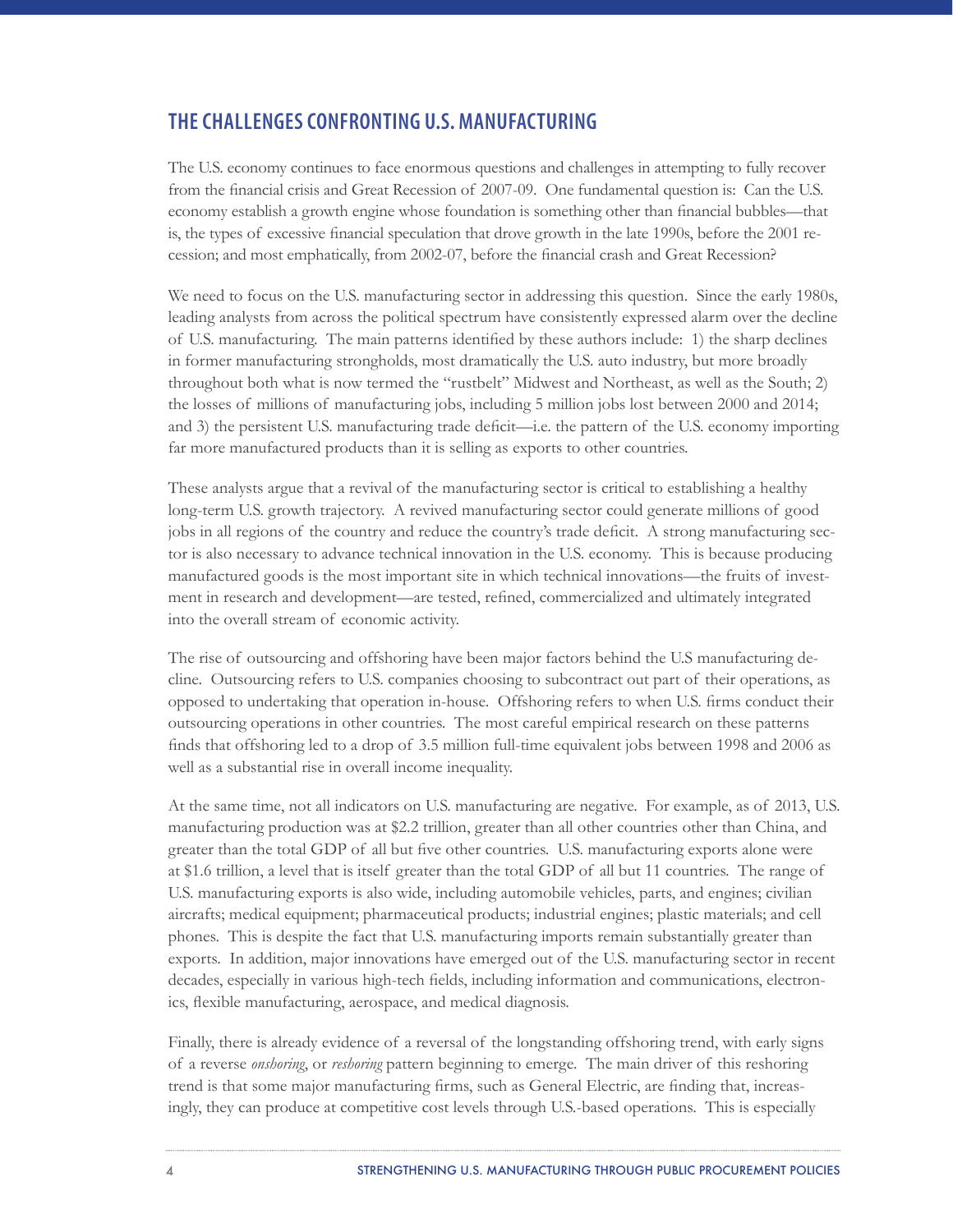significant since the main factor behind the offshoring trend was that firms such as General Electric were convinced that they could significantly lower their overall costs by producing in other countries, including especially China and other low-wage countries.

We examine a range of evidence on these issues. For example, we consider the sharply varying perspectives over whether the reshoring pattern is likely to become significant on its own, without the support of major policy interventions. Our conclusion is that the reshoring pattern remains modest, and is not likely to gain significant momentum on its own. We therefore conclude that active and effective public policies are needed to deliver a true U.S. manufacturing revival.

What are the key policy areas that need to be strengthened? The German economy has been highly successful over the past two decades in advancing production and exports for its manufacturing sector, even while average manufacturing labor costs are 30 percent higher than those in the U.S. Several researchers, including Susan Helper, the current Chief Economist at the U.S. Commerce Department, have identified four main elements behind the successful German model: These include: 1) the federal government has provided strong support for research and development; 2) German workers and employers benefit from a system of continuous vocational training; 3) German manufacturing firms enjoy stable access to finance; and 4) steady worker protections ensure German employers and unions work together to adopt high-road solutions that strengthen competitiveness in the long term.

Building in part from the German experience, the MIT political scientist Suzanne Berger, advances policy ideas focused on the issue of promoting manufacturing innovation at all levels of the U.S. economy among both high-tech as well as Main Street firms. Across all types of firms, Berger describes the need for policies that engage a wide range of actors in the economy, not just government initiatives. The types of public and private sector measures that she emphasizes include "incentivizing efforts to bring together existing but isolated actors; connecting schools that are educating future workers with the employers who hire them; pooling and reducing the risks associated with developing new technologies; getting the benefits of economies of scale by sharing facilities too expensive for any but the largest firm to have in-house; and creating and diffusing technology before there's a clear path to commercializing it or a firm willing to commit to developing it." Berger herself does not explore the role of procurement policies as one government policy tool that can serve to "convene, coordinate, and reduce risk by pooling risk." But producing a well-structured, stable market with long-term horizons and that is consistently supportive of U.S. manufacturing development can play a central role in "reducing risk by pooling risk."

This becomes clear through the research of the economist Vernon Ruttan, who explicitly examines the role of procurement policies in advancing manufacturing innovation as one central factor in promoting the U.S. economy's long-term development. Ruttan's particular focus is how, *operating in combination*, R&D and procurement policies worked effectively within the U.S. military to produce major breakthroughs—indeed spectacular innovations—in the technological development and commercialization of manufactured products. Over the past century, these military-based innovations included nuclear energy and electric power; jet aviation; the computer industry; the space industries; and the internet. Ruttan also makes clear that the history of manufacturing innovation that he describes emerging out of U.S. military-based industrial policies also has broader applicability in other manufacturing sectors, such as agriculture and biotech.

The policy challenge now is to utilize procurement policies in the most effective way to strengthen the broader effort in support of a U.S. manufacturing revival.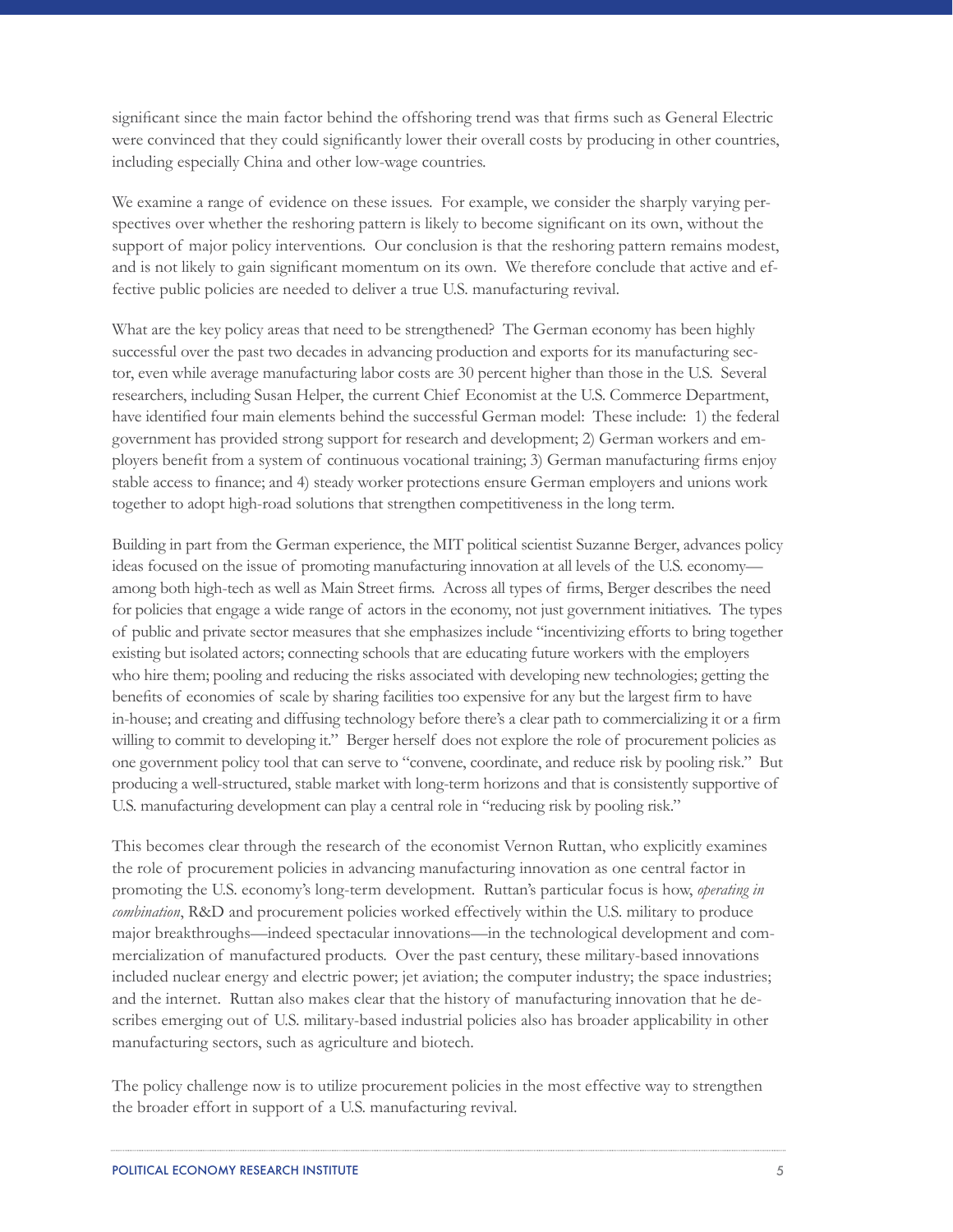# **THE U.S. RAILCAR INDUSTRY AND BUY AMERICA PROGRAM**

In this section, we focus on the role of procurement policies as they operate within the U.S. railcar manufacturing sector. We address broad considerations on both the long-term and more recent trajectories of the U.S. railcar manufacturing sector as well as detailed issues around Buy America procurement policies as they apply to railcar manufacturing.

During the early 20th Century, the United States was a global leader in the intercity passenger rail industry. Innovations of the U.S. passenger rail industry in the first part of the 20th Century were strongly supported by federal funding, in particular, funds from the New Deal Public Works Administration. But beginning in the mid-1950s, the federal government shifted its infrastructure spending priorities away from intercity passenger travel, focusing instead on the development of highways and airports. Passenger rail equipment manufacturers started sourcing parts globally, hollowing out their domestic supply chain. As a consequence, the U.S. industry was unable to keep pace with rail manufacturing innovations in other countries. In addition, smaller U.S. manufacturers of components, such as castings, parts, and wirings, shifted their focus away from rail manufacturing in favor of the auto and aerospace industries.

At present, none of the world's largest rail equipment manufacturers are U.S.-based companies. In the U.S., the lack of public sector support for the industry contributed to the decline in the quality of equipment and the service provided. In response to this decline, the U.S. Department of Transportation (DOT) introduced Buy America as a provision of the 1982 Surface Transportation Act, later codified in Title 49 of the United States Code. The Buy America standards apply to a wide range of activities within the DOT's administrative domain. We focus here on the operations of Buy America, as it operates specifically under the Federal Transit Administration's (FTA) provisions. These are the measures that apply to the production of buses and rolling stock for U.S. public procurement projects.

The two basic features of the FTA Buy America program are that 1) At least 60 percent of all railcar components must be produced in the United States; and 2) 100 percent of all final assembly of railcars be performed in the United States. In principle, these procurement requirements should provide significant benefits to U.S. railcar manufacturers. However, in practice, the Buy America program is weaker than these basic outline features suggest.

First of all, as we show, the actual level of domestic content required for overall railcar manufacturing procurement projects is only 40 percent. This is, first, because of the specifics through which subcomponents are determined as being either domestically produced or imported; and, second, because design and administration activities are exempt from Buy America requirements. In addition, monitoring and enforcement activities are inadequate, in part because the regional agencies charged with enforcement do not have sufficient staffing and expertise to perform this work adequately. Manufacturers have also been able to regularly obtain waivers from the Buy America requirements.

Another significant problem with procurement policies beyond the Buy America program itself results through government agencies adopting a "lowest price, technically acceptable" evaluation procedure for awarding procurement contracts. Under this framework, the firm offering the proposal with the lowest bottom line wins the contract, as long as it also meets the minimal technical require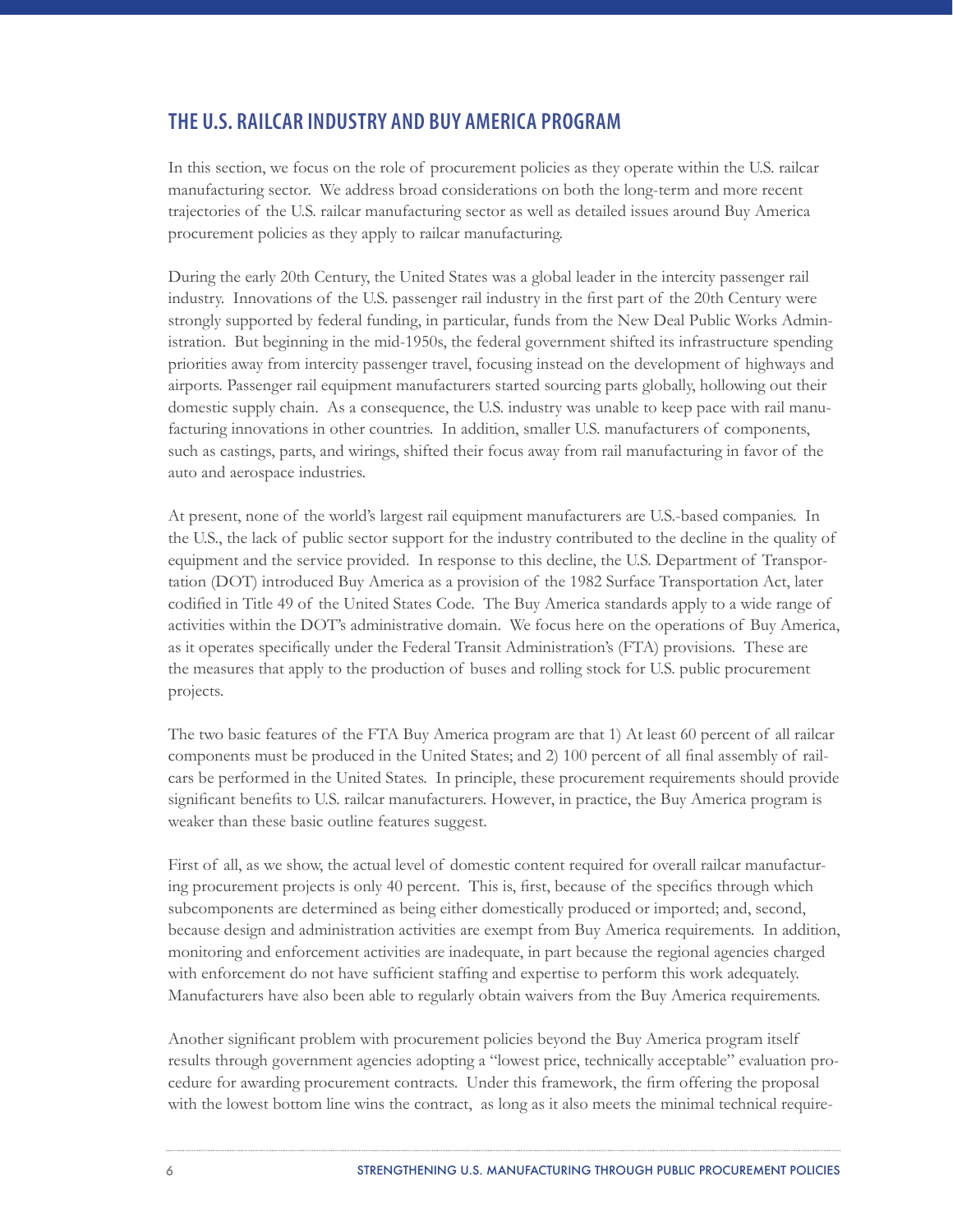ments as a manufacturer. The goal with this approach is to minimize the direct costs to government agencies, and thereby ultimately to taxpayers, of a procurement project. But this approach is likely to overlook other important considerations. These other considerations may include the past performance record of the contractor offering the lowest bid. They could also include broader social and economic factors, such as the job opportunities, opportunities for small and minority-owned businesses, and positive community spillover impacts of various proposals from any given procurement contract.

An alternative evaluation procedure is the "best-value" approach. Under the best-value approach, additional criteria—such as the past performance of firms and employment impacts—can be formally integrated into the evaluation process. Interest in the use of best-value procurement has been rising in recent years. Nevertheless, in actual practice over recent years, most railcar manufacturing contracts in the U.S. have continued to be awarded to the lowest price bidder.

There have also been recent important developments in integrating employment criteria into bestvalue evaluations. The Los Angeles County Metropolitan Transit Authority, in particular, has been an innovator in expanding the best value standards to include employment impacts of procurement projects. In 2010, LA MTA created what they termed a "U.S. Employment Program" that required all firms bidding on public procurement contracts to estimate how many jobs they would create for U.S. workers and to explain how they would open job opportunities as widely as possible. Similar employment criteria have also been recently incorporated into proposal evaluations by Amtrak, the Chicago Transit Authority and the Maryland Transportation Authority.

# **ESTIMATING DOMESTIC CONTENT AND EMPLOYMENT IMPACTS**

In this section, we first review a range of evidence on the actual level of domestic content in public procurement contracts for railroad rolling stock. We then estimate the job impacts of public investments in this sector of the economy.

For estimating domestic content levels, we consider evidence both from the U.S. Department of Commerce statistical tables as well as from audits submitted by firms competing for procurement contracts that fall under the Buy America requirements. We find from this review that, on average, overall domestic content level for U.S railcar manufacturing under public procurement is about 60 percent—that is, about 20 percentage points higher than the 40 percent minimum required under Buy America. We work with this result both in terms of estimating employment impacts of domestic content requirements as well as addressing broader policy issues around strengthening Buy America.

Among other considerations, we show that, even if the average level of domestic content is around 60 percent for Buy America procurement contracts, it is still possible for this percentage to fall well below this average figure. We review one important case in point. This was a large contract to build railcars for a major urban metropolitan transit authority. For various reasons, the names of the specific transit agency involved as well as the firms that bid on the contract need to remain anonymous. In fact, such details are unimportant for the purposes of our research, while the bidding patterns and outcome of the process are quite significant. As we show, it is clear in this case that the domestic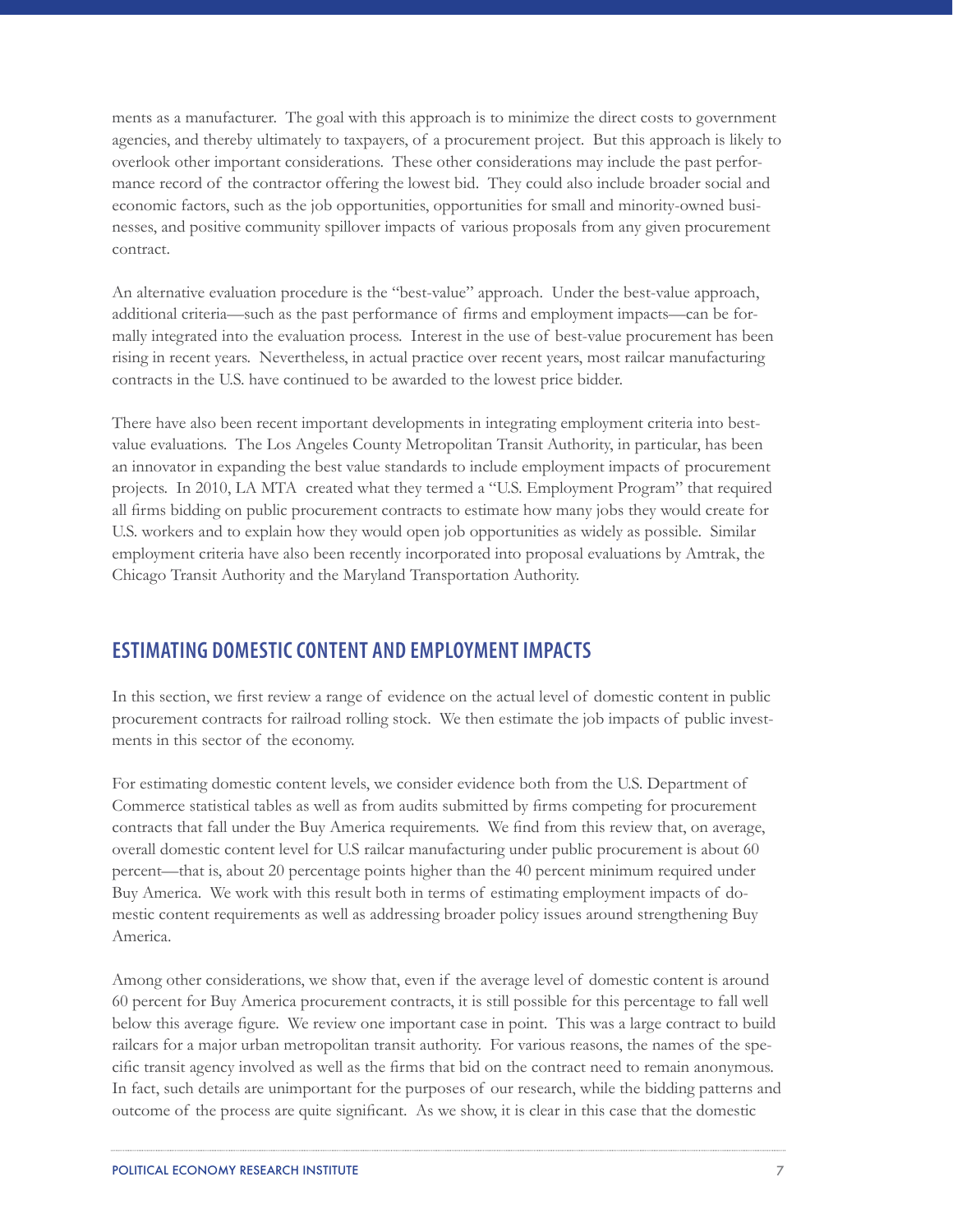content level for the company that received the contract was almost certainly substantially below that of one of its major competitors.

The importance for overall community welfare of higher domestic content levels becomes clear in evaluating job creation levels under varying domestic content levels. We show that raising domestic content levels for railcar manufacturing projects from 40 to 60 percent will increase U.S. job creation by nearly 30 percent. If we were to strengthen Buy America by increasing the domestic content level to 90 percent in railcar manufacturing, the impact would be to raise job creation by 71 percent relative to a 40 percent domestic content standard and by 33 percent relative to a 60 percent standard.

We also examine the quality of jobs generated by railcar manufacturing investments. We find that, on average, manufacturing jobs are higher quality than the average job within the U.S. labor market. Average wages, first, are 13 percent higher. In addition, between 12 and 15 percent more workers hold full-time jobs, receive health insurance and retirement benefits from their jobs. Jobs generated through railcar manufacturing investments also offer greater opportunities than average for raises and advancement among workers having low formal educational credentials.

However, we also found that jobs generated by railcar manufacturing investments offer fewer opportunities for non-white and/or Latino workers and for women than average. Especially because these jobs do have a history of providing better wages and benefits than average, it is important that procurement policies include provisions that promote equal access for groups that have been underrepresented in these sectors.

# **ADVANCING MANUFACTURING THROUGH PROCUREMENT POLICIES**

The various perspectives that we review in the previous sections of this study lead us to some clear overarching conclusions. First, Buy America standards need to be raised above the current effective threshold of 40 percent. It is beyond the scope of this study to recommend what the appropriate threshold should be, but it is a question that could be effectively answered through further research. In addition, Buy America needs to operate with higher monitoring and enforcement standards, and with more stringent requirements for granting waiver requests.

The fact that, as a national average, actual current domestic content levels for transportation procurement are above 40 percent—and are probably closer to about 60 percent—does not mean that the Buy America standards are adequate. The 60 percent domestic content average still means that many projects will be below this average figure, as is almost certainly the case with the major project that we discuss above and review in some detail later in the study.

In addition, even if the current average level of domestic content is within the range of 60 percent, we do not have in place a sufficiently supportive policy environment to maintain that average current domestic content level moving forward, much less prevent the domestic content share from falling to lower levels. U.S. manufacturing today is hovering between two distinct future trajectories. The U.S. has lost approximately 5 million manufacturing jobs since 2000, and the primary cause of these job losses has been offshoring. There is also a modest reshoring pattern emerging among U.S. manu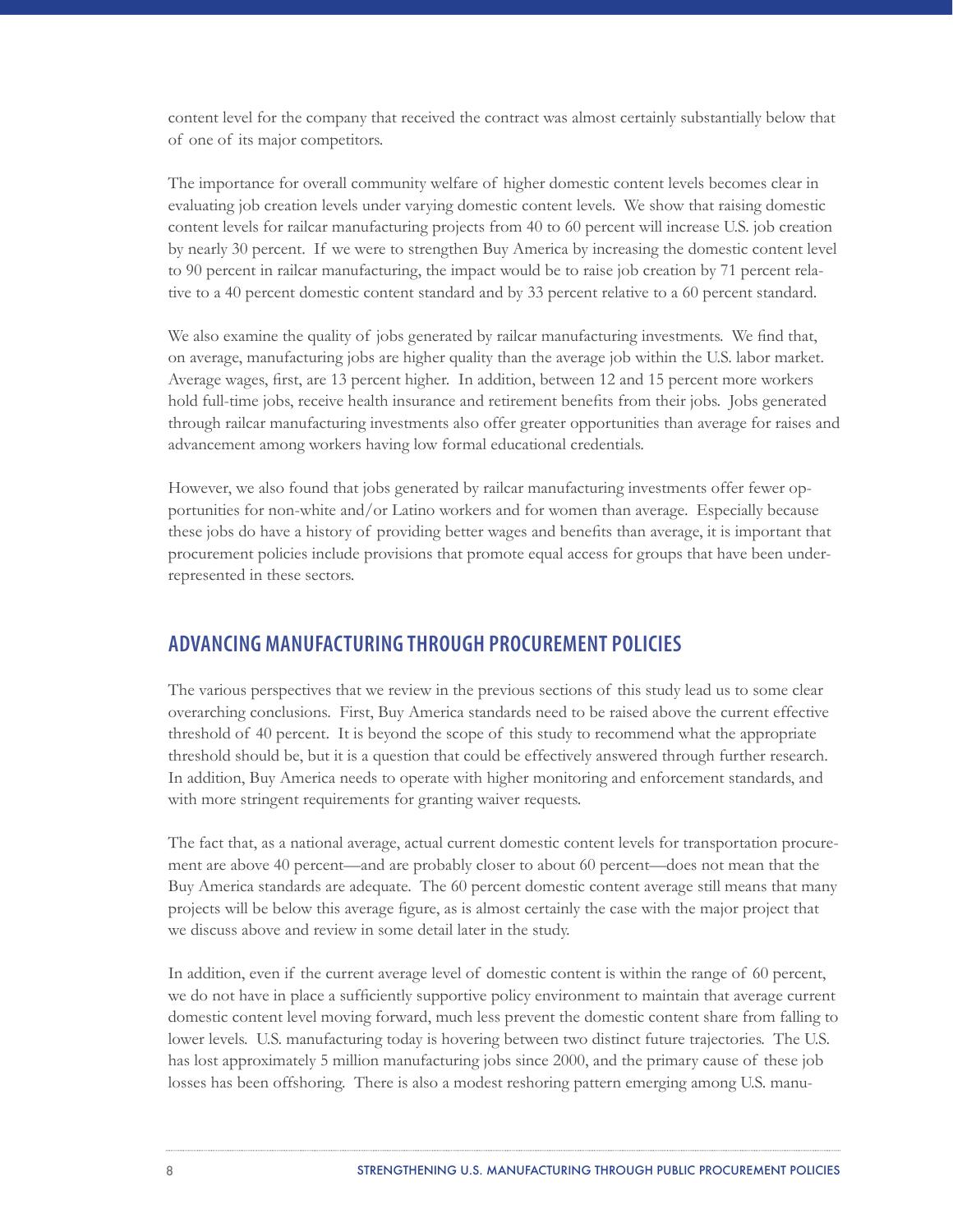facturers, as the overall cost gap between production overseas versus production in the U.S. may be diminishing in some situations. But it is not clear which tendency—further offshoring and job losses or reshoring and job gains—will become stronger over time.

This is precisely where effective policy interventions on behalf of U.S. manufacturing in general, and railcar and rolling stock manufacturing in particular, remain critical. The establishment of a higher Buy America threshold should be supported by complementary policies that can help increase the number of domestic firms that are able to compete effectively for manufacturing procurement projects. As mentioned above, these policies should include 1) research and development support; 2) targeted credit policies; 3) better job training programs and job ladders within firms; and 4) more support for developing regional manufacturing eco-systems, which help form mutually supportive local supply chains.

Procurement policies play a central role among these other initiatives, because procurement policies are the means through which the government can help establish more stable domestic markets for U.S. manufacturing firms. This, in turn, enables the firms to operate with longer time horizons, which creates an environment supportive of innovation and building a skilled and stable workforce. It is equally critical that the benefits of a U.S. manufacturing revival be shared as widely as possible. This is why procurement policies need to work within a best-value evaluation system as opposed to a lowest-cost system. In addition, a U.S. Employment Plan, as pioneered by the LA Metropolitan Transit Authority and, to date, adopted as well in Chicago, Maryland and with AMTRAK, strengthens the best-value framework.

Considered overall, the project of strengthening the Department of Transportation's Buy America procurement policies, and combining these stronger policies with employment enhanced best-value contract evaluation criteria, can make major contributions toward promoting a revival of the manufacturing sector in the United States and creating millions of good manufacturing jobs for U.S. workers.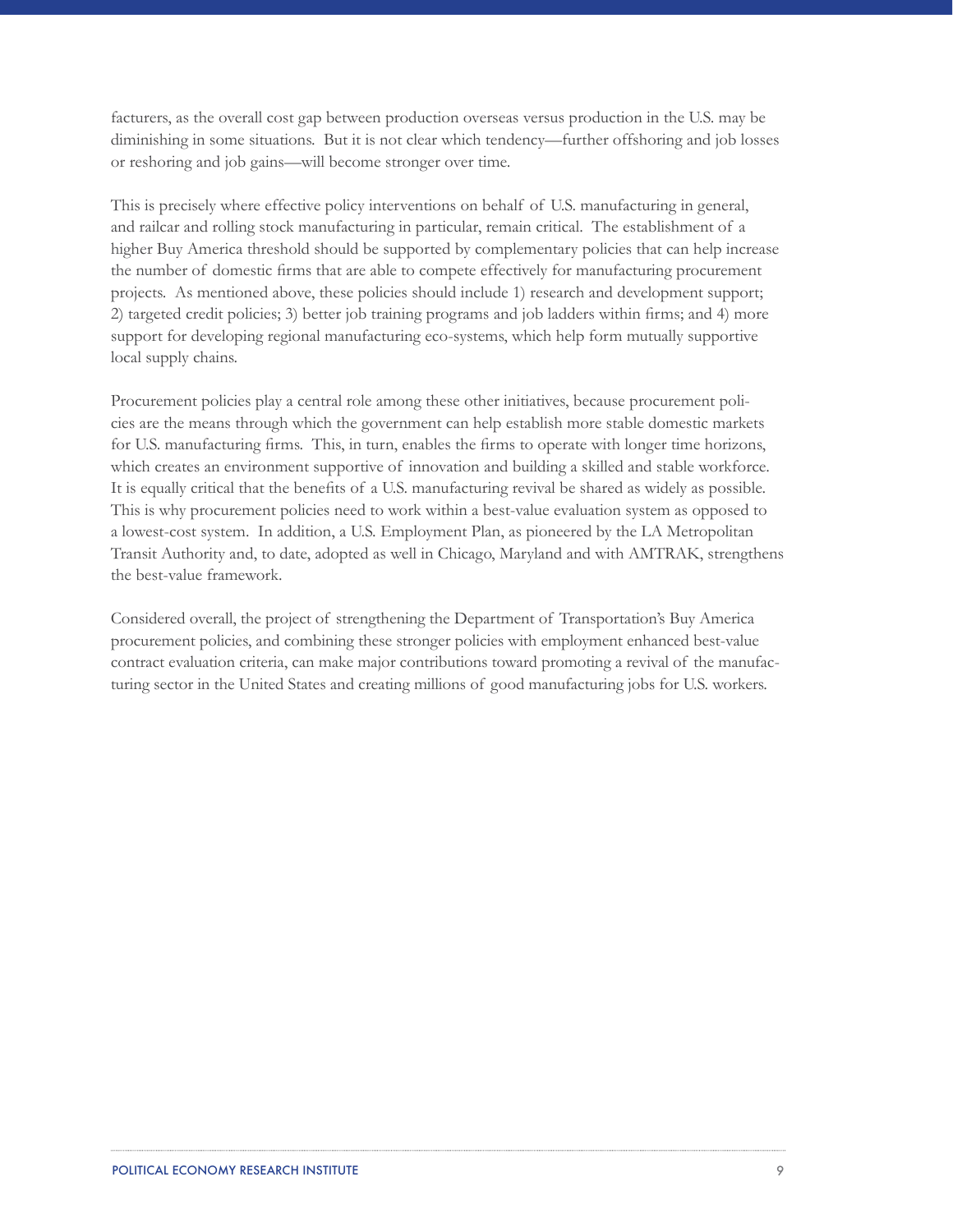# **Introduction**

The purpose of this study is to advance a policy framework capable of supporting a major revival of the United States manufacturing sector. We are especially focused on the prospects for greatly expanding good job opportunities for U.S. workers that would result through the revival of the U.S. manufacturing sector.

Even more specifically, this study focuses on using one policy tool—U.S. public sector purchases of manufactured goods, or *procurement policies*—to promote growth and expanding job opportunities within one manufacturing industry, i.e. the production of railcar transportation equipment. We show how some significant, though still straightforward, reforms of the official U.S. Department of Transportation procurement program known as Buy America are capable of generating major benefits to domestic railcar manufacturers as well as to workers in this sector.

Overall, state, municipal and the federal government in the United States constitute the largest single purchaser of goods and services in the world. In 2013, total government purchases amounted to \$1.1 trillion, equal to 6.5 percent of U.S. Gross Domestic Product (GDP). Manufacturing procurement contracts alone were at approximately \$400 billion, which was 2.4 percent of U.S. GDP and roughly equal to the entire GDP of Austria that year.<sup>1</sup> Our aim in this study is to show how the U.S. public sector can utilize this tremendous resource in the most effective ways possible to promote the revival of U.S. manufacturing and expand good job opportunities. This includes a resurgence of manufacturing in regions of the U.S. that have been badly hurt by declines in their manufacturing sectors over the past generation.

A program to significantly improve the Buy America program should be seen as one critical component of a broader set of policies for reviving U.S. manufacturing. This broader policy

framework for reviving manufacturing needs to include support for research and development in manufacturing innovation; financial policies capable of delivering affordable credit for manufacturing investors; effective job training and job ladder programs; increased manufacturing job opportunities for women, minorities, and new labor market entrants with lesser credentials; and the strengthening of regional manufacturing eco-systems, which help develop mutually supportive local supply chains.

A vibrant literature exploring this range of policy approaches has emerged in recent years. We briefly review some of the important contributions to this literature in what follows. We conclude from this review that, among the other policy measures, strengthening U.S. procurement policies in support of a manufacturing revival can make uniquely important contributions. This is because procurement policies alone have the capacity to create both a growing and stable market environment for U.S. manufacturers. This, in turn, enables firms to plan, innovate, build mutually supportive relationships with other local manufacturers, and commit longterm to their workforce. As such, strengthening of U.S. manufacturing procurement policies can provide foundational support for a fuller set of policy initiatives aimed at reviving U.S. manufacturing.

Expanding public railcar manufacturing represents an especially important area for manufacturing growth since it entails a rising commitment to public transportation in the U.S. As such, public railcar investments serve as one major element of the larger ecological project—i.e. to transform the U.S. transportation infrastructure so that it operates at much higher levels of energy efficiency while relying increasingly on clean renewable energy sources for power.<sup>2</sup> The fact is that, in the U.S. and throughout the world, we have no choice but to dramatically re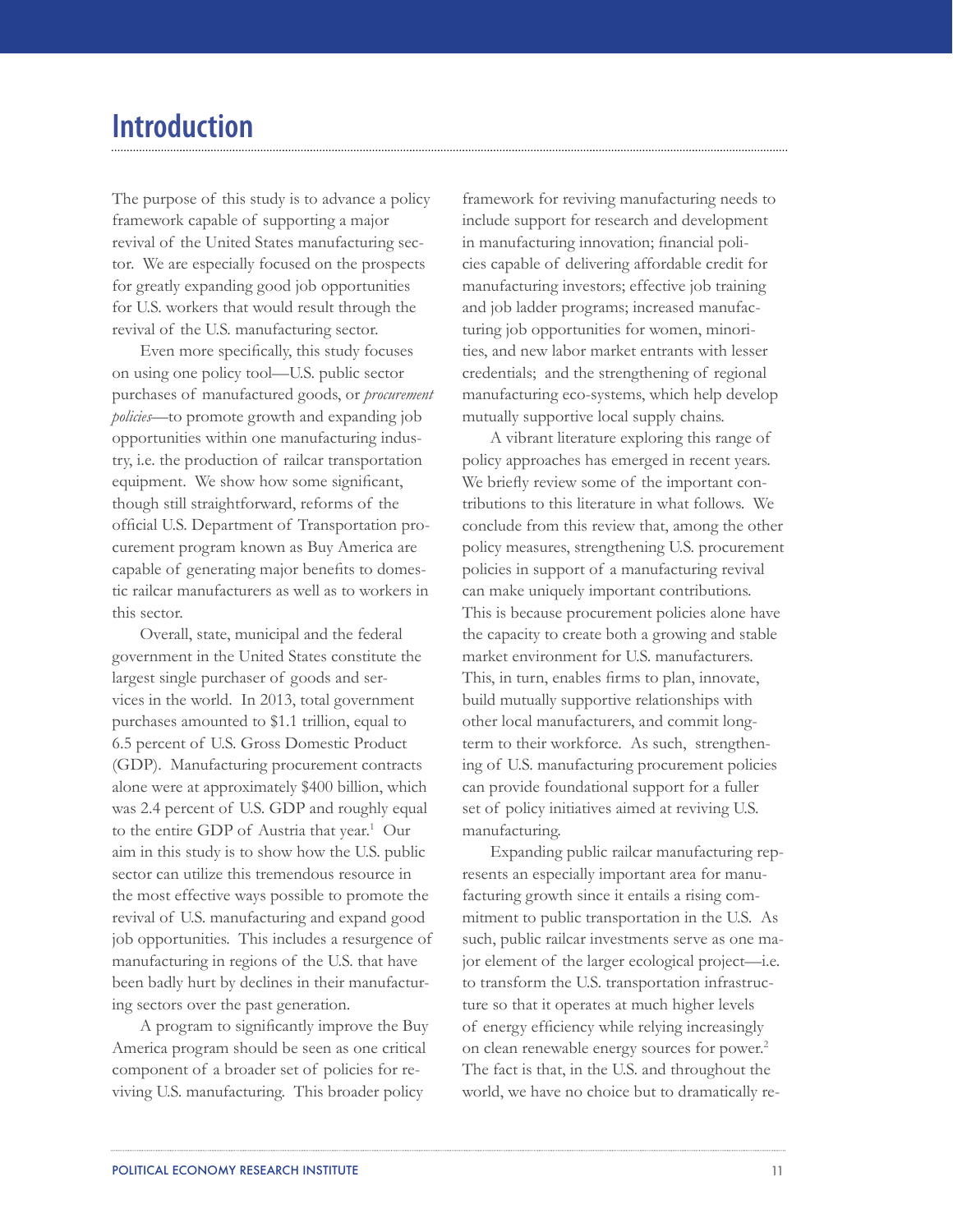duce greenhouse gas emissions that are producing climate change. The U.S. must embrace this project most aggressively, since, on a per capita basis, we produce emissions at much higher levels than even most other advanced economies. Building more clean-energy powered railcars, as well as more clean-energy powered buses, and ensuring that more people utilize such highquality public transportation modes, can make a major contribution in support of global climate stabilization.

We believe that the most desirable and sustainable growth trajectory moving forward is one in which expanding job opportunities at rising wages in all countries will provide the foundation for buoyant markets in those countries.

> We need to clarify one other issue before proceeding further. This study is about ways to improve U.S. procurement policies so that they can successfully support a U.S. manufacturing revival. Yet we are by no means opposed to foreign manufacturers succeeding and creating good jobs for workers in their own countries. Quite the contrary: Especially with respect to many developing countries, we applaud the fact that average living standards and job opportunities have improved dramatically because manufacturers in these countries have been successful in selling exports in the U.S. and global markets.<sup>3</sup> Still, as an overarching policy framework, we believe that the most desirable and sustainable growth trajectory moving forward is one in which expanding job opportunities at rising wages in all countries will provide the foundation for buoyant markets in those countries.

In addition, it is appropriate that the majority of public procurement spending within the United States be channeled into the communities in which the taxpayers themselves reside. This is the justification for procurement policies such as Buy America that set limits on the extent of imported versus domestically produced manufactured products. But how far to go with such standards cannot be determined by appeals to general principles—either that U.S. taxpayerfunded projects should *only* purchase U.S.-made products, or that publicly-funded projects should be free of any Buy America provisions. We want to ensure that U.S. procurement policies, in combination with other measures, do indeed create increased opportunities for U.S. manufacturing firms to compete effectively within the U.S. market and globally. But what if some U.S. businesses still are unable to compete against foreign producers, even after receiving these policy advantages? Certainly at that point, these U.S. firms should not be given further advantages relative to foreign manufacturers.

These broader questions of a fair and wellfunctioning global trade regime are beyond the scope of this study. But it is important to keep such matters in mind within our more narrow context of considering the most effective ways of supporting a U.S. manufacturing revival.

The rest of this study proceeds as follows. Section 2 is titled "The Challenges Confronting U.S. Manufacturing." We examine here the overall state of U.S. manufacturing, including the fact that the U.S. economy has lost 5 million manufacturing jobs since 2000. We also present evidence on the persistent U.S. trade deficit since 1976, and the growth in that deficit through offshoring. We then consider evidence on overall U.S. manufacturing production, productivity growth, innovations, and manufacturing labor costs relative to those in other countries. Within this context, we examine the extent to which a "reshoring" trend has already begun in earnest among U.S. manufacturers, as has being argued by some industry leaders and analysts. Following from these discussions, we next examine alternative policy approaches for supporting a U.S. manufacturing revival. It is within the framework of this discussion that the centrality of procurement policies becomes clear.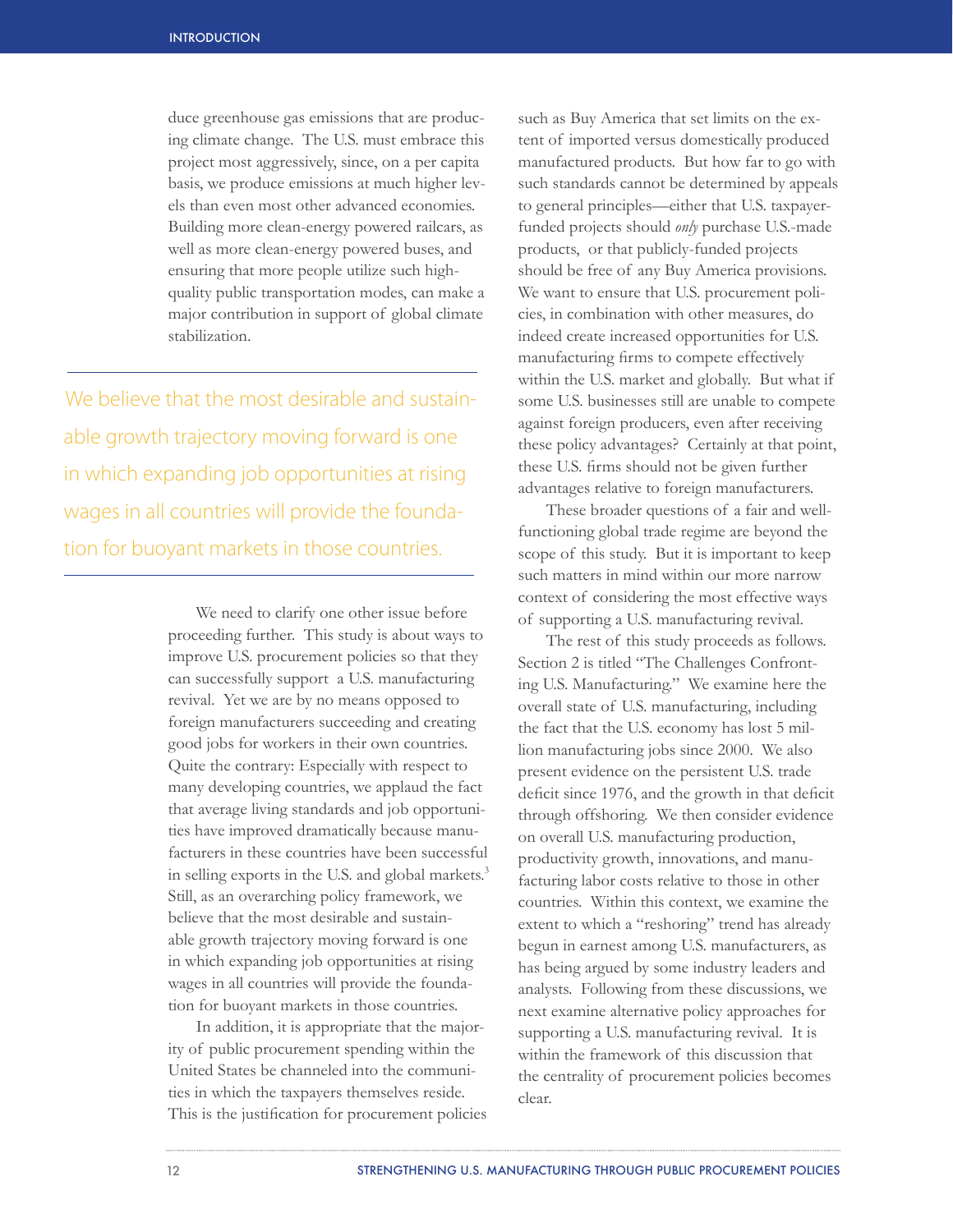Section 3 is titled "The U.S. Railcar Industry and 'Buy America' Program." In this section, we first provide some historical background on the U.S. industry. In particular, we discuss how the industry has experienced a long-term decline from a position of global dominance in the first half of the 20<sup>th</sup> Century. Since the second half of the 20<sup>th</sup> Century, U.S. public policies have not supported this industry. This was while policies in several other countries did provide major forms of support. We then consider the establishment of the Buy America program in 1982 within the Federal Transit Administration at the Department of Transportation and how this policy has operated in practice since then. We focus on three basic problems with Buy America as it has been practiced to date: 1) domestic content standards are too low; 2) monitoring and enforcement standards are too weak; and 3) waivers from the requirements of the law are provided too readily. As a related point, we also argue that the lowest-price contract evaluation system with Buy America project bids overlooks the broader benefits generated by domesticallybased manufacturing projects. An alternative "best-value" evaluation system enables government bodies to take account of these broader benefits, including the expansion of job opportunities and the sharing of these increased opportunities broadly.

We next present evidence on the actual levels of domestic content for public railcar manufacturing projects and the effects that varying

levels of domestic content have on generating jobs for U.S. workers. Our major findings are that raising domestic content requirements will lead to significant increases in job opportunities. Of course, as we also show, the extent of any such job impacts will also increase as the level of spending on railcar production rises. We also find that, on average, jobs created through railcar manufacturing investments are of higher quality than the average job within the U.S. labor market—specifically, that wages are higher; benefits are more extensive and generous; and more jobs provide advancement opportunities among workers with lower formal credentials. But we also find that jobs generated by railcar manufacturing investments offer fewer opportunities for non-white and/or Latino workers and for women. Especially because these jobs do have a history of providing better wages and benefits than average, it is important that procurement policies include provisions that promote equal access for groups that have been underrepresented in these sectors.

In the concluding Section 4, we review the range of findings and policy proposals that we have developed throughout the study. Overall, we find that the project of strengthening the Department of Transportation's Buy America procurement policies and combining these stronger policies with best-value contract evaluation systems can make major contributions toward promoting a revival of U.S. manufacturing and creating millions of good manufacturing jobs for U.S. workers.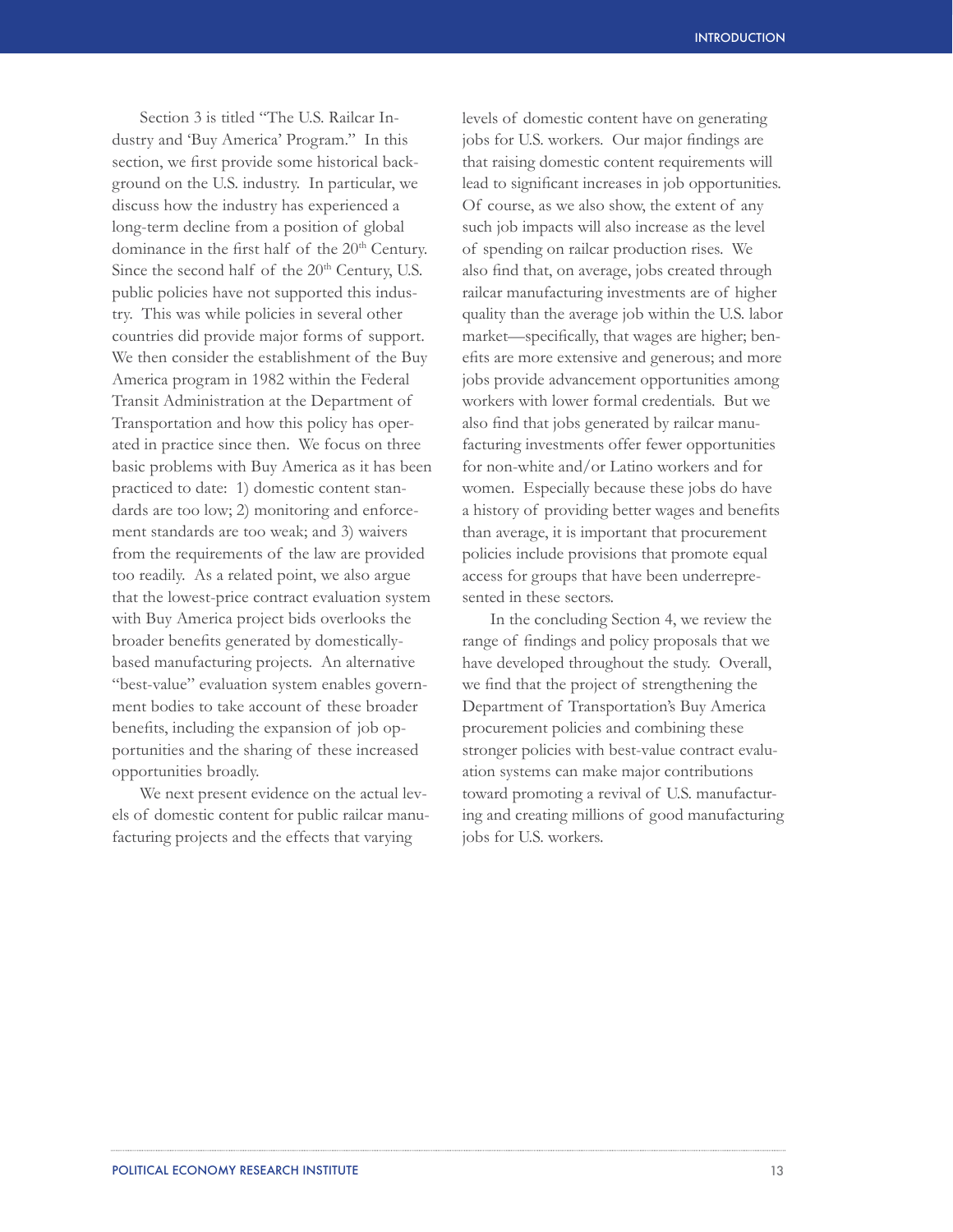# **The Challenges Confronting U.S. Manufacturing**

The U.S. economy continues to face enormous questions and challenges in attempting to fully recover from the financial crisis and Great Recession of 2007-09. Some of these questions are focused within the standard framework of macroeconomic policy. They include: What is the appropriate level of federal deficit spending and public debt that would support an effective public sector, financial stability, and a healthy economic growth trajectory? At what point should the Federal Reserve begin to prioritize inflation control as opposed to employment expansion? How do we define full employment, and what is the best combination of tools to sustain the economy at this properly defined full employment level?

But equally challenging are a series of structural challenges. The most fundamental one is: can the U.S. economy establish a growth engine whose foundation is something other than financial bubbles—that is, the types of excessive financial speculation that drove growth in the late 1990s, before the 2001 recession; and most emphatically, from 2002-07, before the financial crash and Great Recession?

In addressing this fundamental question, we need to bring concentrated attention to the U.S. manufacturing sector. For roughly two generations now, widespread alarm has been expressed over the decline of U.S. manufacturing. Such concerns were forcefully presented, for example 33 years ago in the classic 1982 book, *The Deindustrialization of America* by the U.S. economists Barry Bluestone and Bennett Harrison. They introduce their book in terms that remain applicable today:

Underlying the high rate of unemployment, the sluggish growth in the domestic economy, and the failure to successfully compete in the international market is the deindustrialization of America. By deindustrialization is meant a widespread systemic divestment in the nation's basic

productive capacity….The essential problem with the U.S. economy can be traced to the way capital—in the form of financial resources and of real plant and equipment—has been diverted from productive investment in our basic national industries and into unproductive speculation, mergers and acquisitions, and foreign investment. Left behind are shuttered factories, displaced workers, and a newly emerging group of ghost towns (1982, p. 6).

Similarly, five years later, in 1987, Stephen S. Cohen and John Zysman, scholars from the UC Berkeley Roundtable on the International Economy published *Manufacturing Matters: The Myth of the Post-Industrial Economy*. They began their book as follows:

Manufacturing matters. Manufacturing is critical to the health of the economy; lose manufacturing and you will lose—not develop—high-wage service jobs. The wealth and power of the United States economy would decline drastically if major segments of manufacturing were to shut down or to move offshore….America is not adjusting well to the changes in the world economy. Evidence from a variety of indicators and perspectives suggests serious competitiveness problems….Manufacturing capabilities are decisive to the competitiveness of industrial firms; over time, you can't control what you can't produce. American firms will have to give priority to redeveloping their productive skills (p. xiii – xiv).

Another five years later, in 1992, the National Research Council again raised these same concerns. Their study, titled *Dispelling the Manufacturing Myth* begins as follows:

U.S. firms have lost market share in industries they once dominated, such as consumer electronics, semiconductors, and automobiles….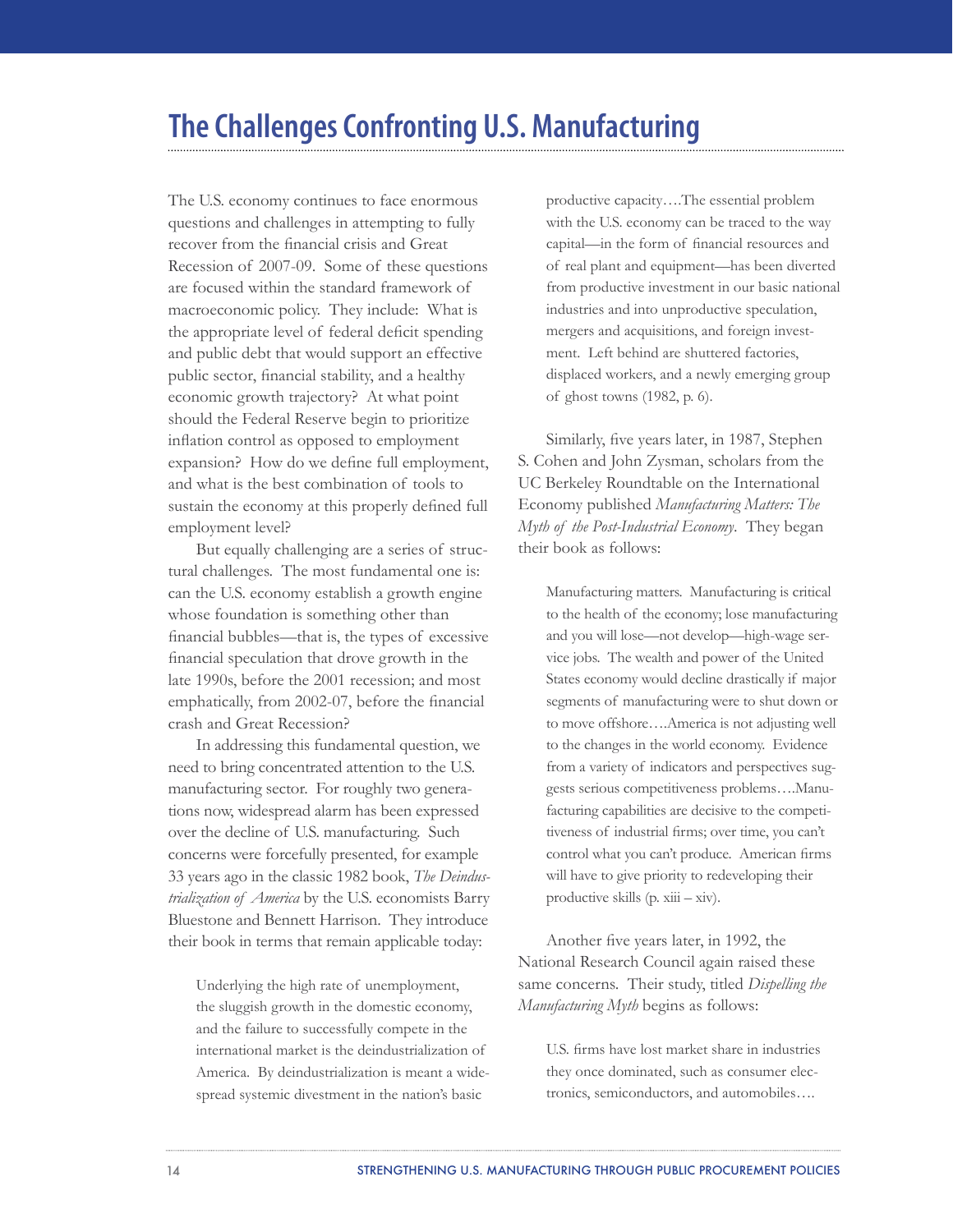American manufacturers have been steadily locating manufacturing capacity offshore over the past two decades to serve both foreign and domestic markets (p. 9).

We can then move forward 21 years, to 2013, to a study, *Making in America* by the MIT political scientist Susan Berger, which summarizes the research of an interdisciplinary team at MIT on "Production in the Innovative Economy" (PIE). Berger's book opens as follows:

Over the past decade, as millions of jobs disappeared in a flood of Asian imports and a severe financial and economic crisis, pessimism about the future of production in the United States swept across the country. People started to question whether U.S. manufacturing could ever compete with Asian low-wage production…Everyone agreed that the United States needed a higher rate of good job creation, but no one seemed to know where jobs could come from….What could Americans do to leverage their strengths in new science and technology to rebuild a dynamic economy? Would production capabilities at home be needed to capture the flow of benefits from invention and entrepreneurship? Which capabilities? And how could they be created and sustained? (p. 1).

### **WHY MANUFACTURING MATTERS**

There is a key premise underlying the range of studies describing the decline of U.S. manufacturing since the 1970s: that a healthy manufacturing sector is critical to the success of the overall U.S. economy. As the passages cited above convey in various ways, there are three basic reasons why a revival of manufacturing is critical to establishing a healthy long-term U.S. growth trajectory. They are:

Innovation. Producing manufactured goods is the most important site in which technical innovations—the fruits of investment in research and development—are tested, refined, commercialized and ultimately integrated into the overall stream of economic activity.

- ➋ **Jobs**. The manufacturing sector has been the most important sector producing relatively good jobs for U.S. workers, in particular for those workers who are highly skilled but do not necessarily have extensive formal educational credentials.
- ➌ **U.S. trade balance.** Most global trade still is based on importing and exporting manufactured products. The relative decline of U.S. manufacturing has created a persistent U.S. manufacturing trade deficit, with our manufactured imports far exceeding our exports.

Given these three ways in which manufacturing is central to U.S. economic well-being, it then also follows that a decline in U.S. manufacturing has meant a loss of innovative capacity; a decline in the availability of good jobs; and persistent problems with the U.S. trade balance. It correspondingly follows that a manufacturing revival would also then support greater innovation, more good job opportunities for U.S. workers, and a healthier U.S. trade situation for the long run.

# **MEASURES OF U.S. MANUFACTURING DECLINE**

The studies cited above also share a common broad perspective as to the main indicators of U.S. manufacturing decline, as this pattern has proceeded over roughly the past 30 years. These are: 1) the sharp declines in former manufacturing strongholds, most dramatically the U.S. auto industry; 2) the losses of millions of good jobs; and 3) the persistent U.S. manufacturing trade deficit—i.e. the pattern of the U.S. economy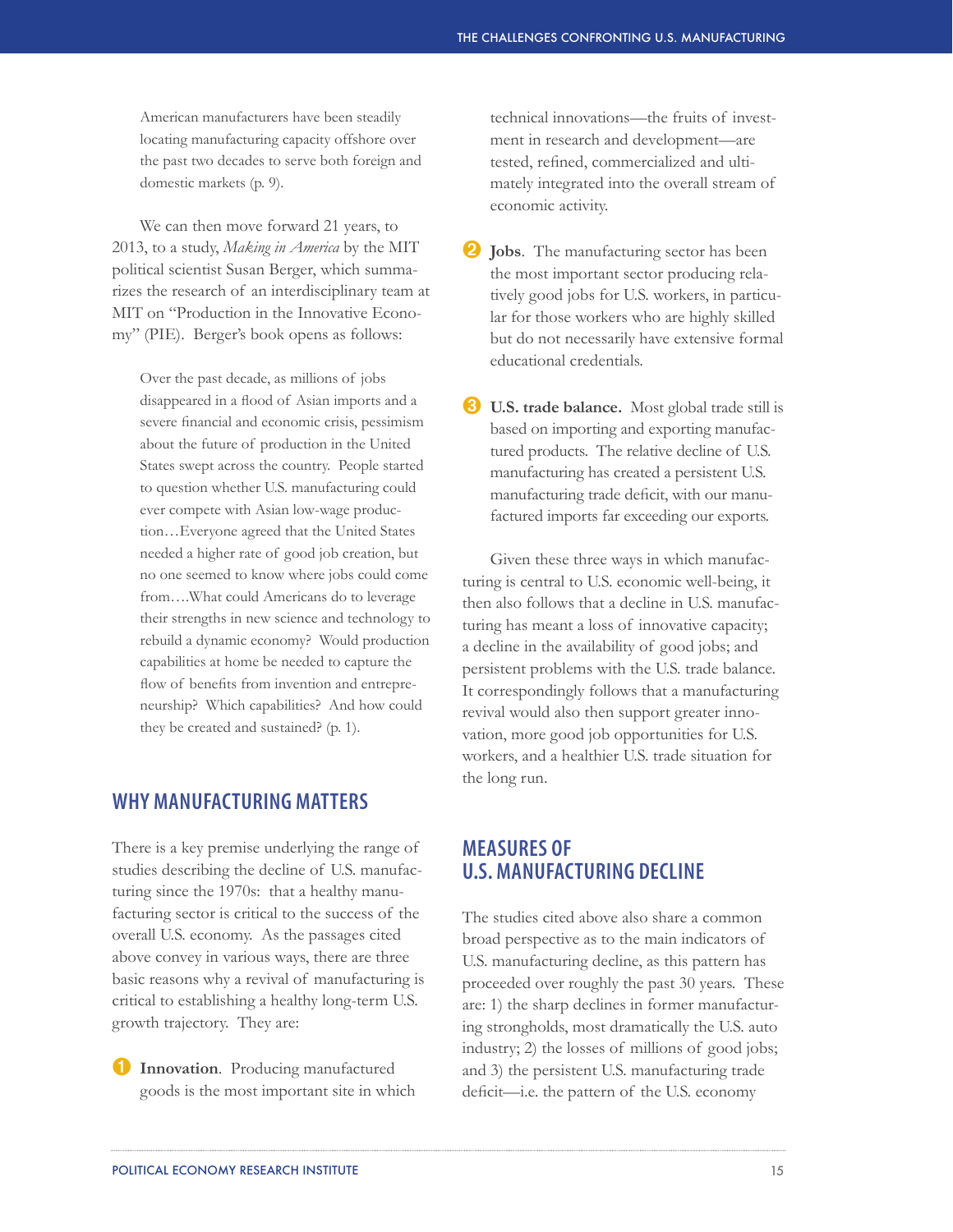importing far more manufactured products than it is selling as exports to other countries. We discuss each of these briefly in turn.

#### **Industries and Communities in Crisis**

The most visible case of industrial and community decline is with the U.S. auto industry. As of 1950, about 95 percent of cars sold in the U.S. were made by U.S. companies. Sixty years later, more than half of all cars sold in the U.S. were built by foreign manufacturers. U.S. car manufacturers reached a low point in 2009, when General Motors and Chrysler faced bankruptcy and had to be bailed out by the federal government to avoid shutting down altogether. The federal government took over majority ownership of GM at that time. The government completed the sale of its GM shares to private ownership in December 2013.<sup>4</sup>

The U.S. auto industry's decline is also reflected in the figures on employment levels for U.S. auto workers. As of 2000, the U.S. auto industry employed 1.3 million workers in manufacturing. As of July 2009, during the Great Recession, that figure had fallen by half, to 624,000. There has been a significant recovery in auto manufacturing employment since the end of the recession. But even with that, as of April 2015, auto manufacturing was at 911,000. That is, six years the after the recession had officially ended, there were still 420,000 fewer U.S. workers employed in auto manufacturing relative to 2000—a 32 percent decline.

The contraction of the U.S. auto industry is symbolized by the decimation of Detroit, which, 40 years ago, had been the nerve center of the auto industry as well as a thriving cultural hub. Detroit's population peaked in 1950 at 1.8 million and was still at 1.5 million as of 1970 and 1.2 million as of 1980. As of 2010, Detroit's population had fallen to 714,000, i.e. less than half of the 1970 figure. As of 2009, the Detroit Residential Parcel Survey had found that 91,000 lots and nearly 34,000 houses were vacant. This meant that more than 25 percent

of the city's nearly 344,000 lots had either no structures or no inhabitants (Smil, p. 140). The city declared bankruptcy in 2012, carrying \$12 billion in debt.

This well-known trajectory for the U.S auto industry and the City of Detroit has been experienced in other industries as well, including electronics, textiles, shoes, furniture, car parts, steelmaking and metalworks. Indeed, in these cases, the declines have been even more dramatic, since, unlike GM and Chrysler, the firms in these other manufacturing sectors were not considered "too big to fail" and therefore did not receive government bailouts. Further, the communities that had been dependent on these industries have also faced major declines, including large cities such as Cleveland; medium-sized cities such as Youngstown, Ohio, and Gary, Indiana; and smaller communities such as Spartanburg, South Carolina, and Kannapolis, North Carolina.<sup>5</sup>

#### **Job Losses**

The decline or outright demise of these U.S. manufacturing sectors have generated major employment losses throughout the country. We can observe the path of U.S. manufacturing employment from 1950 to the present in Figure 1. The figure plots movement of U.S. manufacturing jobs both as a share of total employment in the U.S. and in terms of overall number of people employed.

First, as a share of overall U.S. employment, we see that, as of 1953, 32.1 percent of all U.S. workers were employed in manufacturing. That figure then begins a long-term sustained descent. As of 1980, the manufacturing share of employment was 20.7 percent, and as of 2000, it was 13.1 percent. Since 2000, the manufacturing share has declined further, hitting a low of 8.8 percent in 2014.

In terms of absolute numbers of jobs, the pattern was relatively stable from 1950 – 2000. As we see in the lower panel of Figure 1, manufacturing employment was at 14 million people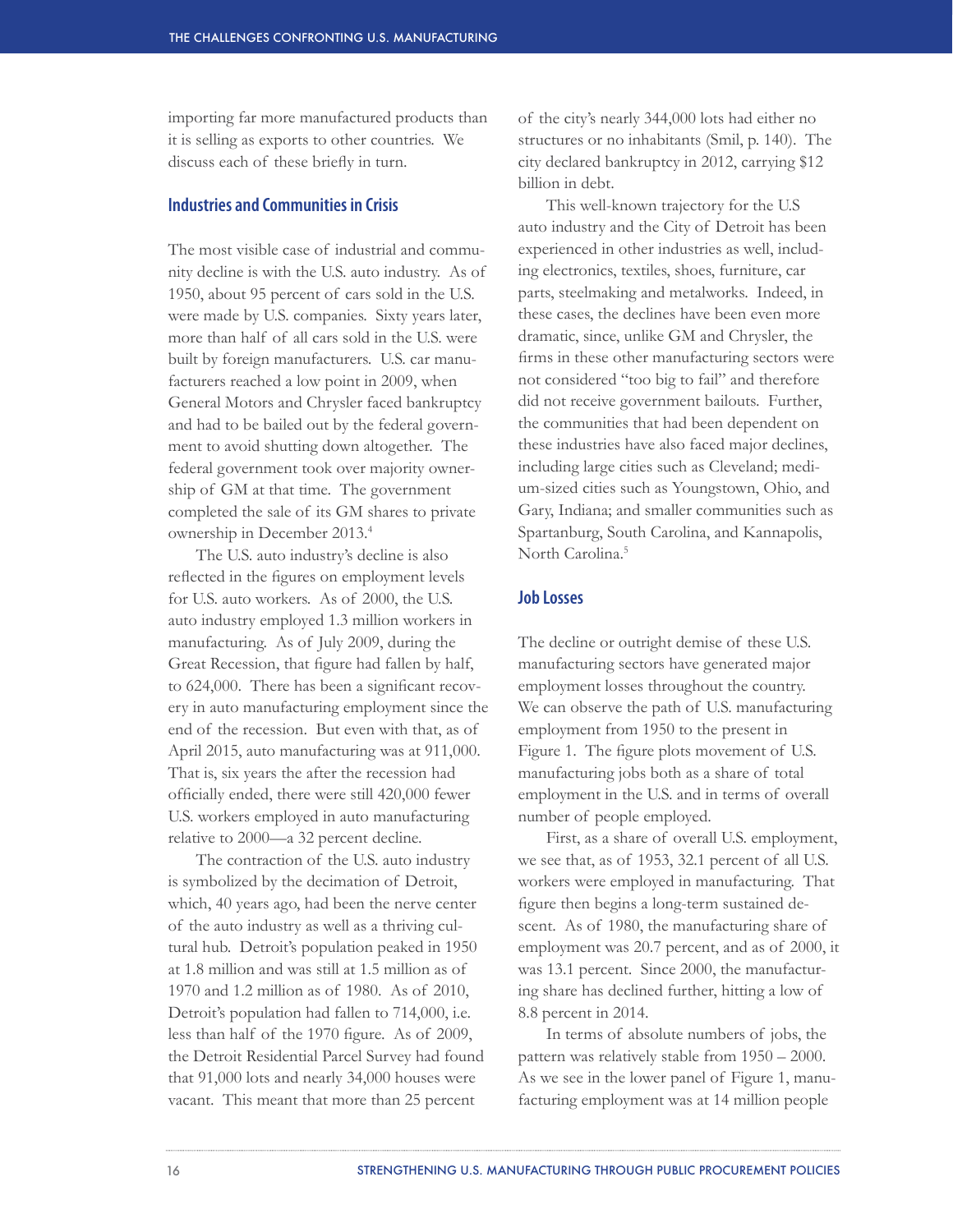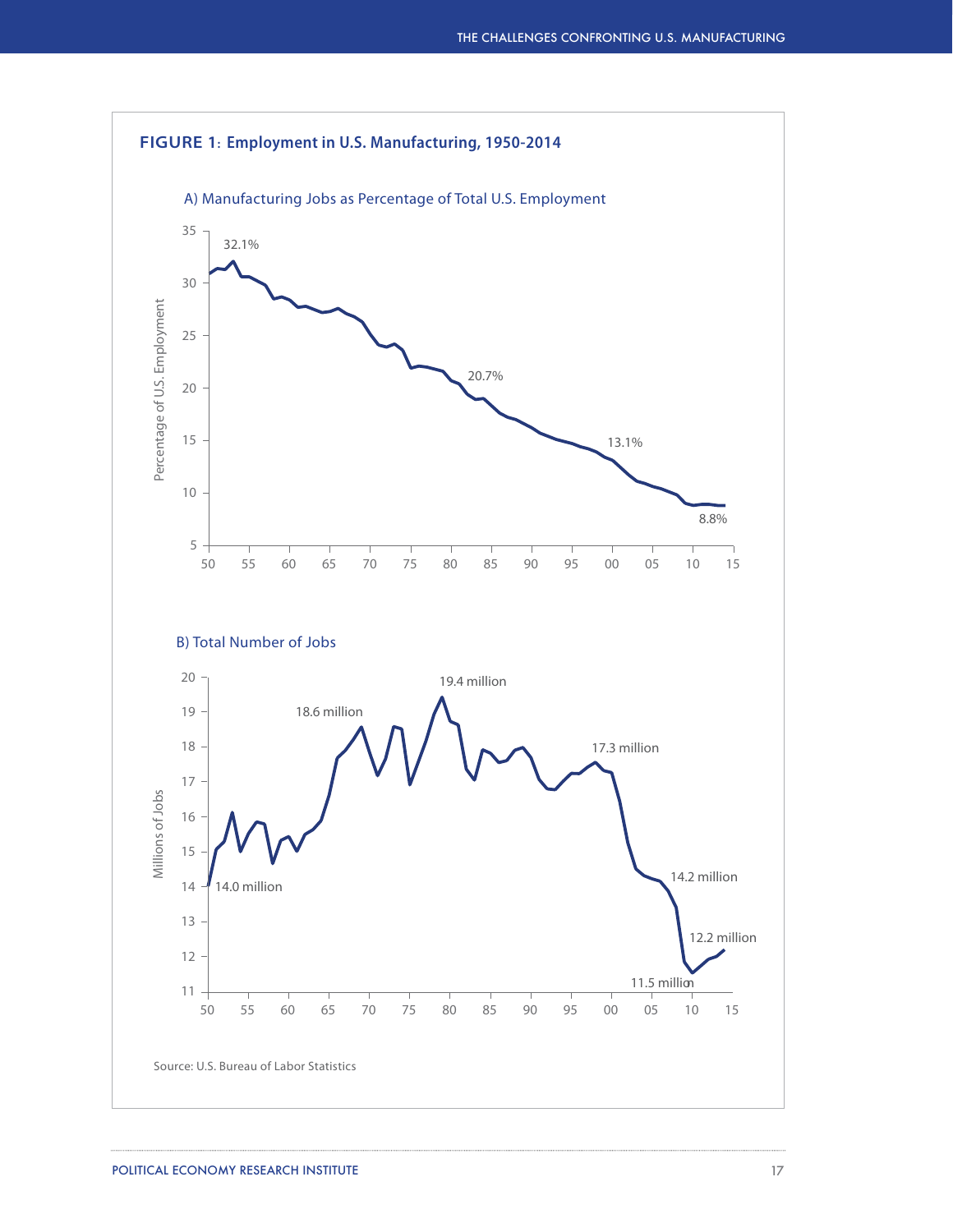in 1950. That figure for total numbers of jobs then rises through 1980, to 19.4 million, before declining to 17.3 million in 2000.

But after 2000, manufacturing employment begins to decline sharply in absolute terms. From 2001 – 2006, i.e. still *before* the onset of the Great Recession, manufacturing employment fell to 14.2 million, i.e. a decline of 3 million jobs over five years only. The recession did then produce further sharp losses. Manufacturing employment reached a low of 11.5 million jobs in 2011, which means 2.4 million more jobs lost from 2007 - 11. Manufacturing employment did pick up after 2011, but only modestly. By 2014, manufacturing employment was at 12.2 million, an increase of 400,000 jobs since the 2011 low point. Still, this rate of employment expansion since the recession ended in 2009 has been far below the trend from all previous post World War II recessions.<sup>6</sup>

The pattern on job losses is still more dramatic when considered with respect to specific states. Smil (2013) summarized the situation as follows: "Between 2000 and 2010 Michigan lost nearly 47 percent of its manufacturing jobs (mostly in the auto industry), and North Carolina lost almost 44 percent (mostly in textiles). The losses were in excess of 35 percent in such populous states as Ohio, New Jersey and New York, and only 10 states had losses below 20 percent" (p. 134).

#### **Manufacturing Trade Deficit and Outsourcing**

The U.S. has run a manufacturing trade deficit i.e. it has imported from the rest of the world more manufactured goods than it has sold as exports—every year since 1976. We can see the movements of the U.S. trade deficit from 1950 to 2014 in Figure 2, expressed as a share of U.S. GDP. As of 1976, the U.S. manufacturing trade deficit was small—\$3.1 billion, which was equal to only 0.2 percent of U.S. GDP in 1976. However, as we see in Figure 2, the trade deficit grew over the next decade rapidly, reaching 3.0 percent of GDP by 1986. It continued

to increase in the subsequent two decades. By 2006, the manufacturing trade deficit was at 6.1 percent of GDP. The deficit did then fall substantially over the Great Recession, declining to 3.6 percent of GDP in 2009, as the spending power of Americans also declined. But the trade deficit then started rising again during the recovery, reaching 4.4 percent of GDP by 2014. What is clear from this pattern is that the manufacturing trade deficit is a long-term structural issue, not a result of the most recent, or any previous, recession.

Outsourcing and offshoring have been one aspect of the rising trade deficit. Outsourcing refers to U.S. companies choosing to subcontract out part of their operations, as opposed to undertaking that operation in-house. Offshoring refers to when U.S. firms conduct their outsourcing operations in other countries. The impacts of outsourcing and offshoring have been, and remain, the subject of heated debates among economists and other analysts. The majority of mainstream economists share the position of Harvard economist Gregory Mankiw that offshoring has been beneficial overall to the U.S. economy. But this position has been challenged by other economists, including such major mainstream figures as the late Nobel Laureate Paul Samuelson and Alan Blinder of Princeton.<sup>7</sup>

The most careful recent empirical research on the question is developed in the 2013 book by William Milberg and Deborah Winkler, *Outsourcing Economics*. Milberg and Winkler's research suggests that for the United States between 1998 and 2006, offshoring measured in over thirty manufacturing and service sectors led to a drop of employment of approximately 3.5 million full-time equivalent jobs. It also led to a substantial rise in income inequality.<sup>8</sup> These impacts have also led to a shift in relative bargaining power in favor of businesses in their negotiations with workers in the U.S., which in turn has played an important role in exerting downward pressure on the wages of U.S. workers. Indeed, former Federal Reserve Chair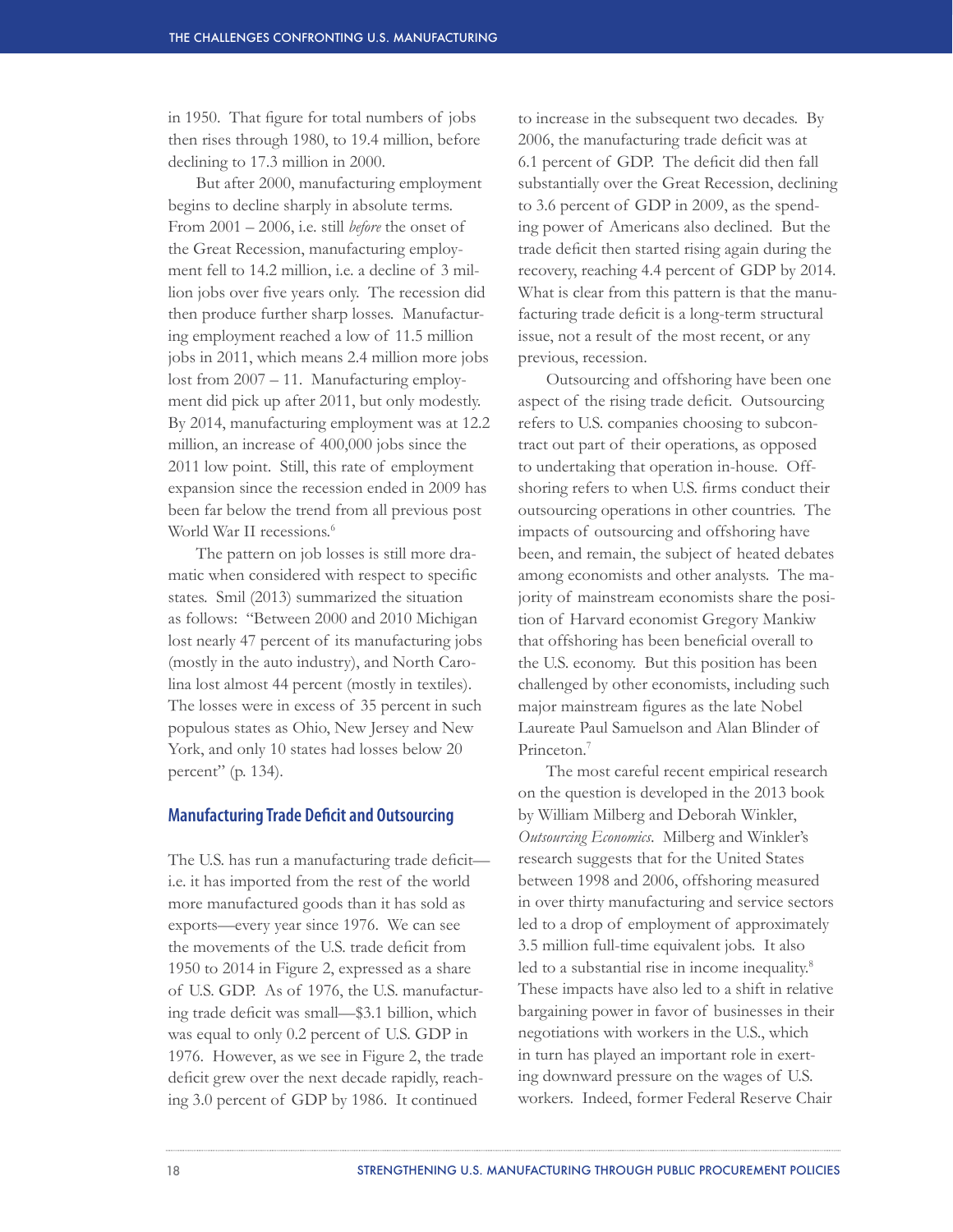

Alan Greenspan recognized this effect in the late 1990s, when he referred to "traumatized" U.S. workers as being unable to bargain up their wages even when unemployment was low.<sup>9</sup>

One widely-held view is that the negative effects of offshoring on U.S. workers has been mainly confined within low-tech activities such as making clothes and fabricating metal plates. In fact, corporations have been offshoring a high proportion of their high-tech activities as well. Thus, MacPherson and Vanchan (2010) surveyed the 100 top U.S. producers of durable goods and found that between 1995 and 2005, their share of externalized design activity had doubled for product design (to 26 percent), increased 3.5 fold for design research (to about 40 percent) and grown by 68 percent for all design activities.10

### **MORE MIXED PERSPECTIVES**

In addition to these unambiguously negative indicators, we need to also consider other perspectives on the U.S. manufacturing sector which are more mixed—that is, perspectives in which the major problems in U.S. manufacturing are still recognized, but where more favorable patterns are also given weight. For example, despite the negative patterns we have surveyed, the U.S. manufacturing sector still remains formidably large, both in terms of the overall level of production as well as its export sales. In addition, productivity growth in the manufacturing sector has been rapid for decades. This remains true, even though, as we will review, there are major problems with the way manufacturing productivity is measured. These mismeasurements have led to overstatements as to the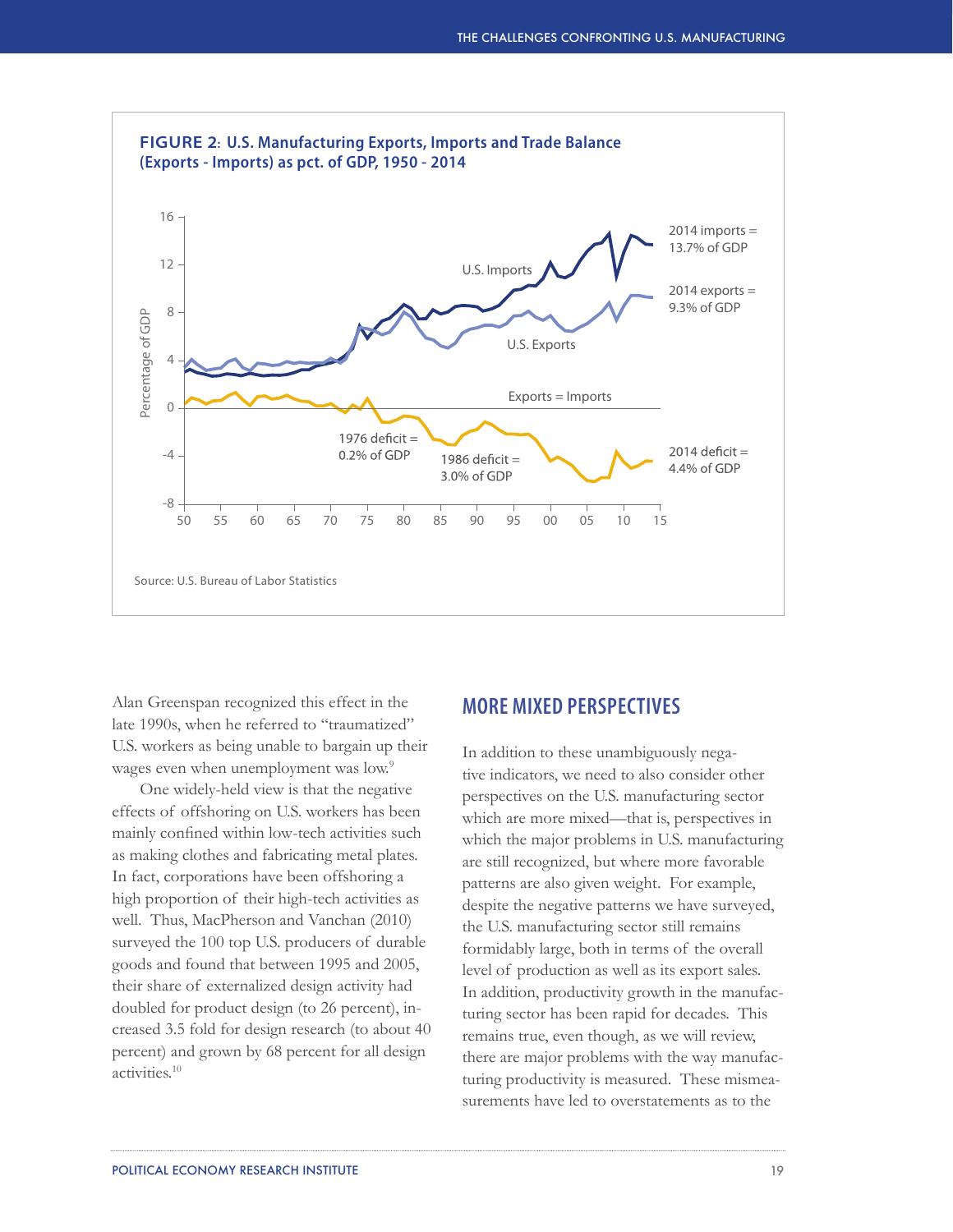extent of manufacturing productivity growth. Major innovations have also emerged out of the U.S. manufacturing sector in recent decades, in several specific areas. Finally, there is already evidence of a reversal of the longstanding offshoring patterns—with early signs of a reverse pattern of *onshoring,* or *reshoring*, beginning to emerge. We consider these in turn.

#### **Magnitude of U.S. Manufacturing**

Despite its difficulties, which are serious and protracted, the U.S. manufacturing sector remains a huge engine of production. As of 2013, U.S. manufacturing production was at \$2.2 trillion, equal to 13 percent of U.S. GDP. China was the only country in the world with a higher overall level of manufacturing output in 2013, at \$2.9 trillion. As recently as 2010, the U.S. had been the largest global manufacturer, including China. With \$2.2 trillion in overall production in 2013, the U.S. manufacturing sector was greater than the entire GDP of all but five other countries. U.S. manufacturing production was roughly equal in 2013 to total GDP in Brazil, and was greater than total GDP in Italy, Russia, and India.

U.S. manufacturing exports also remain formidable in absolute sale amounts, at \$1.6 trillion for 2014. As is shown in Figure 2, this amounted to about 9.3 percent of U.S. GDP in 2014. Again, for comparison, U.S. manufacturing *exports alone* were larger than the total GDP of all but 11 other countries. The range of U.S. manufacturing exports is wide—including automobile vehicles, parts and engines; civilian aircraft; medical equipment; pharmaceutical products; industrial engines; plastic materials; and cell phones.<sup>11</sup> Of course, as we have seen, U.S. manufacturing imports are substantially greater than exports, across virtually all sectors, including capital goods. Nevertheless, the fact that exports run so large in absolute terms makes clear that a strong foundation remains for a U.S. manufacturing revival.

#### **Manufacturing Productivity**

The official rate of productivity growth in U.S. manufacturing has consistently exceeded that of the U.S. economy overall. According to Baily and Bosworth (2014), *labor* productivity in manufacturing—i.e. the value of goods produced for a given amount of employment—grew between 1987 and 2011 at an average annual rate of 3.3 percent. This figure for manufacturing is 50 percent higher than the 2.2 percent average growth rate for all non-farm U.S. businesses. In considering so-called *multifactor* productivity measuring the level of product output achieved relative to the combination of all inputs, including machinery, energy, buildings and land, as well as labor—is also nearly 50 percent higher than that for the overall U.S. private business sector.

 These productivity figures convey a sense of long-term dynamism within the U.S. manufacturing sector. There is validity to this perspective. But the situation is also more complex than these aggregate productivity figures suggest. Understanding these complexities provides important perspective on the overall condition of U.S. manufacturing and its prospects moving forward. The most critical issues at play are as follows:

**Computers versus everything else.** According to Baily and Bosworth's estimates, the *sole driver* of the rapid increase in manufacturing productivity has been the computer industry. Over the full 1987 – 2011 period that they study, labor productivity in the computer sector rose at a rapid annual rate of 10.6 percent. The average annual growth rate of labor productivity over 1987 – 2011 for the non-computer sectors within manufacturing, at 2.3 percent, was basically equal to the rest of the U.S. private business sector. These figures make clear that we need to separate out the trajectory for computers from that of the rest of the manufacturing sector.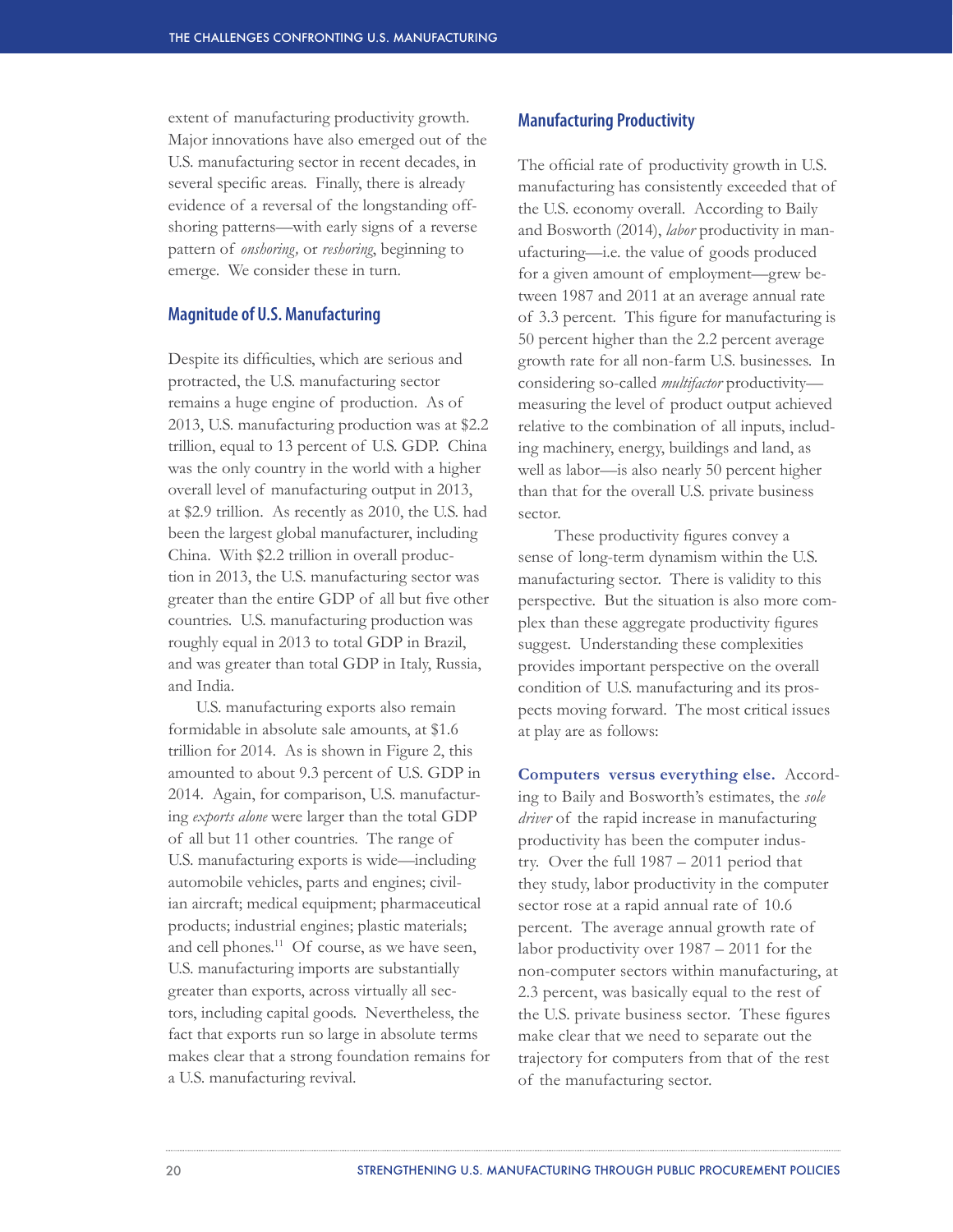**The impact of offshoring on measured productivity growth.** Research by Susan Houseman et al. (2007, 2010) has shown that the officially measured rate of manufacturing productivity growth has been overstated, due to the increasing impact of offshoring on U.S. manufacturing. This is because U.S. manufacturers have been using more and more imported components, and the value of these foreign inputs is not accurately captured in U.S. statistics. When a U.S. manufacturer starts buying foreign-made components that are cheaper than the U.S.-made components that are incorporated into the final product, this will appear in the statistics like a productivity gain. But in fact, the U.S. producer may just be using cheaper foreign inputs. Houseman et al. estimate that between 1997 and 2006, this effect has led to an overstatement of manufacturing productivity other than with computers and electronics by one-fifth to one-half. Based on these findings by Houseman et al., it appears that productivity growth in the non-computer U.S. manufacturing industries has actually been slower than the private business sector overall.

**Manufacturing productivity and jobs.** The Houseman conclusions on measuring U.S. manufacturing productivity are especially significant because of their implications in understanding manufacturing employment patterns. As a purely definitional matter, when labor productivity increases, the number of workers that are needed to accomplish a given task diminishes. Because of this, it is not surprising that many analysts have attributed a large share of the decline in U.S. manufacturing employment to a corresponding rise in manufacturing productivity. For example, Rowthorn and Ramaswamy (1997) estimated that between 1970 and 1994, 65 percent of the decline in U.S. manufacturing employment (from 26.4 to 16.0 percent) was due to productivity growth in the U.S. manufacturing. However, outside of the computer sector, this more recent research by Houseman suggests most of what appears as productivity

growth is actually a statistical illusion created through offshoring patterns—that is, with lower labor costs from imported components appearing as increases in domestic manufacturing productivity. This means that, more broadly, outside of the computer sector, the main cause of declining U.S. manufacturing employment is not any measured rise in productivity growth within U.S. manufacturing, but rather the increasing reliance on offshoring by U.S. firms.

The main cause of declining U.S. manufacturing employment is not any measured rise in productivity growth within U.S. manufacturing, but rather the increasing reliance on offshoring by U.S. firms.

There is a second, equally important factor at play. That is, even if U.S. manufacturing productivity growth outside of the computer industry had actually been rapid, it does not follow that rising productivity necessarily generates employment losses, in the U.S. manufacturing sector itself, or more broadly. Rising productivity generally means that the costs will decline for producing a given amount of goods. The decline in costs can also lead to a fall in prices and a consequent increase in the demand for goods. This rise in the demand for goods associated with falling prices could, in turn, produce an increase in manufacturing employment opportunities.

Research by Nordhaus (2005) found that, between 1948 and 2003, increases in the rate of U.S. manufacturing productivity growth were associated with increases in manufacturing job growth, not declines in manufacturing output. More recent research by Helper, Krueger and Wial (2012) found that there was no pattern at all between productivity growth and job growth (or job loss) between 2001 and 2009 in U.S. manufacturing. Taking a global perspec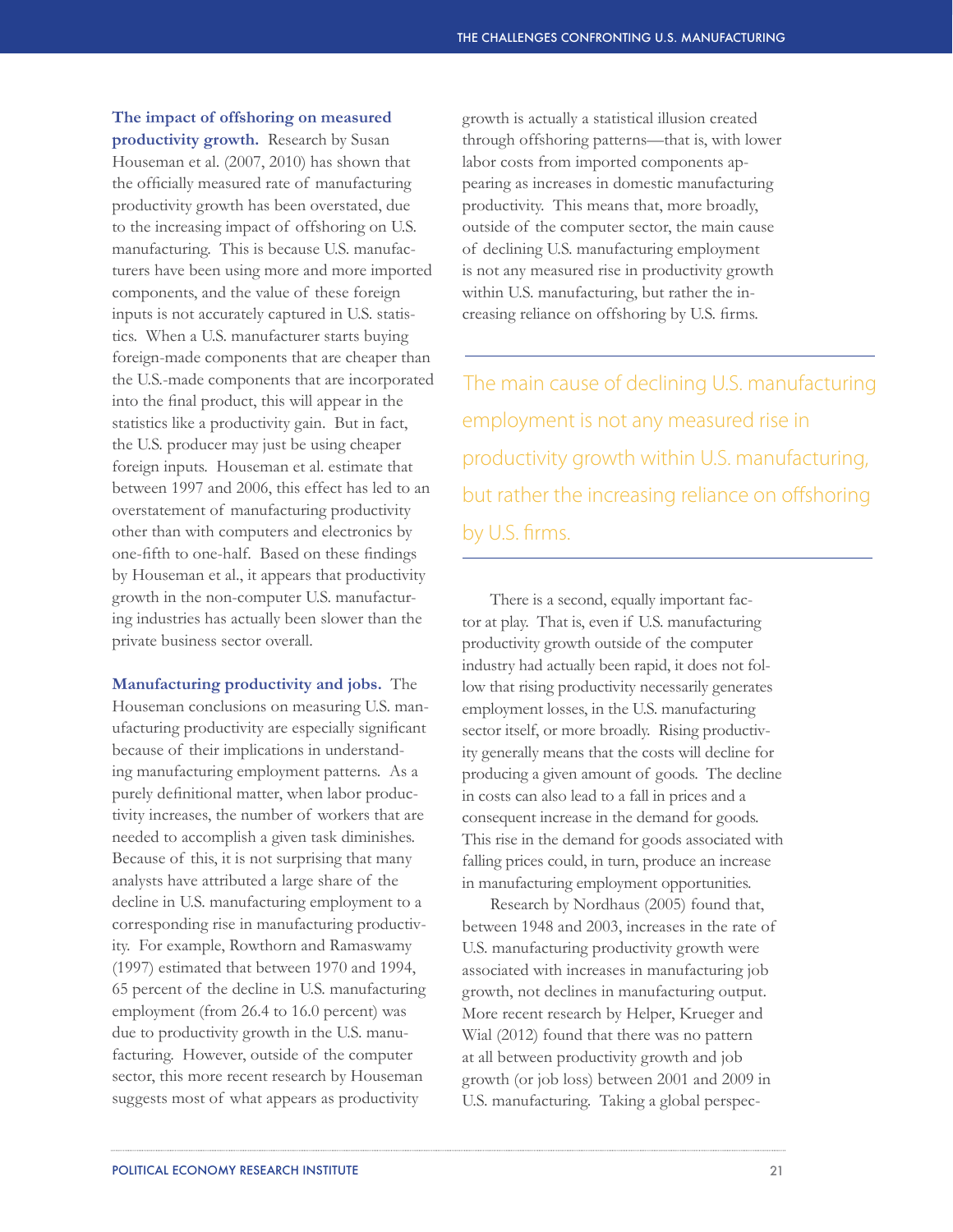tive, the U.S. Labor Department observed wide differences between countries in the relationship between productivity and manufacturing employment growth. For example, over the 1990s, Canada and Italy experienced employment gains along with rising productivity levels. But in the Netherlands and Japan, employment fell in conjunction with manufacturing productivity increases.

Overall, it does not necessarily follow that increases in U.S. manufacturing productivity will generate job losses in the manufacturing sector. This is especially true after we measure manufacturing productivity patterns accurately, which means properly incorporating the effects of offshoring on the measurement of productivity growth. The policy implication of this conclusion is clear. That is, the critical factor for expanding job opportunities in U.S. manufacturing will be the policy environment in which the U.S. manufacturing sector is operating, not whether increases in labor productivity necessarily drives employers to shed workers. Does the U.S. policy environment support innovation in the U.S manufacturing sector and a growing market for innovative manufactured products? We return to examining these policy questions below.

#### **Manufacturing Innovations**

However one interprets the figures on the U.S. manufacturing trade balance and productivity, it is nevertheless true that U.S. manufacturing firms have succeeded in producing innovations in a range of areas in recent decades. The most apparent successes have been in the fields of high-tech manufacturing, or what the U.S. Census Bureau calls "advanced technology products." These are modern goods produced primarily in the following industries: information and communications, electronics, flexible manufacturing, advanced materials, aerospace, weapons, nuclear power, optoelectronics, biotechnology, medical diagnosis, and the manufacture of drugs. But, once again, the overall

situation with manufacturing innovation is more mixed than what would appear through observing only the product breakthroughs in advanced technology products.

Two additional issues, in particular, need to be recognized. The first is that the innovations in the U.S. advanced technology manufacturing sectors has not led to comparable gains in U.S. production, net exports, or employment. The U.S. trade balance—dollar volume of exports relative to imports—in advanced technology products turned to a deficit as of 2002. This deficit peaked at \$100 billion as of 2012, amounting to 7.8 percent of the full U.S. manufacturing trade deficit.

Smil's 2013 assessment of the state of U.S. advanced technology manufacturing is sobering:

During the past two decades nearly all American ATP [Available to Promise] manufacturing has followed one of two trajectories, with neither one pointing upward. The first one has been a total sectoral capitulation; that is, the United States does not make a single unit of those products. The second one traces a substantial retreat from what was once a position of undisputed dominance and has resulted in a state that could best be described as "hanging on"…The best examples of the first trajectory are computers and electronic products. Not a single flat-screen, laptop, or tablet computer, nor a single cell phone, not a single digital camera is now made in the United States, although many parts…from which some of these items are assembled in China, Taiwan, South Korea, Malaysia, or Indonesia come from US-based plants or from American-owned factories abroad….Computers and electronics formed the manufacturing sector with the highest absolute job losses during the past two decades: with 760,000 workers gone between 1990 and 2010, it surpassed the total of 719,000 jobs lost in apparel-making (p. 142).

The overall point with advanced technology manufacturing is that while U.S.-based firms are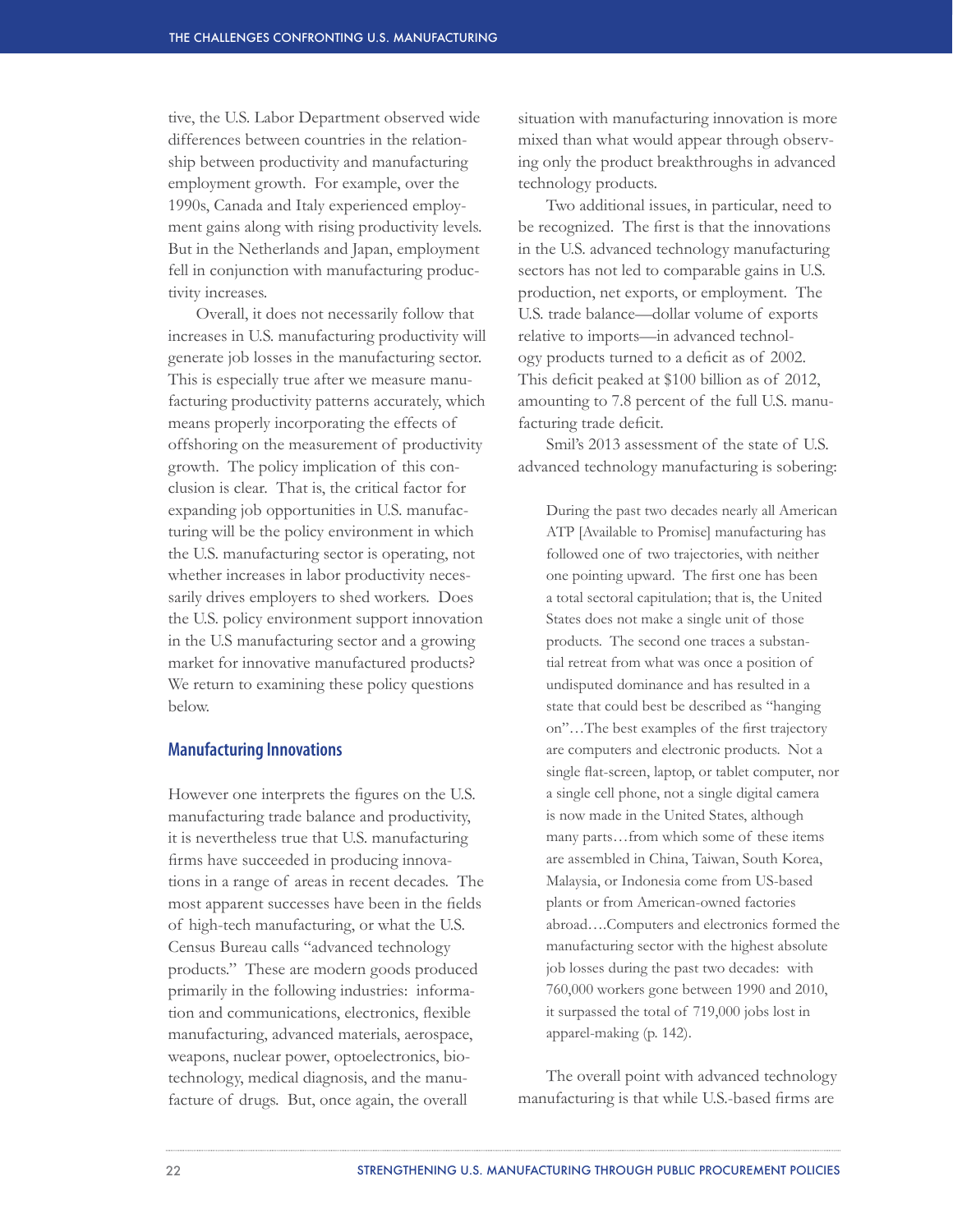designing a wide range of innovative products that have been commercially successful, the actual manufacturing of these products has been occurring increasingly in other countries.12

The situation is similarly mixed with respect to Main Street firms operating low- and medium-tech manufacturing operations in the U.S., though the specific issues at hand are different. In fact, there are thousands of low- and medium-tech firms within the U.S. that have been successful in recent years. Berger (2013) identified about 3,600 such manufacturing firms. From 2004-2008, these firms had doubled both their sales and employment; had at least \$5 million annually in sales, and employed at least 20 people. Berger and her colleagues distinguished these firms as having been successful by following three broad approaches:

➊ **Successful innovators in their own plants.** An example Berger gives of such firms is U.S. Endoscopy, a medical device company in Mentor, Ohio that employs 380 workers. They make high-quality medical devices that they initially sold only to hospitals in Cleveland. Subsequently, they then successfully broadened their market scope.

➋ **Repurposing as innovation.** One of the firms Berger cites in this group is a metal fabricating company in Ohio, with 220 employees, and has been growing by about 30 – 40 employees per year. As of 1970s, this firm was primarily fabricating metal for construction companies. They then expanded into fabricating light metals for aircraft carriers. The company introduces new materials into different industries, and conducts the initial testing of these materials for their customers.

➌ **Combining manufacturing and services.** Berger writes: "In the most innovative companies we visited, the distinction between manufacturing and services is becoming more and more blurred, and value

derives from the ability to bundle these capabilities. In a way, even a traditional machine shop provides a "service" when it customizes a component for a specific customer and works with the customer to modify and improve the customer's original drawing and specifications," (2013, p. 111). Berger observed further that companies that have expanded their capacity to both customize products and maintain them over time are frequently earning over half their total revenues from repairs. These firms maintain unique advantages in repair capability precisely because they were the original product manufacturer.

Despite the successes that Berger identifies with Main Street manufacturers, she also emphasizes that none of the successful firms she examined have been experiencing rapid growth, at the level, for example, of comparable low- to medium-tech manufacturers in Germany. She makes clear that she does not expect these firms to experience astronomical growth along a Facebook-type trajectory. She cites two factors as inhibiting growth for these firms. The first is the limited number of similar manufacturers within a given region. This is what she, and others, refer to as a "clustering" effect. Berger argues that unlike in Silicon Valley, successful U.S. Main Street manufacturers face a lack of general knowledge, public information and a work force that could be supportive of a whole industry. The second, related, factor according to Berger is the lack of support from local financial institutions. She argues that the globalization of U.S. financial institutions in recent decades has increased the difficulty for Main Street manufacturers to receive the kind of "patient capital" support from financial institutions that understand their operations and are supportive of regional development (2013, p. 120).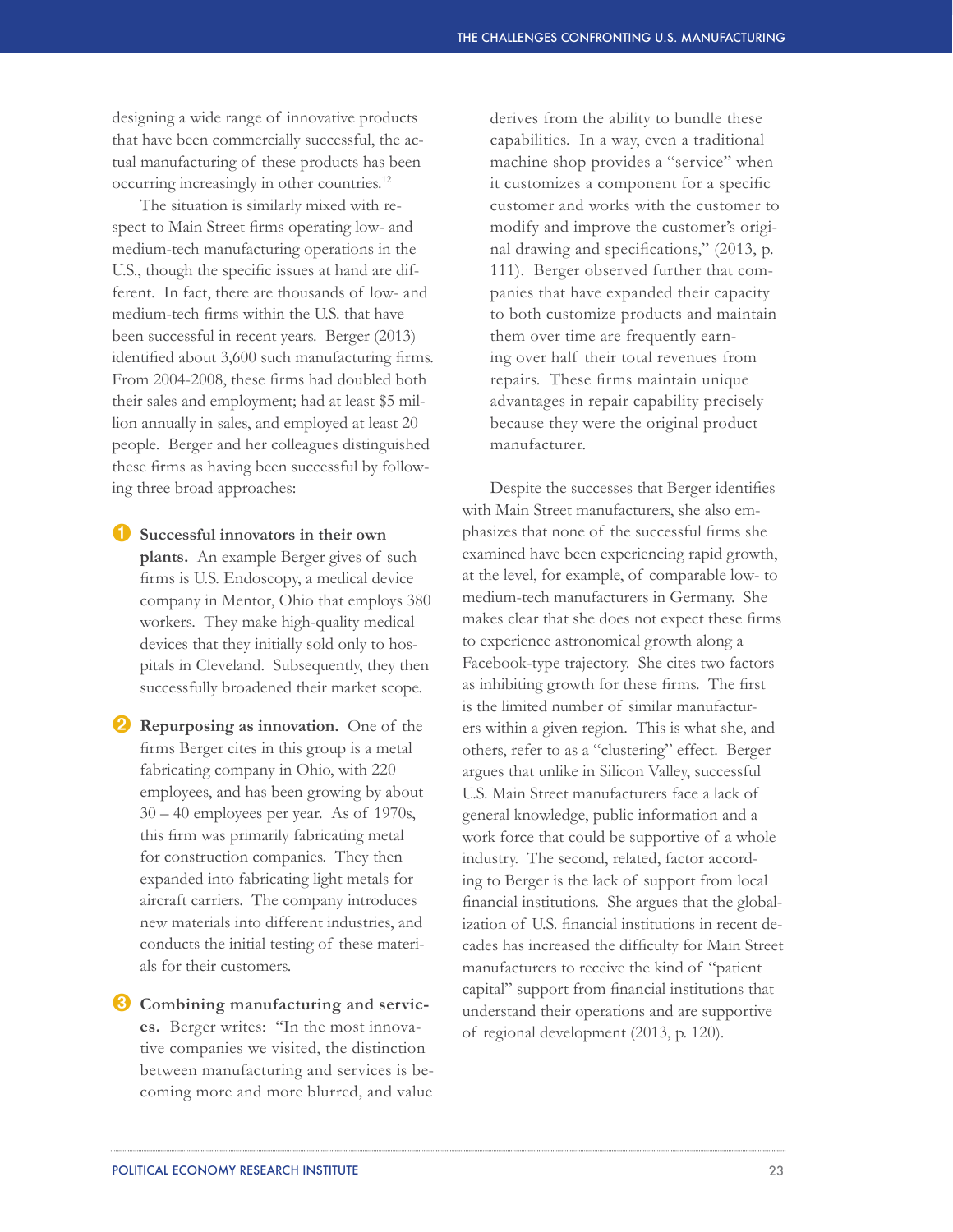### **DEBATES OVER WHAT TO DO**

Just as there are major differences in perspective regarding the U.S. manufacturing sector—for example, whether productivity increases or offshoring are primarily responsible for the undisputed loss of U.S. manufacturing jobs—there are equally large differences as to what should be the appropriate policy responses to the observed trends. In particular, there are large differences over whether U.S. policies should actively support its domestic manufacturing sector, and if so, how; and, similarly, whether U.S. policy should attempt to support employment opportunities in the domestic manufacturing sector, and if so, how.

One widely-held position among economists is that the trajectory for the U.S. manufacturing sector should not be considered as a serious matter of concern. In any case, these economists argue that active supportive policies in manufacturing are more likely to create more problems than the ones they are capable of solving. This position is well represented in the writings of leading specialists on globalization such as Jadish Bhagwati (2009) and macroeconomists such as Gregory Mankiw (2006, 2015)

From this perspective, the reason that manufacturing production has declined in the U.S. and correspondingly increased elsewhere is straightforward: manufactured goods of acceptable quality are being produced at lower costs elsewhere. Further, the main reason that manufacturing production costs are lower in other countries is that wages for manufacturing workers are themselves lower in other countries relative to the U.S. The dramatic declines in information and communications technologies over recent decades have facilitated the relocation of production operations by U.S. firms to sites where labor costs are lower. That is, global coordination and shipping costs are being kept manageable through information technologies, so that labor cost differences between locations become more significant in establishing the

lowest-cost production platform for U.S. manufacturing firms.

Moreover, from this perspective, U.S. consumers benefit when manufactured goods are produced more cheaply elsewhere, then shipped inexpensively to the United States as imports. This pattern enables U.S. consumers to purchase manufactured goods at lower prices, which in turn raises living standards for U.S. residents. It also follows from this perspective that manufacturing production will return to the U.S. once the costs of production within the U.S. fall to levels that are equivalent to those in other countries. This would mean that labor costs in the U.S. would need to fall to levels closer to the global averages.

From this perspective, given that 1) U.S. consumers benefit from cheap imports; and 2) firms will relocate to the U.S. once production costs within the U.S. become more globally competitive, there is no need for the U.S. to take strong policy measures to support U.S. manufacturing.

Indeed, proponents of this view point to the evidence that the *insourcing,* or *reshoring,*  of manufacturing production by U.S. firms is already occurring. The most widely cited case is General Electric. In March 2012, GE CEO Jeffrey Immelt published an article in the *Harvard Business Review* in which he wrote:

Today at GE we are outsourcing less and producing more in the U.S. We created more than 7,000 American manufacturing jobs in 2010 and 2011. Our success on the factory floor rests on human innovation and technical innovation the keys to leading an American manufacturing renewal. When we are deciding where to manufacture, we ask, "Will our people and technology in the U.S. provide us with a competitive advantage? Increasingly, the answer is yes (2012, no page).

The developments at GE to which Immelt was referring include, since, 2009, a new locomotive plant in Fort Worth, Texas; a solar panel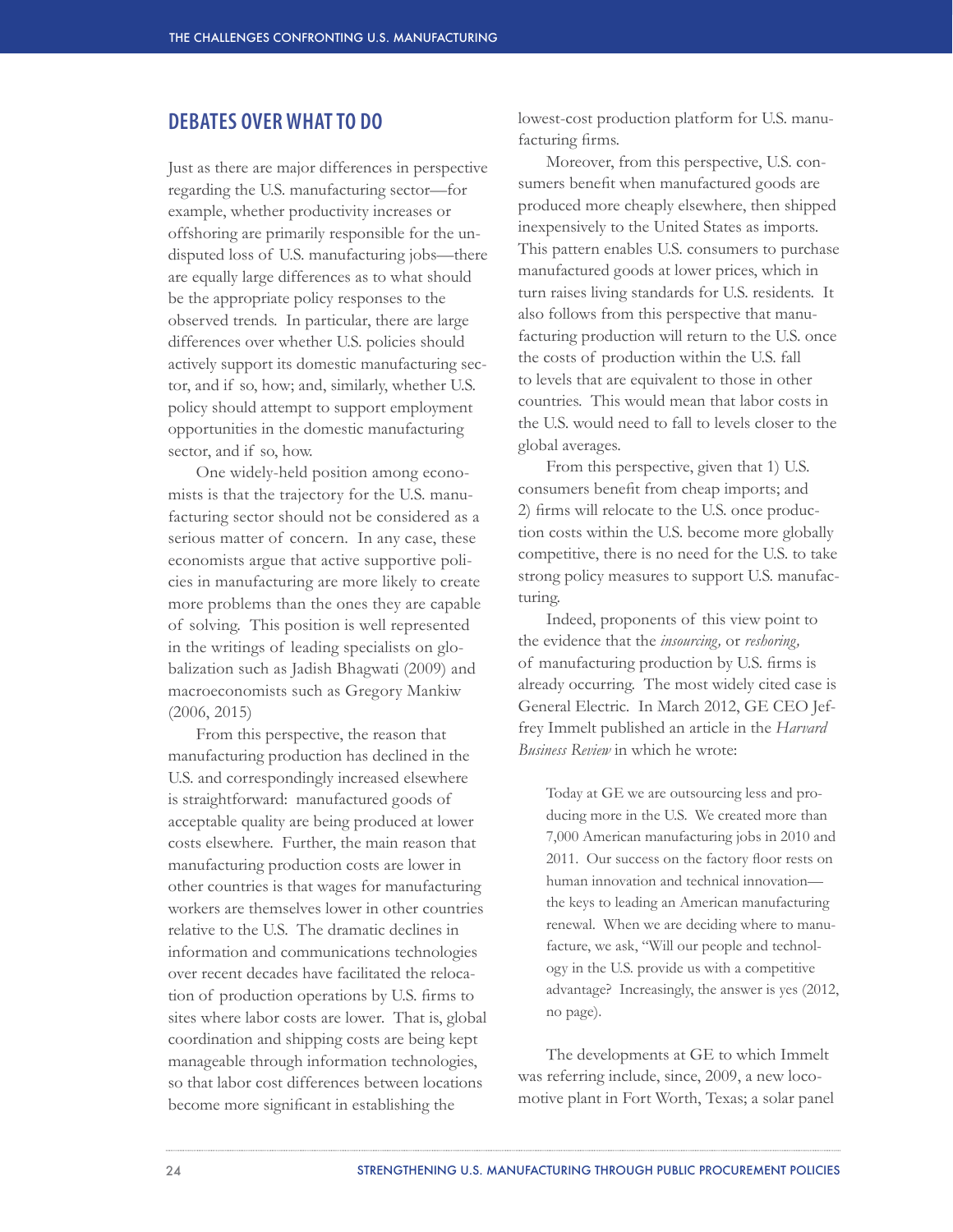factory in Aurora, Colorado; and an engine manufacturing facility in Pennsylvania. Their largest new investment has been the revival of their Appliance Park facility in Louisville, Kentucky, where they are producing water heaters, high-end refrigerators, and dishwashers. Other major manufacturers which have expanded their U.S. manufacturing operation within the U.S. in recent years include Whirlpool, Intel, Canon, Caterpillar, DuPont and Apple.13

#### **Evidence on U.S. Manufacturing Wages**

Have the excessively high wages of U.S. manufacturing workers been the predominant source of problems with the U.S. manufacturing sector? Are these problems now getting resolved, as evidenced by the emerging insourcing/ reshoring trend for U.S. manufacturers? The short answer to these questions is "no." In fact, we need to tell a much fuller story in order to understand both the long-term trajectory for U.S. manufacturing and the prospects moving forward.

To begin with, it is not the case that U.S. manufacturing workers receive high compensation relative to workers in other advanced economies. We can see this in Table 1. The table reports figures on both average total compensation—including wages and benefits paid directly by employers as well as social benefits covered by government programs—as well as "direct pay," which includes only funds provided by employers, i.e. exclusive of governmentfunded social benefits. We show figures for 12 comparative economies in addition to the U.S. itself. Starting with total compensation figures in columns 2 and 3 of the table, we see that, of the 12 comparative economies, 9 provide higher amounts of total compensation to their manufacturing workers than are provided to U.S. manufacturing workers. Total compensation is nearly 40 percent higher in Sweden, 34 percent higher in Australia, 28 percent higher in

**TABLE 1**

**Hourly Compensation and Direct Pay from Businesses for U.S. Manufacturing Workers Relative to Other Advanced Economies, 2012**

| (1)                  | (2)<br><b>Compensation</b><br>(including social benefits) | (3)<br><b>Hourly Compensation</b><br>relative to U.S. | (4)<br><b>Direct Pay</b><br>(exclusive of social benefits) | (5)<br><b>Direct Pay</b><br>relative to U.S. |
|----------------------|-----------------------------------------------------------|-------------------------------------------------------|------------------------------------------------------------|----------------------------------------------|
| <b>United States</b> | \$35.67                                                   | ---                                                   | \$27.15                                                    |                                              |
| Sweden               | \$49.80                                                   | $+39.6%$                                              | \$32.20                                                    | $+18.6%$                                     |
| Australia            | \$47.68                                                   | $+33.7%$                                              | \$38.29                                                    | $+41.0%$                                     |
| Germany              | \$45.79                                                   | $+28.4%$                                              | \$36.07                                                    | $+32.8%$                                     |
| Finland              | \$42.60                                                   | $+19.4%$                                              | \$33.10                                                    | $+21.9%$                                     |
| Austria              | \$41.53                                                   | $+16.4%$                                              | \$30.88                                                    | $+13.7%$                                     |
| France               | \$39.81                                                   | $+11.6%$                                              | \$27.89                                                    | $+2.7%$                                      |
| <b>Netherlands</b>   | \$39.62                                                   | $+11.1%$                                              | \$31.06                                                    | $+14.4%$                                     |
| Ireland              | \$38.17                                                   | $+7.2%$                                               | \$31.50                                                    | $+16.0%$                                     |
| Canada               | \$36.59                                                   | $+2.6%$                                               | \$29.30                                                    | $+7.9%$                                      |
| Japan                | \$35.34                                                   | $-0.7%$                                               | \$28.94                                                    | $+6.6%$                                      |
| Italy                | \$34.18                                                   | $-5.2%$                                               | \$24.29                                                    | $-10.5%$                                     |
| United Kingdom       | \$31.23                                                   | $-12.4%$                                              | \$26.37                                                    | $-2.9%$                                      |

Source: U.S. Bureau of Labor Statistics (2013a).

Note: "Direct Pay" includes wages, overtime pay, regular bonuses and premiums, cost-of-living adjustments, pay for leave time, and pay in kind.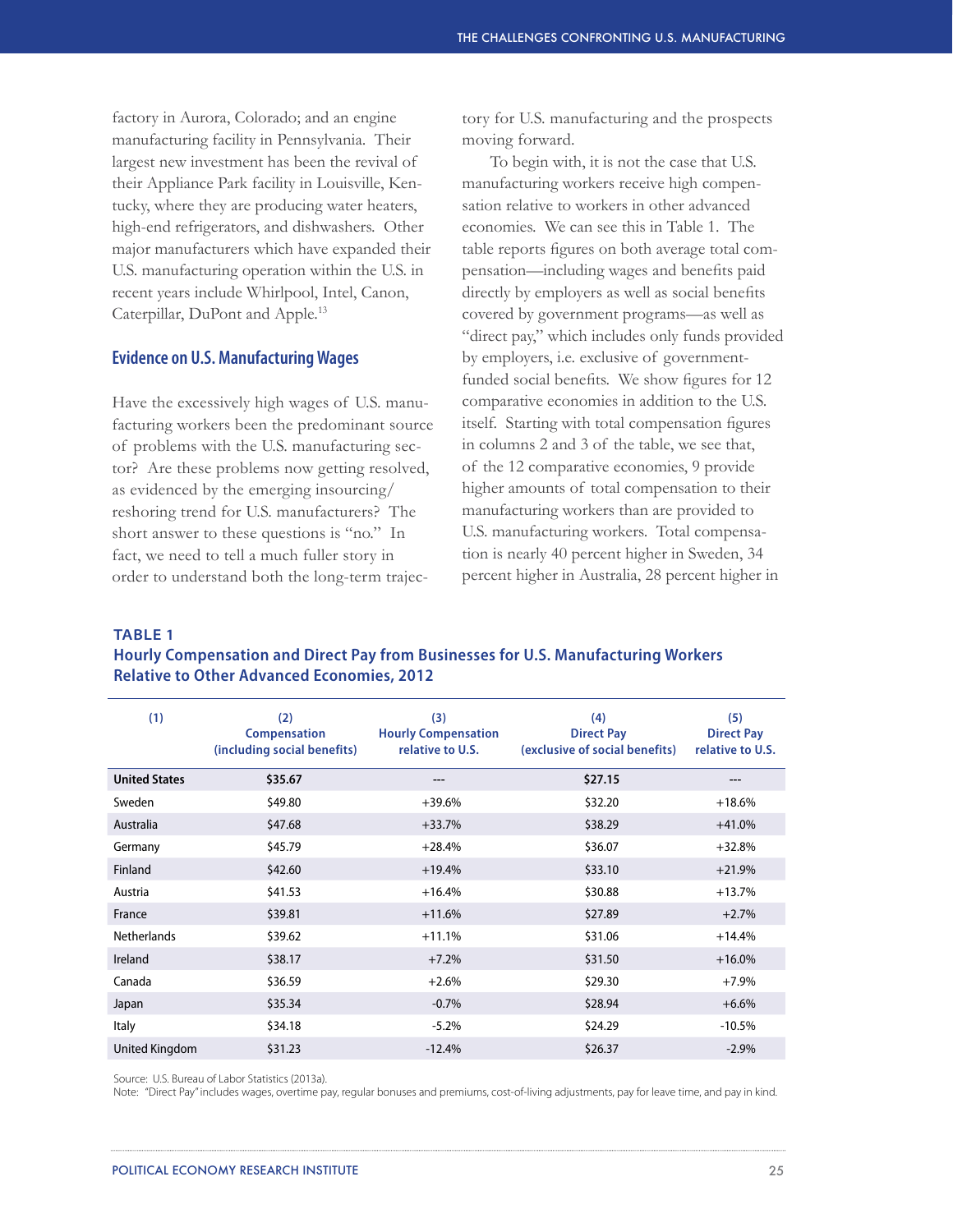Germany, and 12 percent higher in France. Pay levels are roughly equal in Canada and Japan. Among the countries listed, only Italy and the U.K. pay less than in the U.S. Moreover, as we see in the columns 3 and 4 of Table 1, the pattern does not change substantially when we exclude social benefits from the compensation measure. In this case, for example, manufacturing workers are paid 41 percent more in Australia, 33 percent more in Germany, 19 percent more in Sweden, 8 percent more in Canada and 7 percent more in Japan.

It is also the case that wages for U.S. manufacturing workers have not been increasing over time, but rather have been stagnant for 40 years. We can see this in Figure 3. As we see, average manufacturing wages peaked in 1973, at \$21.42 (in 2014 dollars). As of 2014, the average manufacturing wage was \$19.56, 8.7 percent lower than the 1973 peak figure. This long-term pattern of wage stagnation clearly argues against the notion that U.S. manufacturing wages have

to be pushed down further than they have been already to support a revival of U.S. manufacturing.

It is of course true that, despite 40 years of wage stagnation for U.S. manufacturing workers, the U.S. compensation levels remain far above those for manufacturing workers in low- and middle-income economies. In Table 2, we show hourly compensation figures for six low- and middle-income economies, Brazil, Taiwan, Mexico, the Philippines, China, and India. As we see, average hourly manufacturing compensation in these countries range between \$1.46 for India and \$11.20 for Brazil—i.e. between about 4 and 30 percent of the U.S. level. However, it is clearly no solution for U.S. manufacturing to set as a policy goal that U.S. manufacturing compensation should decline further than it has already since the 1970s, until it approaches parity with Brazil, Taiwan or Mexico, much less the Philippines, China or India.



26 STRENGTHENING U.S. MANUFACTURING THROUGH PUBLIC PROCUREMENT POLICIES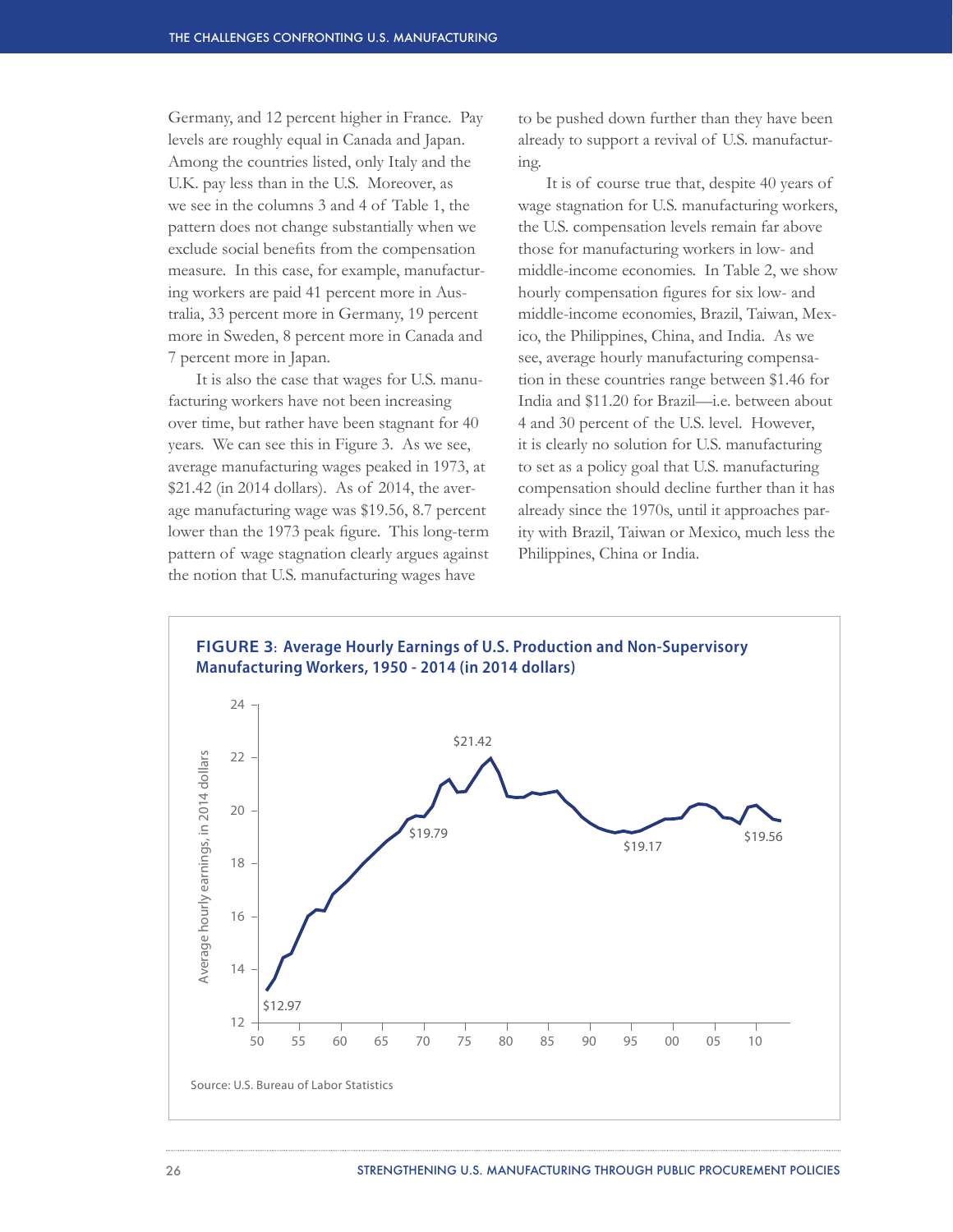|                     | <b>Hourly Compensation</b><br>(including social benefits) | <b>Hourly Compensation</b><br>relative to U.S. |
|---------------------|-----------------------------------------------------------|------------------------------------------------|
| United States, 2012 | \$35.67                                                   | ---                                            |
| <b>Brazil, 2012</b> | \$11.20                                                   | $-68.6%$                                       |
| Taiwan, 2012        | \$9.46                                                    | $-75.3%$                                       |
| Mexico, 2012        | \$6.46                                                    | $-81.9%$                                       |
| Philippines, 2012   | \$2.10                                                    | $-94.1%$                                       |
| China, 2009*        | \$1.74                                                    | $-95.1%$                                       |
| India, 2010*        | \$1.46                                                    | $-95.9%$                                       |
|                     |                                                           |                                                |

#### **TABLE 2**

### **Hourly Compensation and Direct Pay from Businesses for U.S. Manufacturing Workers Relative to Selected Middle-Income and Developing Countries**

Source: U.S. Bureau of Labor Statistics (2013a, 2013b, 2013c)..

\*Note: BLS reports that the "...figures for China and India are not directly comparable to each other or with the data for other countries found in this report."

#### **Evidence on Reshoring**

Do the reports cited above on insourcing/ reshoring by General Electric and other major U.S. manufacturers suggest that the problems of U.S. manufacturing are getting resolved on their own? Clearly, to date, the pattern of reshoring by major U.S. manufacturers has not made a significant difference in either the level of U.S. manufacturing production, trade or employment. This may happen in the future. But survey evidence of U.S. manufacturers that conduct some of their operations through offshoring remains mixed.

The most extensive recent survey on these issues was conducted in 2012 by Tate et al. on behalf of the Council of Supply Chain Management Professionals (the results of this Tate et al. survey were published in 2014). This survey of U.S.-based manufacturing firms included 319 firms providing valid responses to the survey questions. The main findings of this survey were as follows:

40 percent of the respondents said that there was an increased movement of manufacturing plants back to the United States. In other words, 60 percent either disagreed that there was a movement of manufacturing back to the U.S. or were neutral on the ➊

matter (with 33 percent disagreeing and 27 percent being neutral).

2 Focusing on plants within given industries, in this case, only 30 percent of respondents agreed with the question "new manufacturing plants in my industry are being built in the U.S." 70 percent either disagreed with the statement or were neutral, with 38 percent disagreeing and 32 percent neutral.

A 2011 survey by the global management consulting firm Accenture (Ferreira and Heilala 2011) provides a somewhat more favorable assessment. This survey found that 61 percent of the 287 manufacturing firms in their survey were considering "shifting their manufacturing operations closer to customers." However, this does not mean that these firms would then necessarily choose to relocate to the United States, given that demand for manufactured goods are likely to be growing rapidly in middle-income countries such as China and Brazil.

A key factor in determining how strong the reshoring trend becomes is the overall cost gap in manufacturing operations within the U.S. versus other countries. The overall cost gap derived from locations of manufacturing operations includes labor costs, of course—including productivity levels as well as compensation—as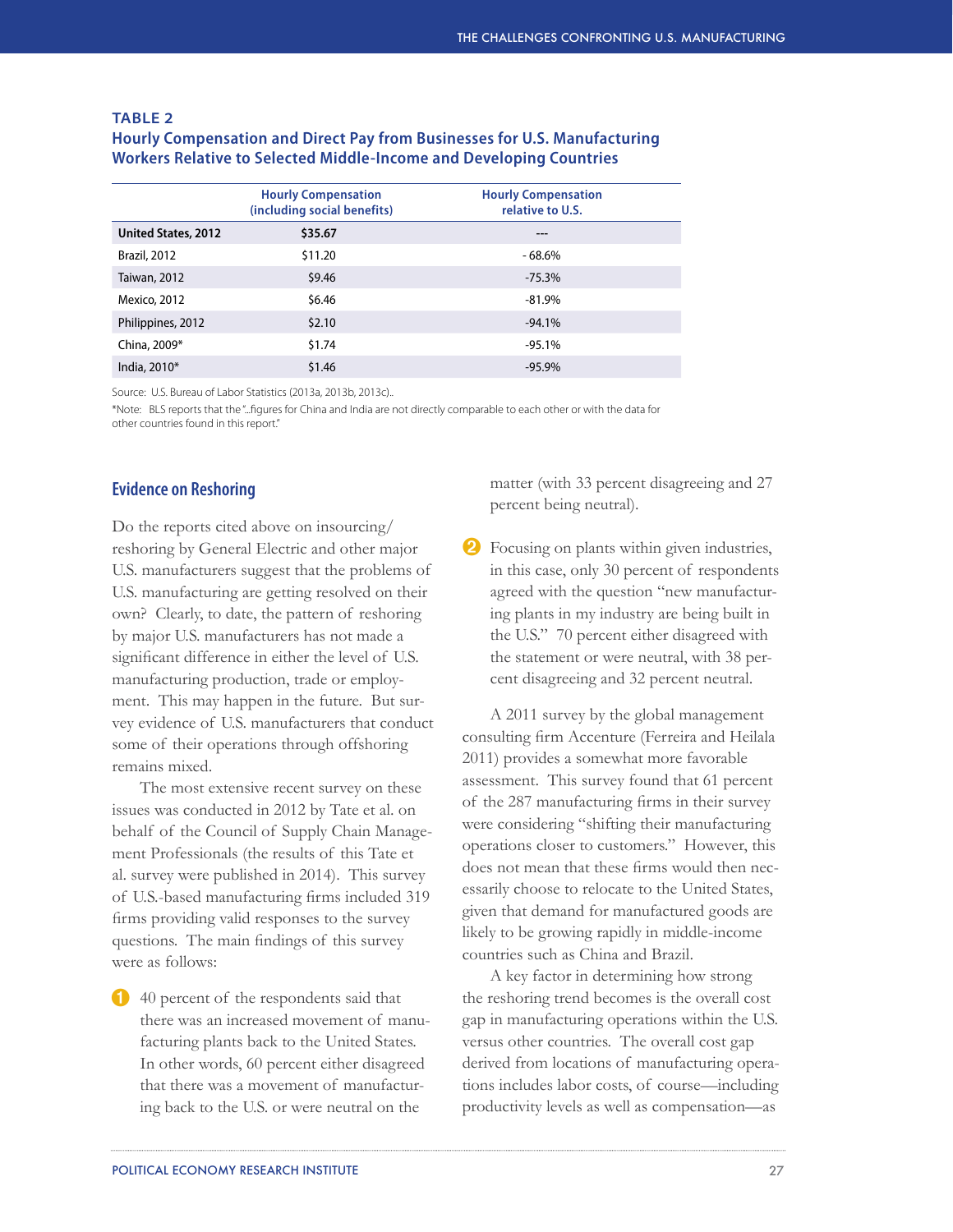one major component. But it also includes several other factors. Tate et al. describe the other significant factors as including the following: energy costs; currency exchange; shipping time; proximity advantages; intellectual property rights; and the relationship of manufacturing to the overall economy (2014, p. 14). Many of these other cost factors are more difficult to quantify than labor costs. For example, Helper et al. cite a case of a shoe manufacturer who opened his plant in Florida in 1995 but found it difficult to produce there because of the absence of an adequate local set of suppliers what Berger has termed, as we noted above, the benefits of regional "clustering" in manufacturing production. This particular situation would be counted as a proximity disadvantage through locating in Florida. This manufacturer closed his operation in 2008. Helper et al. write that:

Labor costs in his factory were competitive; the problem was that the industry's supply chain had long moved far away. He had to fly in technicians to repair machines, and could not find domestic supplies like eyelets and shoelaces. Since his strategy relied on customization, he was particularly hurt by the lack of variety available in these components. Because customers were few, suppliers could not afford to incur the fixed costs for more than a few varieties (2013, pp. 13-14).

Working from their survey of the 319 U.S. manufacturing firms, Tate et al. have developed estimates of these overall cost factors, which

they term "total landed costs,"—i.e. the total costs that businesses face in delivering their final products to their U.S.-based customers. We present in Table 3 some of their key results. As we see, they find that the cost gap of producing in the United States has been closing to a substantial extent with China, but only modestly with other emerging economies. Thus, with respect to China, the labor cost gap—again, including total compensation costs relative to labor productivity rates—has fallen dramatically in only eight years, from 51 to 16 percent between 2005 and 2013. However, the trend of declining costs for U.S. manufacturing production relative to other emerging markets is much more modest. As we see, the total labor cost gap for producing in the U.S. relative to those with other emerging markets fell from 39 to 34 percent, while the total landed cost gap fell from 21 to 18 percent.

These findings convey an impression that, based on total landed cost calculations, a motivation in support of reshoring has indeed been developing for U.S.-based firms, especially with respect to their operations in China. However, any such movement is likely to remain modest without a policy environment in the U.S. that is strongly supportive of manufacturing. This is especially true since, in comparison with developing countries overall, total landed costs, on average, remain significantly lower than those in the United States. Producing in the U.S. is also still likely to face difficulties with weakened supply chains and manufacturing clusters, as was the experience with the Florida shoe manufacturer.

#### **TABLE 3**

|                           | U.S. cost gap relative to China |      | U.S. cost gap relative to other emerging markets |      |
|---------------------------|---------------------------------|------|--------------------------------------------------|------|
|                           | 2005                            | 2013 | 2005                                             | 2013 |
| Labor Costs               | 51%                             | 16%  | 39%                                              | 34%  |
| <b>Total Landed Costs</b> | 31%                             | 16%  | 21%                                              | 18%  |

**Labor and Total Landed Cost Gaps in Delivering Manufactured Products to the U.S. Market**

Source: Tate et al. (2014), p. 9.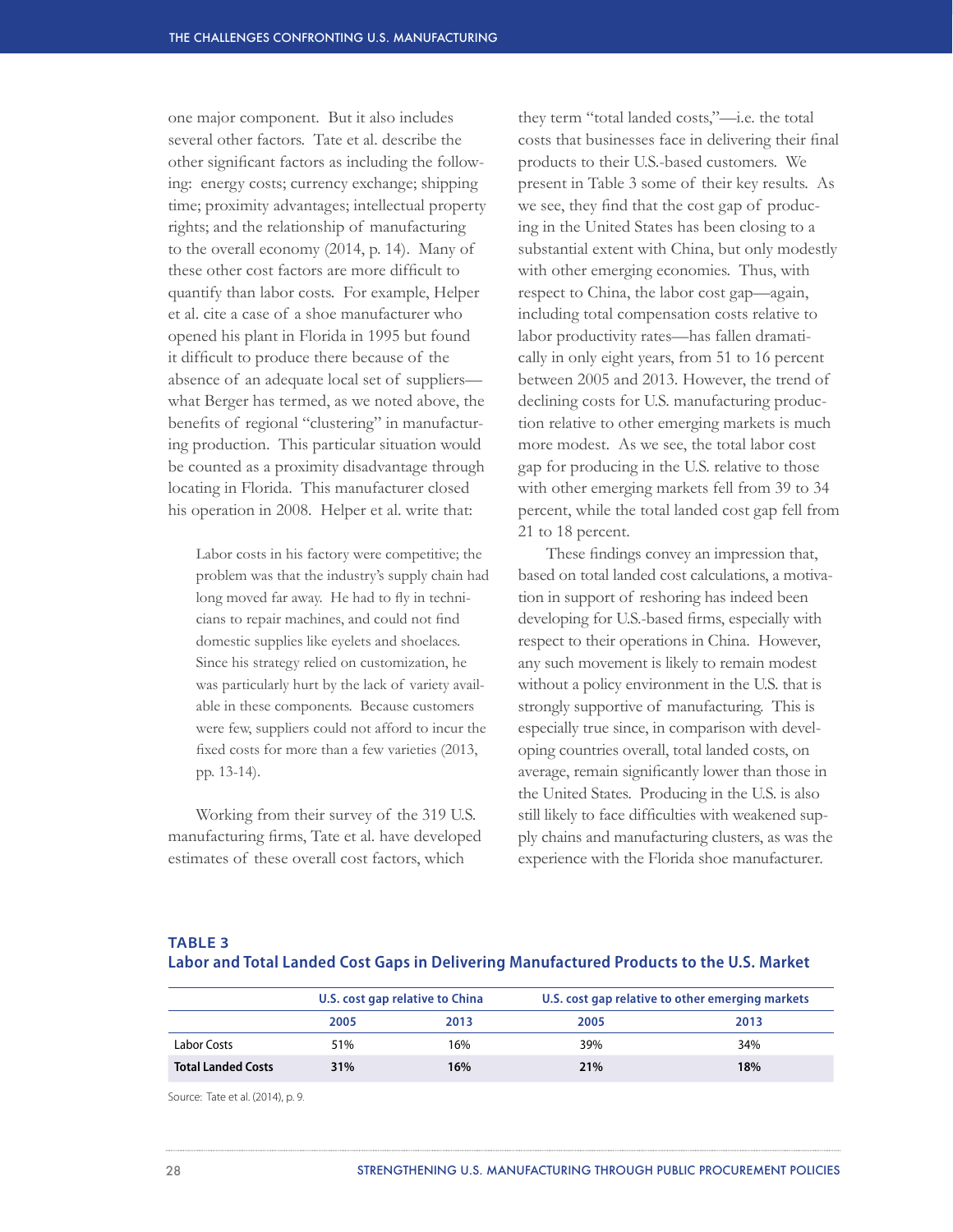### **ALTERNATIVE POLICY FRAMEWORKS**

There is a growing literature on proposals for reviving U.S. manufacturing. It will be useful to provide an overview of these proposals and, for our specific purposes, see where our proposal concerning the existing Buy America program for transportation procurement fits within this broader policy framework.

We have already discussed the views of those, such as Bhagwati and Mankiw, who favor no government interventions to support U.S. manufacturing. We focus in this section on various approaches that do support government interventions of some sort.

#### **Tariffs and exchange rates<sup>14</sup>**

One approach is to impose tariffs on imported manufactured goods, which would increase the prices of manufactured imports, making them less attractive to U.S. consumers. Another would be to lower the value of the dollar by, say, 20 percent relative to the euro, Japanese yen, and Chinese yuan. Assuming this could be accomplished, the cheaper dollar would mean that the prices of foreign-made goods would rise in the U.S. market, while the prices that foreigners would pay for U.S. products would fall. This should discourage U.S. imports and encourage exports. However, neither raising tariffs nor lowering the value of the dollar, on their own, is likely to produce any significant improvements for the U.S. manufacturing sector. What are the main problems?

The issue is more straightforward in the case of tariffs. Any such tariffs would have to be set relatively high, like the 10 percent surcharge imposed by President Richard Nixon in 1971, in order to seriously discourage U.S. consumers and businesses from purchasing imported manufactured goods. But setting a high tariff barrier against foreign producers seeking access to U.S. markets would no doubt provoke other countries to retaliate. This would reduce our exports as well as our imports. The

net result could still be some gain in overall U.S. employment, since the U.S. market is larger than those of the countries we trade with. But this would be uncertain and, in any case, the act would be seen as a provocation to our trading partners.

Lowering the value of the dollar is a less overtly aggressive act than imposing new tariffs. But it is not even clear that the U.S. could keep the dollar at a significantly lower level on a sustained basis, even if the Europeans, Japanese, and Chinese did not retaliate directly against such a U.S. initiative. The ongoing economic stagnation in Europe has pushed down the euro relative to the dollar. In such situations, global traders continue to prefer dollar-based assets, which in turn props up the value of the dollar in currency markets.

But even if we could succeed in lowering the dollar on a sustained basis, it still would not follow that our imports would fall and our exports would rise significantly. The evidence on this question is decidedly mixed. Especially as regards the type of high-end products which will be the foundation of a revival for U.S. manufacturing, the key to competitive success is producing high-quality products, not modestly cheaper domestic versions of products that foreigners produce at higher quality.

Moreover, maintaining a lower dollar will still not prevent foreign competitors from outcompeting U.S. producers on price itself. Consider now lower-end products, such as garments and textiles, and the situation for businesses in developing countries seeking to export these products into the U.S. When a fall in the dollar produces stiffening price competition for business owners in developing countries, they will likely respond by lowering their own costs and prices to remain competitive. They could do this either by increasing productivity in their factories or simply cutting wages of their workers. Here, then, is one major instance where an aggressive U.S. trade stance can end up worsening conditions for workers in developing countries without even expanding employment in the U.S.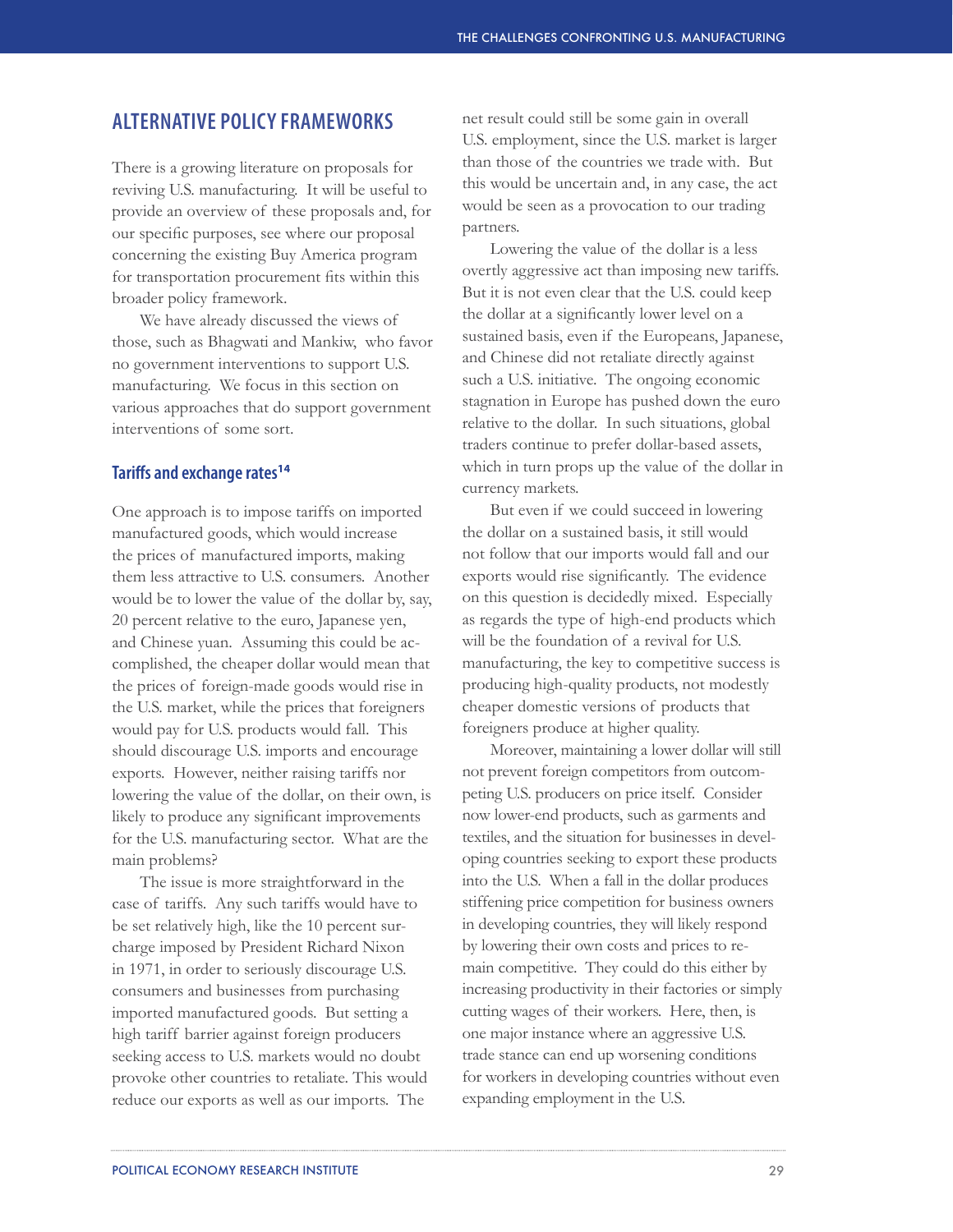Because of these reasons, the focus of reviving U.S. manufacturing will need to be around promoting innovations and new market opportunities for U.S. firms. What are the best ways to accomplish these goals?

#### **Lessons from the German Experience**

What is evident from the survey findings of U.S.-based manufacturing firms and related evidence on offshoring/reshoring is that there is a range of factors within the U.S. domestic economy that will influence firms' production location decisions. What are the most significant of these, and how can the policy environment influence them, given that the U.S. is going to remain a high-cost producer relative to developing countries? The performance of the German economy provides an instructive case in point on how a large advanced economy can succeed with manufacturing production and exports, despite the fact that it operates with high labor costs.

What are the main factors behind the success of Germany's manufacturing sector? As Berger writes, "There are certainly multiple factors at work in accounting for why German manufacturing remains so strong, and experts do not agree," (2013, p. 125). Some analysts hold that the primary factor supporting Germany's manufacturing success is that its currency, the euro, remains persistently undervalued. This is because Germany, as an export powerhouse, shares the euro with the other Eurozone member countries, most of whom are relatively weak export performers.<sup>15</sup> Another factor that is cited is that Germany has aggressively maintained a policy of constraining wage increases even while they are succeeding in export markets.

These factors certainly are playing a role. But it remains the case that German labor costs are among the highest in the world. As we have seen, total compensation for manufacturing workers in Germany is, on average, nearly 30 percent higher than in the U.S. The other key

difference is that Germany pursues active industrial policies in support of its manufacturing sector and the employees within it. Helper et al. write as follows:

Germany's manufacturing success is not accidental; public policy has played an important role. Four main elements make up the German system. First, the federal government has facilitated the formation of rich networks for research and development. Second, German workers and employers benefit from a system of continuous vocational training. Third, Germany manufacturing firms enjoy stable access to finance. Fourth steady worker protections ensure that instead of solving problems through short-term cost-cutting, German employers and unions work together to adopt high-road solutions that strengthen competitiveness in the long term (2012, p. 26).

Similarly, Scott (2015) finds that Germany spends \$2.4 billion on manufacturing research and outreach, which is more than 10 times the amount spent within the U.S. on its equivalent program. This is despite the fact that Germany's GDP is less than one-fourth that of the United States. These authors, and others (e.g. Rattner 2011, Wessner 2013) provide valuable discussions on the various factors contributing to Germany's manufacturing success.

The perspective from IG Metall is also valuable here. IG Metall is the dominant metalworkers' union in Germany as well as the largest industrial union in all of Europe. IG Metall has long been actively involved in designing and implementing industrial policies throughout Germany, at both the federal level and, even more so, at the regional government level. Their involvement has been to advance policies that both promote Germany's industrial competitiveness while also supporting the rights and well-being of Germany's industrial workers. An extensive 2014 report, *Industrial Policies Today: Regional Examples from IG Metall*, describes the range of their activities in depth. They summarize their policy-setting engagements as follows: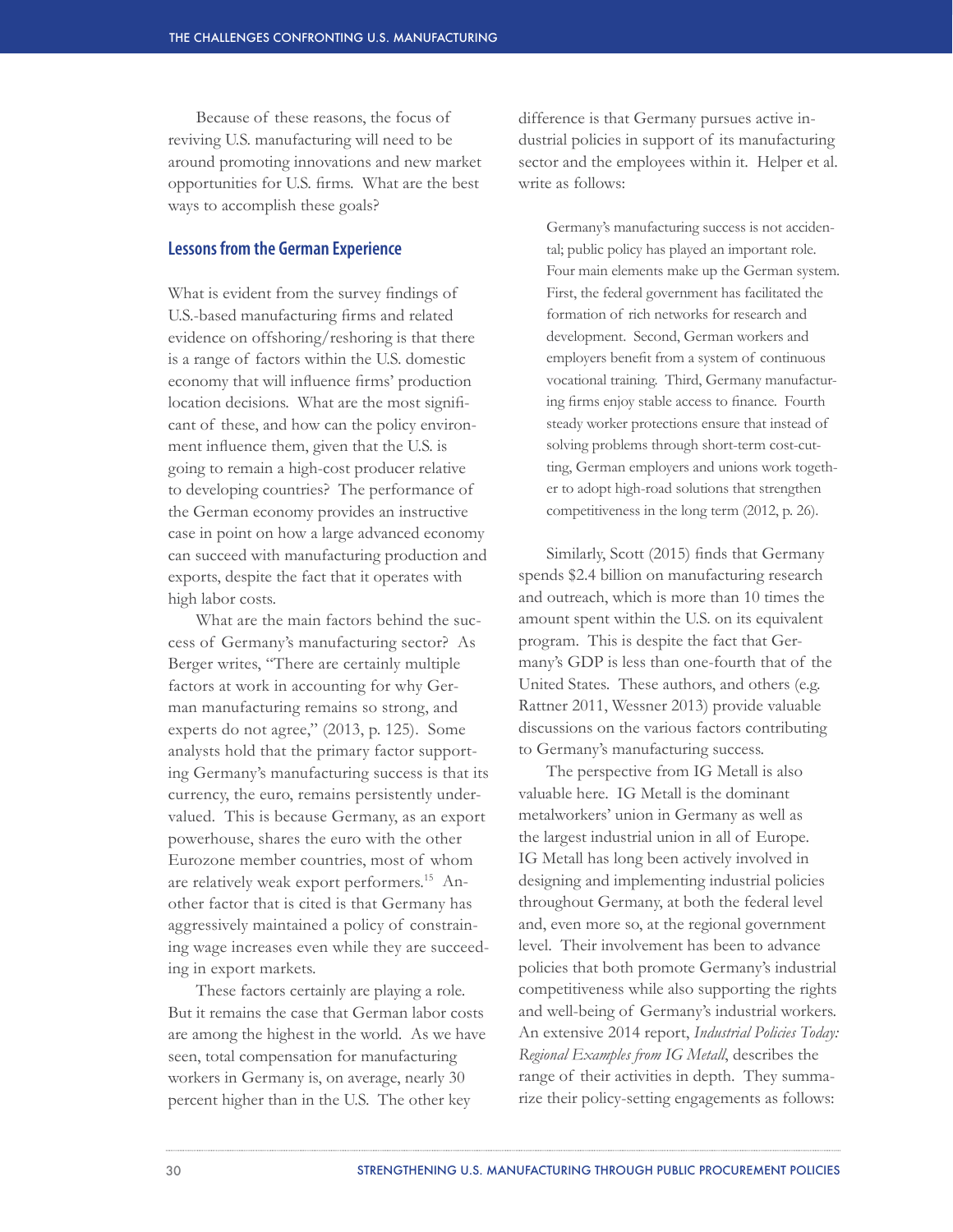Local IG Metall branches provide valuable impetus to regional industrial policies, notably on significant questions regarding economic and urban development, the planning of infrastructure and the promotion of cluster, technological and innovative initiatives as well as regional job markets and educational, environmental and living conditions (2014, p. 4).

Of course, none of the authors examining the operations of Germany's manufacturing sector and the industrial policies supporting it suggests that the U.S. can simply appropriate the German framework wholesale. Rather, the successful German policy framework provides useful guidelines as to how U.S. policy needs to proceed to revive manufacturing.

#### **Manufacturing Industrial Policies for the U.S.**

**Berger.** Building in part from the German experience, Berger (2013) advances policy ideas focused on the issue of promoting manufacturing innovation, at all levels of the economy among both high-tech as well as Main Street firms. Across all firm types, she describes the need for policies that encompass a wide range of groups, not just government initiatives. She writes that:

Although the term policy usually implies government action, the "first movers" … have often been private firms, trade associations, local community colleges, dynamic individuals, as well as public authorities. The set of cases we have examined encompasses a portfolio of private and public initiatives that include incentivizing efforts to bring together existing but isolated actors; connecting schools that are educating future workers with the employers who hire them; pooling and reducing the risks associated with developing new technologies; getting the benefits of economies of scale by sharing facilities too expensive for any but the largest firm to have in-house; and creating and diffusing technology before there's a clear path to

commercializing it or a firm willing to commit to developing it. However diverse the cases and circumstances, we see at work the same common underlying functions being performed: convening, coordinating, and reducing risk by pooling risk. (2013, p. 208).

Berger herself does not explore the role of procurement policies as one form of government intervention in manufacturing that can serve to "convene, coordinate, and reduce risk by pooling risk." But clearly, as we discuss below, producing a well-structured, stable market with long-term horizons and that is consistently supportive of U.S. manufacturing development can play a central role in "reducing risk by pooling risk."

**Helper, Krueger, and Wial.** Helper et al. (2012) offer a somewhat broader set of proposals than Berger, while still building from the overall framework that has succeeded in Germany and elsewhere. They argue that "U.S. manufacturing needs strengthening in four areas: 1) research and development; 2) lifelong training of workers at all levels; 3) improved access to finance; and 4) an increased role for workers and communities in creating and sharing the gains from innovative manufacturing," (p. 1).

The policies they propose to support this strengthening have three areas of focus:

- **I** Promoting high-road production. They define high-road firms as those that pay high wages, which support the high skill levels that production workers need. Public policy should then help workers obtain and maintain appropriately high skill levels through the lifelong training programs.
- ➋ **Including a mix of policies that operate at the level of the entire economy, individual industries, and individual manufacturers.** The approach of Helper et al. stresses common problems and policy solutions among manufacturing firms, as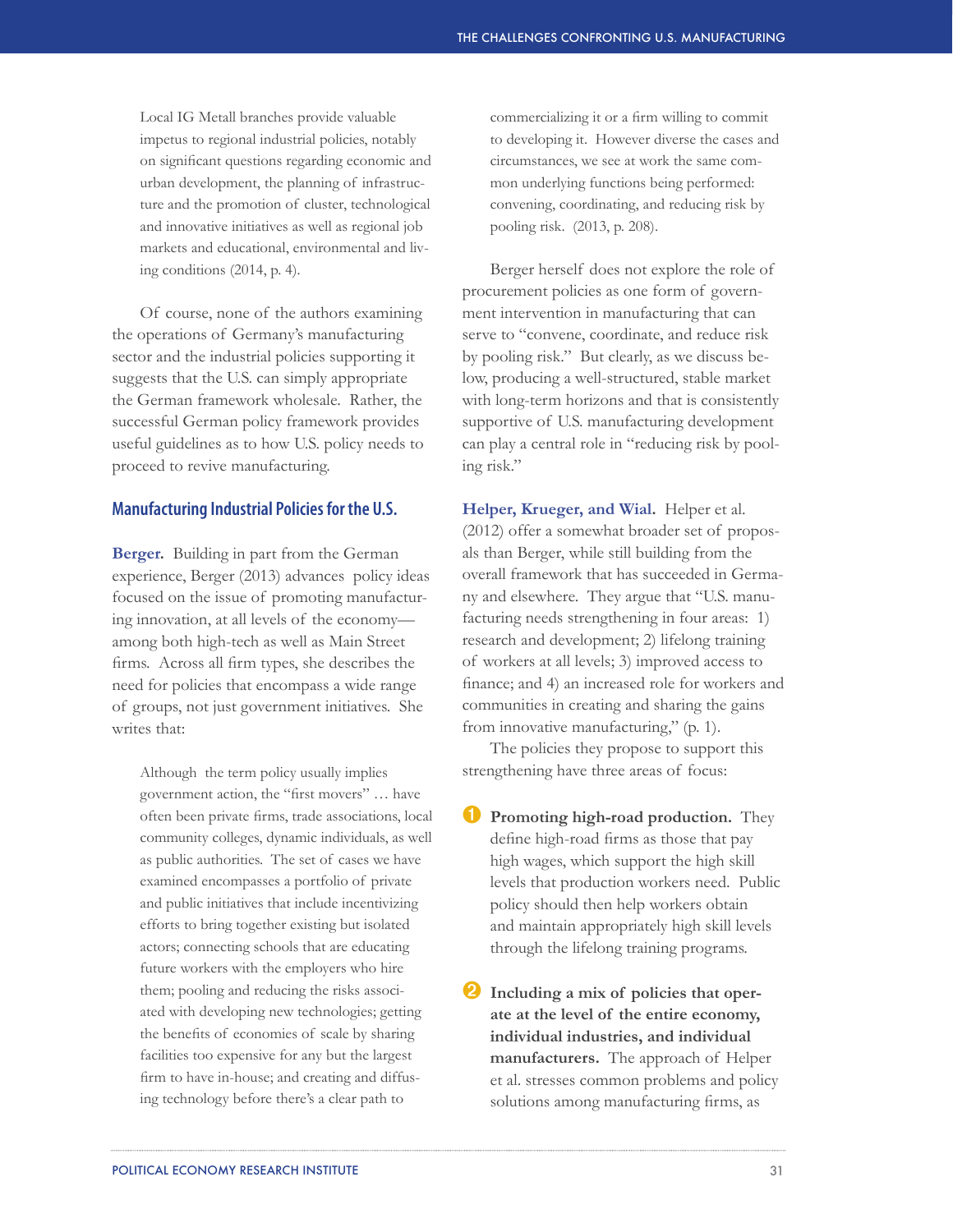noted above—that is, the need for better policies with respect to research/development, financing, worker training, and a framework in which the gains from innovation are shared. At the same time, they also emphasize the obvious, but critical, point that manufacturing firms also differ in a wide variety of ways, and that policies need to take these differences into account. As they write, "What works for pharmaceutical manufacturers may not be appropriate for auto suppliers. The problems that high-road firms face in getting better at high-road production are not the same as the problems that other firms face in getting onto the high road in the first place," (p. 25).

➌ **Sharing both responsibilities for and gains from reviving manufacturing.**  Helper et al. recognize that business owners are the most immediate decision makers on issues of R&D, finance, and creating most worker training opportunities. But they also emphasize that they are not the only relevant decision makers in the economy. They are also not the only ones who need to shoulder responsibility for reviving manufacturing; nor are they the only group that should receive rewards when manufacturing firms achieve innovations, export success or raise standards for environmental sustainability. They argue that both the responsibilities for and gains from reviving manufacturing should, in particular, include the workers employed by the manufacturing firms.<sup>16</sup>

Like Berger, Helper et al. do not focus on the role of procurement policies within their proposed set of policies. But they are also focused on sharing, at all levels of the economy, both the responsibilities for advancing U.S. manufacturing as well as the gains from a manufacturing revival. It therefore follows that the government, operating in the market as a

purchaser of manufactured goods—i.e. operating through procurement policies—can play a key role in supporting their overall agenda.

**Pisano and Shih.** In their 2012 book, *Producing Prosperity: Why America Needs a Manufacturing Renaissance*, Harvard Business School professors Gary Pisano and Willy Shih focus on a narrower set of policies than either Berger or Helper et al. These are spending on both R&D and creating a skilled workforce. Pisano and Shih argue in behalf of these two policy areas because they believe they are most critical for promoting innovation in processing, in which the location of manufacturing activity is a critical part of the overall development. But Pisano and Shih do also make clear that one major part of government intervention to move technical innovations into commercial operations is through government procurement policies. Thus, they write that, "government has been effective in supporting innovation when it has acted as a customer seeking a solution to a concrete, compelling need (e.g. that of the military)," (p.123).

### **The Centrality of Procurement Policies in Manufacturing Innovation**

Vernon Ruttan's important 2006 book, *Is War Necessary for Economic Growth? Military Procurement and Technology Development*, goes further than the other works cited by explicitly examining the role of procurement policies in advancing manufacturing innovation in the United States. As the book's subtitle indicates, Ruttan's particular focus is how, *operating in combination*, R&D and procurement policies worked effectively within the Pentagon to produce major breakthroughs—indeed spectacular innovations—in the technological development and commercialization of manufactured products. He writes that "military and defense-related procurement has been a major source of technology development across a broad spectrum of industries that account for an important share of U.S. industrial production," (2006, p. vii). Over the past cen-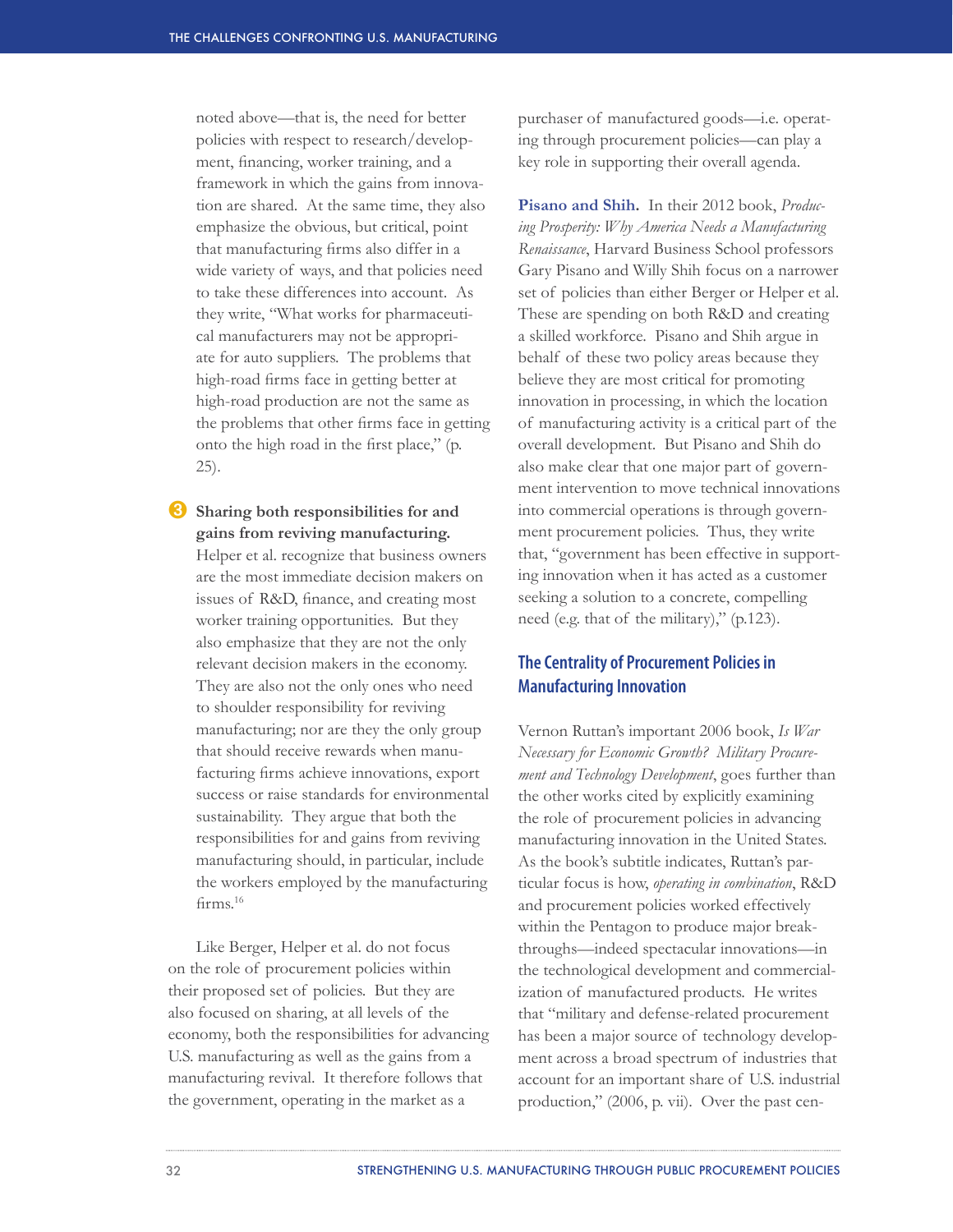tury, these military-based innovations included nuclear energy and electric power; jet aviation; the computer industry; the space industries; and the internet. But Ruttan also makes clear that the history of manufacturing innovation that he describes emerging out of U.S. military-based industrial policies also has broader applicability beyond the Pentagon.

According to Ruttan, the first key to the success of manufacturing developments coming out of the Pentagon has been R&D funding. As he makes clear, virtually all major technical innovations within the U.S. economy have entailed huge expenses over long gestation periods. Individual business firms are unable to sustain expenses at this level on their own. This is especially the case because there is never a guarantee that those investors who assumed the initial burden of long time horizon, high-risk ventures will end up as the prime beneficiaries from such endeavors. This point is similar to Berger's focus on reducing risks by pooling risks within U.S. manufacturing.

Ruttan's second point of emphasis is the relationship between technical advances, commercialization of new technologies and productivity growth. Though individual businesses cannot be expected to develop major new technologies on their own, the pace at which individual firms incorporate technical innovations becomes a main engine of an economy's overall rate of productivity growth. As such, industrial policies that not only help develop new technologies but that can also help move them to the stage of commercial application can also raise a country's overall level of productivity. Raising productivity within a country will, in turn, improve the country's competitiveness in global markets.

Here is where the role of Pentagon procurement policies become central to the success of U.S. manufacturing development. Ruttan emphasizes that R&D alone would not have

brought new technologies to the point of commercial success. It was also necessary that, over the course of decades, the military provided a guaranteed market for new technologies. This enabled the technologies to incubate over time without having to prematurely face the test of the private market. The internet as a technology incubated for 35 years before it began to move into commercialization.

Further, this combination of supporting both R&D as well as commercialization through procurement policies that has been successful for the Pentagon has also been successful in other areas within the U.S. One major example is in the area of biotechnology, with applications both in health care and agriculture. The biotechnology revolution followed the same basic trajectory as the internet, with R&D support sustained over decades until pharmaceutical and agricultural industries entered the field in the 1970s.

Procurement policies, in short, have long been foundational to industrial development in the United States. It is not surprising that procurement policies should therefore also be necessary as one component within the full range of measures that policymakers should deploy at present to promote a U.S. manufacturing revival. Moreover, among the full set of key policy initiatives that could be advanced on behalf of the U.S. manufacturing industry—including R&D, financing, worker training, and supporting regional clusters—implementing reforms in Buy America and other procurement measures is the one policy tool that can be undertaken most rapidly and can therefore have the greatest positive impact within a 3- to 5-year period. As such, this policy initiative can serve as a catalyst to promote a more comprehensive set of initiatives to revive manufacturing in the United States economy.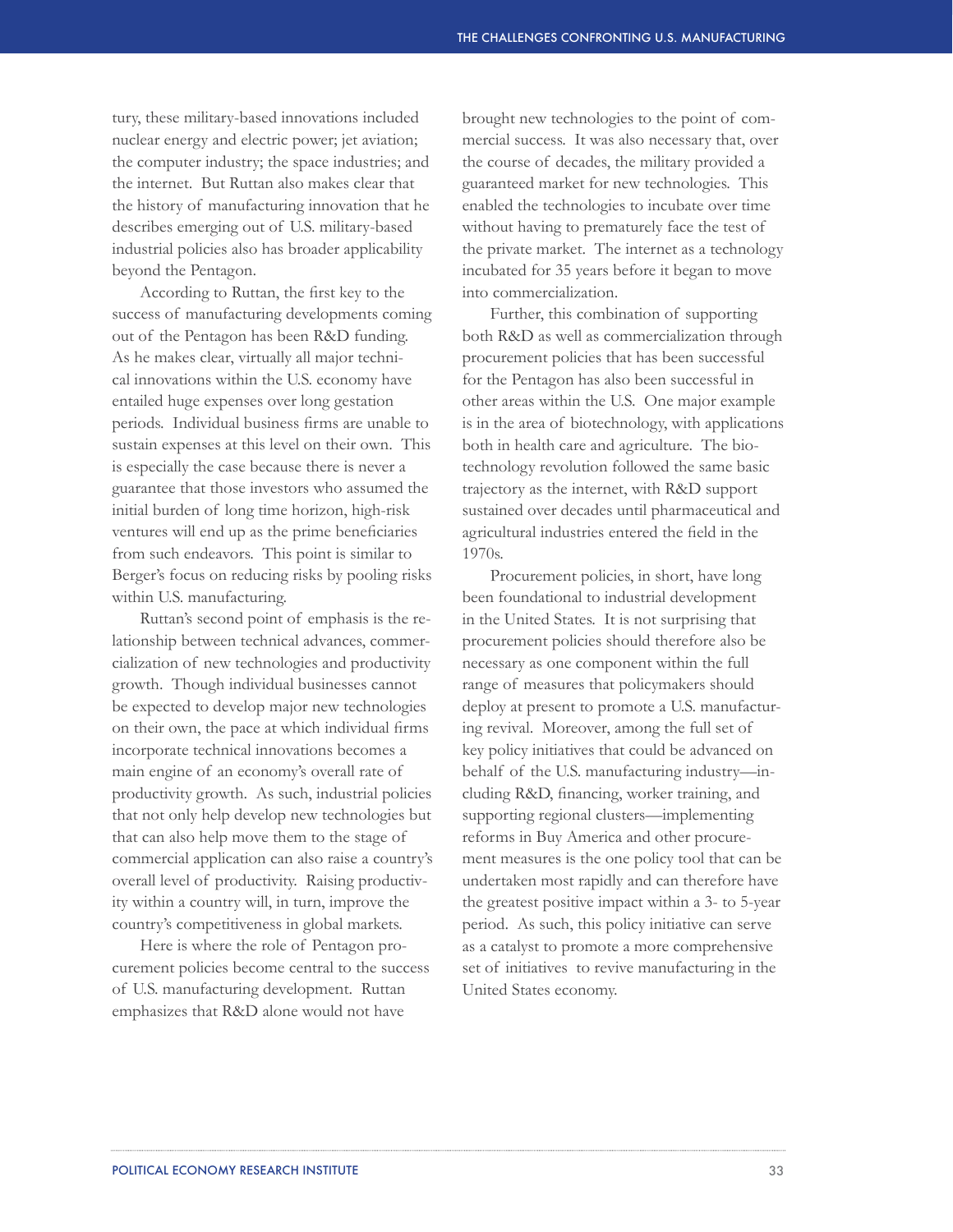# **The U.S. Railcar Industry and Buy America Program**

In this section, we focus on the role of procurement policies as they operate within the U.S. railcar manufacturing sector. We address here broad considerations on both the long-term and more recent trajectories of the U.S. railcar manufacturing sector as well as detailed issues around Buy America procurement policies as they apply to railcar manufacturing.

# **THE U.S. RAIL TRANSIT MANUFACTURING INDUSTRY**

During the early 20<sup>th</sup> Century, the United States was a global leader in the intercity passenger rail industry. As Pages et al. write:

During the 1930s and 1940s, U.S. intercity passenger trains were leading the world in terms of innovations, miles of track, and speed. Inventions such as diesel-electric locomotives, lightweight cars, improved wheel sets, and reliable braking systems positioned U.S. manufacturers at the cutting edge of train travel  $(2013, p. 5)$ .<sup>17</sup>

The innovations of the U.S. passenger rail industry in the first part of the 20<sup>th</sup> Century were strongly supported by federal funding, in particular, funds from the New Deal Public Works Administration (Reutter 1994, p. 17). However, beginning in the mid-1950s, the federal government shifted its infrastructure spending priorities away from intercity passenger travel, focusing instead on the development of highways and airports. Passenger rail equipment manufacturers started sourcing parts globally, hollowing out their domestic supply chain. As a consequence, the U.S. industry was unable to keep pace with rail manufacturing innovations in other countries. In addition, smaller U.S. manufacturers of components, such as castings, parts, and wirings, shifted their focus away from rail manufacturing in favor of the auto and aerospace industries.

At present, none of the world's largest rail equipment manufacturers are U.S.-based companies. Rather, they include Alstom (France), Bombardier (Canada), CSR and CNR (China, which merged into one company in 2015), Siemens (Germany), Kawasaki and Hitachi (Japan), CAF and Talgo (Spain), Transmasholding (Russia), Ansaldo-Breda (Italy, which was purchased by Hitachi in 2015), and Hyundai Rotem (South Korea).<sup>18</sup> The success of these European and Asian firms have been tied to policies that supported domestic manufacturers as well as the domestic market for passenger rail transit. For example, the Japanese industry advanced rapidly on the basis of government support. They began by enhancing technologies originally developed in the U.S. to build high-speed electric trains, including the record breaking "bullet train" between Tokyo and Osaka in 1964.19 Moving forward to 2004, in Spain, policymakers created a 15-year Strategic Plan in 2004 for infrastructure and transportation. Investments that emerged out of this program provided direct benefits to Spain's rail manufacturers.20

In the U.S., the lack of public sector support for the industry contributed to the decline in the quality of equipment and the service provided. Transit agencies were chronically short of funds needed to refurbish and replace their aging fleet of cars, and to maintain tracks, stations and other critical infrastructure requirements. This, in turn, contributed to further declines in passenger demand and funds available for quality upgrades.<sup>21</sup>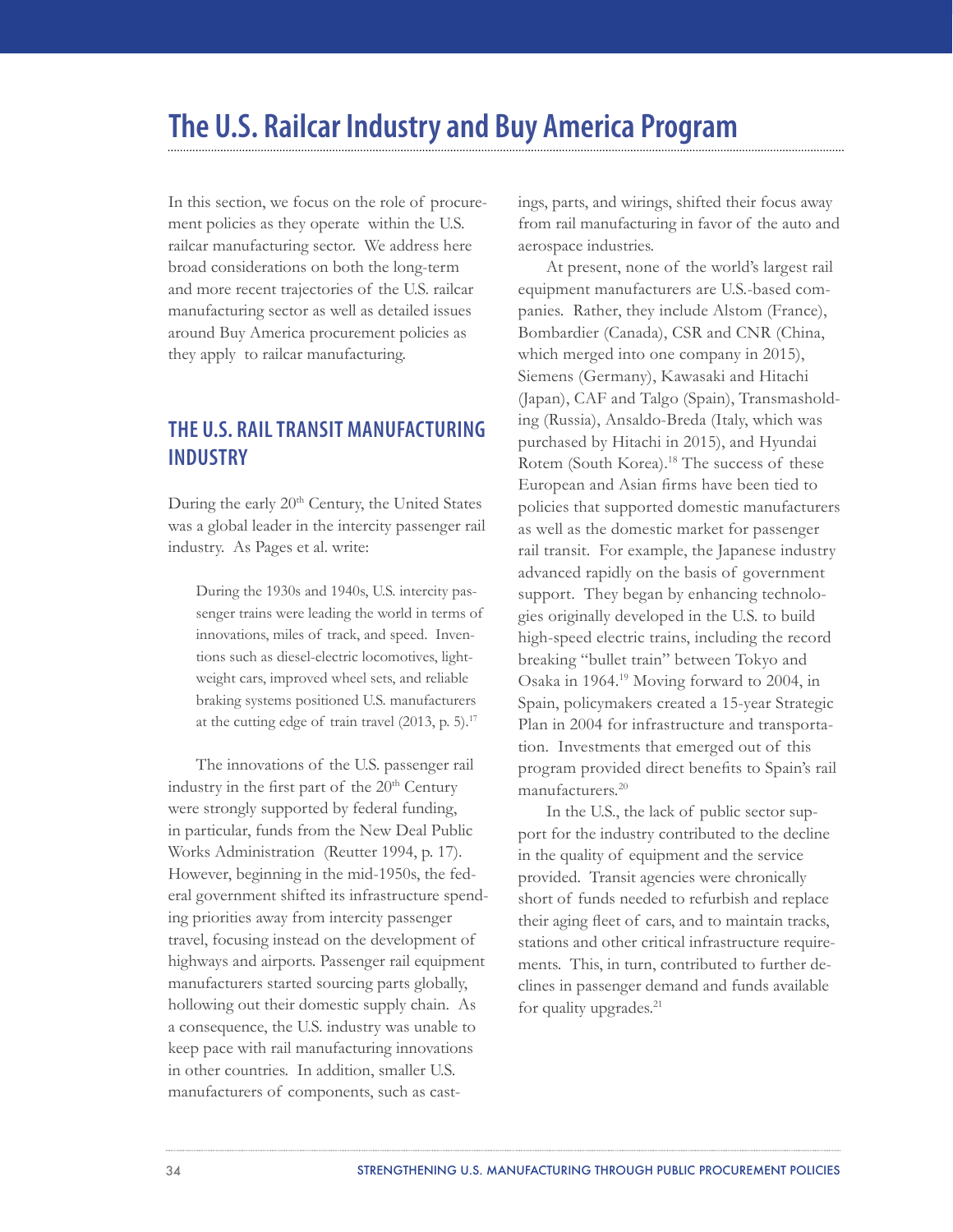# **POLICIES FOR THE RAILCAR INDUSTRY**

In response to this decline of the United States' domestic transit vehicle manufacturing base, the U.S. Department of Transportation (DOT) introduced Buy America as a provision of the 1982 Surface Transportation Act, later codified in Title 49 of the United States Code. The Buy America standards apply to a wide range of activities within the DOT's domain of administrative responsibility. These include all projects administered under the Federal Aviation Administration (FAA), Federal Highway Administration (FHWA), Federal Railroad Administration (FRA), National Railroad Passenger Corporation (AMTRAK), and Federal Transit Agency (FTA). With all of these agencies, Buy America standards generally require that iron and steel products be purchased entirely from domestic sources. In addition, in general, manufactured products for projects administered within these agencies are required to include components and subcomponents whose domestic content is at least 60 percent of the overall cost of components/subcomponents.<sup>22</sup>

At the same time, understanding how the Buy America standards operate in practice entails further considerations. For one thing, all of these separate agency-based Buy America requirements also contain provisions that allow for waivers from the requirements. In addition, it is difficult to establish in general terms how exactly the 60 percent domestic content requirement for components and subcomponents in the production of manufactured products needs to be implemented. The requirements become much more clear when one works through the details of these provisions as they apply in particular cases. We therefore focus here on the operations of Buy America, as it operates specifically under the FTA's provisions. These are the measures that apply to the production of buses and rolling stock for U.S. public procurement projects.

The two basic features of the FTA Buy America program are that 1) At least 60 percent

of all railcar components must be produced in the United States; and 2) 100 percent of all final assembly of railcars must be performed in the United States. In principle, these procurement requirements should provide significant benefits to U.S. railcar manufacturers. At the same time, in practice, the DOT Buy America program is weaker than these basic outline features suggest.

To understand how Buy America has been operating in practice, Linda Nguyen and Erika Patterson of Jobs to Move America conducted in-depth research on 54 FTA contracts awarded under Buy America requirements between 2006 and 2012. The details of Nguyen and Patterson's research are provided in Appendix 1. The main conclusions we derive from examining this research and related materials are as follows.

### **Overall Domestic Content Requirements Too Low**

As noted above, the official Buy America domestic content requirements include 60 percent for components and 100 percent for final assembly. Nevertheless, in practice, these standards amount to an overall domestic content requirement of only 40 percent, considering all the facets of manufacturing railcars. The reasons why overall domestic content is only 40 percent for overall manufacturing production activity are as follows:

➊ Detailed data gathered by Nguyen and Patterson shows that, on average, Buy America requirements cover only 85 percent of the value of a railcar contract, including final assembly and the cost of components. On average, the remaining 15 percent of the overall cost of manufacturing a railcar includes mainly administration and design activities. Buy America does not include any domestic content requirements for administration and design activities.23

2 Of the 85 percent of overall costs that are covered by Buy America, final assembly accounts, on average, for 15 percent of overall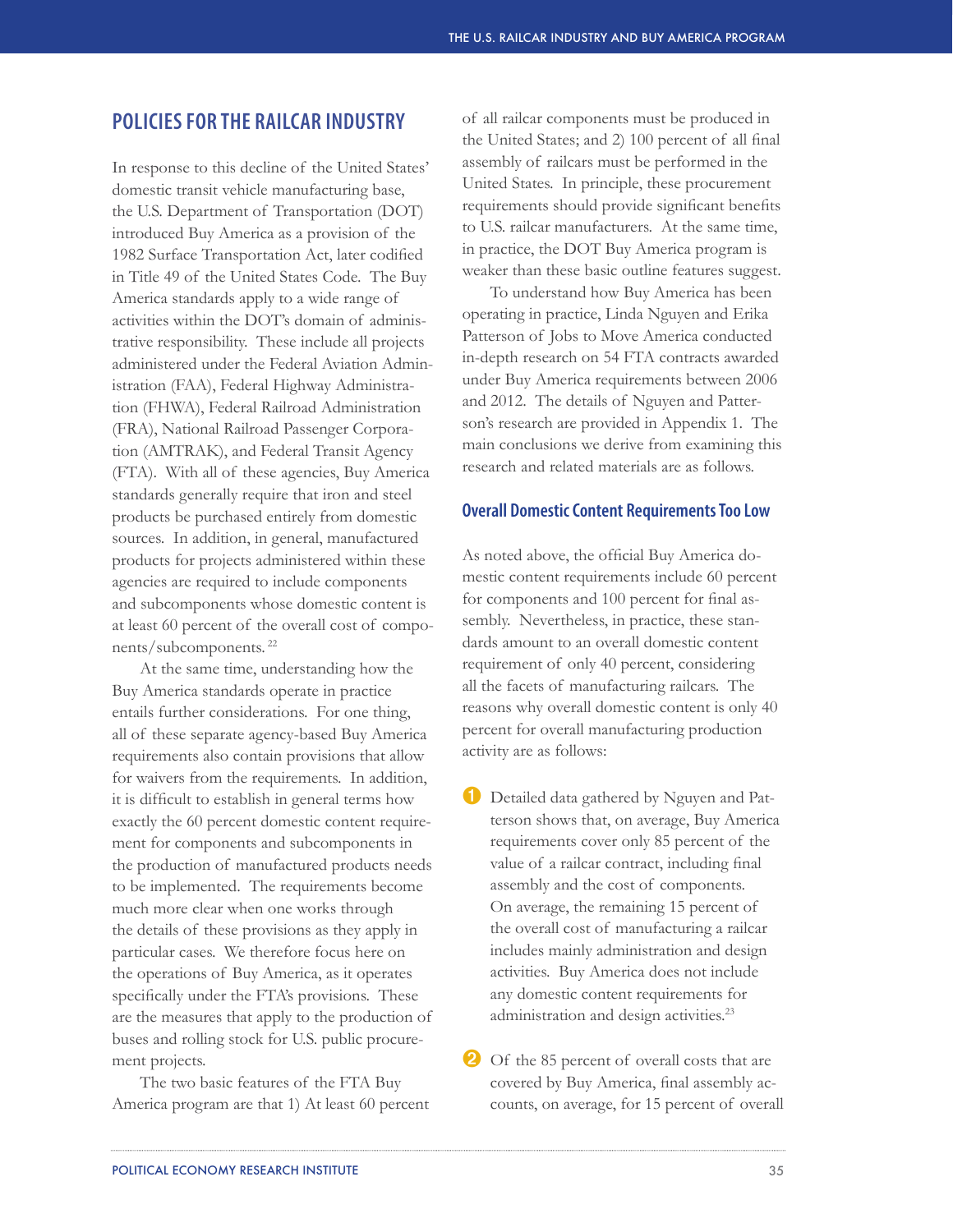manufacturing costs. The domestic content requirement for final assembly is, again, 100 percent.

**3** This leaves an average of 70 percent of overall manufacturing costs for components, of which Buy America stipulates that 60 percent must be of domestic origin. However, for a component to qualify as being of "domestic origin," only 60 percent of its subcomponents need to be U.S.-made. Hence, the total component requirement is actually only 36 percent (i.e. 60 percent component requirement, of which 60 percent of the subcomponents must be of domestic origin).24 In Table 4, we show all the calculations through which we conclude that the overall domestic content requirement for railcar contracts is 40 percent.

#### **Weak Monitoring and Enforcement**

Railcar manufacturing contracts rewarded under Buy America include both a pre-award audit and a post-delivery review process. According to the FTA handbook, the burden of Buy America certification and compliance falls upon the relevant regional transit agencies that are receiving federal funding to procure new railcars.<sup>25</sup>

The pre-award audit regulations first require that regional transit agencies estimate the actual cost of producing the vehicles and identify the

domestic components required in production. The regional agency then needs to certify that the transit vehicles procured will meet all the Buy America domestic content requirements. The regional agencies must also certify that the manufacturers are capable of producing the railcars to specifications. The post-delivery review process requires that the regional agency certify that the manufacturer has produced the railcar in full compliance with the Buy America domestic content requirements. The contracting regional agency is also responsible for establishing that federal safety requirements and technical specifications are met.

Notwithstanding these general auditing and compliance standards, in practice, it has been difficult for public officials to effectively monitor compliance. One major source of difficulty has been that the federal government has not provided standardized forms for regional agencies to collect domestic content information from railcar manufacturers. Rather, they have provided only a suggested template that the agencies may choose to consult as a guideline. Further, until recently, the federal government's compliance stipulations were not explicit in describing the level of documentation contractors must provide as to the domestic content proportions and production location of components and subcomponents.

In February 2015, the FTA released a draft revised version of its 1995 "Pre-Award and

#### **TABLE 4**

#### **Total Railcar Manufacturing Domestic Content Requirement under Buy America Program**

|                                          | 1) Domestic content requirement                                           | 2) Share of contract | 3) Domestic content level     |
|------------------------------------------|---------------------------------------------------------------------------|----------------------|-------------------------------|
| 1) Components                            | 36%<br>$(= 60\%$ subcomponent requirement x<br>60% component requirement) | 70%                  | 25%<br>$(= 36\% \times 70\%)$ |
| 2) Administration and Design             | $0\%$                                                                     | 15%                  | $0\%$                         |
| 3) Final Assembly                        | 100%                                                                      | 15%                  | 15%                           |
| 4) Total Domestic Content<br>Requirement | $- - -$                                                                   | ---                  | 40%<br>$(=rows 1+2+3)$        |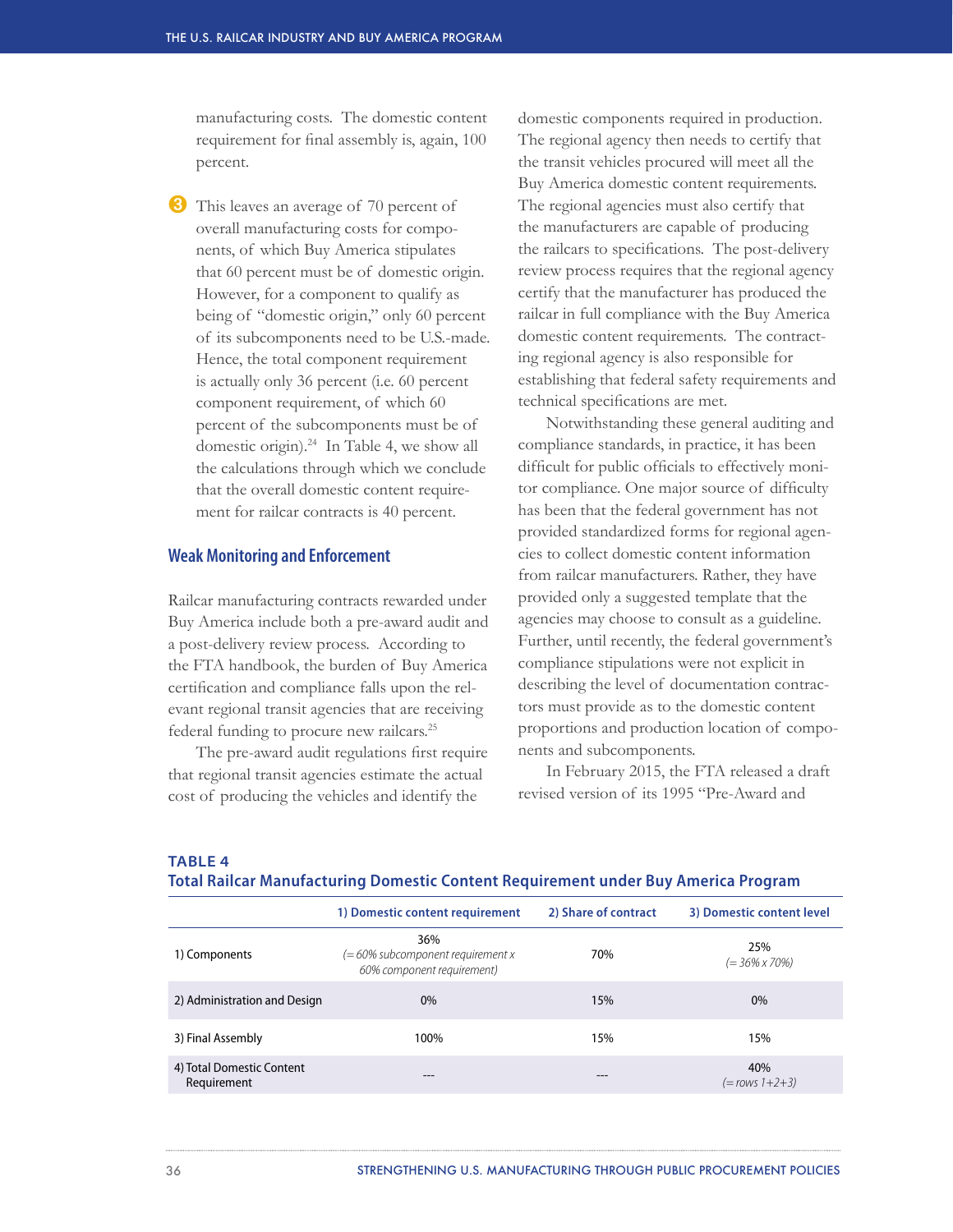Post-Delivery Audits for Rolling Stock Procurements Handbook." The revised handbook aims to bring greater uniformity to the auditing and documenting processes used for rolling stock purchases. For example, the revised handbook includes specific examples of documents transit agencies should use when conducting both a Pre-Award Audit Report and a Post-Delivery Buy America Certification review to establish whether contract bidders are in compliance with Buy America, (2015, pg. 15). But the Handbook also makes clear that they are only providing recommendations, not directives.<sup>26</sup> In other words, it is unclear the extent to which transit agencies will use the recommended practices detailed in this handbook rather than utilize other standards and forms of documentation.

In addition, if manufacturers express concerns to government compliance officials about having to release proprietary business information, the manufacturers can then avoid oversight to a substantial extent through contracting with a third party to certify compliance. Such third party certification procedures enable manufacturers to avoid disclosing its component and subcomponent calculations and documentation.<sup>27</sup>

Overall then, Buy America relies primarily on self-certification by the contracting firms. The burden for enforcement then rests with regional transit authorities. Few local transit agencies have adequate capacity within their inhouse staffing to perform this task adequately. This has forced some regional agencies to rely on industry consultants to determine whether manufacturers have adhered to the Buy America requirements.<sup>28</sup> Some transit agencies choose not to hire consultants, in some cases, because of the high costs of doing so. It is unclear from the public records how these agencies are then able to verify compliance on their own.

Monitoring of compliance by public interest groups can also face major obstacles. In many cases, the public is able to access only minimal amounts of relevant information. Details regarding the location of manufacturing activity

by country, the cost of components, and domestic content shares of overall production are rarely available publicly. Local agencies may also determine that various types of information should be treated as proprietary. In such cases, the regional transit agency managing a particular Buy America project may be able to deny public access to relevant records.<sup>29</sup>

Because of all these factors, it is not surprising that there is substantial variation in the quality of reporting across contracts, companies, and agencies. This creates major barriers for the public to independently assess the extent to which, in practice, railcar manufacturers are meeting the Buy America domestic content requirements.30

#### **Granting Buy America Waivers**

The FTA has the authority to waive Buy America requirements under three conditions:<sup>31</sup>

- ➊ If the FTA determines that meeting the Buy America requirements are, in any given situation, inconsistent with the public interest. Such waivers may be granted at the discretion of local agencies, with FTA approval.
- 2 If the FTA finds that an item or material is not produced in the U.S. in a sufficient and reasonably available quantity.
- ➌ If the FTA establishes that adhering to the Buy America requirements will increase the cost of the contract by more than 25 percent.

The FTA does not keep systematic records of all the Buy America waivers that have been granted or denied.32 Moreover, the evidence that is available, both publicly online and provided to us by request, does not show a consistent pattern. Rather, according to the publicly available data, it appears that waivers have been granted regularly in recent years.<sup>33</sup> The data that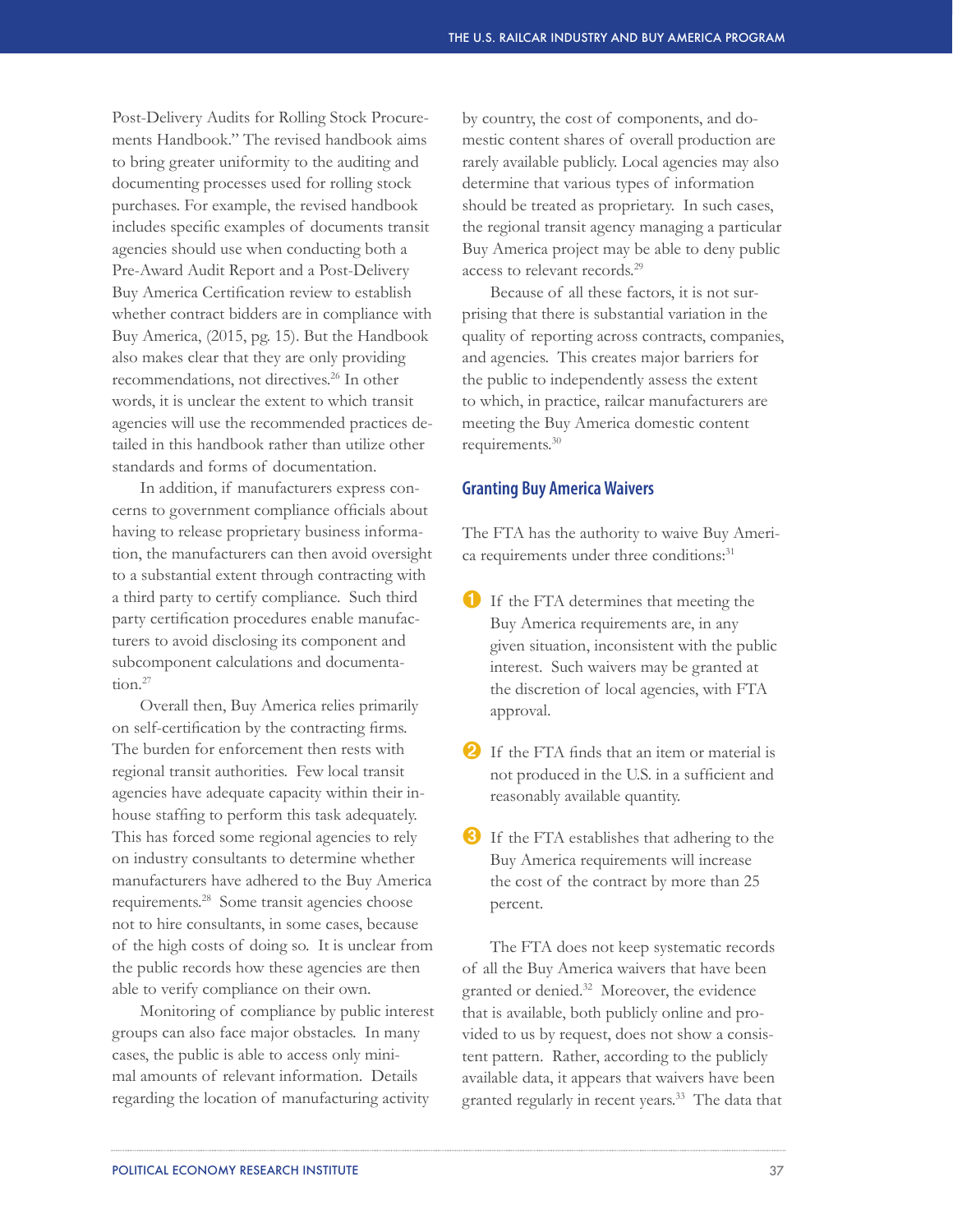was provided directly to us suggests, however, that waivers were regularly granted from 2008 – 10, but that the FTA sharply curtailed the granting of waivers from  $2011 - 2014.^{34}$  This latter pattern is consistent with what we were told by Undersecretary of Transportation Peter Rogoff at a 5/19/15 meeting.

What is evident is that the FTA has not maintained consistent patterns of evaluation, monitoring, or even data collection on Buy America waivers. As a result, the Buy America program cannot possibly have operated as effectively as it would otherwise in its overall goal of supporting a revival of U.S. manufacturing.

Overall, then, the Buy America program as it applies to railcar manufacturing procurement operates with a series of major deficiencies. As we have seen, the actual level of domestic content required for overall production of railcars is too low, at 40 percent. The monitoring and enforcement systems are not strong enough, in part because the regional agencies charged with enforcement do not have sufficient staffing and expertise to perform this work adequately. In addition, prior to the Obama presidency, manufacturers had regularly obtained waivers from the Buy America requirements. Some evidence shows that, starting in 2011, the Obama administration became less willing to grant waivers. But as we have seen, Buy America monitoring and enforcement standards still need to be strengthened considerably in many ways.

# **LOWEST-PRICE VERSUS BEST-VALUE PROPOSAL EVALUATION FRAMEWORKS**

In addition to these weaknesses in the implementation of the DOT's Buy America standards, there are additional problems with U.S. procurement practices, with respect to railcar manufacturing contracting specifically, as well as more generally. The most significant set of problems emerge when government agencies adopt a "lowest price, technically acceptable"

evaluation procedure for awarding procurement contracts. approach.

Under the lowest price, technically acceptable framework, the firm offering the proposal with the lowest bottom line wins the contract under consideration, as long as it also meets the minimal technical requirements for implementing the project under consideration.35 The goal with this approach is to minimize the direct costs to government agencies, and thereby ultimately to taxpayers, of a procurement project. But this approach is likely to overlook other important considerations. These other considerations may include the past performance record of the contractor offering the lowest bid. They could also include broader social and economic factors, such as the job opportunities, opportunities for small and minority-owned businesses, and positive community spillover impacts of various proposals from any given procurement contract.

An alternative evaluation procedure is the "best-value" approach. Under the best value approach, additional criteria—such as the past performance of firms and employment impacts—can be formally integrated into the evaluation process, along with the cost factors which, of course, remain critical in all cases.<sup>36</sup> The Federal Acquisition Regulation, which defines the standards for assessing federal procurement, allows for the application of the best value approach.<sup>37</sup> Several procurement programs at the state level also allow for the use of best value procurement, although the specific way in which best value practices can be applied vary from one state to the next.<sup>38</sup> For example, the 2014 New York State Procurement Guidelines stipulate that that a best value approach should be applied to procurement of services in general and for rolling stock manufacturing projects. Otherwise, the lowest price criterion must be applied for procurement of commodities.<sup>39</sup> In general, interest in the use of best value procurement appears to be on the rise. A study by the U.S. Transportation Board reviewed best value procurement practices at the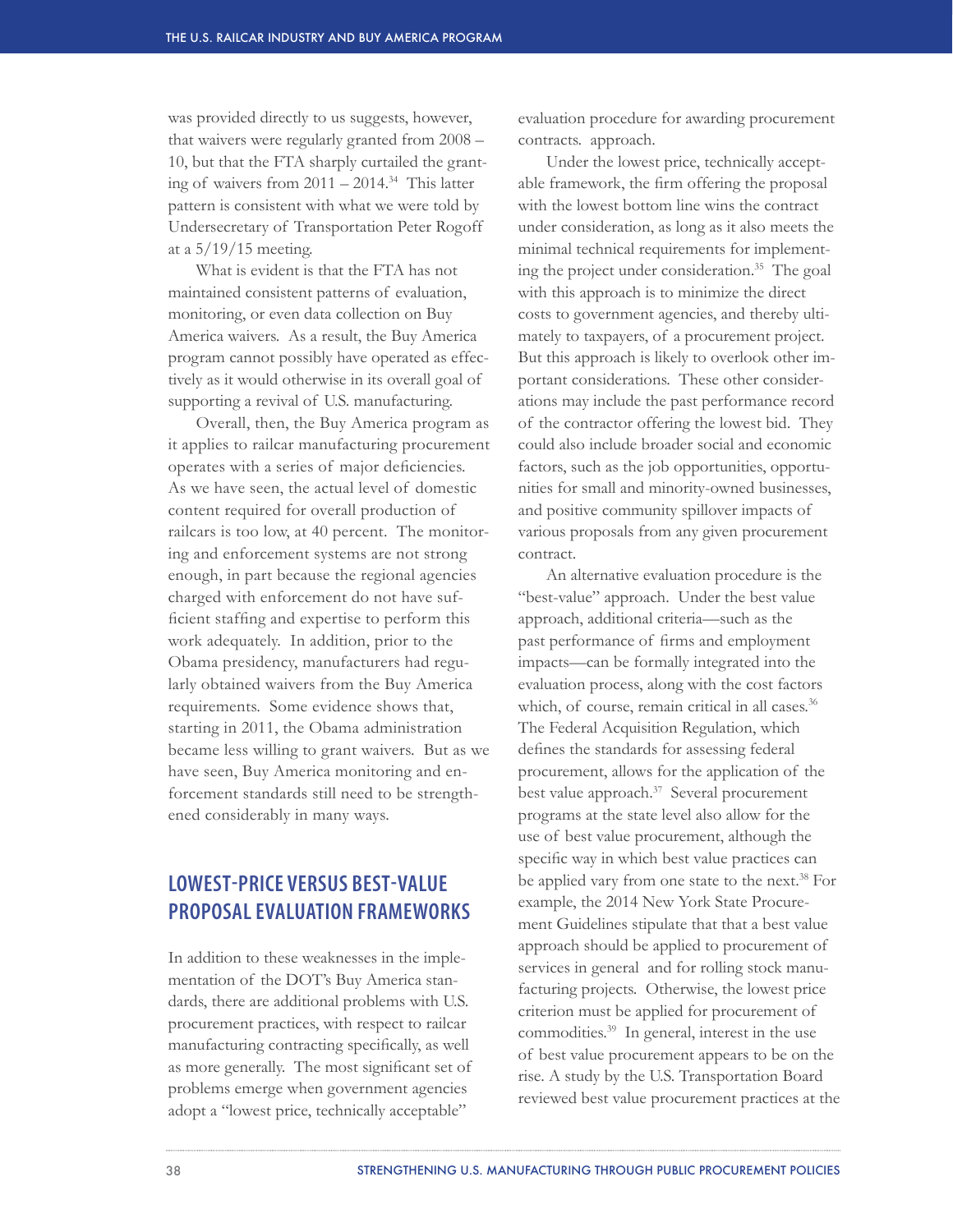federal, state, and local level and concluded that, "legislation at the federal, state, and local levels is moving toward allowing the use of best-value procurement strategies that include price and other factors when these are deemed to be in the best interests of the agency" (p. S-3).<sup>40</sup>

Despite this growing level of interest in best-value procurement evaluation procedures, the research by Nguyen and Patterson has found that, in actual practice over recent years, most railcar manufacturing contracts in the U.S. have continued to be awarded to the lowest price bidder. This is true even in cases where agencies were working within a best-value evaluation framework. Specifically, Nguyen and Patterson's analysis of passenger rail procurement contracts awarded between 2006 and 2012 finds that U.S. transit officials awarded contracts to the lowest bidder in 87 percent of the cases.<sup>41</sup>

Because price appears to still be the dominant criterion on which railcar manufacturers are being evaluated, the manufacturers competing to win procurement contracts consequently work aggressively to cut costs in all possible ways, including sourcing cheaper technologies, materials, and components. They also have moved production offshore if they assess that this will enable them to bring in their bids at lower prices. Some manufacturers have also been willing to accept losses on projects as part of a longer-term strategy of gaining entry into new markets and positioning themselves to win future contracts. 42 Such a low-cost bidding standard can lead to a situation in which all parties end up worse off—the quality of final products suffers while manufacturers are often unable to return a profit.

More generally, the continued reliance on the lowest price standard means that the the positive spillover effects of public-sector manufacturing production projects continue to be neglected in awarding procurement contracts. The most obvious of these spillover effects is the range of employment benefits that results from high domestic content levels. This of course includes the jobs created within the manufacturing firms

themselves as well as the jobs created within the firms producing components and sub-components domestically. It also includes the indirect multiplier effects generated by U.S. manufacturing workers having higher incomes, which are then spent within the domestic economy, generating, in turn, further employment opportunities within the U.S. Jobs that pay decently and offer benefits will create further benefits for workers, their families and their communities. When job opportunities in manufacturing are expanding, this also opens more opportunities for historically disadvantaged groups—including women and people of color—to gain footholds in manufacturing employment.

The continued reliance on the lowest price standard means that the the positive spillover effects of public-sector manufacturing production projects continue to be neglected in awarding procurement contracts.

The recent experiences in which best-value standards have been used for awarding procurement contracts have also, for the most part, not focused on the employment impacts of these projects. They have rather concentrated on assessing the past performance indicators and management capabilities of the various bidding firms along with their bid prices. Nevertheless, there have also been recent important developments in integrating employment criteria into best value evaluations. The Los Angeles County Metropolitan Transit Authority, in particular, has been an innovator in expanding the best value standards to include employment impacts of procurement projects. In 2010, LA MTA created what they termed a "U.S. Employment Program" that required all firms bidding on public procurement contracts to respond on the following issues with their proposals: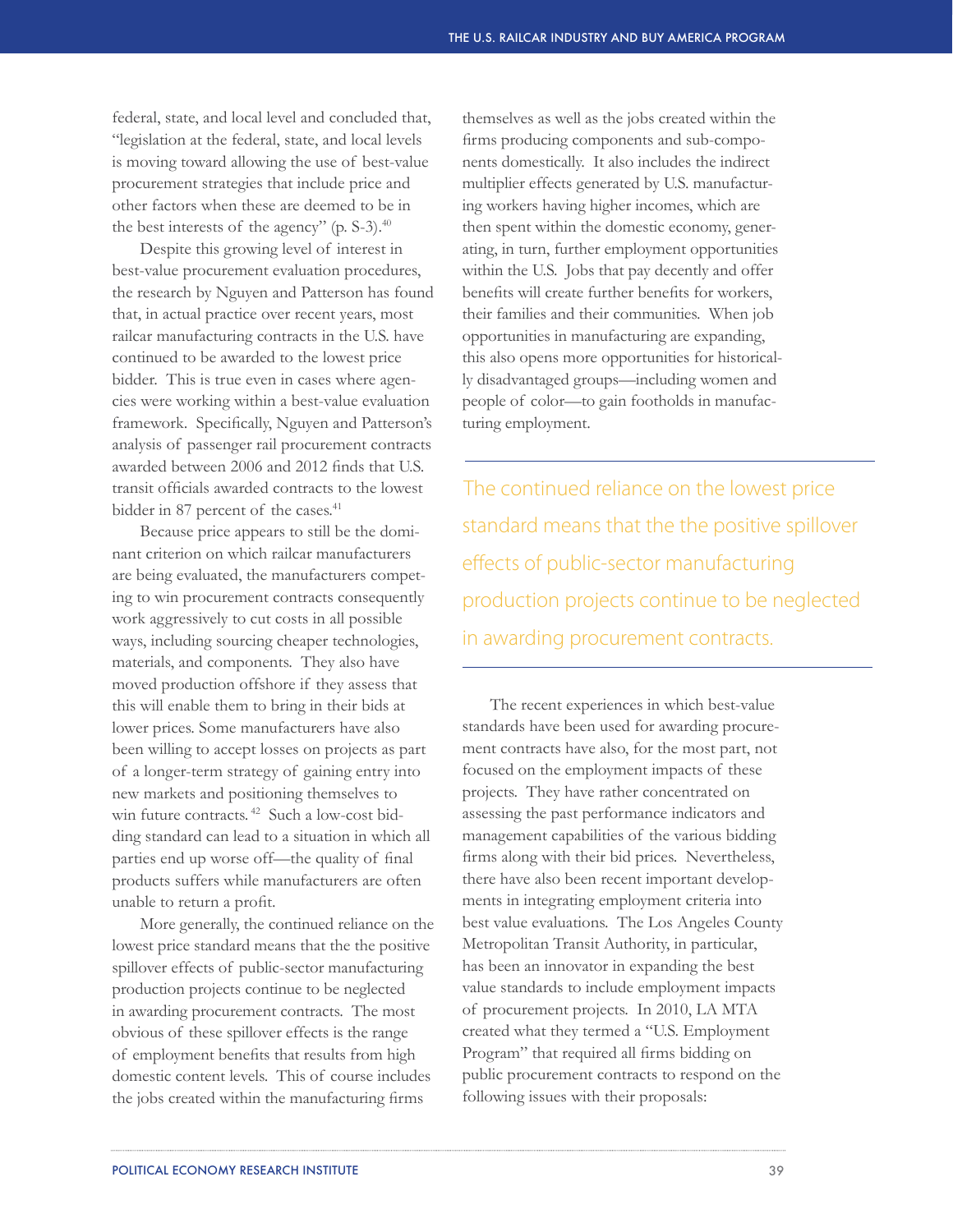➊ Demonstrating an understanding of employment conditions in the U.S.;

- ➋ Outlining a plan to coordinate efforts with workforce development, apprenticeship and training programs to open new job opportunities as widely as possible through the project;
- ➌ Estimating the number of full-time equivalent U.S. jobs that firms will create through their project; and
- ➍ Describing the quality and range of opportunities associated with these newly-created  $i$ obs. $43$

LA MTA makes clear in their *U.S. Employment Program* brochure that "only proposers with responsive U.S. Employment Plans will be considered for contract award," (2015, p. 4). The brochure also lays out in detail the method they

use to quantify the economic benefits of each proposer's employment plan. Since 2010, LA MTA has utilized this employment-enhanced best value approach in awarding and managing several recent contracts. Similar employment criteria have also been incorporated into proposal evaluations by Amtrak, the Chicago Transit Authority and the Maryland Transportation Authority.<sup>44</sup>

In April 2015, LA MTA began to also develop a pilot program for a "Local Employment Program." This proposal is based on the 2015 initiative by the DOT to permit local/geographic-based hiring preferences and economic-based hiring preferences into the requirements for awarding procurement contracts. The LA MTA program would require a commitment to hire workers from the local communities, to invest in workforce development, and to hire "disadvantaged workers" at a level that would amount to at least 10 percent of the total wages and benefits going to all local workers.<sup>45</sup>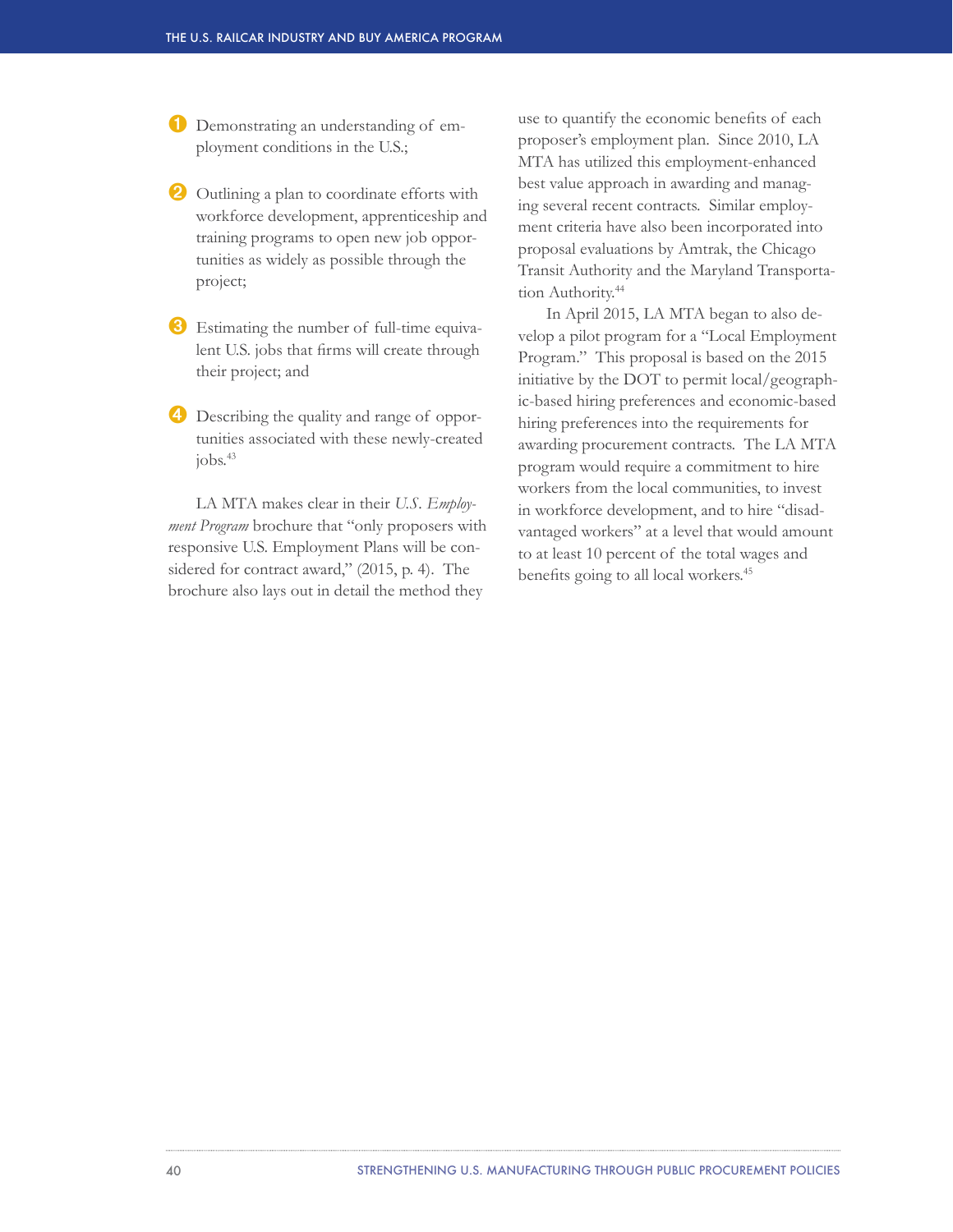# **Estimating Domestic Content and Employment**

In this section, we consider how both domestic content levels and best-value evaluation standards can impact manufacturing job opportunities for U.S. workers.

The first specific question we address is: what are the actual levels of domestic content in U.S. railcar manufacturing? As we have seen, the minimum legal level for public procurement contracts under Buy America is 40 percent of the total contract value. But it does not follow that the actual domestic content levels in U.S. railcar production for public transit agencies will necessarily fall to this minimum threshold. It is also possible that the actual domestic content level could fall below the legal minimum, given the weak enforcement standards and opportunities for waivers.

The information on actual domestic content levels can then be a starting point for estimating the impact of raising the minimum domestic content standards. In particular, we will be able to observe the extent to which higher levels of domestic content will generate an expansion of job opportunities for U.S. manufacturing workers. Once we have estimates on numbers of jobs created through railcar manufacturing, we then consider the characteristics of the jobs being created. That is, what types of jobs are being created, what are the wage and benefit levels associated with these jobs, and which groups in the economy are most likely to be able to obtain these jobs?

# **DOMESTIC CONTENT LEVELS**

The most reliable in-depth evidence on the average domestic content proportions within any industrial activity in the United States come from the large-scale surveys of public and private enterprises within the United States conducted by the U.S. Department of Commerce. The results of these surveys are organized systemati-

cally within the input-output model produced by the Commerce Department. The "inputs" within this model are all the employees, materials, land, energy, and other products that are utilized in economic activities by U.S. enterprises—public and private—to create goods and services. These inputs are divided, among other ways, according to whether they are domestically produced or imported. The "outputs" are the goods and services that result from these activities, which are then made available to households, private businesses, and governments as consumers. These data enable researchers to observe the extent to which all inputs along the full supply chain are produced from either domestically supplied goods or imports. We are also able to observe how workers were hired to produce a given set of products or services and what kinds of materials were purchased in the process.

Here are some of the specific questions we can answer in applying the input/output model to the specific case of U.S. railcar manufacturing for public procurement. First, if a public transit agency invests \$1 billion to purchase new railcars, will this be a U.S. or foreign firm producing the railcars? How much will this contracting firm whether U.S. or foreign-based—utilize the \$1 billion they receive to actually produce the railcars? To what extent will this contracting firm spend on hiring workers, as opposed to purchasing materials, including machinery, components and energy? Moreover, when the contracting firm spends money on inputs other than hiring workers, what are the domestic content and employment effects of giving orders to suppliers, such as door, glass, car-shell or gear producers?

Working with these government data sources, we are able to estimate the overall level of domestic content for railcar manufacturing production purchased by all government agencies within the U.S. However, in working through the details of this data set, we also face some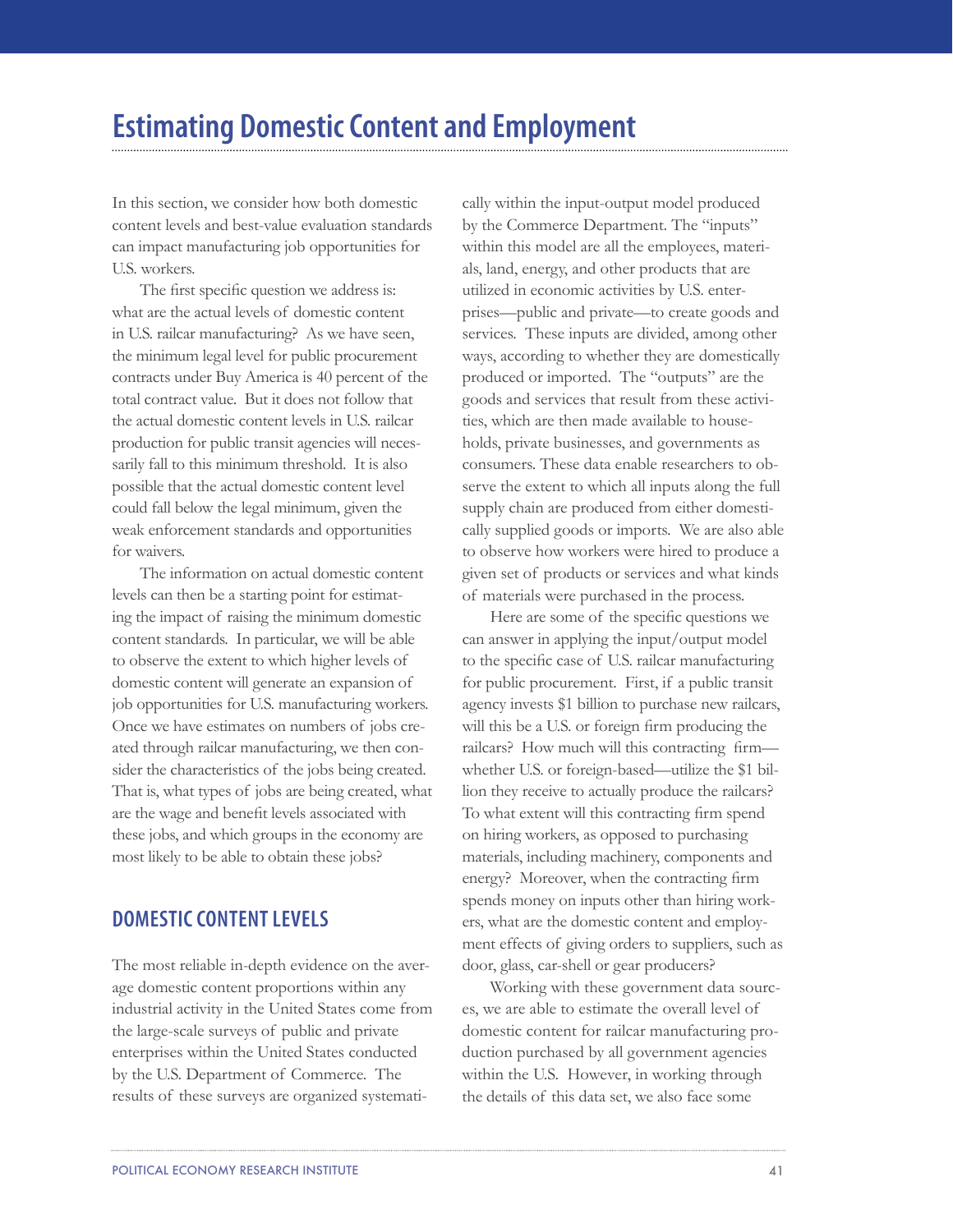difficulties in terms of incomplete coverage with the most recent 2012 Department of Commerce survey results. Because of this, we have had to combine figures from the 2012 survey with other, more detailed figures that come from the previous 2007 survey. We discuss our approach to working with these two data sets in Appendix 2.

The net effect of these calculations is that we estimate the average overall domestic content level for U.S. railcar manufacturing production under public procurement contracts is about 60 percent. This figure is modestly higher than the 56 percent average figure estimated for the broader "other manufacturing equipment" category, as estimated by Nicholson and Noonan of the U.S. Department of Commerce.<sup>46</sup> More importantly, it is substantially higher than the 40 percent minimum domestic content level requirement through the Buy America program. This is a key finding. To underscore it again: based on the best available survey evidence, it appears that actual average domestic content levels for public-sector railcar manufacturing projects is 20 percentage points higher than what is required under Buy America—i.e., 60 percent actual average domestic content versus 40 percent required under Buy America. We will work with this result both in terms of estimating employment impacts of domestic content requirements as well as addressing broader policy issues around strengthening Buy America. At the same time we note that the 60 percent figure for average domestic

content implies, by definition, that there will be projects in which the domestic content levels will be either above or below this average figure.<sup>47</sup>

## **Evidence from Buy America Pre-Award Audits**

Firms that submit proposals to compete for DOT-funded procurement contracts are required to prepare "pre-award audits" under the terms of the Buy America program. These audits usually include information on the levels of domestic content that the firms expect to reach in fulfilling the terms of their contract. For our purposes, these Buy America audits can be valuable when they provide detailed information on the domestic content of each component and each component's share of total component costs. Using this information, we can then calculate an overall figure for the domestic content of components and compare this to the minimum threshold (36 percent for components) required by Buy America.

For example, in the Bombardier Pre-Award Buy America Audit for a contract with Bay Area Rapid Transit (BART), the brake hydraulics components for production cars are reported to have 100 percent domestic content, suspension for the air compressor is reported to have 70 percent domestic content, and the doors have zero domestic content. Across all car types, the Bombardier pre-award audit reports the domestic content of components is 66.8 to 70.4 percent. Table 5

**TABLE 5**

## **Domestic Content Levels of Components as Reported in Pre-Award Audits**

| <b>Buy America Audit</b>                                        | <b>Reported Domestic Content of Components/Materials</b> |
|-----------------------------------------------------------------|----------------------------------------------------------|
| Bombardier Pre-Award Audit (BART)                               | 66.8 to 70.4%.                                           |
| Hyundai Rotem Pre-Award Audit (MBTA)                            | 60.5 to 62.3%                                            |
| Siemens Pre-Award Audit (Metropolitan Council Central Corridor) | 74.8%                                                    |
| Hyundai Rotem Interim Compliance Report (SCRRA)                 | 65.4 to 67.8%                                            |
| Nippon Sharyo Pre-Award Audit (SMART)                           | 67.2 to 67.7%                                            |
| Kawasaki (WMATA) – Proto and Production Cars                    | 65.4 to 77.7%                                            |
| SELF-REPORTED DOMESTIC CONTENT RANGE                            | 60.5 to 77.7%                                            |

Sources: BART (Bay Area Rapid Transit), MBTA (Massachusetts Bay Transportation Authority), SCRRA (Southern California Regional Rail Authority), SMART (Sonoma-Marin Area Rail Transit), WMATA (Washington Metro Area Transit Authority).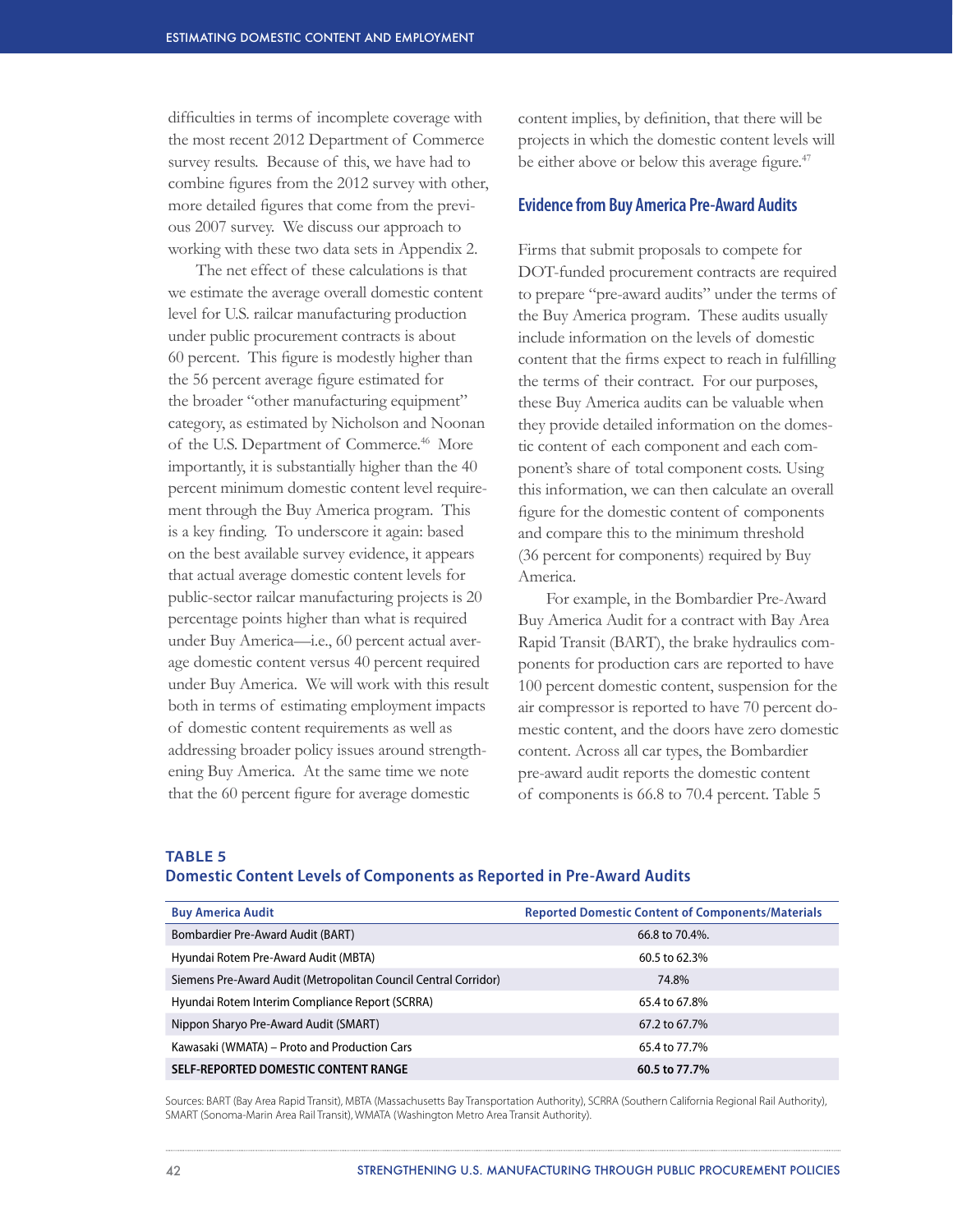summarizes the reported domestic content for 6 Buy America audits for which there is sufficiently detailed information to calculate domestic content estimates.

As Table 5 shows, the domestic content of components reported in the Buy America audits ranges from approximately 60 to 78 percent. This is similar to the estimate of the domestic content of components of 67 percent that we derived from other data sources including the Department of Commerce (see Appendix 2). At the same time, we need to be cautious when using the figures from the Buy America audits. The domestic content figures in these documents are self-reported by the manufacturers themselves. They were never independently verified. In addition, note again that these figures are taken from *pre-award* audits. The actual domestic content of the delivered railcars could differ from these reported figures. It is therefore certainly possible for the final domestic content percentages to be either lower or higher than these reported estimates. Nevertheless, it is notable that these domestic content figures are

basically in line with the data generated by the Department of Commerce.

## **Domestic Sourcing Figures on a Specific Contract Bid**

We can obtain additional, and distinct, useful perspectives on domestic sourcing levels by comparing contract proposals by two companies that bid on a recent major contract with a large metropolitan transit authority. For various reasons, the names of the bidding firms and contracting agency as well as other key details of the contract that could reveal its identity, must remain anonymous in this study. In fact, such details are irrelevant for the purposes of this study, while the key statistical patterns provide highly useful information. We therefore refer here, generically, to the agency involved as Urban MTA and the two firms bidding for the Urban MTA contract as Firms A and B.

Firms A and B, along with a third firm, were competing to build a large number of new rail cars for Urban MTA. Table 6 shows the detailed spending levels and sourcing—either

**TABLE 6** 

| Domestic Sourcing Levels for Components on Two Railcar Contract Bids for "URBAN MTA" |  |  |  |
|--------------------------------------------------------------------------------------|--|--|--|
|                                                                                      |  |  |  |

|                                                                                                      | Firm A                                    |                                                     | Firm B                                    |                                                     |
|------------------------------------------------------------------------------------------------------|-------------------------------------------|-----------------------------------------------------|-------------------------------------------|-----------------------------------------------------|
|                                                                                                      | <b>Domestically-sourced</b><br>component? | <b>Percentage of total</b><br>value of contract bid | <b>Domestically-sourced</b><br>component? | <b>Percentage of total</b><br>value of contract bid |
| 1. Truck/Bogie                                                                                       | Yes                                       | 24%                                                 | <b>No</b>                                 | 6%                                                  |
| 2. Carshell                                                                                          | Yes                                       | 12%                                                 | Mixed                                     | 12% domestic;<br>6% foreign                         |
| 3. Exterior, Interior,<br>and Underfloor Items                                                       | Yes                                       | 11%                                                 | Uncertain                                 | 9%                                                  |
| 4. Propulsion system and controls                                                                    | Yes                                       | 6%                                                  | Yes                                       | 9%                                                  |
| 5. Friction Brake<br>and Pneumatic Control                                                           | Yes                                       | 6%                                                  | Yes                                       | 4%                                                  |
| 6. Passenger Doors and Controls                                                                      | Yes                                       | 4%                                                  | Yes                                       | 3%                                                  |
| 7. Automatic Train Protection and<br>Train-to-Wayside Communications                                 | Yes                                       | 4%                                                  | Yes                                       | 2%                                                  |
| 8. Coupler and Draft Gear                                                                            | Yes                                       | 3%                                                  | Yes                                       | 2%                                                  |
| <b>Totals: Domestic Sourcing</b><br>for Listed Components as<br><b>Share of Overall Contract Bid</b> |                                           | 70%                                                 | ---                                       | $32 - 41%$                                          |

Source: See Appendix 3. Note: The remaining major contract elements include components not listed, amounting to 12 percent for Firm A and 13 percent for Firm B, of final contract bids; as well design/engineering, and final assembly.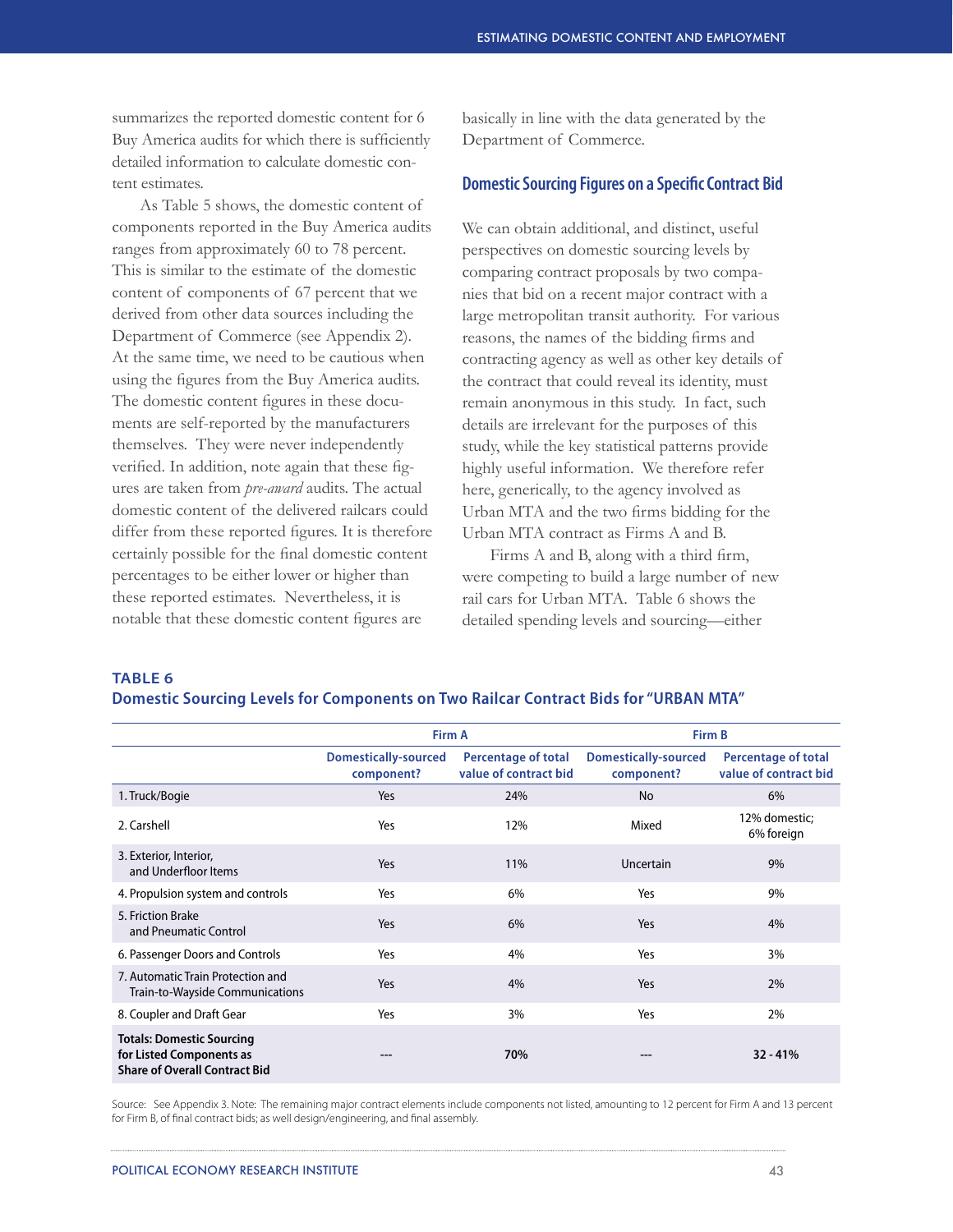domestic or foreign—for eight major components of the railcars they were proposing to build. It is important to emphasize that the figures shown are for domestic *sourcing*, not domestic content. As we have discussed, under Buy America requirements, the domestic sourcing requirement for components is 60 percent. Moreover, in order for a component to qualify as domestic, its subcomponents, needs to include only 60 percent domestic content.

As the table shows, Firm A had proposed that all of these eight components would be domestically sourced. Under this Firm A bid, total domestic sourcing from these eight components alone would be 70 percent of the total value of the project. With Firm B's bid, the confirmed level of domestic sourcing of components was only 32 percent. As the table shows, Firm B stated that the truck/bogie and some carshells would be sourced from foreign producers, equal to 12 percent of the total project costs. Firm B was also unable to determine at the time whether the exterior/interior/ underfoot items would be sourced domestically or from foreign producers. This component represented 9 percent of the total value of the contract. If we include this component as being domestically sourced, that still brings the total domestic sourcing for these eight components to only 41 percent for Firm B.

Of course, from these figures, we are unable to establish what the overall level of domestic *content* would be with either proposal. This is for two reasons: 1) we do not know the levels of domestic content, as opposed to domestic sourcing, for the components listed; and 2) we do not know the levels of domestic content for the components that are not listed or for the design and engineering work on the project. It is reasonable to assume that domestic content levels for design and engineering would have been very low, if not zero. We can also assume that in both cases, the domestic content for final assembly would be 100 percent.

From the partial evidence that we do have, it is nearly certain that Firm A was offering to manufacture the railcars at a significantly higher level of overall domestic content than Firm B. To illustrate, we can work with some simple assumptions about the source of the components not listed in Table 6.

Starting with Firm A, let's assume that the components missing from Table 6 all come from foreign sources—the least favorable assumption about the origin of the components for which we have no information. These missing components make up 12 percent of the total railcar value. Under this assumption, Firm A's total of domestically-sourced components would equal 70 percent of the total railcar value. For Firm B, we then assume that 100 percent of components for which we do not have information will be domestically sourced—i.e. the most favorable possible assumption about the origin of the components absent from Table 6. With that assumption, Firm B's domestically-sourced components equal 54 percent of the total railcar's value since the missing components make up 13 percent of the total railcar value  $(41$  percent + 13 percent). Overall then, despite making the most favorable assumption about the source of Firm B's components and the least favorable assumption about Firm A, Firm B's 54 percent level of domestic-sourcing, based on components, would fall well below the 70 percent figure for Firm A. It is further reasonable to assume that domestically-sourced components have a higher domestic content than components provided by foreign companies. Therefore, we can conclude that the domestic content levels under the Firm A proposal would have been substantially greater than under the Firm B proposal.

Despite this Urban MTA awarded the contract to Firm B. One reason, no doubt, was that Firm B's bid was significantly lower than Firm A's. At the same time, it is notable that Firm B's bid was not the lowest for this contract. The third bidder had bid substantially lower than even Firm B, but still was not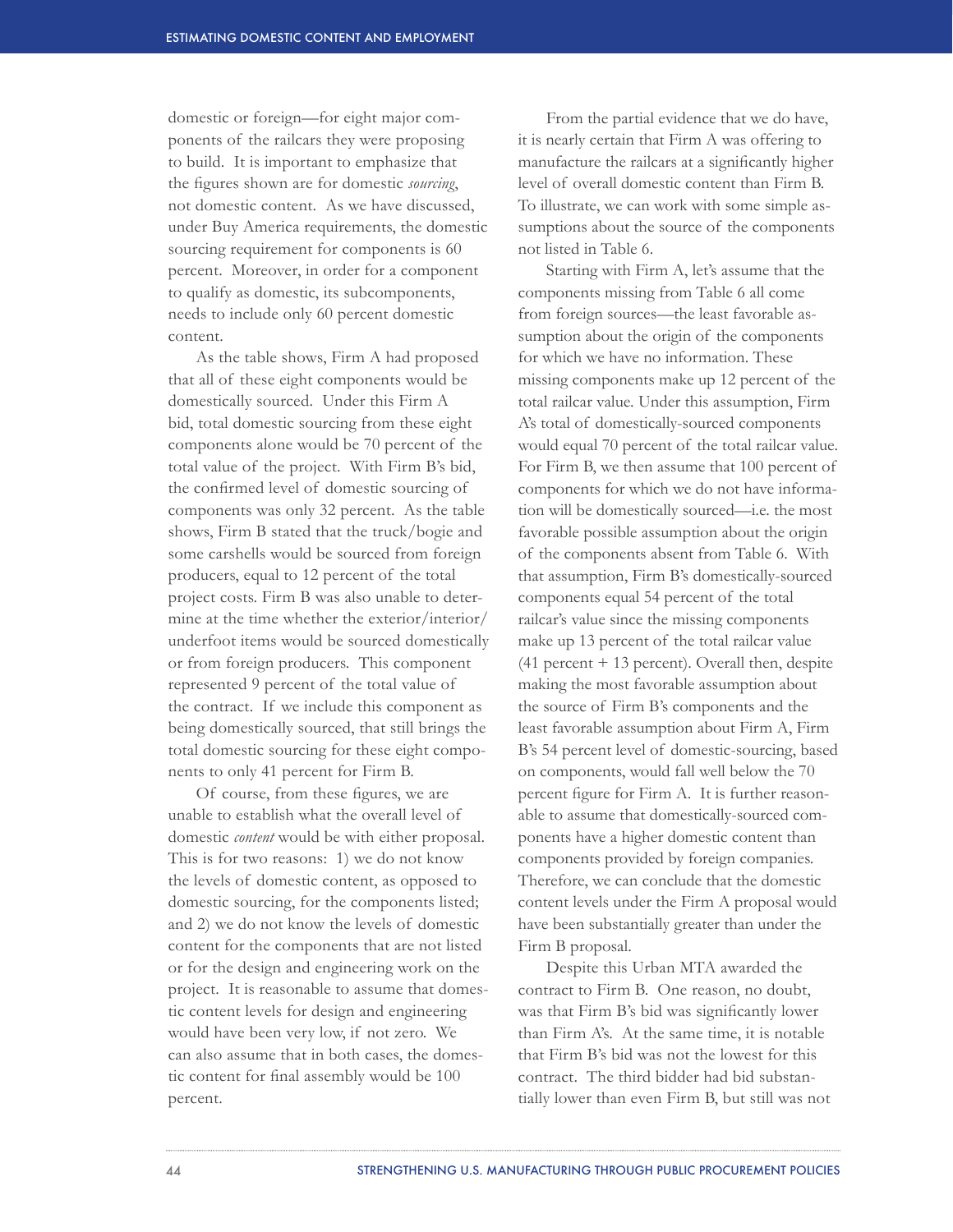awarded the contract. We cannot establish from these figures the extent to which Firm B's apparently substantially lower level of domestic content was a factor in underbidding Firm A. This would be an important issue to sort out through further research.

From the overall evidence that we have reviewed with this contract, we are able to reach three broad conclusions with respect to the implementation of the Buy America program:

- ➊ If Buy America standards are going to be adequately enforced, data must be available for domestic content for overall manufacturing costs, not just domestic sourcing for a subset of components. These data must also be fully available to the public.
- **2** Given the evidence we have with this particular case, we can see that Firm B was proposing to build railcars at levels of domestic content that were significantly lower than the competing bid by Firm A. Firm B's components would at most be 54 percent domestically sourced compared to in excess of 70 percent for Firm A. It would be valuable to understand in detail the sources of variation in domestic content for a wide range of projects.
- ➌ It would be critical to establish, in turn, how variations in domestic content affect overall project costs; and how public policy interventions can serve to promote higher levels of domestic content that are also consistent with competitive project costs.

# **DOMESTIC CONTENT LEVELS AND JOB CREATION**

What is the impact of producing railcars, buses and other rolling stock in the U.S. with different levels of domestic content in the manufacturing process? As mentioned above, the U.S. input/

output tables enable us to generate reliable estimates on this issue. In Tables 7 and 8 below, we report on the employment effects when domestic content varies for rolling stock manufacturing.

# **Employment Effects: Direct, Indirect and Induced Jobs**

Spending money in any area of the U.S. economy will create jobs since people are needed to produce any good or service that the economy supplies. This is true regardless of whether the spending is done by private businesses, households, or a government entity. There are three sources of job creation associated with any expansion of spending—direct, indirect, and induced jobs. For purposes of our discussion, consider these categories in terms of investments in manufacturing railcars:

- *Direct jobs:* the jobs created through designing, building components, and the final assembly of railcars;
- **2** Indirect jobs: the jobs associated with industries that supply intermediate products along the supply chain that are needed to create the railcar components, such as steel, glass, and energy;
- ➌ **Induced jobs**: the expansion of employment that results when people who are paid in the railcar manufacturing sector itself or in glass production spend the money they have earned on other products in the economy. The generation of induced jobs is generally referred to as the "multiplier effect" in the economics literature.

Within the framework of these three categories of job creation, how is it that spending a given amount of money in any given set of activities could generate more or less employment relative to other activities? As a matter of simple arithmetic, there are only three possibilities.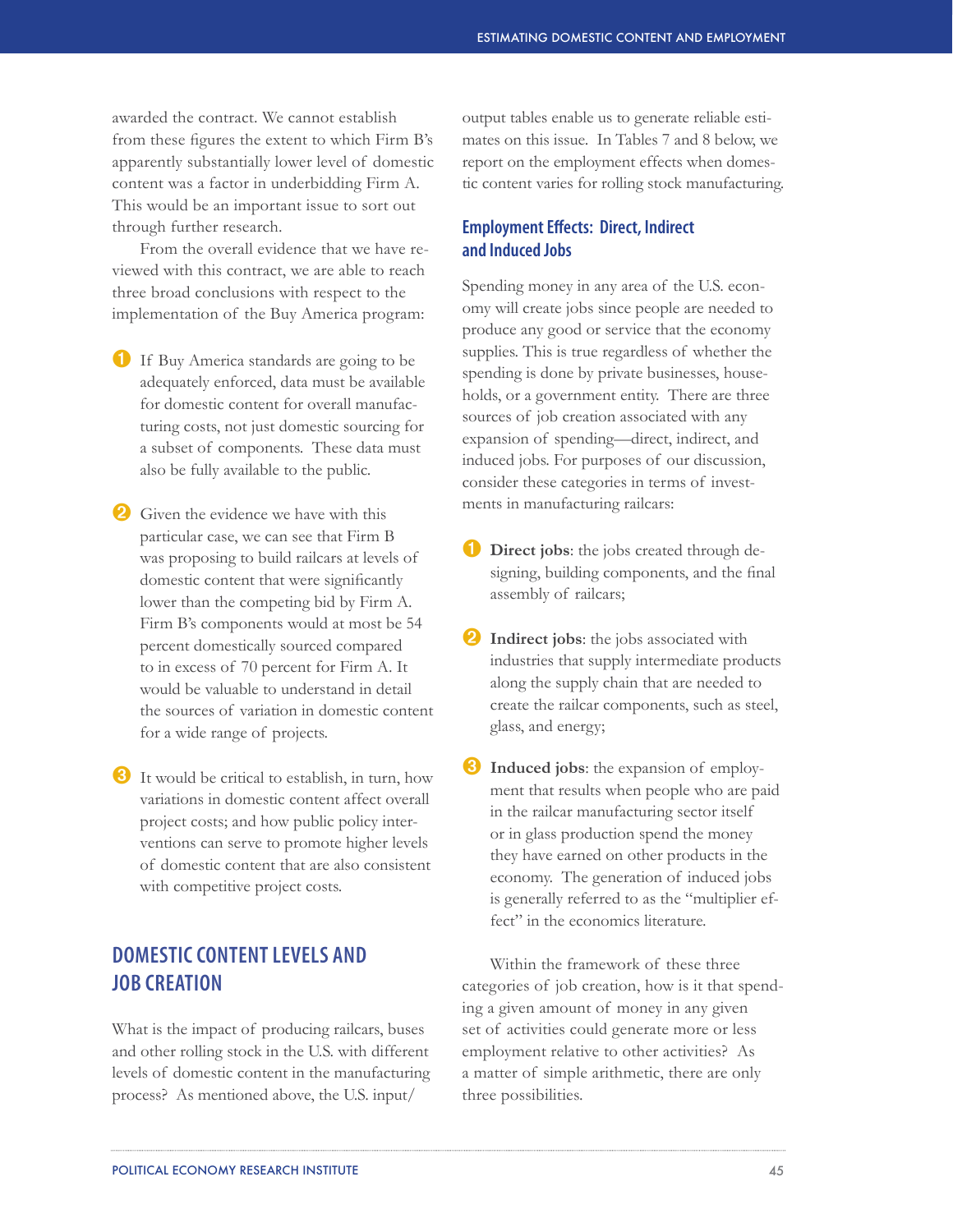**Compensation per worker.** If there is \$1 million total to spend in a given year, and one employee earns \$1 million per year at a given business enterprise, then that obviously means that only one job is created through spending the \$1 million. However, if, at another enterprise, the average pay is \$50,000 per year, then the same \$1 million will generate 20 jobs at \$50,000 per employee.

**Labor intensity**.When proportionally more money of a given overall amount of funds is spent on hiring people—as opposed to spending on machinery, buildings, energy, land, and other inputs—then spending this given amount of overall funds will create more jobs.

**Domestic content.** When a higher proportion of a given amount of funds is spent within the United States as opposed to spending on imports or activities in other countries, the given amount of money will, again, create more jobs.

The focus of our present discussion is on how this third factor, variations in domestic content, will affect job opportunities for U.S. workers through railcar manufacturing investments. That is, for the purposes of the discussion in this section, we do not examine the impact on employment opportunities of changing either the levels of compensation for workers tied to railcar manufacturing or the labor intensity of railcar production methods. Of course, these are also important considerations in their own right, that deserve further analysis by researchers.

We show estimates of total employment creation—i.e. the total of direct, indirect and induced jobs—resulting from two budgetary levels: spending \$1 million, as a simple reference level; and spending at the actual average budgetary levels over 2003-12 (measured in constant 2012 dollars). We also report two sets of figures. The first is for railroad rolling stock expenditures only. The second includes both rail and bus manufacturing figures. On aver-

age, all U.S. government entities spent about \$2 billion per year on purchasing new railcar rolling stock between 2003 and 2012, and about \$4.6 billion per year on all rolling stock—i.e. buses as well as railcars.

We consider first the figures on railroad rolling stock only in Table 7. Table 8 shows the same set of calculations for all rolling stock investments, including bus as well as railcar investments. Column 1 of Table 7 shows total direct, indirect and induced job creation levels per \$1 million in spending. In Case 1, we assume domestic content is at 40 percent, the legal minimum under existing Buy America standards.48 This 40 percent domestic content level consists of 15 percent of total project spending on final assembly, in which domestic content is at 100 percent; 15 percent of total project spending on design and administration, none of which is domestically produced; and 70 percent of total product spending goes to components and subcomponents; in which domestic content is 36 percent. At this level, we estimate that U.S. railcar manufacturing will generate 5.2 jobs per \$1 million in spending.

Moving down column 1, we then see the impact on total direct, indirect and induced job creation through raising domestic content to the actual level we observe from the input-output tables for U.S. railcar production, i.e. to 60 percent. In this scenario, we still assume that final assembly is at 15 percent of the total value of the cost of producing the railcar, and that the domestic content of final assembly is 100 percent. In this scenario, we then also assume that design, administration and other costs remain at 15 percent and that all of this work is conducted outside the U.S. economy. Components also remain at 70 percent of the overall costs of production. The difference in this scenario is that the domestic content of components rises to 65 percent. $49$  As we see, the effect of this increase in the domestic content of manufacturing components and subcomponents is to raise employment to 6.7 jobs per \$1 million in spending, a 29 percent increase relative to the Buy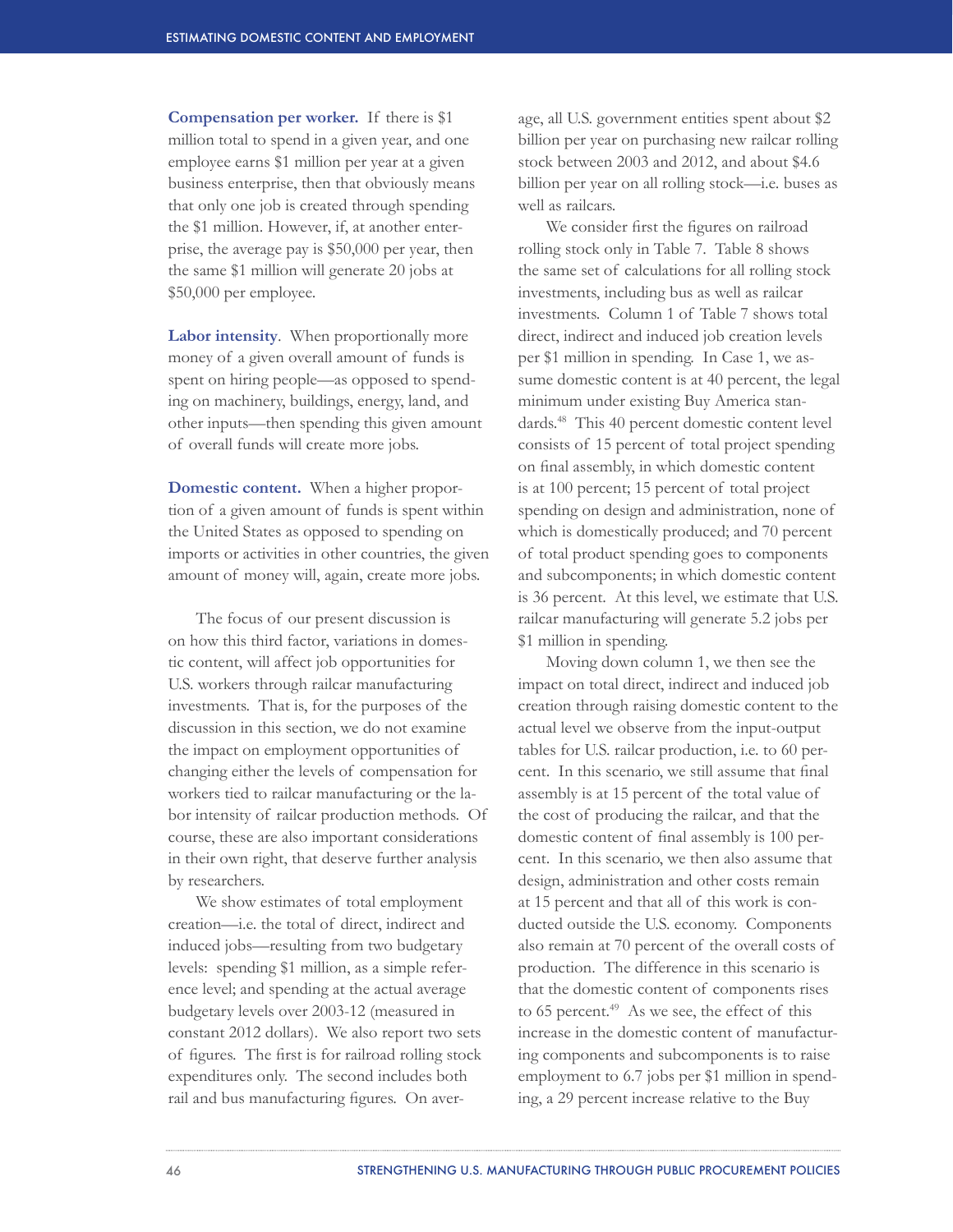## **TABLE 7**

**Total Direct, Indirect and Induced Jobs Created through Rolling Stock Procurement with Alternative Domestic Content Scenarios: Rail Rolling Stock Investments Only**

| Average capital expenditures, $2003-12 = $2.0$ billion                          |                                                         |                                                           |  |
|---------------------------------------------------------------------------------|---------------------------------------------------------|-----------------------------------------------------------|--|
|                                                                                 | <b>U.S. Job Creation per</b><br>\$1 million in spending | <b>U.S. Job Creation per</b><br>\$2.0 billion in spending |  |
| 1) Buy America minimum content<br>$=$ 40% domestic content                      | 5.2 jobs                                                | 10,400 jobs                                               |  |
| 2) Current domestic content level for rolling stock<br>$=60\%$ domestic content | 6.7 jobs                                                | 13,400 jobs                                               |  |
| 3) Raising Buy America domestic content minimum<br>$= 90\%$ domestic content    | 8.9 jobs                                                | 17,800 jobs                                               |  |

# **Net Job Creation through Raising Domestic Content Standards, \$2.0 billion annual budget**

| Impact of Raising Domestic Content from $40 - 60\%$ | $+3,000$ jobs |  |
|-----------------------------------------------------|---------------|--|
| Impact of Raising Domestic Content from 40 – 90%    | $+7.400$ jobs |  |

Sources: IMPLAN, APTA (2014). See Appendix 4 for details.

America minimum domestic content standard of 40 percent.

We then also consider a third scenario in row 3 of Table 7. This is a hypothetical scenario, in which overall domestic content rises to 90 percent. Through this scenario, domestic content of both final assembly and components rise to 100 percent. In addition, 35 percent of design and administration is now also performed domestically. As we see in Table 7, the result is that employment creation per \$1 million rises to 8.9 jobs. This is a 71 percent increase in job creation relative to the current Buy America minimum of 40 percent domestic content. It is also a 29 percent increase in jobs relative to the 60 percent level of domestic content in railcar manufacturing that we observe from the input/output tables. It is clear from these figures that raising domestic content levels can be a strong source of new job creation in U.S. railcar manufacturing, even assuming a fixed level of spending.

We now consider our estimates of the job impacts of raising domestic content levels resulting from \$2 billion in annual spending—the actual average spending level for 2003 - 2012 on manufacturing new publicly owned railroad

rolling stock. These figures are in column 2 of Table 7. As we see, when domestic content is at the Buy America minimum of 40 percent, a total of 10,400 jobs are created through spending \$2 billion on railcar rolling stock manufacturing. Employment creation then rises to 13,400 jobs when domestic content in railcar rolling stock manufacturing rises to its actual current average level of 60 percent, then to 17,800 jobs when we allow that domestic content rises to 90 percent.

The lower panel of Table 7 then shows the impact of raising domestic content in railcar rolling stock manufacturing from, respectively, 40 to 60 percent; and from 40 to 90 percent. As we see, raising domestic content levels from the Buy America minimum of 40 percent to the current actual level of 60 percent generates about 3,000 more domestic jobs within the U.S, given a fixed level of investments of \$2 billion. When domestic content levels rise from the Buy America minimum of 40 percent to 90 percent, this produces 7,400 more jobs, assuming the given budget of \$2 billion on public railroad rolling stock manufacturing.

Assuming that the overall level of public spending on railcar rolling stock is fixed at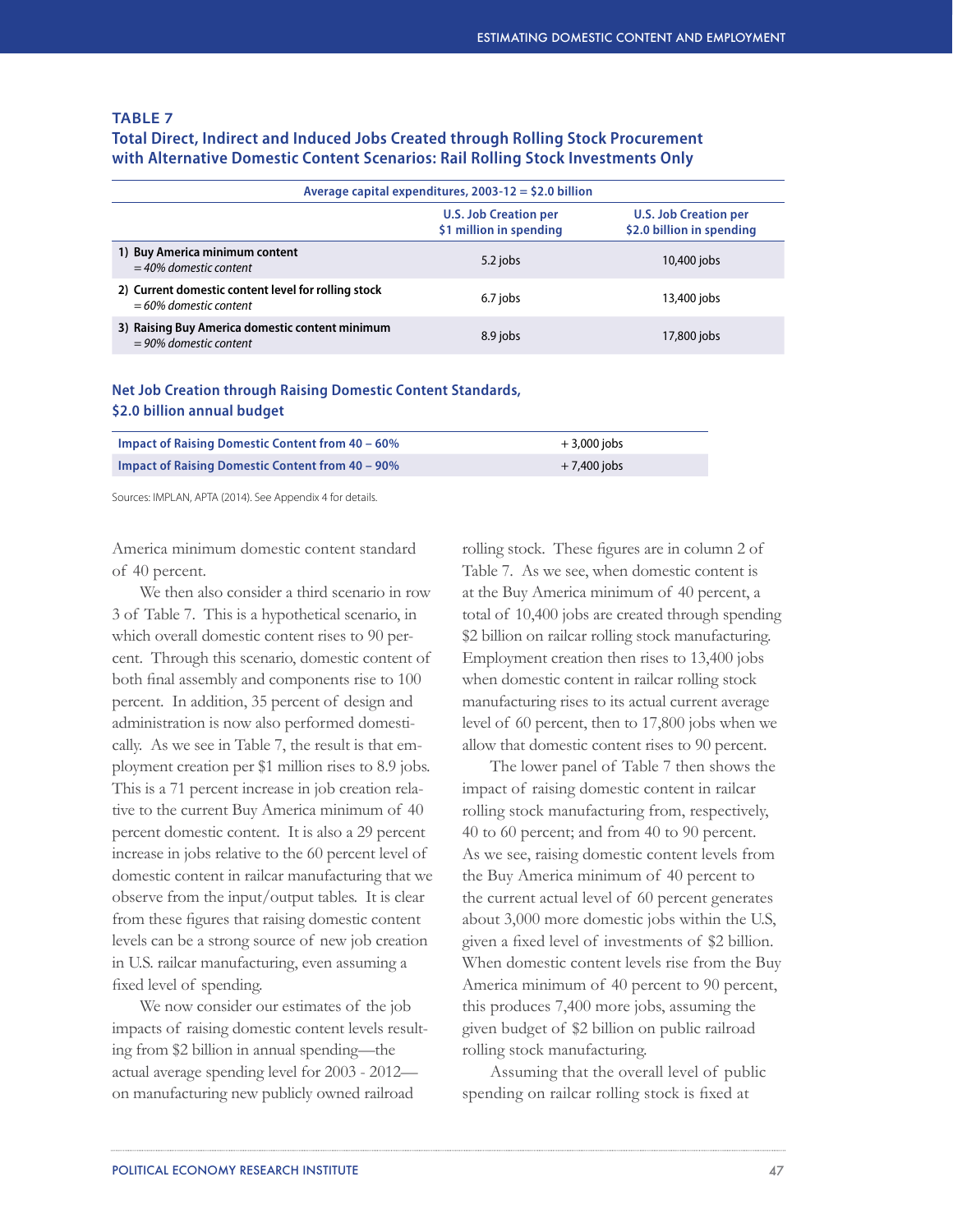\$2 billion, these increases in total jobs created through raising domestic content levels are quite substantial. Of course, the gains in job creation would grow proportionally to the extent that the public budget levels for manufacturing new railcars within the U.S. were to increase.

We can see this in Table 8, in which we combine the budget for public bus manufacturing procurement along with that for railcars. As noted above, the average annual budget for all public procurement rolling stock manufacturing between 2003 – 12—i.e. including all bus as well as railcar orders—was \$4.6 billion. In this case, the number of jobs generated per million dollars of spending goes down modestly. This is because the levels of employment per dollar of overall spending for bus manufacturing are somewhat below those for railcars. Otherwise, we consider the same three scenarios in terms of domestic content levels—i.e. 40 percent, 60 percent and 90 percent domestic content, now for all public rolling stock purchases.

As we see in Table 8, when we more than double the level of expenditure, from \$2 billion to \$4.6 billion, the impact on total direct,

indirect and induced job creation rises correspondingly. With domestic content at the Buy America minimum of 40 percent, 22,600 jobs are generated through the \$4.6 billion budget. The job creation figure rises up to 38,600 jobs when \$4.6 billion are spent on all rolling stock production, and the overall domestic content for this manufacturing activity is at 90 percent. The lower panel of Table 8 shows the differences in job creation when we move from 40 percent, to 60 percent, and then to 90 percent domestic content, with the \$4.6 billion average annual budget for all rolling stock procurement projects. As we see, the increase from  $40 - 60$ percent domestic content generates an increase of 6,500 jobs; and the increase from  $40 - 90$ percent domestic content produces a net gain of 16,000 jobs.

Overall, Tables 6 and 7 document clearly the net gains in employment creation through two considerations: 1) increasing the level of public procurement spending in this area; and 2) raising domestic content standards for these manufacturing projects.

#### **TABLE 8**

**Total Direct, Indirect and Induced Jobs Created through Rolling Stock Procurement with Alternative Domestic Content Scenarios: Bus plus Rail Rolling Stock Investments**

| Average capital expenditures, $2003-12 = $4.6$ billion                          |                                                         |                                                           |  |  |
|---------------------------------------------------------------------------------|---------------------------------------------------------|-----------------------------------------------------------|--|--|
|                                                                                 | <b>U.S. Job Creation per</b><br>\$1 million in spending | <b>U.S. Job Creation per</b><br>\$4.6 billion in spending |  |  |
| 1) Buy America minimum content<br>$=$ 40% domestic content                      | 4.9 jobs                                                | 22,600 jobs                                               |  |  |
| 2) Current domestic content level for rolling stock<br>$=60\%$ domestic content | $6.3$ jobs                                              | 29,100 jobs                                               |  |  |
| 3) Raising Buy America domestic content minimum<br>$= 90\%$ domestic content    | 8.4 jobs                                                | 38,600 jobs                                               |  |  |

## **Net Job Creation through Raising Domestic Content Standards,**

#### **\$4.6 billion annual budget**

| Impact of Raising Domestic Content from $40 - 60\%$     | $+6,500$ jobs  |
|---------------------------------------------------------|----------------|
| <b>Impact of Raising Domestic Content from 40 - 90%</b> | $+16,000$ iobs |

Sources: IMPLAN, APTA (2014). See Appendix 4 for details.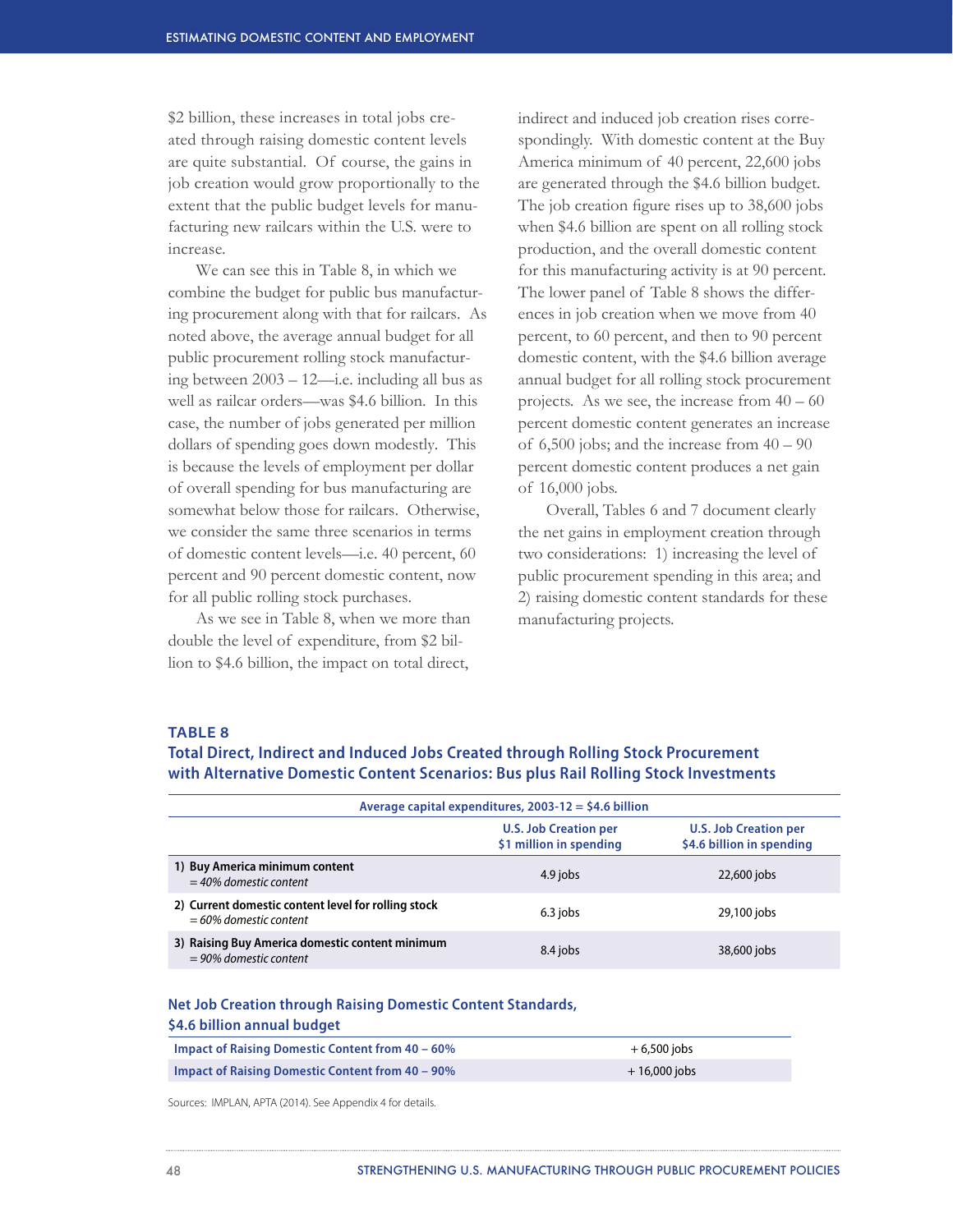# **MEASURES OF JOB QUALITIES THROUGH ROLLING STOCK INVESTMENTS**

# **Types of Jobs Generated**

To obtain some qualitative perspectives on the range of job opportunities generated by investments in railcar rolling stock and bus equipment manufacturing, we first present in Table 9 a listing of a representative sample of jobs that are likely to expand significantly through such investments. In this table, we are focused only on the direct plus indirect jobs creation through railcar manufacturing investments, leaving aside the induced jobs. By definition, the induced jobs created

through rolling stock manufacturing investments—i.e. the jobs generated through aggregate "multiplier effects"—will not have any distinct characteristics relative to the induced jobs created by any other activity in the economy.

Given our focus on creating job opportunities for workers at all levels of the U.S. labor market, it is useful to consider the profile of direct plus indirect jobs created according to the range of educational credential levels required to move into any given job type. As such, we have sorted our set of representative occupations according to three educational credential categories—"college-degree jobs," requiring at least a BA degree; "some college jobs," requir-

#### **TABLE 9**

# **Representative Occupations Generated by Rolling Stock Manufacturing Investments**

(Direct and Indirect/ Supply-chain Jobs)

| High-credentialed Jobs ( $BA$ or above) = 32% of all direct and indirect jobs                                    |                                                  |
|------------------------------------------------------------------------------------------------------------------|--------------------------------------------------|
| <b>Electrical engineers</b>                                                                                      | <b>Financial managers</b>                        |
| <b>Accountants</b>                                                                                               | Chief executives                                 |
| <b>Mechanical engineers</b>                                                                                      | Wholesale and retail buyers                      |
| Stationary engineers and boiler operators                                                                        | Software developers                              |
| <b>Marketing managers</b>                                                                                        | Lawyers                                          |
| Mid-credentialed Jobs (Some college but not B.A.) = 28% of all direct and indirect jobs                          |                                                  |
| <b>Metalworkers</b>                                                                                              | Customer service representatives                 |
| First-line supervisors of production workers                                                                     | Secretaries                                      |
| Inspectors and testers                                                                                           | <b>Machinists</b>                                |
| Industrial truck operators                                                                                       | Bookkeeping clerk                                |
| Manufacturing sales representatives                                                                              | First-line supervisors non-retail sales workers  |
| Low-credentialed Jobs with Decent Job Ladders (High school degree or less) = 31% of all direct and indirect jobs |                                                  |
| Computer control operators                                                                                       | Heavy vehicle service technician                 |
| Painters                                                                                                         | Welders                                          |
| Crane operators                                                                                                  | <b>Assemblers</b>                                |
| Industrial machinery mechanics                                                                                   | First-line supervisor of construction workers    |
| <b>Production clerks</b>                                                                                         | Shipping clerk                                   |
| Other Low-Credentialed Jobs (High school degree or less) = 9% of all direct and indirect jobs                    |                                                  |
| Janitors                                                                                                         | Driver/sales workers                             |
| Grounds maintenance workers                                                                                      | Cutting/punching machine setters                 |
| <b>Stock clerks</b>                                                                                              | First-line supervisors of office support workers |
| Packagers                                                                                                        | Laborers                                         |
| <b>Production workers</b>                                                                                        | General repair workers                           |

Source: IMPLAN, 2013-2014 Current Population Survey (CPS). See Appendix 4 for details.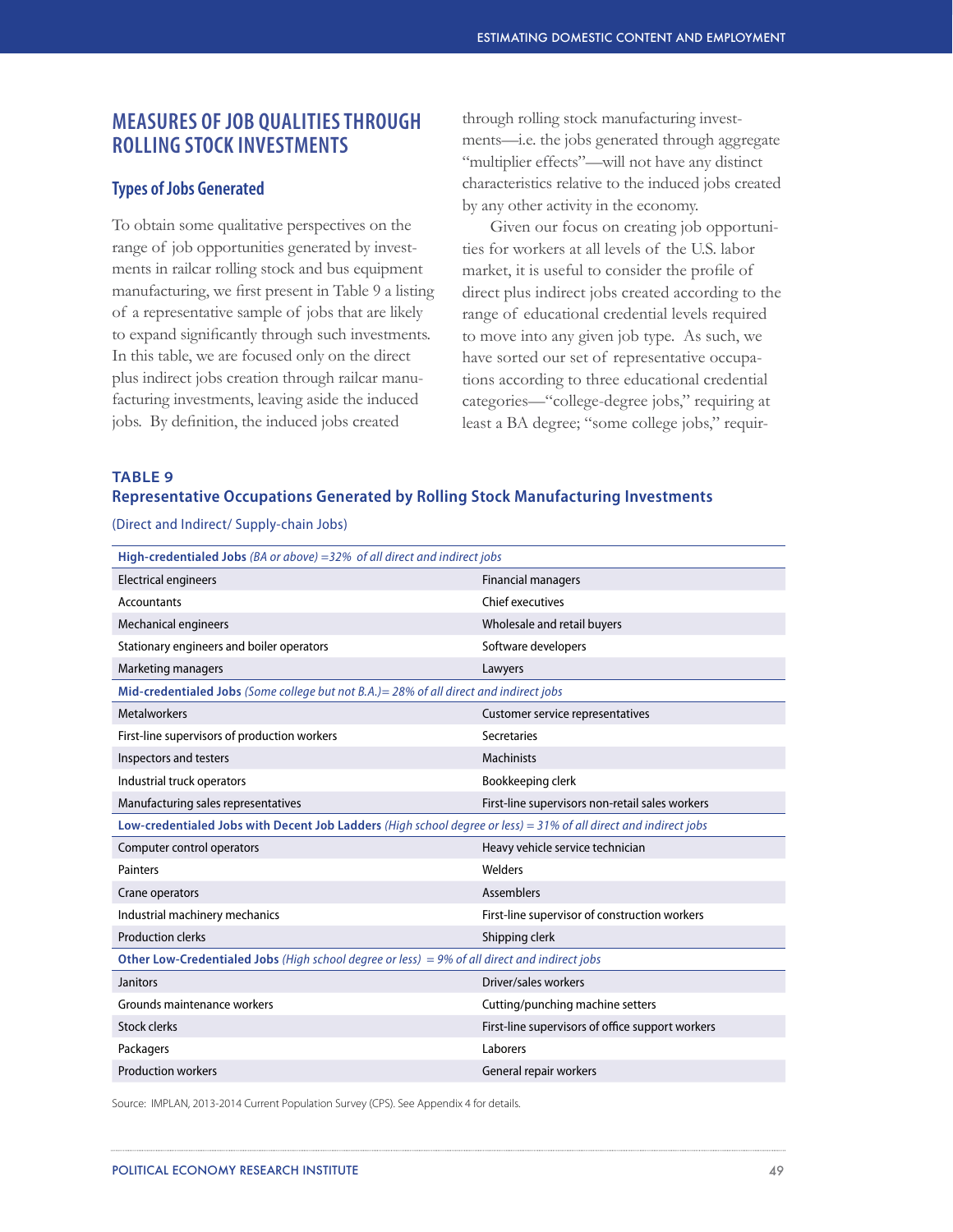ing some college but not a BA; and "high school or less jobs," requiring a high school degree or less.50 We also include as a final sub-category the "high school or less" jobs that offer decent opportunities for advancement and higher wages over time. As we will discuss in some detail below, these are jobs primarily in durable manufacturing, such as rolling stock production itself, as well as in construction and transportation, where, among other factors, opportunities for job training are more widely available.

To estimate these types of jobs with decent future opportunities, we work from the 2005 study by Andersson, Holzer and Lane titled *Moving Up or Moving On: Who Advances in the Low-Wage Labor Market?* They define jobs that lead to decent earnings growth as those in which low-wage workers have a high probability of obtaining at least a 25 percent pay raise after about three years of first becoming employed. According to Andersson et al., durable manufacturing is one of the major segments of the U.S. labor market in which such jobs are located.<sup>51</sup>

Considering this listing of occupations as a whole, some of the jobs associated with rolling stock manufacturing will be in specialized areas, such as electrical and mechanical engineering or software development. Overall, high credentialed jobs account for about 32 percent of the overall job creation generated by rolling stock investments. Mid-credentialed jobs account for another 28 percent. These jobs include metalworkers, first-line supervisors, industrial truck operators, machinists, and within offices, customer service representatives, manufacturing sales representatives, and bookkeepers. Lowcredentialed jobs, finally, account for 40 percent of the total; and of these, the low-credential jobs with decent opportunities for raises and advancements account for 31 percent. These jobs include computer control operators, painters, welders, assemblers, and equipment service technicians. The other low-credentialed jobs, amounting to 9 percent of the total, that offer less opportunities for advancement include laborers, packagers, stock clerks, and drivers.

# **Characteristics of Jobs Generated by Rolling Stock Investments**

In Table 10, we provide statistics on a series of key characteristics of direct and indirect jobs generated by U.S. railroad rolling stock manufacturing investments. We present figures for each of these characteristics for workers associated both through direct and indirect jobs with manufacturing rolling stock production in comparison with the overall U.S. workforce.

We also present data on workers grouped according to educational credential levels, both with respect to rolling stock workers and for the overall U.S. workforce. Specifically, in Panel A of Table 10, we first present figures for the entire workforce at all educational credential levels. For these full sets of workers, we consider seven characteristics: average hourly wage; share of full-time jobs; share of jobs with health insurance benefits; share of jobs with retirement plans; the percentage of workers who are union members; the share of workers who are nonwhite and/or Latino; and the share of workers who are women.

In Panel B, we show figures only for workers who are low-credentialed. We focus on this group of workers in particular, because the U.S. manufacturing sector has historically been a major source of good job opportunities for workers with lower formal credentials.

Given this focus on job opportunities for low-credentialed workers, with Panel B, we also incorporate one additional characteristic to the seven included in Panel A. This is our measure of jobs available to low-credentialed workers with decent opportunities for raises and advancement—i.e. employment areas that offer reasonably strong job ladders.

We see first, in Panel A of Table 10, that, relative to the overall U.S. labor market, direct plus indirect jobs generated by rolling stock manufacturing investments are, on average, of higher quality than the average jobs in the U.S. economy along most dimensions. As we see, the average hourly wage associated with rolling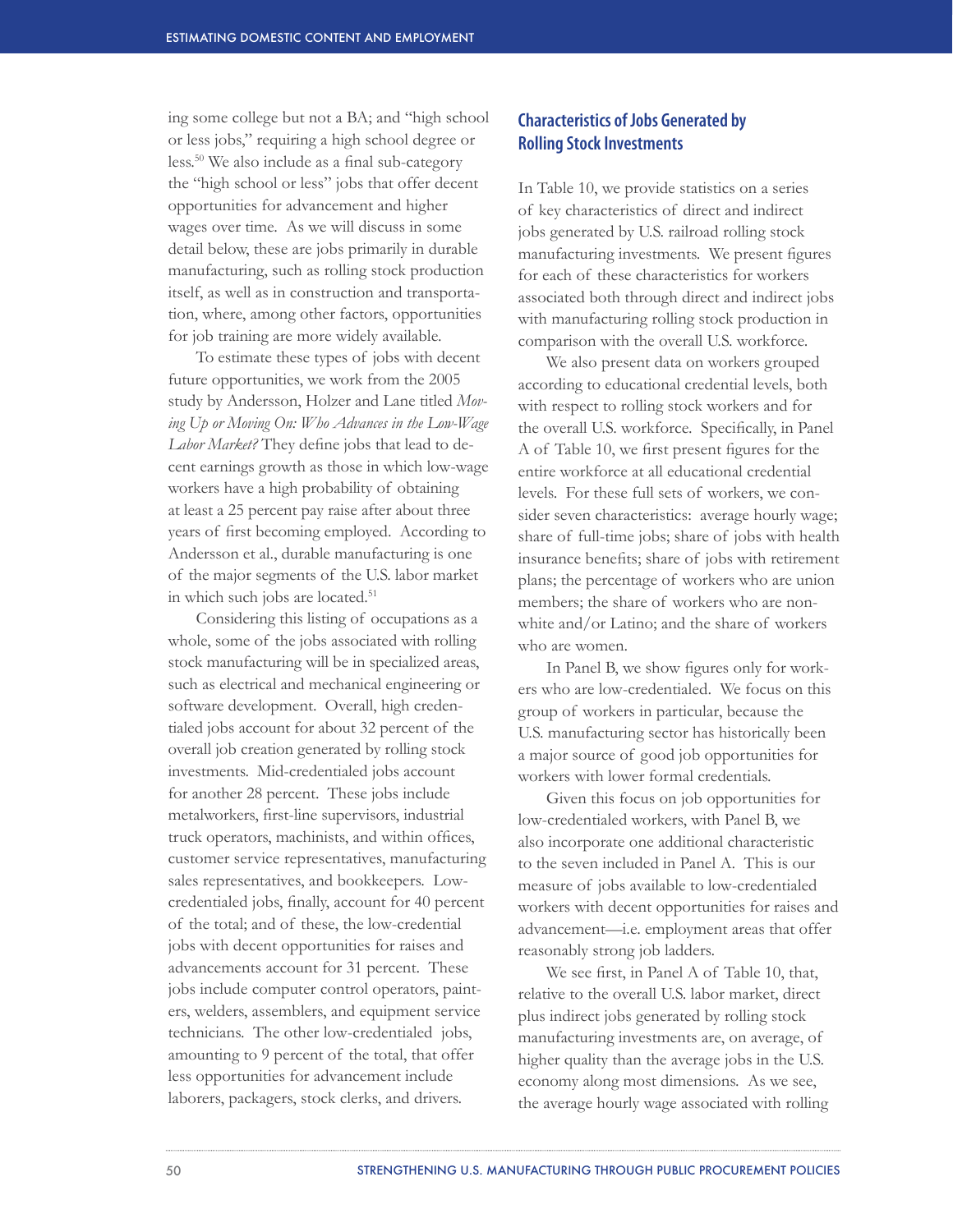# **TABLE 10 Indicators of Job Quality for U.S. Railroad Rolling Stock Production Employment**

(Direct and Indirect Jobs)

#### A) Workers at All Educational Credential Levels

|                               | 1) U.S. Railroad Rolling<br><b>Stock Manufacturing</b><br><b>Employment</b> | 2) Total U.S.<br><b>Employment</b> | 3) Railroad Rolling Stock<br><b>Employment relative to Total</b><br>U.S. Employment (column $1 - 2$ ) |
|-------------------------------|-----------------------------------------------------------------------------|------------------------------------|-------------------------------------------------------------------------------------------------------|
| Average Hourly Wage           | \$23.80                                                                     | \$21.10                            | $+52.70$                                                                                              |
| Full-Time Jobs (%)            | 93.4%                                                                       | 81.8%                              | $+11.6%$                                                                                              |
| Health Insurance Benefits (%) | 62.4%                                                                       | 47.3%                              | $+15.1%$                                                                                              |
| Retirement Plan (%)           | 53.0%                                                                       | 41.0%                              | $+12.0%$                                                                                              |
| Union Membership (%)          | 12.6%                                                                       | 12.5%                              | $+0.1%$                                                                                               |
| Nonwhite and/or Latino (%)    | 30.9%                                                                       | 34.7%                              | $-3.8\%$                                                                                              |
| Women (%)                     | 28.9%                                                                       | 47.2%                              | $-18.3%$                                                                                              |
|                               |                                                                             |                                    |                                                                                                       |

## B) Workers at Low Educational Credentialed Jobs

|                                                                     | 1) U.S. Railroad Rolling<br><b>Stock Manufacturing</b><br><b>Employment</b> | 2) Total U.S.<br><b>Employment</b> | 3) Railroad Rolling Stock<br><b>Employment relative to Total</b><br>U.S. Employment (column $1 - 2$ ) |
|---------------------------------------------------------------------|-----------------------------------------------------------------------------|------------------------------------|-------------------------------------------------------------------------------------------------------|
| Average Hourly Wage                                                 | \$17.50                                                                     | \$15.20                            | $+52.30$                                                                                              |
| Full-Time Jobs (%)                                                  | 93.5%                                                                       | 79.5%                              | $+14.0%$                                                                                              |
| Health Insurance Benefits (%)                                       | 56.0%                                                                       | 36.8%                              | $+19.2%$                                                                                              |
| Retirement Plan (%)                                                 | 44.5%                                                                       | 28.9%                              | $+15.6%$                                                                                              |
| Union Membership (%)                                                | 15.6%                                                                       | 10.6%                              | $+5.0%$                                                                                               |
| Nonwhite and/or Latino (%)                                          | 37.4%                                                                       | 43.8%                              | $-6.4%$                                                                                               |
| Women (%)                                                           | 26.1%                                                                       | 41.3%                              | $-15.2%$                                                                                              |
| Jobs with decent opportunities<br>for raises and advancement<br>(%) | 31.0%                                                                       | 12.1%                              | $+18.9%$                                                                                              |

Sources: IMPLAN, 2013-2014 Current Population Survey (CPS). See Appendix 4 for details.

stock production at \$23.80, is \$2.70 higher than the economy-wide average. Jobs in rolling stock manufacturing also offer significantly higher percentages of full-time jobs, as well as jobs that offer health insurance and retirement plans—i.e. between 12 and 15 percent higher percentages. However, in the area of union coverage, we see that the share of union jobs generated by railcar manufacturing investments, at 12.6 percent, is nearly identical to that for the overall economy.52

Overall, as we see, direct and indirect jobs generated by railcar manufacturing investments

are better than average across key measures. It is therefore a matter of concern that the shares of minorities and women employed as a result of these investments are low relative to the overall economy. As we see, the share of non-white and/or Latino workers is 30.9 percent, 3.8 percentage points lower than the 34.7 percent for the economy overall. The situation is worse still for women. Only 28.9 percent of workers employed directly or indirectly as a result of railcar manufacturing investments are women. This compares with 47.2 percent for the economy overall.<sup>53</sup>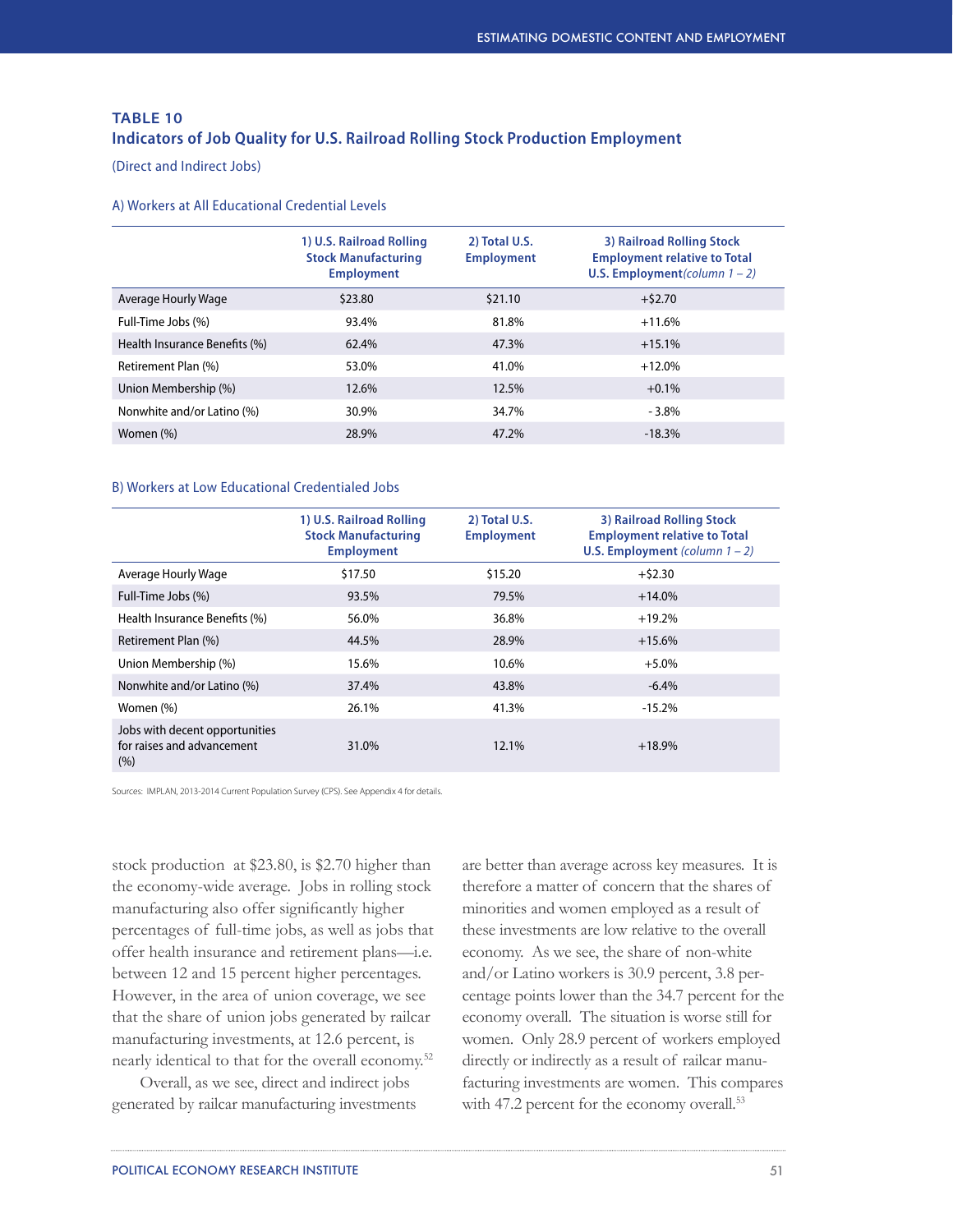Turning now to Panel B of Table 10, focusing on low-credentialed workers only, the same overall pattern holds in terms of average wages and benefits. On average, low-credentialed jobs generated by rolling stock manufacturing investments earn \$2.30 per hour more than lowcredentialed workers in the economy overall. More low-credentialed workers tied to rolling stock manufacturing have full-time jobs, and receive health benefits and retirement plans from their jobs. For this group of workers, there is also a higher percentage that is unionized—15.6 percent for railcar manufacturing versus 10.6 percent for all low-credentialed workers.

However, with this category of workers as well, we find that minorities and women are underrepresented. As Panel B shows, 37.4 percent of the direct plus indirect jobs generated by railcar manufacturing investments are held by minorities, versus 43.8 percent for the economy overall. Low-credentialed women with jobs tied to railcar manufacturing represent only 26.1 percent of the overall pool of low-credentialed workers in the industry. This is 15.2 percentage points below the U.S. economy overall.

# **BUY AMERICA AND JOBS**

These are the main overall findings from our review of the employment impacts of Buy America program as it applies both generally and specifically to the U.S. railcar industry:

➊ **Raising domestic content requirements will have a major impact in terms of generating manufacturing job opportunities for U.S. workers**. As we have seen, we estimate that, on average, with a given level of procurement spending, the level of total jobs generated through public transportation projects rises by roughly 70 percent when domestic content rises from 40 to 90 percent. Even when domestic content rises just from 60 to 90 percent, overall job creation still increases by roughly 30 percent.

- ➋ **The total number of jobs generated by any given level of domestic content will depend, of course, on the amount of money that is spent**. As we have seen, with a \$4.6 billion average level of annual spending on public rolling stock, the difference in job creation between a 40 percent and 90 percent Buy America standard is about 16,000 jobs. If we were to raise domestic content levels by similar amounts with respect to all U.S. \$400 billion in annual U.S. manufacturing procurement projects, a conservative estimate of the net gain in U.S. employment would be about of 1.5 million jobs.
- ➌ **On average, manufacturing jobs are higher quality than the average job within the U.S. labor market**. Average wages, first, are 13 percent higher. In addition, between 12 and 15 percent more workers hold full-time jobs, receive health insurance and retirement benefits from their jobs. Jobs generated through railcar manufacturing investments also offer greater opportunities than average for raises and advancement among workers having low formal educational credentials. This remains the case, even though, as we have seen above, average wages in U.S. manufacturing have remained stagnant for a generation. It will be important to build from the ongoing relative strengths of U.S. manufacturing jobs to expand good job opportunities throughout the U.S. economy, including for young people who may have lower educational credentials.

Jobs generated by railcar manufacturing investments offer fewer opportunities for nonwhite and/or Latino workers and for women than average. Especially because these jobs do have a history of providing better wages and benefits than average, it is important that procurement policies include provisions that promote equal access for groups that have been underrepresented in these sectors.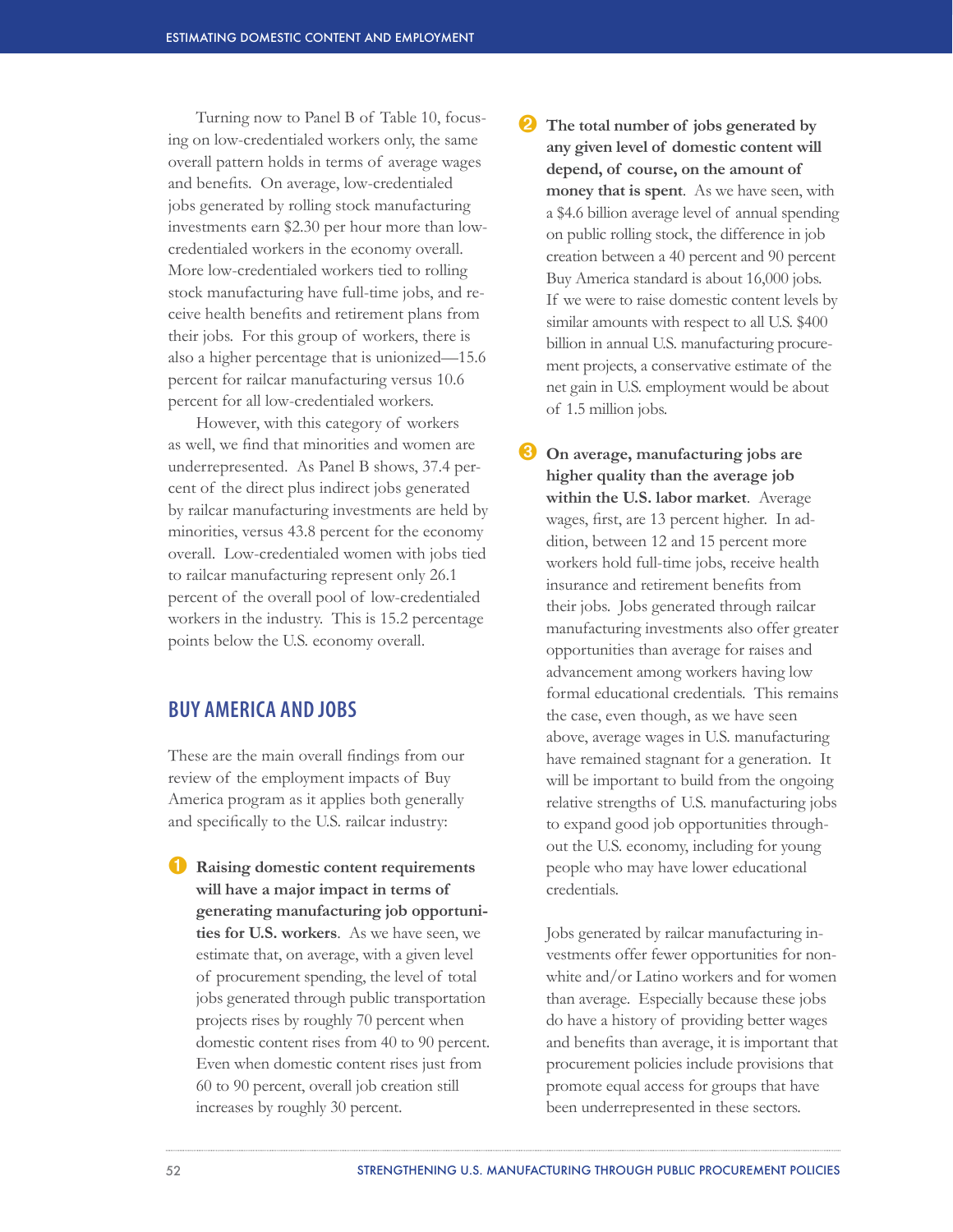# **Advancing Manufacturing Through Procurement Policies**

Our four most basic conclusions with respect to the Department of Transportation's Buy America procurement policies, specifically as they apply to the U.S. railcar industry but more generally as well, are as follows:

➊ **Domestic content standards are too low.**  The official domestic content requirements include 60 percent for components and 100 percent for final assembly in railcar manufacturing. But as we have seen, effectively, these standards amount to an overall requirement of 40 percent. This results after we incorporate the requirement on subcomponents as also being 60 percent only, and that all other aspects of production, including design and administration, having no domestic requirement.

➋ **Monitoring and enforcement standards are too weak.** The monitoring and enforcement levels for even these low domestic content requirements are weak. Local transit agencies face significant challenges in monitoring and enforcing compliance due to their limited capacity and the absence of uniform reporting requirements. Public interest groups are also limited in their ability to scrutinize the public procurement process due to obstacles in obtaining relevant compliance information.

➌ **Too many waivers are granted.** The available evidence strongly suggests that the Department of Transportation has been too willing to grant waivers to contractors bidding on transportation procurement projects covered under Buy America. Since 2011, the DOT appears to have significantly reduced awarding waivers. But the overall evidence on this, both before and after 2011, is mixed and, in any case, incomplete.

The general point is that, for Buy America to operate effectively to support U.S. manufacturing, the Department of Transportation needs to keep systematic records on waiver applications and decisions; and to establish consistently high thresholds for granting waivers.

➍ **Lowest-price standards are too narrow.**  The lowest-price standard for evaluating procurement contract bids under Buy America appears to predominate with Buy America manufacturing contracts. This procedure overlooks the broader benefits generated by domestically-based manufacturing projects. These are tangible benefits that accrue to U.S. taxpayers—in terms of strengthening innovative manufacturing firms in the U.S., as well as generating more jobs, better jobs, and better access to job opportunities, including for women, minorities and recent labor market entrants with lower formal credentials. These other important considerations can be readily incorporated into an employment-enhanced best-value evaluation system—that is, an evaluation system that incorporates procedures along the lines of the U.S. Employment Plan adopted in 2010 by the Los Angeles County Metropolitan Transit Authority.

# **THE POLICY CHOICES**

These perspectives on Buy America policies as currently practiced lead to some clear overarching conclusions. First, most simply, Buy America standards need to be raised above the current effective threshold of 40 percent. It is beyond the scope of this study to recommend what the appropriate threshold should be, but it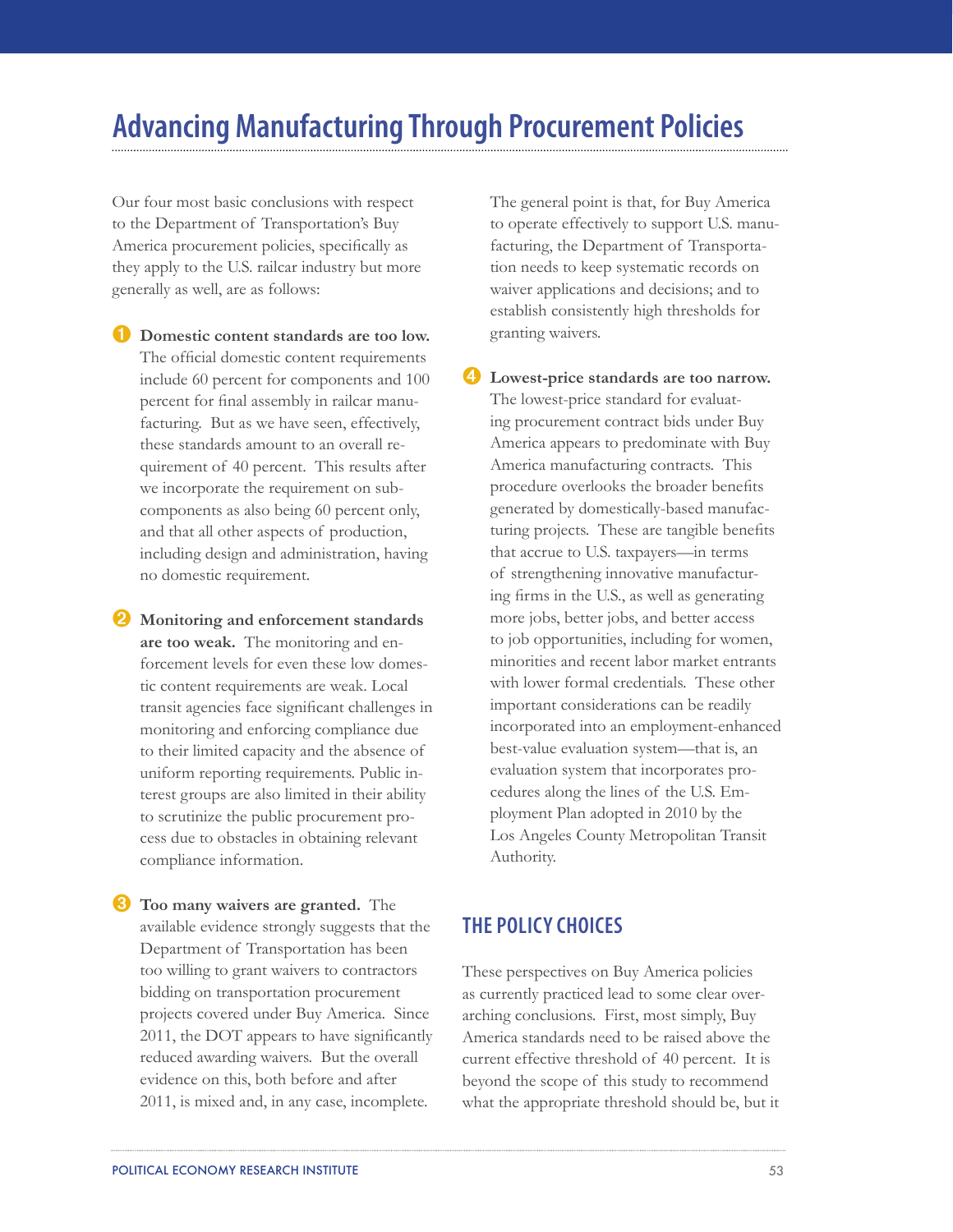is a question that could be effectively answered through further research. For now however, we are clear that, in addition to raising the threshold, Buy America needs to operate with higher monitoring and enforcement standards, and with more stringent requirements for granting waiver requests.

It is not clear which tendency—further offshoring and job losses or reshoring and job gains—will become stronger over time. This is precisely where effective policy interventions remain critical.

> The fact that, as a national average, current domestic content levels for transportation procurement are above 40 percent—and are probably closer to about 60 percent—does not mean that the Buy America standards are adequate. For one thing, as we have seen, the project that we have described in detail for "Urban MTA," demonstrates how firms can win major procurement contracts even though the domestic content level at which they intend to produce is substantially below that offered by a qualified competitor. Moreover, it is difficult to determine the extent to which similar situations have occurred elsewhere, due to the weak monitoring and enforcement standards that prevail with procurement contracts. These conditions are depriving communities and workers of the benefits of procurement projects which they are financing as taxpayers.

> But in addition, even if the current average level of domestic content is within the range of 60 percent, we do not have in place a sufficiently supportive policy environment to maintain that current domestic content level moving forward, much less prevent the domestic content share from falling to lower levels. As we have reviewed, U.S. manufacturing today is hovering between two distinct future trajectories. We

know that the U.S. has lost approximately 5 million manufacturing jobs since 2000, and that the primary cause of these job losses has been offshoring, not domestic productivity gains. But we have also reviewed evidence of a modest reshoring pattern emerging among U.S. manufacturers, as the overall cost gap between production overseas versus production in the U.S. may be closing in some situations. It is not clear which tendency—further offshoring and job losses or reshoring and job gains—will become stronger over time.

This is precisely where effective policy interventions on behalf of U.S. manufacturing in general, and rolling stock manufacturing in particular, remain critical. The establishment of a higher Buy America threshold should be supported by complementary policies that can help increase the number of domestic firms that are able to compete effectively for manufacturing procurement projects, in the area of railcar manufacturing and other areas. As we have discussed above, these policies should include 1) research and development support; 2) targeted credit policies; 3) better job training programs and job ladders within firms; and 4) more support for developing regional manufacturing ecosystems, which help form mutually supportive local supply chains.

Procurement policies play a central role among these other initiatives, because procurement policies are the means through which the government can help establish more stable domestic markets for U.S. manufacturing firms. This, in turn, enables the firms to operate with longer time horizons, which creates an environment supportive of innovation and building a skilled and stable workforce. Procurement policies, in short, are fundamental to achieving what Berger has expressed as what should be the overarching purpose of U.S. policymakers in the manufacturing sector—i.e. "convening, coordinating, and reducing risk by pooling risk," (2013, p. 208).

But it is equally critical that the benefits of a U.S. manufacturing revival be shared as widely as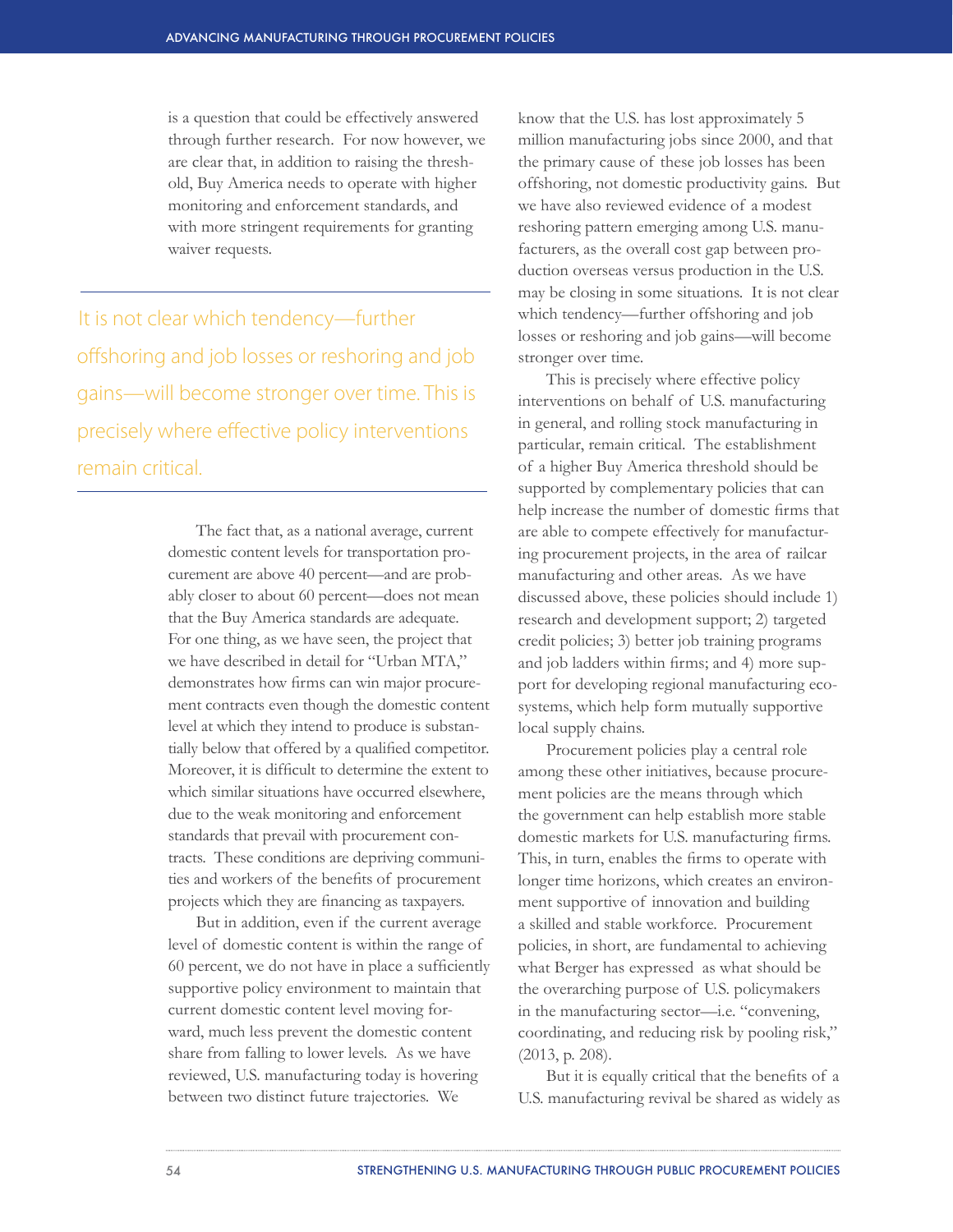possible. This is why procurement policies need to work within a best-value evaluation system as opposed to a lowest-cost system. The criteria that can be considered in their best-value approach include: quality and timeliness of prior work, technical capabilities, and customer satisfaction, in addition, of course, to price. But in addition, a U.S. Employment Plan, as pioneered by the LA Metropolitan Transit Authority and, to date, adopted as well in Chicago, Maryland and with AMTRAK, strengthens the best-value framework. It does so by explicitly incorporating the employment benefits, within the domestic economy, of awarding publicly funded manufacturing project, to one particular competing firm rather than other competitors. The LA MTA is now advancing a further important development, their Local Employment Program, which would also generate benefits within specific local communities and among different groups within these local communities. This Local Employment Program approach builds from the March 2015 decision by the DOT to allow, on a trial basis, local employment impacts as included among the evaluation procedures in awarding contracts.

Considered overall, the project of strengthening the Department of Transportation's Buy America procurement policies, and combining these stronger policies with employment enhanced best-value contract evaluation criteria,

can make major contributions toward promoting a revival of the manufacturing sector in the United States and creating millions of good manufacturing jobs for U.S. workers.

The challenges facing the U.S. manufacturing sector are formidable. This is true, even while manufacturing production within the U.S. remains a huge, \$2.2 trillion enterprise, and that, according to some evidence, a reshoring trend has already begun.

As we stated at the outset of this study, the U.S. economy has yet to develop a long-term growth engine whose foundation is something other than financial bubbles. A U.S. manufacturing revival is capable of becoming one powerful force among others in establishing that long-term engine. Another critical initiative has to be the transition to a clean energy economy, entailing major new investments in energy efficiency and clean renewable energy sources. But the imperative of a clean energy transition, in the U.S. and elsewhere, is fully complementary with the strengthening of domestic manufacturing production in the United States. In short, there are many important reasons why a revival of U.S. manufacturing production and job opportunities needs to be supported as effectively as possible through strengthening the Department of Transportation's Buy America program as well as related U.S. government procurement policies.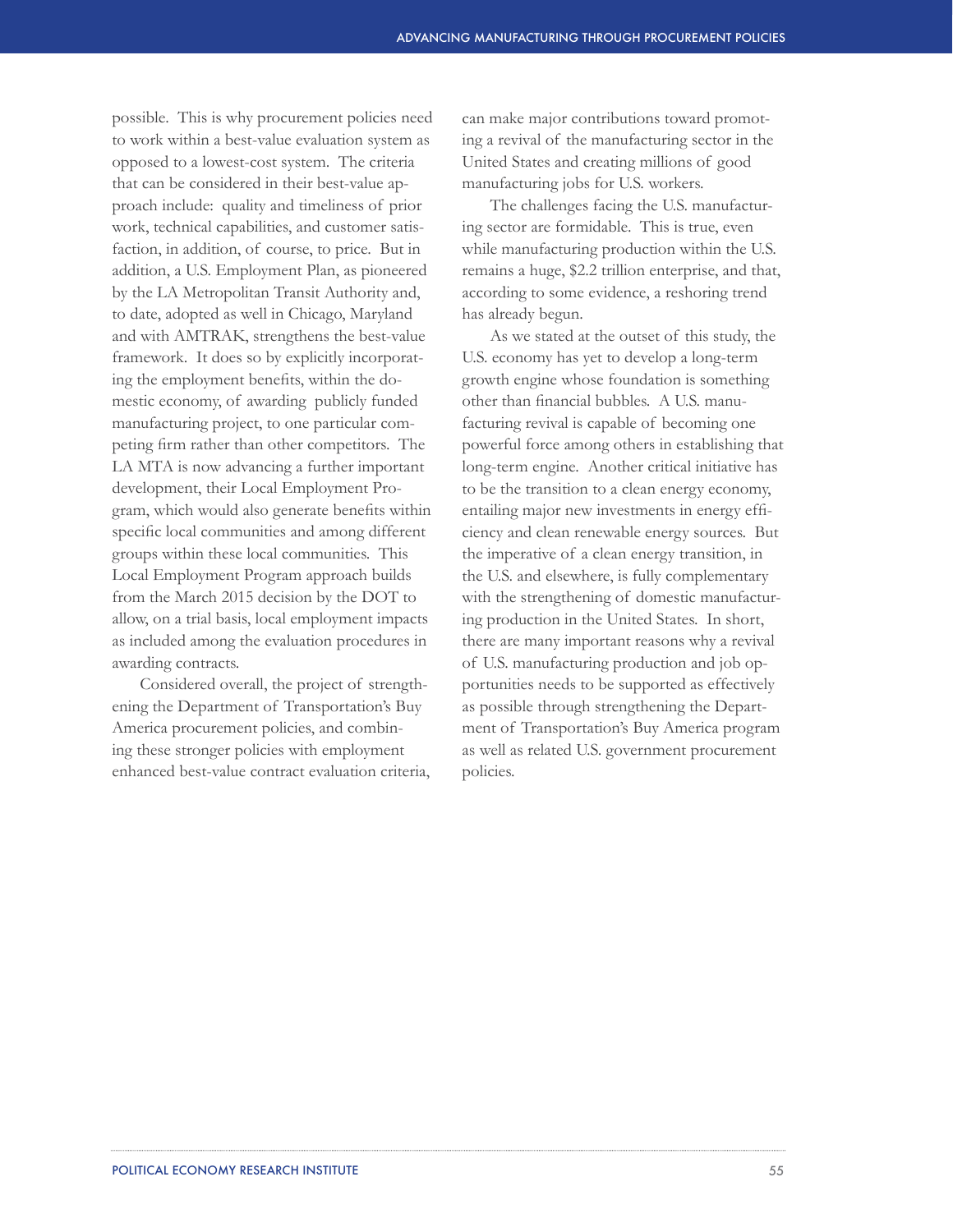# **APPENDIX 1 DESCRIPTION OF FEDERAL TRANSIT ADMINISTRATION CONTRACT SURVEY DATA**

# **Background**

To date, little research has been done to understand the dynamics of the railcar procurement process and its implications for the industry more broadly. To fill this gap, between April 2013 and April 2014, Linda Nguyen and Erika Patterson of the Jobs to Move America Project developed a database of 54 new passenger railcar contracts issued by public transit agencies. Their database includes basic contract information such as award dates, contracting agency, vehicle type, number of vehicles, contract value, contract framework and basis of award. They used a range of data sources to collect this information, including public records requests to regional transit agencies for contract related information, the websites and online records of transit properties, industry press, popular press, telephone interviews with public officials, and railcar manufacturing company websites.

Nguyen and Patterson identified the 54 purchases by reviewing the reports in *Railway Age's*  "Passenger Car Market: At a Glance Surveys" on railcar deliveries over 2011 to 2013. *Railway Age* is a widely-recognized American trade journal of the rail transport industry. Through a search of company websites, news sources, and communication with transit agencies, Nguyen and Patterson found that these 54 purchases resulted from railcar contracts issued over 2006 to 2012. In order to focus on contracts for new transit railcars, Nguyen and Patterson excluded rebuilds, retrofitting, and automated people movers from this survey.

In addition to the basic railcar procurement related and contract information for the 54 contracts, Nguyen and Patterson sampled the top three highest value contracts for the top five industry leaders (by contract volume). Because domestic content related passenger

railcar information of these contracts is not readily available, Nguyen and Patterson, as representatives of Job to Move America, submitted public records requests to the contracting transit agencies of the fifteen sampled passenger railcar contracts. The public records requests yielded highly varied results and required follow up through telephone interviews and written communications.

# **Examining Actual Domestic Content Requirements of Buy America**

As noted in the main text, Buy America requirements cover only final assembly and components. We use detailed cost information on six vehicle proposals to generate an average estimate of the proportion of total costs of a railcar that consist of final assembly activities and the purchase of components and subcomponents. Specifically, we use the data collected by Nguyen and Patterson on the costs of three different vehicle proposals for each of two different contracts.

As noted in the main text, in one or more cases, it is necessary that the names of the bidding firms and the transit agency remain anonymous. At the same time, such details on the names of the firms and agencies is not important for the purposes of our discussion, while the data on the contract bidding patterns is significant. We therefore refer here to the two contracts as Contract 1 and Contract 2; the three firms bidding on Contract 1 are Firms 1-X, 1-Y and 1-Z; and the firms bidding on Contract 2 as 2-X, 2-Y and 2-Z.

In Panel A of Table A1.1, we present details on Contract 1. For each manufacturer, we show the share of the total railcar value made up by each of three broad cost categories: components, final assembly, and other activities including design and engineering. Based on the price forms submitted by these manufacturers, we estimate that, on average, components make up about 70 percent of the total railcar value, final assembly activities make up about another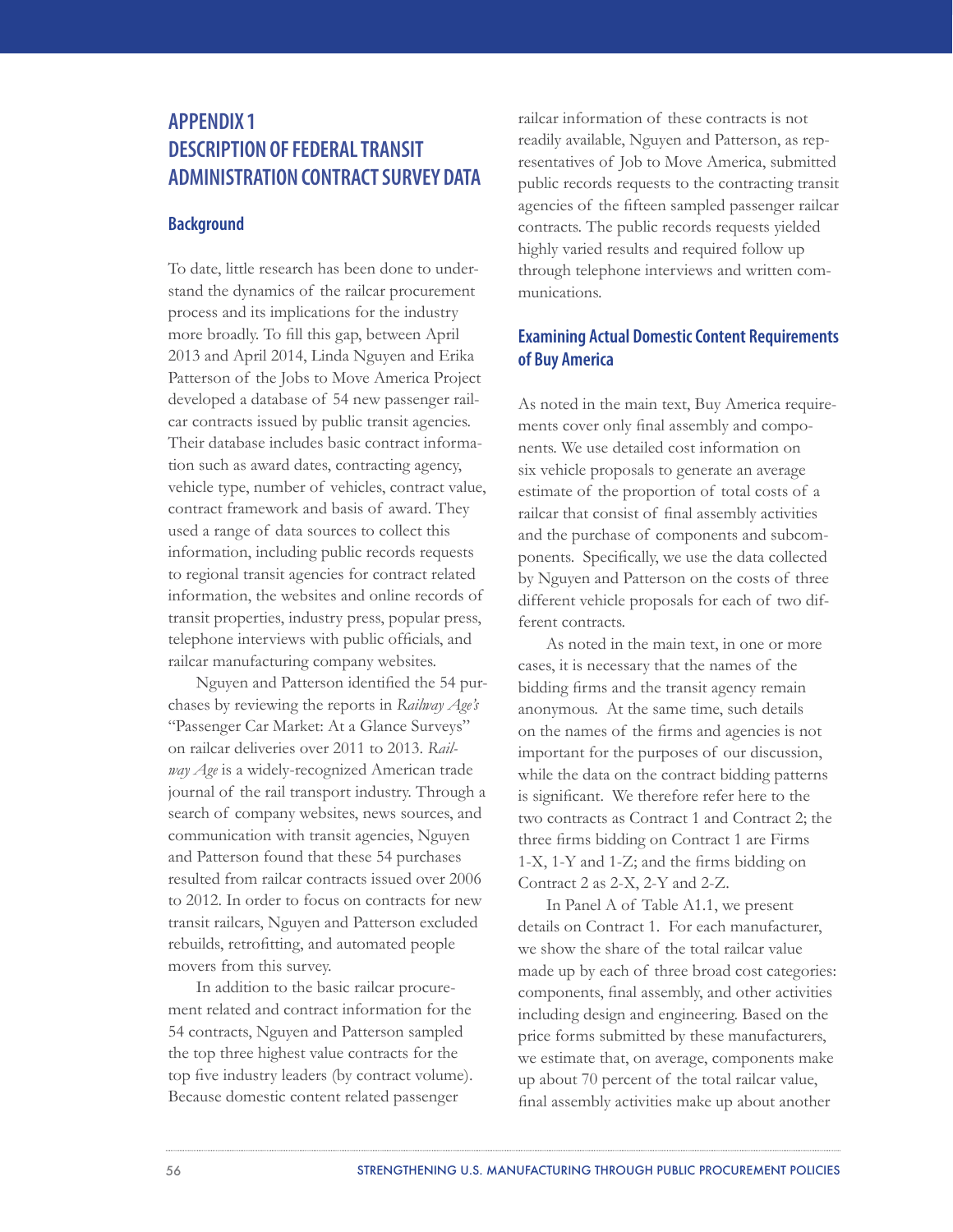|                      | % of Railcar Value |                       |                           |
|----------------------|--------------------|-----------------------|---------------------------|
| <b>Manufacturer</b>  | <b>Components</b>  | <b>Final Assembly</b> | Design/Engineering/Admin. |
| A. Contract 1        |                    |                       |                           |
| 1. Firm $1-X$        | 81.7%              | 7.4%                  | 10.9%                     |
| 2. Firm 1-Y          | 65.7%              | 15.3%                 | 19.0%                     |
| 3. Firm 1-Z          | 57.3%              | 20.5%                 | 22.2%                     |
| Average              | 68.2%              | 14.4%                 | 17.4%                     |
|                      |                    |                       |                           |
| <b>B.</b> Contract 2 |                    |                       |                           |
| 1. Firm 2-X          | 80.6%              | 2.1%                  | 17.3%                     |
| 2. Firm 2-Y          | 83.3%              | 2.8%                  | 13.8%                     |
| $3.$ Firm $2-Z$      | 77.4%              | $0.0\%$               | 22.6%                     |
| Average              | 80.4%              | 1.6%                  | 17.9%                     |

# **TABLE A1.1 Average Costs as a Percent of Total Railcar Value**

Note: These figures are based on the base contract figures only. The base contract is for the vehicles that the transit agency clearly intends to purchase. Proposals for additional vehicles (options) are for vehicles that transit agencies want the option to purchase in the future.

15 percent, and other activities including design and engineering roughly make up the remaining 15 percent.

In Panel B of Table A.1 we present details for the three vehicle proposals for Contract 2. We see that the figures in Panel B differ significantly from those presented in Panel A. Specifically, final assembly activities make up a much smaller share of the railcar value with Contract 2 (between 0 and 3 percent) compared to Contract 1 (between 7 and 21 percent). Components, on the other hand, make up a much larger share of the railcar value among the Contract 2 proposals--between 77 and 83 percent compared to between 57 percent and 82 percent among the Contract 1 proposals. In fact, the increase in the components' average share of the railcar value between Contract 1 and Contract 2 proposals—68 percent to 80 percent—is equal to the decrease in the final assembly activities' average share of the railcar value—from 14 percent to 2 percent. Design and engineering activities take up roughly the same share of the total rail car value among the Contract 1 and Contract 2 proposals—17.4 percent versus 17.9 percent respectively.

What accounts for the large differences between the components and final assembly activity values across the two different contracts? There clearly appears to be a difference in the accounting method for final assembly activities between the two sets of contract bids. In particular, it appears that in the case of the Contract 2 proposals, final assembly costs are combined with component costs. This is apparent for the following reasons:

- 1. The structure of the price forms for the Contract 2 proposal only specifies a cost for "final assembly facilities*"* rather than "final assembly." Moreover, the final assembly facility cost item is reported as a lump sum, rather than per vehicle. This implies that the final assembly facility cost item is for modifications and/or investments in a facility in which assembly activities will take place rather than the cost for the assembly activity itself. In contrast, the Contract 1 price forms specifically list per vehicle "car final assembly" and "truck final assembly" costs.
- 2. The cost figure for final assembly facilities only appears for the base contracts of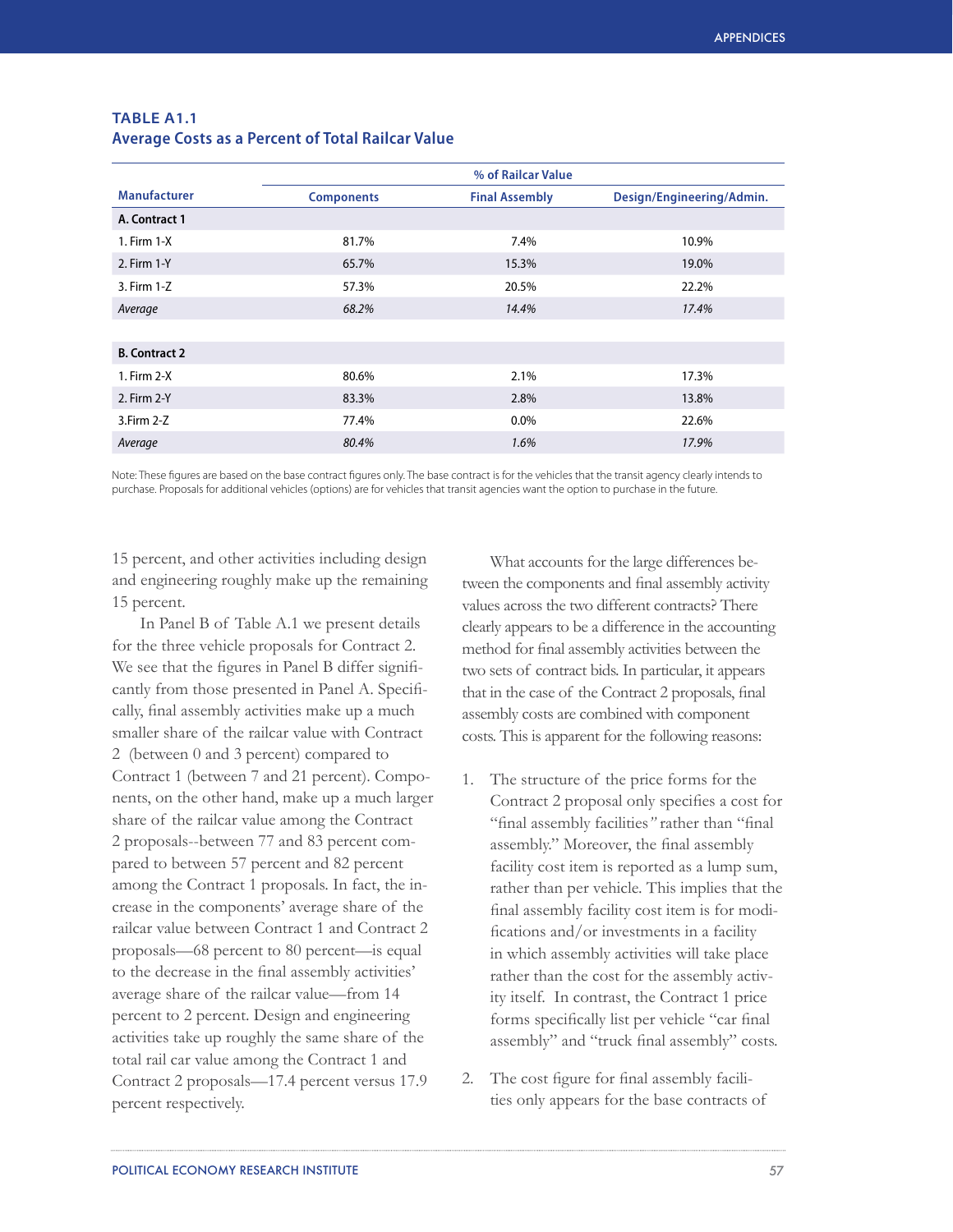the Contract 2 project. No final assembly cost items appear in the options contracts. In other words, even though the options contracts account for the additional costs of producing more vehicles, the costs of assembling those additional vehicles do not appear as a separate cost item in the options contracts vehicle price forms. Therefore, the assembly costs of the additional vehicles must be incorporated in other cost items. In contrast, all the Contract 1 price forms for the base contract as well as the options contracts—explicitly list final assembly costs per vehicle.

3. Firm 2-Z for Contract 2 indicates zero costs associated with its final assembly facility. Since it is implausible that Firm 2-Z would have no final assembly costs, this is further evidence that the "final assembly facility" cost item refers to fixed costs for a facility rather than the variable costs associated with producing railcars. Firm 2-Z could, in other words, have a facility that basically needs no modifications to support final assembly activities, and hence a zero final assembly facility cost. However, it cannot have zero final assembly activities whatsoever. In contrast, all three of the Contract 1 bids include substantial final assembly costs.

We can reach the following conclusions from these figures about how much final assembly, components and other activities contribute to the value of a railcar. First, across these six proposals, the "other" activities appear to consistently take up roughly 15 percent of the total rail car value. Second, final assembly and components, combined, take up the remaining 85 percent. Third, the three Contract 1 bid proposals suggest that about 70 percent of this 85 percent can be attributed to components, while the remaining 15 percent is taken up by the costs of final assembly activities.

We therefore conclude that, on average, Buy America regulates about 85 percent of the total railcar value: this includes final assembly activities which make up about 15 percent of the total railcar value, and components which make up about 70 percent of the total railcar value. This means that the other activities that are unregulated by Buy America—such as design, engineering and administrative activities—make up about 15 percent of the total railcar value, a meaningful share.

# **APPENDIX 2 ESTIMATING DOMESTIC CONTENT LEVELS OF GOVERNMENT RAILCAR PURCHASES USING U.S. INPUT/OUTPUT TABLES**

Our aim is to estimate as accurately as possible the actual domestic content for U.S. railcar manufacturing production under public procurement contracts regulated by the FTA's Buy America policy. It is critical to recognize, first of all, that there is no single definitive source of data to determine this figure. In the absence

of a definitive data source, we draw on three alternative data sources to approximate the actual domestic content for railcars produced for FTAregulated public procurement contracts. We find that these three sources generate roughly the same result—a domestic content level of about 60 percent for U.S. railcar manufacturing projects produced under public procurement contracts. The consistency of these estimates increases our confidence that this 60 percent domestic content figure is reasonably accurate.

The three data sources we use are: (1) the Commerce Department's own published figures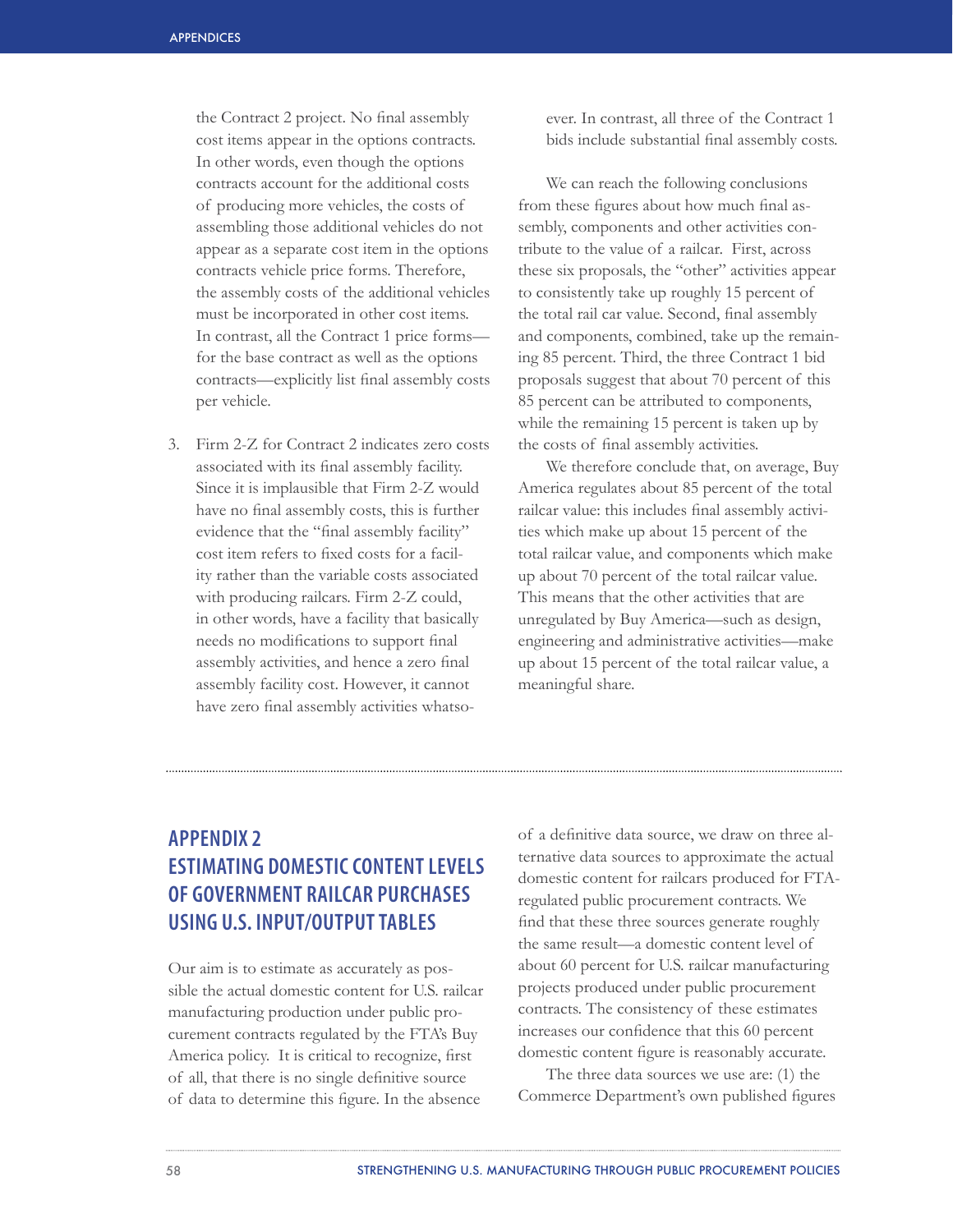based on 2012 I/O tables, (2) our own analysis of more detailed 2007 I/O tables, combined with supplemental material on Buy America regulations, and railcar contracts recently awarded by public transit agencies, and (3) pre-award audit reports from manufacturers bidding for public procurement contracts. We discuss each in turn below.

The first data source we discuss in the main text: the 2014 U.S. Commerce Department report, "What's Made in America," by Nicholson and Noonan. In this report, Nicholson and Noonan estimate that the domestic content for the general category, "other transportation equipment" is 56 percent using the 2012 I/O data. "Other transportation equipment" includes railroad rolling stock, but also equipment for other modes of transportation such as airplanes and boats (this category excludes autos). These other types of transportation equipment, according to Noonan, tend to have lower domestic content than rolling stock and therefore 56 percent is a lower-bound estimate for railroad rolling stock.<sup>54</sup>

The second data source is 2007 I/O data, integrated with two other sources of information. We use the older 2007 I/O data set because, as of this writing, it contains the most recent data available for analyzing the domestic content of railroad rolling stock manufacturing (at the 6-digit NAICS level) specifically. Currently, published I/O data from 2012 is only available for the broader "other transportation equipment" sector. We combine this more detailed 2007 I/O data with what we know about recent railcar contracts awarded by public transit agencies covered by the policy and Buy America requirements.

As we discuss in the main text, data from recent public procurement contracts indicate that, on average, the total railcar value breaks down into the following: 70 percent components, 15 percent final assembly, and 15 percent all other activities. We use this basic framework combined with what we know about Buy America regulations and industry practices for each of these activities to determine the actual

level of domestic content.

**Final assembly activities.** Buy America regulations require that all final assembly activities for public procurement contracts take place domestically. Therefore, we assume all final assembly activities take place domestically.

**Components.** We use data from the 2007 U.S. Department of Commerce' s I/O modeling to characterize the domestic sourcing and content for the components. This involves two steps.

We first produce estimates of the percentage of government procurement that is domestically sourced. Then, we determine the domestic content of the components used as inputs for those domestic purchases. Specifically, we use the results presented in its 2007 Benchmark Use Table and Import Matrix published by the U.S. Bureau of Economic Analysis, an agency of the Commerce Department. The methodology to produce these figures is relatively straightforward.

The BEA's Use table shows the supply chain of each industry and the purchases by each type of final demand. We can thus form a vector of final demand by government, aggregating all levels and types of government spending (federal, state, local, defense, non-defense). We do this for the industry of railroad rolling stock manufacturing. Similarly, the BEA's import matrix shows purchases of imports by each industry and by each type of final demand. We form our vectors of government purchases of imports for rolling stock specifically. We can thus net out the imported goods and calculate the percentage of government purchases that are domestically sourced. We find that approximately 91 percent of government purchases of railroad rolling stock are domestically sourced.

We next estimate the level of domestic content of the components used as inputs for railcars (the most detailed estimates we can get for the domestic content of components for railcars include both public and private purchases). To calculate domestic content, we use the same two matrices from the BEA. We can aggregate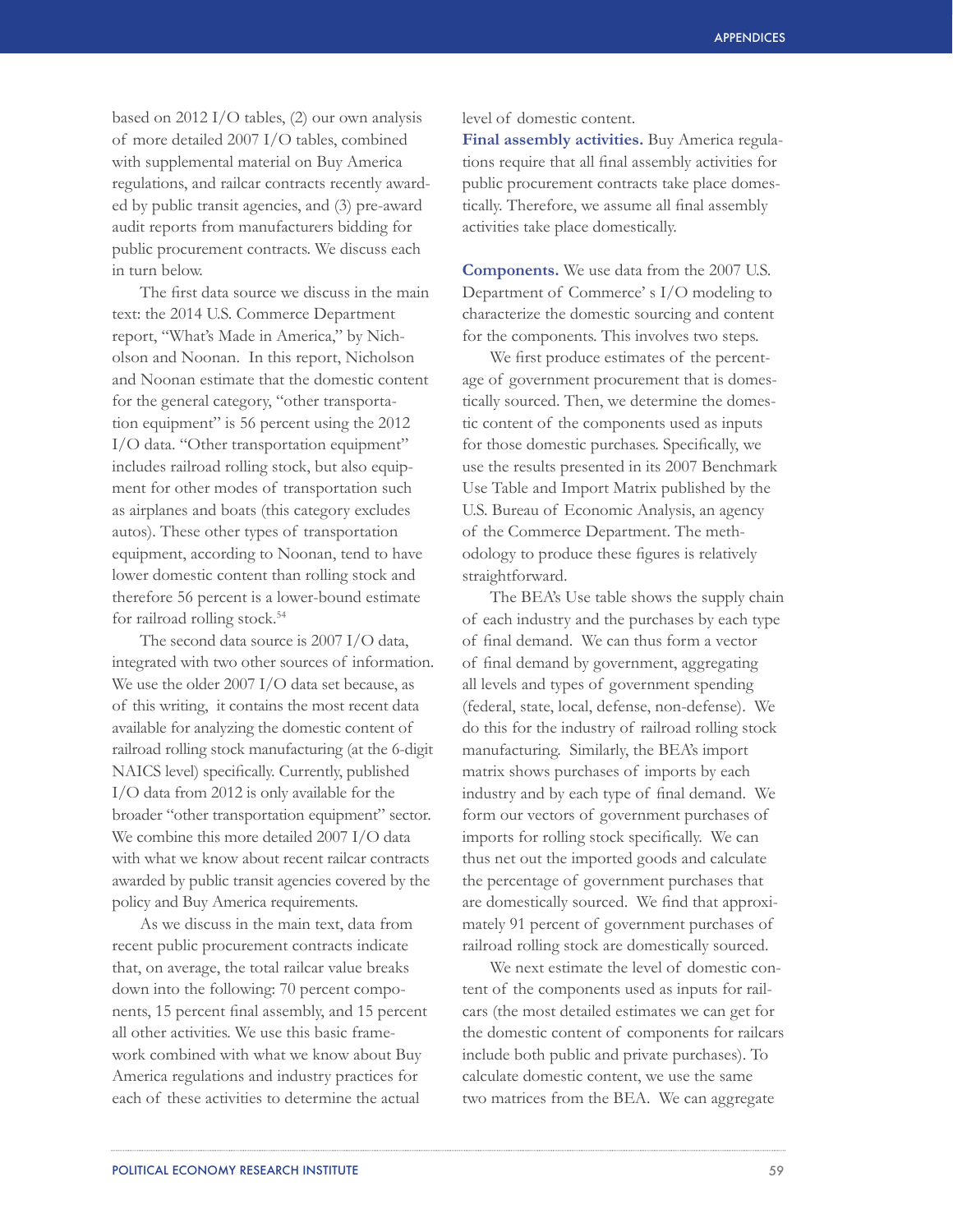the industries in the Use table into the category of "railcar components" and form a vector of demand, i.e., its supply chain. Doing this with both the Use and the Import tables, we can net out imports and calculate the percentage of the aggregated "railcar component" industry's domestic content. This shows us how much of the components' supply chain is domestic. We estimate that the domestic content of these components is 73.1 percent.

We combine this figure (73 percent) with the estimate of the percent of railroad rolling stock government purchases that are domestically sourced (91 percent) to get a final level of domestic content for components (67 percent), i.e., the domestic content of components when both the level of domestic-sourcing and the domestic content of the domestically-sourced products of government purchases are taken into account.

**Other activities.** Less clear is how to handle the category of "other activities" which are unregulated by FTA's Buy America. Lowe et al.'s 2010 study of the passenger and urban transit indicate that these activities primarily take place outside the U.S. Based on in-depth interviews of 11 original equipment manufacturers (OEMs) of passenger and urban transit vehicles that produce for the U.S. market, Lowe et al. observe that:

OEMs tend to keep the high-value roles—such as design, engineering, and systems integration—near their home headquarters, or at least near the largest markets they serve. In the case of a small U.S. rail market dominated by foreignowned companies, this means offshore (p. 28).

Therefore, we assume that these activities do not take place domestically.

**Combining estimates to determine actual domestic content.** We now have the figures we need to approximate the actual domestic content of passenger and transit railcars regulated by Buy America. We present these figures in Table A2.1 (this table is analogous to Table 4 in the main text). We estimate that the actual domestic content is about 60 percent.

The third data source comes from our analysis of six pre-award audits discussed in the main text (see section, "Evidence for Buy America Pre-Award Audits"). As noted in our discussion of Table 5 in that section of the main text, the pre-award audits reveal that the manufacturers expect that their railcars will contain components that have a domestic content level in the range of 61 to 78 percent. The mid-point figure of this range--69.5 percent–is only slightly higher than the 67 percent figure we used in Table A2.1. As a result, if we now incorporate this estimate on the domestic content of components from our third data source, we find again that the total domestic content of railcars regulated by FTA's Buy America is roughly 60 percent.

| <b>TABLE A2.1</b>       |
|-------------------------|
| <b>Ectimate of Acti</b> |

|                              | 1) Domestic content<br>within activity | 2) Share of total<br>contract value | 3) Domestic content level as<br>share of total contract<br>$\left($ col. 1 x col. 2) |
|------------------------------|----------------------------------------|-------------------------------------|--------------------------------------------------------------------------------------|
| 1) Components                | 67%                                    | 70%                                 | 47%                                                                                  |
| 2) Administration and Design | $0\%$                                  | 15%                                 | $0\%$                                                                                |
| 3) Final Assembly            | 100%                                   | 15%                                 | 15%                                                                                  |
| 4) Total Domestic Content    | ---                                    |                                     | 62%                                                                                  |

# **Estimate of Actual Domestic Content of Government Purchases of Passenger and Transit Railcars**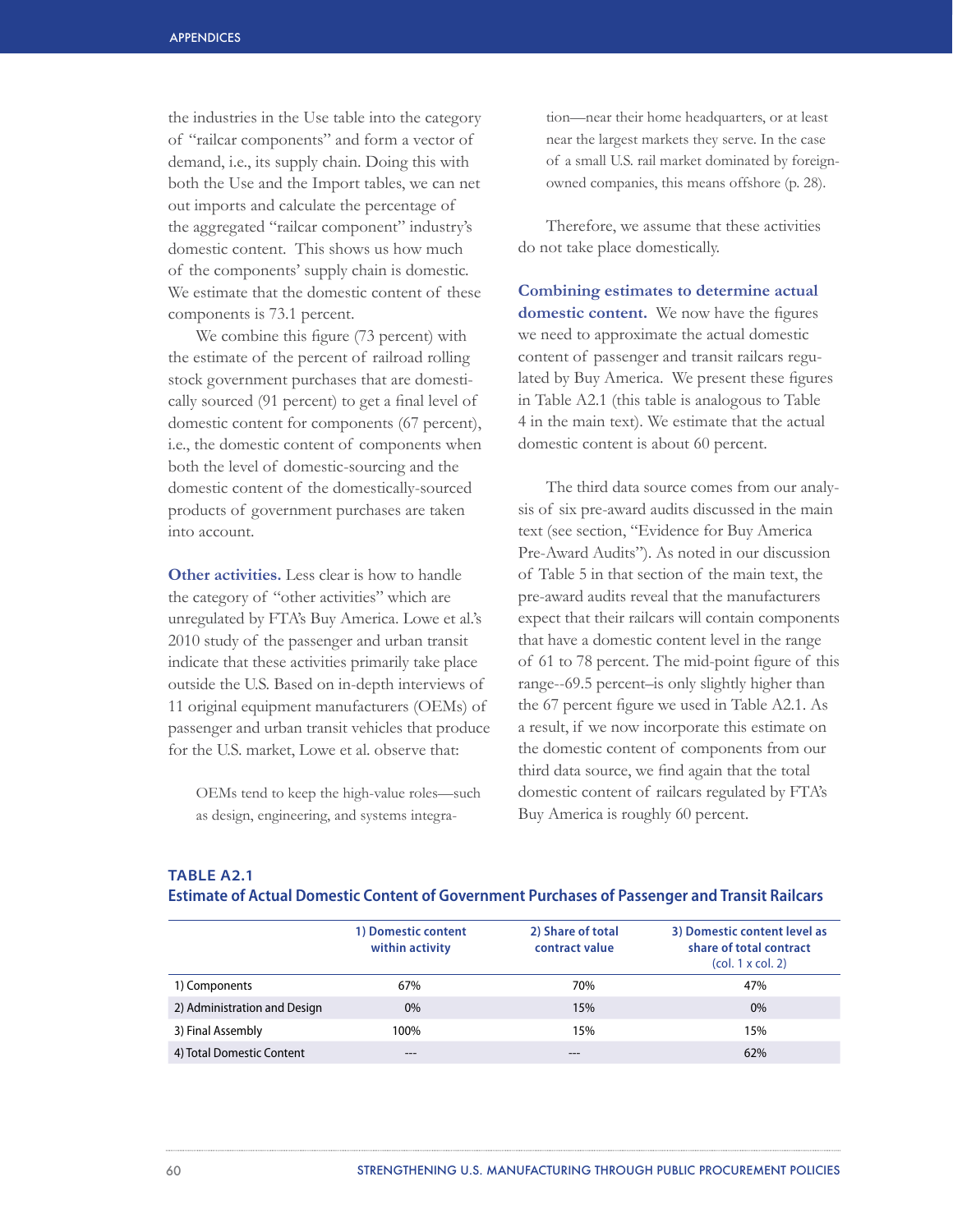# **APPENDIX 3 DOMESTIC SOURCING AND CONTRACT FIGURES FOR SPECIFIC CONTRACT BIDS BY FIRMS A AND B TO URBAN MTA**

As noted in the main text, in one or more cases, it is necessary that the names of the bidding firms and the transit agency remain anonymous. At the same time, such details on the names of the firms and agencies is not important for the purposes of our discussion, while the data on the contract bidding patterns is significant. We therefore refer here to two firms that submitted bids to a public transit agency as Firm A and Firm B, and the transit agency as Urban MTA.

In addition to the detailed component cost information from various bid proposals described in Appendix 1, Linda Nguyen and Erika Patterson obtained information related to the domestic origin of components for two specific proposals. Nguyen and Patterson obtained information from several sources including supplementary forms submitted with bid proposals, personal (confidential) communications with high level managers at bidding firms, and, where necessary, internet searches to determine location of component suppliers.

Tables A3.1 and A3.2 provide itemized cost data as a share of the overall rail car's value from Firm A and Firm B's original price forms. These data are for the base buy contracts of these bids. The original price form details each company's estimated cost of major vehicle systems and components, as well as assembly, design and engineering, tests, and freight costs. The form also provides the overall total cost per car. The options contracts have largely similar values, and therefore we do not reproduce them here.

# **TABLE A3.1. Firm A: Base Buy Price Form**

| <b>Description of Item</b>    | <b>Proposed Price Estimate</b><br>as % of Total Railcar Value |
|-------------------------------|---------------------------------------------------------------|
| <b>COMPONENTS</b>             |                                                               |
| <b>Trucks</b>                 | 23.78%                                                        |
| Car body                      | 11.78%                                                        |
| Other exterior/interior/under | 11.42%                                                        |
| Propulsion                    | 6.47%                                                         |
| <b>Friction Brake</b>         | 5.97%                                                         |
| Passenger Doors & Controls    | 4.39%                                                         |
| ATP & TWC Equip               | 3.73%                                                         |
| <b>Coupler and Draft Gear</b> | 3.11%                                                         |
| <b>Aux Electrical</b>         | 2.57%                                                         |
| <b>HVAC</b>                   | 2.35%                                                         |
| Lighting                      | 1.74%                                                         |
| Windows                       | 1.54%                                                         |
| <b>Seats</b>                  | 1.32%                                                         |
| Communications                | 0.86%                                                         |
| <b>Storage Battery</b>        | 0.38%                                                         |
| Pantograph                    | 0.32%                                                         |
| Wheels                        | 0.00%                                                         |
| Info Signs                    | $0.00\%$                                                      |
|                               |                                                               |
| <b>ALL OTHER</b>              |                                                               |
| Car final assembly            | 7%                                                            |
| <b>Truck Final assembly</b>   | 0%                                                            |
| Mock ups                      | 0%                                                            |
| Project Mgmt                  | 2%                                                            |
| Design and Engineering        | 5%                                                            |
| Testing                       | 1%                                                            |
| Carbody test                  | 0%                                                            |
| Floor and roof test           | 0%                                                            |
| Vehicle test                  | 0%                                                            |
| System assurance              | 2%                                                            |
| Warranty                      | 0%                                                            |
| Freight                       | 0%                                                            |
| Taxes                         | 0%                                                            |
| Misc.                         | 0%                                                            |
| <b>Total railcar value</b>    | 100%                                                          |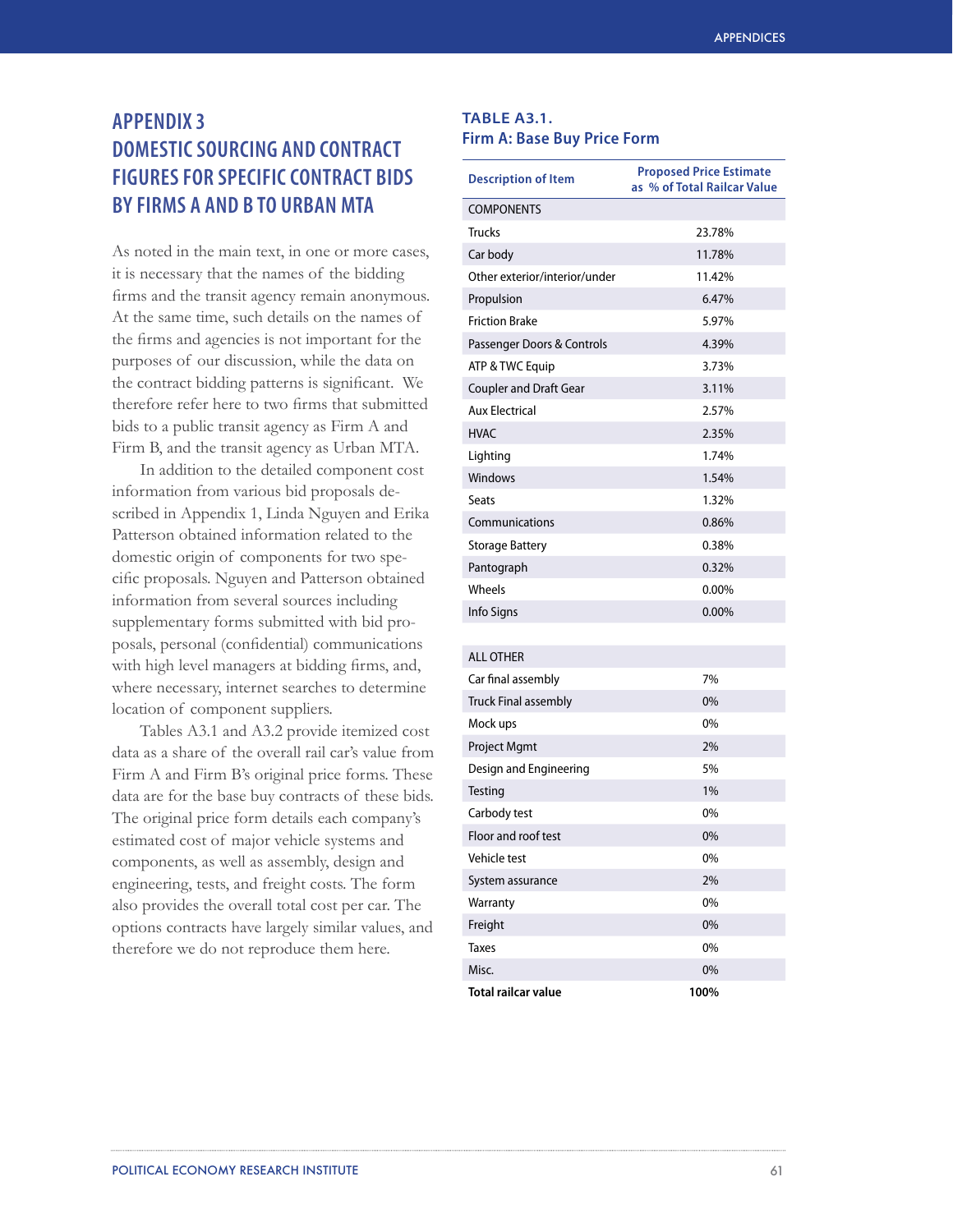# **TABLE A3.2. Firm B: Base Buy Price Form**

| <b>Description of Item</b>    | <b>Proposed Price Estimate as</b><br>% of Total Railcar Value |
|-------------------------------|---------------------------------------------------------------|
| <b>COMPONENTS</b>             |                                                               |
| <b>Trucks</b>                 | 6.18%                                                         |
| Carbody                       | 18.01%                                                        |
| Other exterior/interior/under | 9.17%                                                         |
| Propulsion                    | 8.95%                                                         |
| <b>Friction Brake</b>         | 4.07%                                                         |
| Passenger Doors & Controls    | 2.74%                                                         |
| ATP & TWC Equip               | 1.75%                                                         |
| <b>Coupler and Draft Gear</b> | 2.31%                                                         |
| <b>Aux Electrical</b>         | 2.11%                                                         |
| <b>HVAC</b>                   | 2.25%                                                         |
| Lighting                      | 0.72%                                                         |
| Windows                       | 0.75%                                                         |
| Seats                         | 0.90%                                                         |
| Communications                | 2.59%                                                         |
| <b>Storage Battery</b>        | 0.20%                                                         |
| Pantograph                    | 0.25%                                                         |
| Wheels                        | 2.21%                                                         |
| Info Signs                    | 0.58%                                                         |
|                               |                                                               |
| <b>ALL OTHER</b>              |                                                               |
| Car final assembly            | 14.42%                                                        |
| <b>Truck Final assembly</b>   | 0.88%                                                         |
| Mock ups                      | 0.17%                                                         |
| Project Mgmt                  | 1.96%                                                         |
| Design and Engineering        | 7.19%                                                         |
| <b>Testing</b>                | 2.07%                                                         |
| Car body test                 | 0.08%                                                         |
| Floor and roof test           | 0.05%                                                         |
| Vehicle test                  | 0.23%                                                         |
| System assurance              | 0.32%                                                         |
| Warranty                      | 0.20%                                                         |
| Freight                       | 5.39%                                                         |
| <b>Taxes</b>                  | 1.25%                                                         |

Misc. 0.05% **Total railcar value 100%**

# **APPENDIX 4 METHODOLOGY FOR GENERATING JOB CREATION ESTIMATES**

The employment estimates in this report are derived from an input-output model. The inputoutput model allows us to observe relationships between different industries in the production of goods and services. We can also observe relationships between consumers of goods and services, including households and governments, and the various producing industries. For our purposes specifically, the input-output modeling approach enables us to estimate the effects on employment resulting from an increase in final demand for the products of a given industry. For example, we can estimate the number of jobs directly created in the railroad rolling stock manufacturing industry for each \$1 million of spending on railcars. We can also estimate the jobs that are indirectly created in other industries through the \$1 million in spending on railcars—industries such as iron and steel and motor manufacturing. Overall, the input-output model allows us to estimate the economy-wide employment results from a given level of spending.

We used the IMPLAN 3.0 software and IMPLAN 2010 data set constructed by the Minnesota IMPLAN Group, Inc. This data provides 440-industry level detail and is based on the Bureau of Economic Analysis of the U.S. Department of Commerce (BEA) input-output tables. We use IMPLAN to model a \$1.0 million (in 2012\$) increase in demand for railway vehicles and locomotives (NAICS 336510) and estimate direct and indirect employment multipliers. All the figures are based on a national model. Employment multipliers for induced jobs are described separately further below.

The employment figures in this report are expressed in terms of full-time equivalent positions (FTEs), equal to 2080 hours per position (52 weeks x 40 hrs./wk.). We convert IMPLAN's job (headcount) estimates into FTE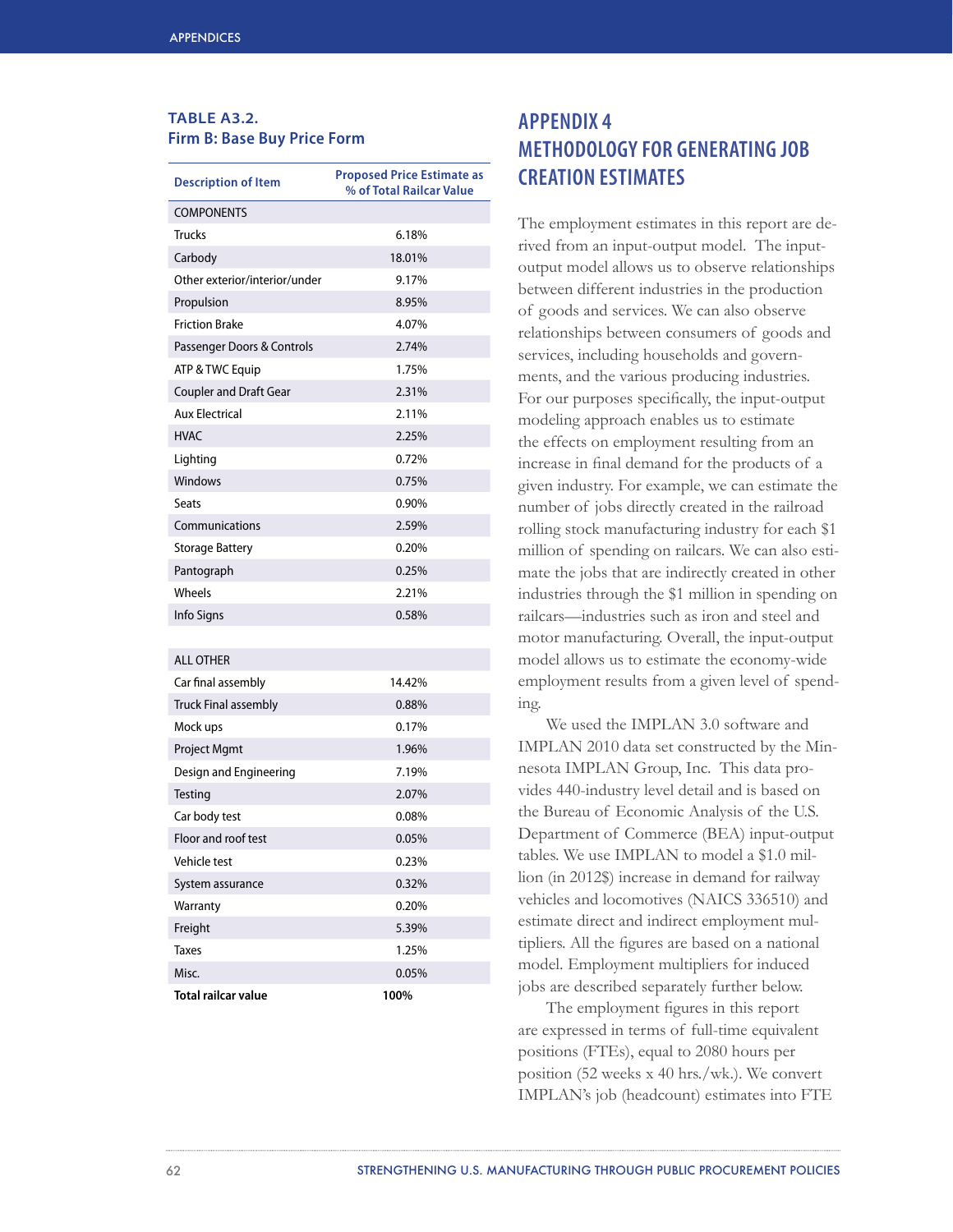positions by using IMPLAN's conversion factors. These factors are sector specific national averages.

We generate job creation estimates separately for three different activities within the railroad rolling stock manufacturing sector, following the discussion in the main text on these three distinct activities. These three activities are final assembly, component manufacturing, and "other" activities. This "other" category includes such activities as design and engineering**.** IMPLAN, however, does not provide separate employment multipliers for different activities within an industry. As a result, except for the component manufacturing activities, we use the employment multipliers published by IMPLAN for the entire sector to estimate the number of direct and indirect jobs created by \$1 million in spending.

We treat component manufacturing activities differently due to the specific details of Buy America's regulations. As noted in the main text, Buy America requires that 60 percent of components must be of domestic origin. However, a component can be considered of domestic origin even if its subcomponents only have 60 percent domestic content. 55 As a result, Buy America effectively only requires that components have a domestic content of about 36 percent (60 percent domestically-sourced components x 60 percent domestic content of subcomponents among domestically-sourced components = 36 percent domestic content among components).

Due to these features of Buy America, for the three different scenarios we describe in the main text, we use employment multipliers for component manufacturing activities that are adjusted specifically by the domestic content level of the components' subcomponents.

To estimate the employment multipliers for different levels of domestic content of subcomponents involves three basic steps:

1. We start with the railroad rolling stock manufacturing sector and use this to proxy for railcar component manufacturing, as we did for final assembly and other activities.

- 2. We identify the top 15 manufacturing sectors with the largest amount of indirect output associated with an increase in demand in railroad rolling stock manufacturing based on the IMPLAN output. I assume that subcomponents for railcar components are supplied by these top 15 manufacturing sectors.
- 3. We use the average of IMPLAN's Regional Purchase Coefficient (RPC) for these 15 manufacturing sectors to adjust the number of jobs that would result if U.S. firms supplied 60 percent, for example, of the indirect output (i.e., subcomponents) from these 15 manufacturing sectors.<sup>56</sup>

We use the top 15 manufacturing sectors because firms that supply parts for railcars are scattered across various sectors. For example, in the 2010 report by Lowe et al., the researchers found that among the 159 firms that identified as Tier 2 firms that provide railway vehicle and locomotive firms with parts, they only identified 26 through rail-related NAICS codes. Therefore, in order to capture the suppliers of subcomponents, I use a broad category: any manufacturing sector that produces a significant share (i.e., within the top 15) of indirect output to railroad rolling stock manufacturers.

**Induced jobs.** There are a variety of ways to estimate the number of induced jobs from increased spending.

The IMPLAN model uses the following approach, as described in Pollin et al. (2009), "Induced effects are often estimated by endogenizing the household sector in the input-output model. The assumption is that increases in employee compensation (or value added) finance greater household spending, as reflected in the vector of household consumption in overall final demand."<sup>57</sup> In the literature, there exists a range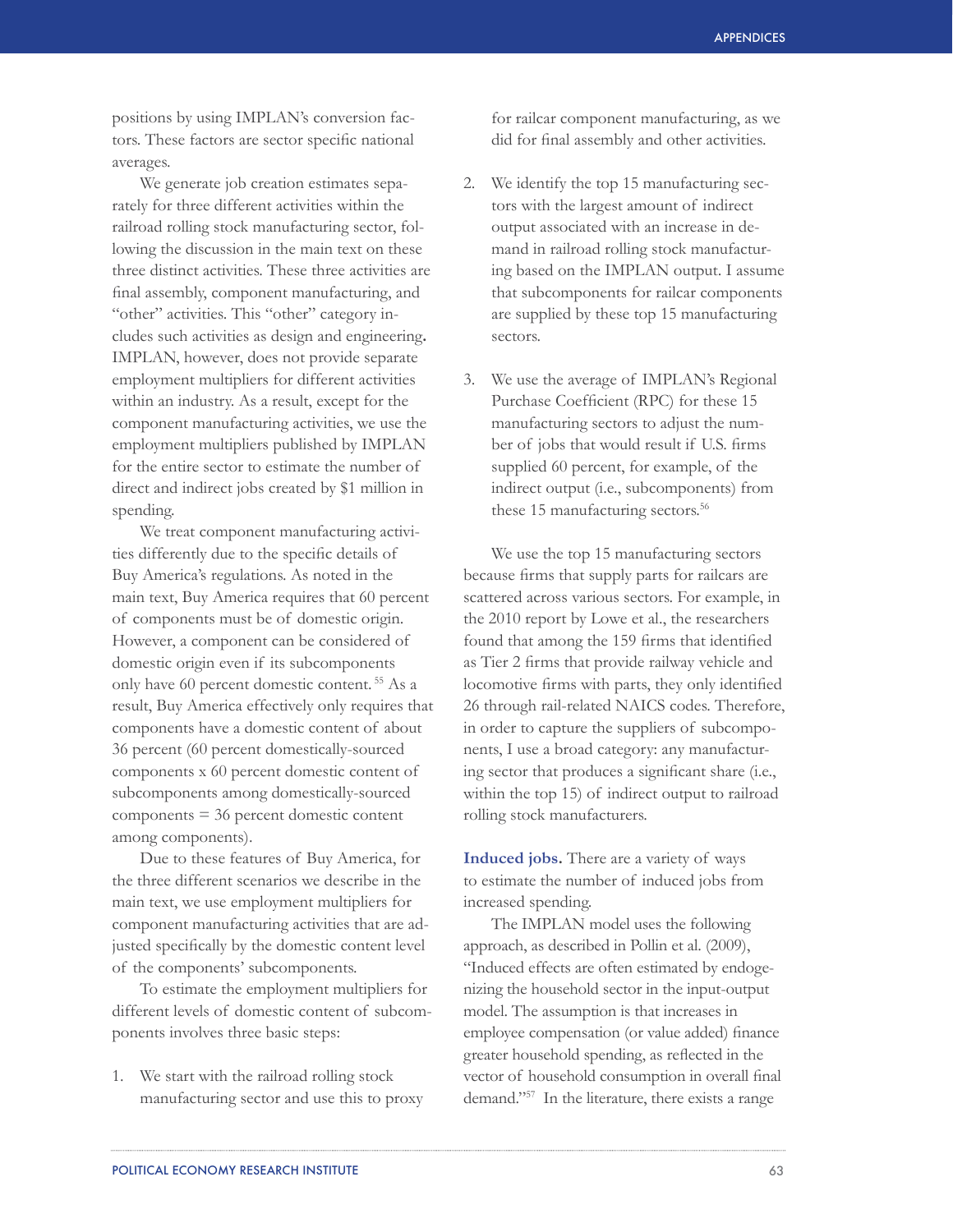of estimates as to the ratio of induced jobs to the number of direct and indirect jobs produced by investments. Those based on endogenizing the household sector in the way just described tend to produce high-end estimates. As Pollin et al. (2009) explain, "The endogenous household model often yields very large induced effects, in part because the propensity to consume out of employee compensation (or value-added) implicit in the endogenous household input-output model is large."<sup>58</sup> As a result, instead of using IMPLAN's estimates directly, we use the methodology developed by Pollin et al. (2009). See pages 52-55 the technical appendix of that report for details (http://www.peri.umass.edu/fileadmin/ pdf/other\_publication\_types/green\_economics/ economic\_benefits/economic\_benefits.PDF).<sup>59</sup>

Specifically, we begin with the basic IM-PLAN estimates of the employment and output generated (and associated labor income) from \$1.0 million in spending in railway vehicles and locomotives. We then use these figures combined with Pollin et al.'s (2009) finding that about \$1 million in increased labor income (in 2009\$) generates sufficient economic activity to support 8.7 (induced) jobs. $60$ 

Table A4.1 presents the job creation figures for final assembly/other activities and also for component manufacturing for the three different scenarios described above in the main text. Note that these jobs figures are per \$1 million spending on *domestic sources*, with varying levels of domestic content. The final job creation numbers presented in Table 7 of the main text reflect varying levels of domestically-*sourced* purchases, as well as domestic content. We discuss this in more detail below.

Starting with the Buy America minimum content scenario, note that the figures for the two different sets of activities do not vary in terms of direct jobs. This is because these are the jobs created at the U.S. firms where money is spent directly (e.g., jobs at a U.S.-based final assembly facility or the U.S.-based component manufacturing factory) and we do not have activity-specific employment multipliers. As noted above, we use direct job creation figures for the railroad rolling stock manufacturing sector as it existed in 2010 (the most recent model in IMPLAN).

The indirect jobs, however, vary between the final assembly/other activities and component manufacturing because we adjust the domestic content of the *inputs* of components to reflect the Buy America requirements as described above. For the final assembly activities, we simply use the current level of indirect jobs created per \$1 million in domestic spending

## **TABLE A4.1.**

|  |  |  | Jobs Created Per \$1 million of Spending on Domestic Sources |
|--|--|--|--------------------------------------------------------------|
|--|--|--|--------------------------------------------------------------|

|                                                                                  | <b>Direct</b> | Indirect   | <b>Induced</b> |
|----------------------------------------------------------------------------------|---------------|------------|----------------|
| Scenario 1: Buy America minimum content                                          |               |            |                |
| <b>Final Assembly and Other Activities</b>                                       | 2.0 jobs      | 3.8 jobs   | 3.7 jobs       |
| <b>Component Manufacture</b><br>(60 percent domestic content for subcomponents)  | $2.0$ jobs    | $3.6$ jobs | $3.5$ jobs     |
| Scenario 2: Current domestic content level for rolling stock                     |               |            |                |
| <b>Final Assembly and Other Activities</b>                                       | 2.0 jobs      | 3.8 jobs   | 3.7 jobs       |
| <b>Component Manufacture</b><br>(81 percent domestic content for subcomponents)  | $2.0$ jobs    | 3.8 jobs   | 3.7 jobs       |
| Scenario 3: Raising Buy America domestic content minimum                         |               |            |                |
| Final Assembly and Other Activities                                              | 2.0 jobs      | 3.8 jobs   | 3.7 jobs       |
| <b>Component Manufacture</b><br>(100 percent domestic content for subcomponents) | $2.0$ jobs    | 4.1 jobs   | 3.9 jobs       |
|                                                                                  |               |            |                |

Source: IMPLAN. See discussion in Appendix text.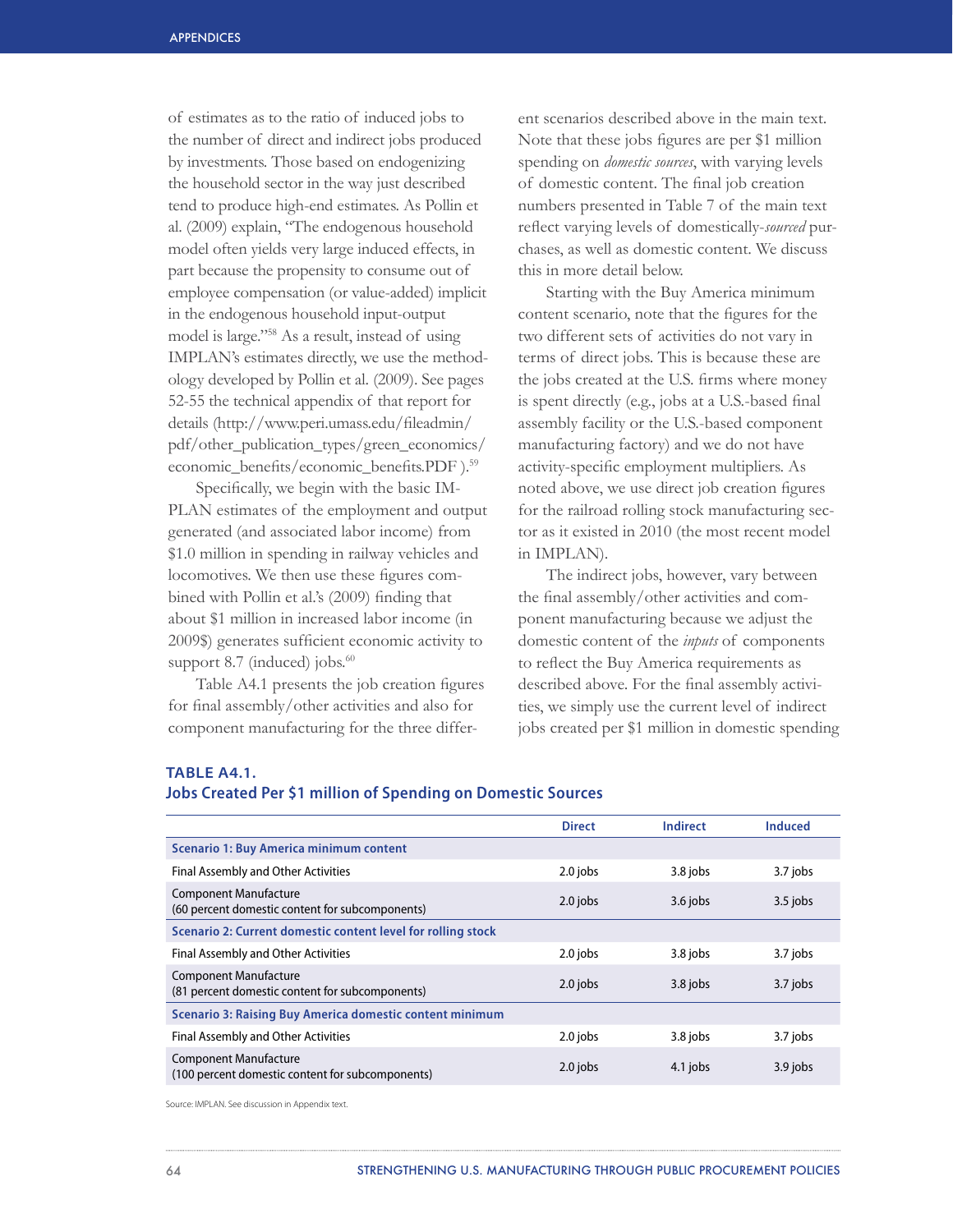in the railroad rolling stock sector as it existed in 2010. This is why the indirect jobs figures do not vary across the scenarios for final assembly/ other activities. The components manufacturing, on the other hand, creates fewer indirect jobs because we limit the domestic content of the inputs of this activity (i.e., the domestic content of the subcomponents). Accordingly, the number of induced jobs created is also lower for the components manufacturing activities compared to the final assembly/other activities.

Next, we consider the "current domestic content level" scenario. For this scenario, the employment multipliers are the same across activities. This is because we simply use IM-PLAN's current domestic content level for the subcomponents (81 percent) for our components manufacturing jobs figures, i.e., we make no adjustments the IMPLAN's assumptions about domestic content.

Finally, for the third scenario, "Raising Buy America," we increase the domestic content level of the inputs to component manufacturing to 100 percent. This has the effect of raising the number of indirect jobs created (and therefore also induced jobs) for every dollar spent domestically on this activity.

**Overall job estimates for alternative domestic content scenarios.** To produce job estimates reported for each of the three alternative scenarios described in the main text, we will now combine our assumptions about domestic sourcing, domestic content, and the jobs figures above.

In Table A4.2, we present for each scenario our assumptions about the share of railcar value

# **TABLE A4.2. Domestic Content by Alternative Scenario**

|                                                                 | (1)% of contract                                             | (2)% of activity<br>domestically-<br>sourced | (3)% of contract<br>domestically-<br>sourced<br>$\left($ col. 1 x col. 2) | (4)% of domestic<br>source with<br>domestic content | (5)% contract with<br>domestic content<br>(col. 3 x col. 4) |
|-----------------------------------------------------------------|--------------------------------------------------------------|----------------------------------------------|---------------------------------------------------------------------------|-----------------------------------------------------|-------------------------------------------------------------|
| <b>Scenario 1: Buy America minimum content</b>                  |                                                              |                                              |                                                                           |                                                     |                                                             |
| <b>Final Assembly</b>                                           | 15%                                                          | 100%                                         | 15%                                                                       | 100%                                                | 15%                                                         |
| Component<br>Manufacture                                        | 70%                                                          | 60%                                          | 42%                                                                       | 60%                                                 | 25%                                                         |
| Other (e.g., design,<br>engineering)                            | 15%                                                          | 0%                                           | 0%                                                                        | 0%                                                  | 0%                                                          |
|                                                                 | <b>Total Domestic Content as Share of Railcar Value</b>      |                                              |                                                                           |                                                     | 40%                                                         |
|                                                                 | Scenario 2: Current domestic content level for rolling stock |                                              |                                                                           |                                                     |                                                             |
| <b>Final Assembly</b>                                           | 15%                                                          | 100%                                         | 15%                                                                       | 100%                                                | 15%                                                         |
| Component<br>Manufacture                                        | 70%                                                          | 80%                                          | 56%                                                                       | 81%                                                 | 45%                                                         |
| Other (e.g., design,<br>engineering)                            | 15%                                                          | 0%                                           | 0%                                                                        | 0%                                                  | 0%                                                          |
| <b>Total Domestic Content as Share of Railcar Value</b>         |                                                              |                                              |                                                                           |                                                     | 60%                                                         |
| <b>Scenario 3: Raising Buy America domestic content minimum</b> |                                                              |                                              |                                                                           |                                                     |                                                             |
| <b>Final Assembly</b>                                           | 15%                                                          | 100%                                         | 15%                                                                       | 100%                                                | 15%                                                         |
| Component<br>Manufacture                                        | 70%                                                          | 100%                                         | 70%                                                                       | 100%                                                | 70%                                                         |
| Other (e.g., design,<br>engineering)                            | 15%                                                          | 35%                                          | 5%                                                                        | 100%                                                | 5%                                                          |
|                                                                 | <b>Total Domestic Content as Share of Railcar Value</b>      |                                              |                                                                           |                                                     | 90%                                                         |

Source: IMPLAN. See discussion in Appendix text.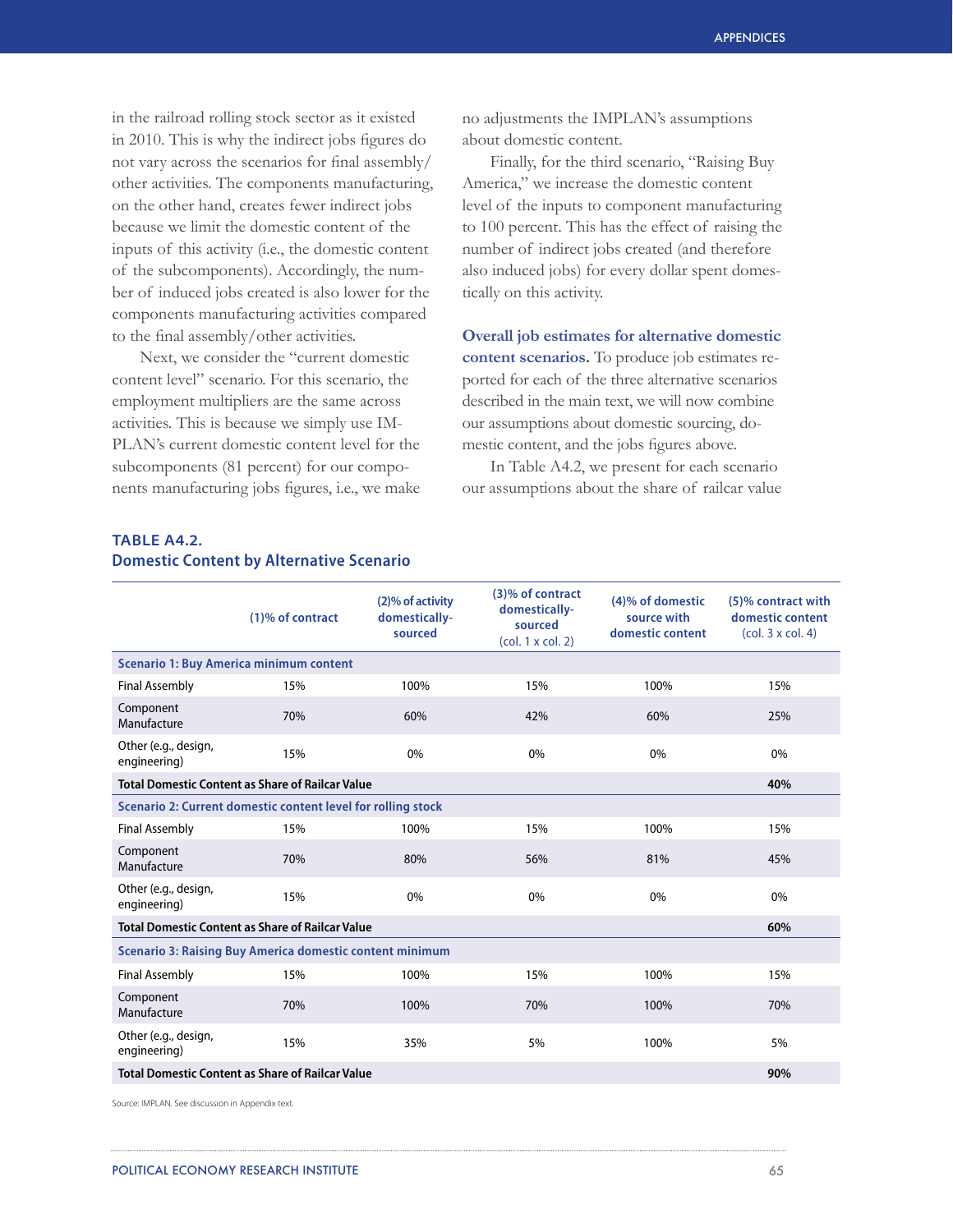taken up by each activity (col. 1), each activity's level of domestic sourcing (col. 2), and the domestic content of the domestic spending (col. 4). The last column combines the figures in these columns and shows the overall level of domestic content as a share of the railcar's total value. As discussed in the main text, the domestic content level in the Buy America minimum scenario is about 40 percent, it is 60 percent under the current situation, and 90 percent with stronger Buy America standards.

Note that for the current situation, we derived our domestic source figure for components (80 percent) based on the following. We assume that 15 percent of a railcar's value has domestic content due to final assembly activities, and 0 percent due to "other" activities. In order to achieve a domestic content level of 60 percent overall—our best estimate based on Department of Commerce input-output figures (see p. 42 in the main text)—components should add domestic content equal to 45 percent of total railcar value. IMPLAN's current domestic *content* of domestically-sourced components is about 81 percent. Therefore, in order for components, which make up 70 percent of the overall railcar value, to add domestic content equal to 45 percent of total railcar value, 80 percent of these components must be purchased domestically (45 percent = 70 percent x 81 percent x 80 percent).

We next apply the proportion of domestic spending (i.e., col. 3) indicated in Table A4.2 for each activity and scenario, to the relevant job creation figure per \$1 million in domestic spending in Table A4.1 This exercise produces the job creation figures per \$1 million in overall spending reported in Table A4.3. These are the job creation figures also reported in Table 7.

**Job creation estimates for railcar and bus spending.** We know from IMPLAN data that

# **TABLE A4.3**

## **Total Job Creation Per \$1 million of Overall Railcar Spending**

|                                                                 | <b>Direct</b> | <b>Indirect</b> | <b>Induced</b> |  |
|-----------------------------------------------------------------|---------------|-----------------|----------------|--|
| <b>Scenario 1: Buy America minimum content</b>                  |               |                 |                |  |
| <b>Final Assembly</b>                                           | 0.3           | 0.6             | 0.6            |  |
| <b>Component Manufacture</b>                                    | 0.8           | 1.5             | 1.5            |  |
| Other (e.g., design, engineering)                               | 0.0           | 0.0             | 0.0            |  |
| <b>Subtotals</b>                                                | 1.1           | 2.1             | 2.0            |  |
| Total jobs created:                                             |               |                 | 5.2            |  |
| Scenario 2: Current domestic content level for rolling stock    |               |                 |                |  |
| <b>Final Assembly</b>                                           | 0.3           | 0.6             | 0.6            |  |
| <b>Component Manufacture</b>                                    | 1.1           | 2.2             | 2.1            |  |
| Other (e.g., design, engineering)                               | 0.0           | 0.0             | 0.0            |  |
| <b>Subtotals</b>                                                | 1.4           | 2.7             | 2.6            |  |
| Total jobs created:                                             |               |                 | 6.7            |  |
| <b>Scenario 3: Raising Buy America domestic content minimum</b> |               |                 |                |  |
| <b>Final Assembly</b>                                           | 0.3           | 0.6             | 0.6            |  |
| <b>Component Manufacture</b>                                    | 1.4           | 2.9             | 2.7            |  |
| Other (e.g., design, engineering)                               | 0.1           | 0.2             | 0.2            |  |
| <b>Subtotals</b>                                                | 1.8           | 3.6             | 3.5            |  |
| Total jobs created:                                             |               |                 | 8.9            |  |

Sources: Tables A4.1 and Tables A4.2.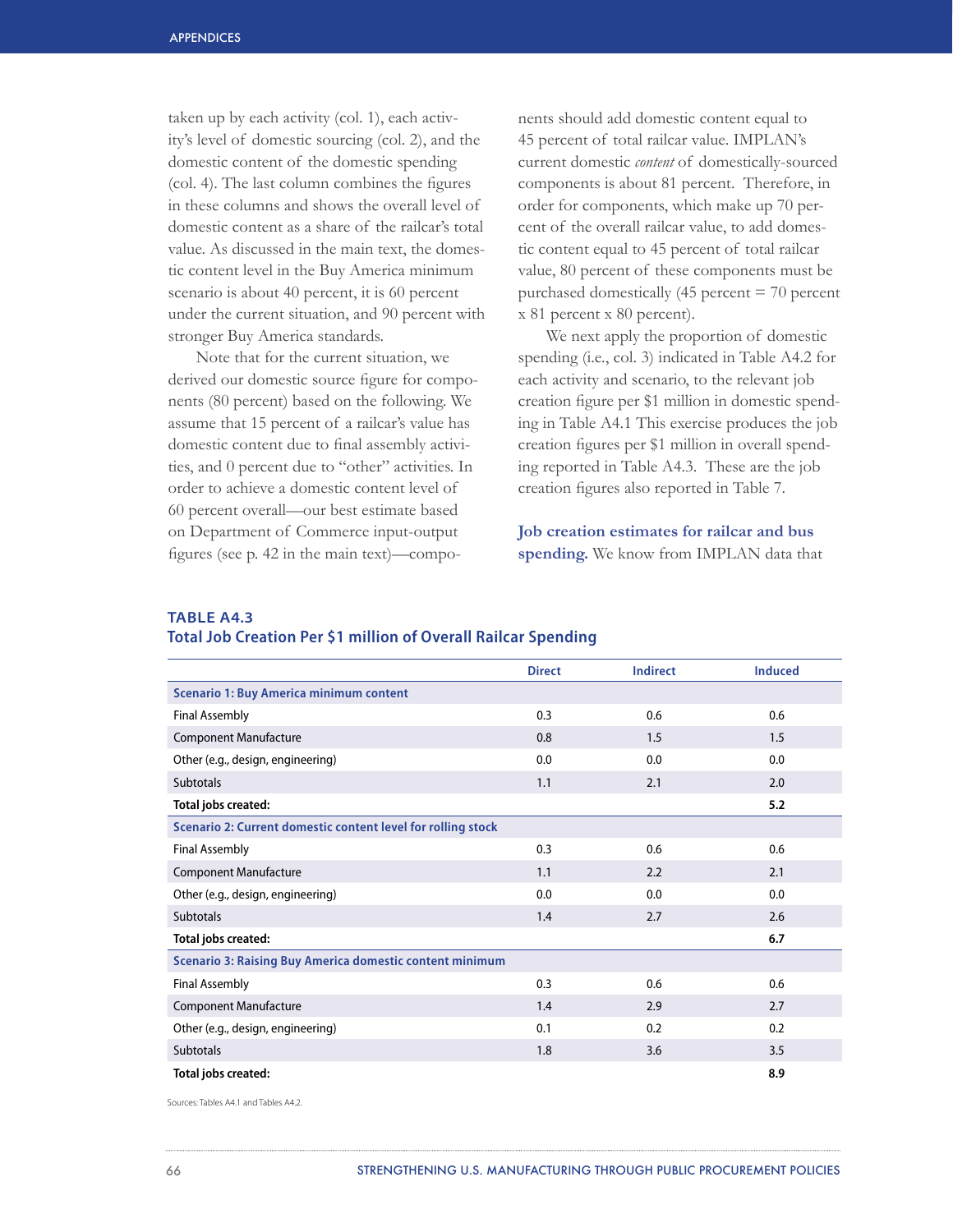the job creation potential from spending on buses is slightly lower than for spending on railcars. IMPLAN data indicate that investing in buses creates about 10 percent fewer jobs compared to investing in railcars. Therefore, for our job creation figures for both bus and railcar investments presented in Table 8 in the main text, we assume that spending on buses creates 10 percent fewer jobs than the same type of spending on railcars. In other words, \$1 million in spending on buses only would create 4.7 jobs, 6.0 jobs, and 8.0 jobs for the scenarios respectively. We then weight these job creation figures based on the average shares of overall public spending on railcars and buses over 2003 to 2012 to produce the jobs figures in Table 8. According to the American Public Transportation Association (APTA), these shares are 57 percent on buses and 43 percent on railcars.<sup>61</sup>

**Estimating Job Characteristics.** We estimate the job characteristics of the new employment created by an investment in railcars with a high level of domestic content. Specifically, we assume that the railcars are domestically sourced and have components and subcomponents with 100 percent domestic content.

Our basic strategy for identifying the types of jobs that would be added to the economy due to an investment in railcars involves two steps. The first step is to calculate each industry's share of total employment created by the investment. We calculated the percentage of new employment generated in each of the 440 sectors in our input-output model (as described above) from an increase in spending on railcars.62 These industry shares take into account the direct and indirect effects. The second step is to combine this information on the industry composition of new employment created by investing in railcars with data on workers currently employed in these industries. We use the characteristics of these workers to determine the types of occupations (and the credential requirements of these occupations) that will add jobs with the investment in railcars. Our data on current workers comes from the 2013-2014 Basic Monthly and Annual Social and Economic (ASEC) data files of the Current Population Survey (CPS).

The CPS is a monthly household survey conducted for the Bureau of Labor Statistics by the U.S. Census Bureau. The basic monthly survey of the CPS collects information from about 50,000 households every month on a wide range of topics including demographic characteristics, current employment status, union status, wages and work schedules. The ASEC survey, conducted only in March as a supplement to the March basic monthly survey, provides additional data, including on workers' health and retirement benefits<sup>63</sup>

Specifically, we used the industry shares to weight the worker data in the CPS so that the industry composition of the workers in the CPS sample matches the industry composition of the new jobs that will be added by investing in railcars. We do this by using the industry shares to adjust the CPS-provided sampling weights. The CPS-provided sampling weights weight the survey sample so that it is nationally representative. We use the industry shares to adjust these sampling weights so that the sample of workers in the CPS is representative of the industrial mix of jobs that IMPLAN estimates will be produced by new investments in railcars. In order to create the weights, we merge the industry share data to the CPS worker data using the most detailed industry variable provided in the CPS.

We adjust the CPS-provided sampling weights by multiplying each individual worker's sampling weight with the following:

#### *S x* IMPLAN's estimate of the share of new jobs in worker's industry I Σ (CPS sampling weights of all workers in industry I

where  $S$  is a scalar equal to the number of jobs produced overall by the investment.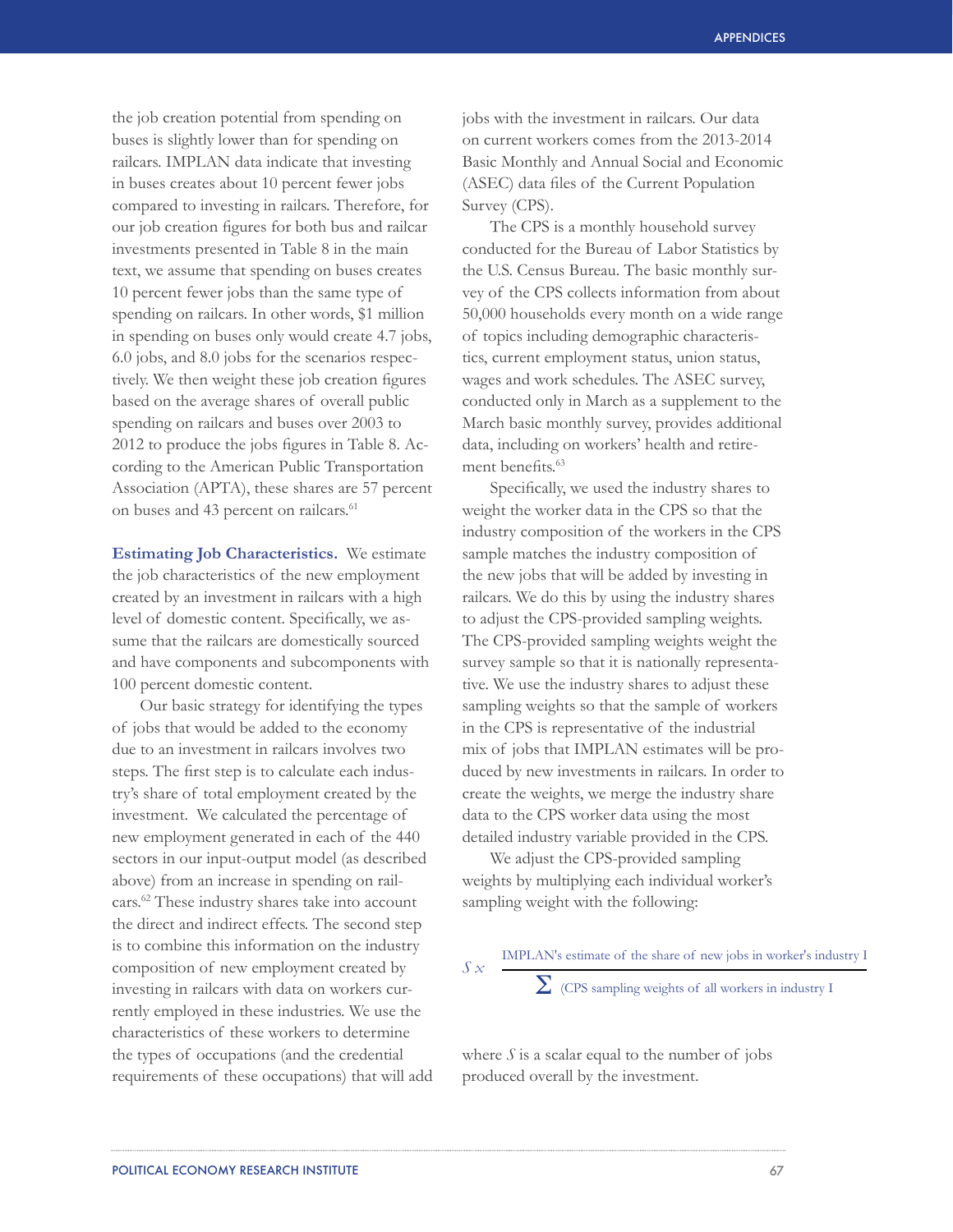We use these adjusted sampling weights to estimate the proportions of workers that have 1) a high school degree, and no college experience, 2) some college, but no B.A. degree, and 3) a BA degree or more. We then assume that these same proportions of jobs generated by an investment in railcars require each level of education credentials.

The average (mean) wage data presented in the main text of the report are based on the 2013-14 CPS outgoing rotation files (ORG) of the basic monthly survey. These data files have detailed information about hourly rates for hourly-paid workers, and weekly earnings and weekly hours for non-hourly paid workers. We divide weekly earnings by weekly hours to estimate hourly rates for non-hourly paid workers. For some non-hourly paid workers, we do not have data on their usual weekly hours (some report usual hours vary). For these workers, we impute their usual weekly hours by assigning their *actual* hours worked as their usual hours worked *if* their actual hours worked is consistent with what they report is their usual work schedule – part-time or full-time. For example, if a worker reports that his hours usually vary, but he reports that he worked 15 hours last

week and that he usually works part-time, we impute that worker's usual hours to be 15 hours per week. However, if this worker reports that he usually works full-time, we assigned his usual hours as missing. Roughly five percent of the hours, and thus hourly wages, in our data set are imputed in this fashion.

To get these same figures for the overall national economy, we simply use the CPS provided weights instead of adjusting these weights.

## **Identifying Representative Occupations.**

We also use our adjusted sampling weights to produce a list of the representative occupations among the new jobs created by an investment in railcars. Specifically, we estimate the share of these new jobs in each occupation category in the CPS (4-digit occupation code), and sort these occupations from the largest to lowest share. We do this separately for each educational credential category (described above). The top 50 occupations guide our selection of representative occupations.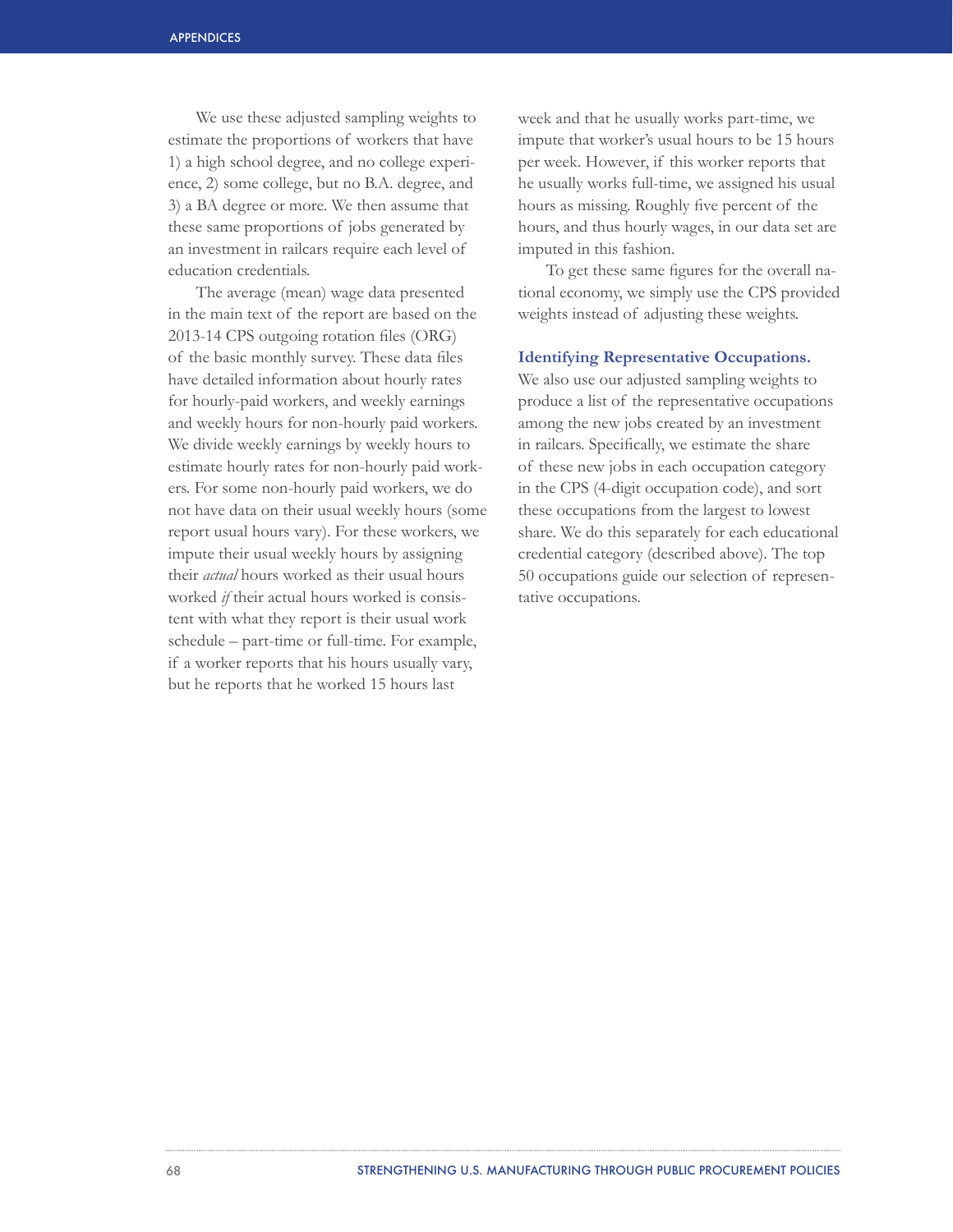# **ENDNOTES**

- 1 Figures are from the U.S. Department of Commerce's Use Table of the 2013 U.S. Input/Output Tables (see: http://www.bea.gov/iTable/index\_industry\_io.cfm)
- 2 These themes are also explored in Feldman (2009) and Pollin and Baker (2010).
- 3 Amsden (2003) is an outstanding study on this historic development.
- 4 The information on Detroit from this and the next two paragraphs are from Smil (2013) pp. 166-67.
- 5 The information on Youngstown is from Smil (2013), p. 140; on Spartanburg and Kannapolis from Holmes (2011). McCormick (2009) provides a valuable overview on "the plight of American manufacturing."
- 6 Smil (2013, p. 134), with underlying data from Atkinson et al. (2012).
- See Mankiw (2006, 2015), Samuelson (2004) and Blinder (2009). Among commentators, the former CNN and current Fox News commentator and lifelong Republican Lou Dobbs expressed the view that "the proponents of outsourcing and free trade will tell you that it's all a win-win proposition. It's been my experience that you should reach for your wallet when anyone says "win-win", (2004, p. 64).
- Specifically, Milberg and Winkler found that a 10 percent increase in services and materials offshoring is associated with a 2.6 percent reduction in the share of total value added going to workers.
- 9 See Pollin 2003, Chapter 3 and Pollin 2012, Chapter 3 for further development on this point.
- 10 Smil (2013, p. 203) expands further on the findings of MacPherson and Vachan, writing that the pattern they have observed "will only get more common, and while it may actually boost innovation originating under the corporate labels of Apple, Boeing, Caterpillar, Dell or IBM, it surely does not create jobs in the United States."
- 11 Figures are from U.S. Census Bureau (2015).
- 12 Smil's assessment is broadly shared in a recent study published by the Brookings Institute (Muro et al. 2015). For example, Muro et al. write that "Since 2000, the sector's employment and output as a share of the total U.S. economy has shrunk, and the nation's standing on these measures now lags world leaders. Equally worrisome is the balance of trade in the sector. Although advanced industries export \$1.1 trillion worth of goods and services each year and account for roughly 60 percent of total U.S. exports, the United States ran a \$632 billion trade deficit in the sector in 2012, in line with similar yearly balances since 1999," (2015, p. 6). Reflecting these patterns,

if primarily only implicitly, the President's Council of Advisors on Science and Technology issued a Report to the President on *Accelerating U.S. Advanced Manufacturing* (2014).

- 13 Kim (2013) provides a good overview report on U.S. reshoring trends.
- 14 This discussion draws from Pollin (2012), Ch. 3.
- 15 Trade balances within the Eurozone are well summarized in the 3/2/15 blog by Prof. Josh Mason: http://slackwire.blogspot.com/2015/03/what-hashappened-to-trade-balances-in.html.
- 16 This point is also emphasized by Freeman (2009).
- 17 See also Fitzgerald et al. (2010) and Renner and Gardner (2010) for related discussions on the U.S. railcar industry.
- 18 Pages et al. (2013).
- 19 The classic study on overall Japanese industrial policies between 1925 and 1975 is Johnston (1982). For more recent details on the Japanese rolling stock industry see Mizoguchi (2005).
- 20 See Renner and Gardner (2010) for discussions and additional references on contemporary industrial policies for the railcar industry in Spain and throughout Europe.
- 21 The classic discussion of this pattern is in Hirschman  $(1970)$ .
- 22 See Manuel et al. (2014) for details on Buy America legislation. The DOT website also provides useful materials on the provisions of Buy America. The DOT's overview presentation is here: https:// www.transportation.gov/highlights/buyamerica Their "side-by-side" presentation of provisions as they apply, respectively to the FAA, FHWA, FRA, AMTRAK, and FTA is here: https://www. transportation.gov/sites/dot.dev/files/docs/ buy\_america\_provisions\_side\_by\_side.pdf As noted in this side-by-side presentation, provisions of Buy America also applied to the implementation of the American Recovery and Reinvestment Act of 2009—i.e. the Obama Administration's \$800 billion stimulus program in the aftermath of the 2007-09 financial crisis and subsequent Great Recession.
- 23 Buy America requirements, found in 49 C.F.R. 661.11(g), are strictly limited to components and final assembly. See Appendix 1 for details on the component and final assembly activities' shares of the total railcar value.
- 24 Buy America requirements, found in 49 C.F.R. 661.11(g), state, "For a component to be of domestic origin, more than 60 percent of the subcomponents of that component, by cost, must be of domestic origin, and the manufacture of the component must take place in the United States. If, under the terms of this part, a component is determined to be of domes-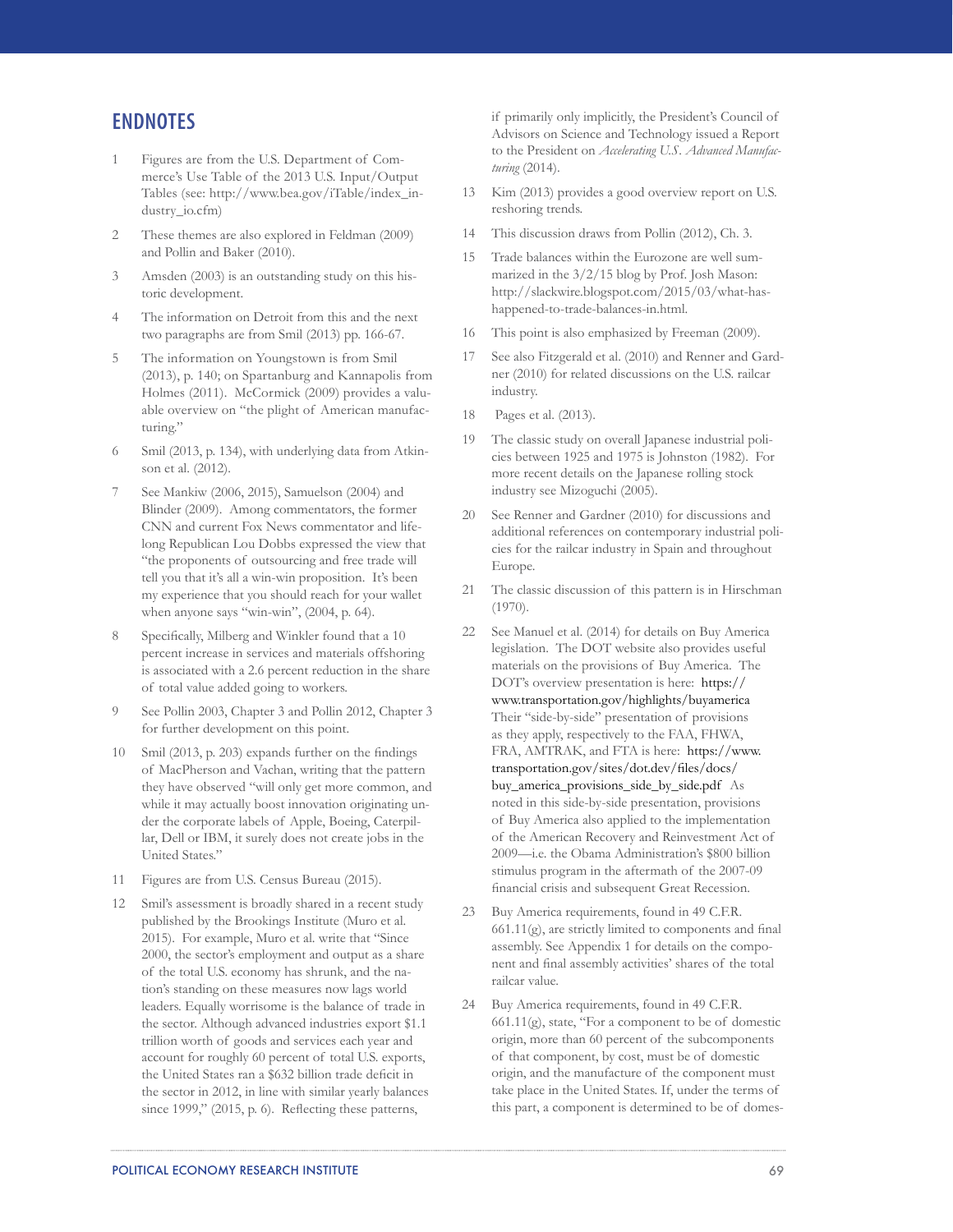tic origin, its entire cost may be used in calculating the cost of domestic content of an end product." Note that in the case of components, we do not know how much of a component's cost is comprised specifically of subcomponents (as opposed to profits or the manufacturing activity of the component). However, it is reasonable to assume that subcomponents make up the large majority of a component's value. Therefore, we use the domestic content of the subcomponents to proxy for the domestic content of components.

- 25 See: "Buy America, Conducting Pre-Award and Post-Delivery Reviews for Rail Vehicle Procurements," at http://www.fta.dot.gov/legislation\_law/12921\_5424. html
- 26 The forward to the Handbook states clearly that "This is a best practices handbook (a non-binding guidance document) for use by auditors as well as grantees, vendors, and interested members of the public (p.1)."
- 27 Frequently Asked Questions about the Pre-Award and Post-Delivery Review http://www.fta.dot.gov/ legislation\_law/12921\_5450.html
- 28 Number 56 FR 926, Buy America rulemaking includes a discussion of the cost and expertise required to perform a Buy America audit and the inability of most regional transit properties to perform the necessary audit activities. Telephone interviews with several contract administrators at various U.S. transit properties regarding pre-delivery and post-award audits corroborate this lack of capacity. Audit documents by regional transit properties show a regular reliance on consultants for verification of compliance, one audit provided evidence of work performed to cross check actual domestic content by the awarded manufacturer, while most other audits did not demonstrate how compliance was determined. http://www.fta.dot.gov/ legislation\_law/12316\_574.html
- 29 These observations are based on the experience of Linda Nguyen and Erika Patterson of the Jobs to Move America project, in developing their database of the 54 new railcar contracts issued during 2006 to 2012 by public transit agencies (see Appendix 1 for a description of this research).
- 30 In an April 2015 formal memorandum to the County Counsel for the Los Angeles County Transportation Division, the UCLA Community Economic Development Law Clinic provides a careful review of public disclosure legal requirements as they apply to procurement contracts. They find that, with respect to the categories of information that are required for the public to independently assess procurement contracts, that "the public interest in disclosure— specifically, the interest in public participation in the advancement of significant public policy related to transit production—strongly outweighs the interest in nondisclosure.," (2015, p. 22).
- 31 See: http://www.transportation.gov/highlights/buyamerica
- 32 A private correspondence on 6/15/15 from a Department of Transportation official to Robert Pollin states that "FTA does not have a comprehensive list of all of the Buy America waivers granted or denied. Prior to FY2011, most Buy America waiver requests were handled in the regional offices and were not tracked by FTA. MAP-21 required that all waivers be published in the Federal Register for notice and comment before issuing a final waiver….Thus, beginning in October 2012, all waivers issued by FTA were published in the Federal Register and are available on FTA's website.
- 33 One DOT website lists that, in the area of highway construction, 34 waivers were granted between 7/25/11 and 12/18 14, while 4 waivers were denied between 3/7/08 and 7/16/10. See: http://www. fhwa.dot.gov/construction/contracts/waivers.cfm
- 34 According to this evidence provided directly to Robert Pollin, the FTA granted between 37 and 52 waivers annually between 2008 and 2010. But the number of granted waivers fell to 14 in 2011, 3 in 2012, 0 in 2013, and 7 in 2014. We are grateful to Dr. Bryna Helfer of the DOT for providing this information and the comment cited in footnote 33 above.
- 35 See U.S. Government Publishing Office (2015).
- 36 See Scott et al. (2006).
- 37 See U.S. Government Publishing Office (2015).
- 38 See Scott et al. (2006).
- 39 See New York State (2014) and http://web.mta.info/ mta/procurement/doingbusiness.htm.
- 40 Ibid.
- 41 Among the 54 railcar contracts in Nguyen and Patterson's database, 31 had information about whether a contract was awarded to the lowest bidder. Among these 31 contracts, 27 were awarded to the lowest bidder, i.e., 87 percent. See Appendix 1 for details on Nguyen and Patterson's database of railcar procurement contracts.
- 42 This observation is based on confidential telephone communications between Linda Nguyen and highlevel managers at two major railcar manufacturers in November/December 2012.
- 43 The basic information on the LA MTA U.S. Employment plan is presented in its 2/17/15 brochure, *U.S. Employment Program.* We have also benefitted greatly from direct communications that Robert Pollin held in August 2015 with Victor Ramirez, the Interim Executive Officer at LA MTA.
- 44 Information on these programs is at: http://jobstomoveamerica.org/resources/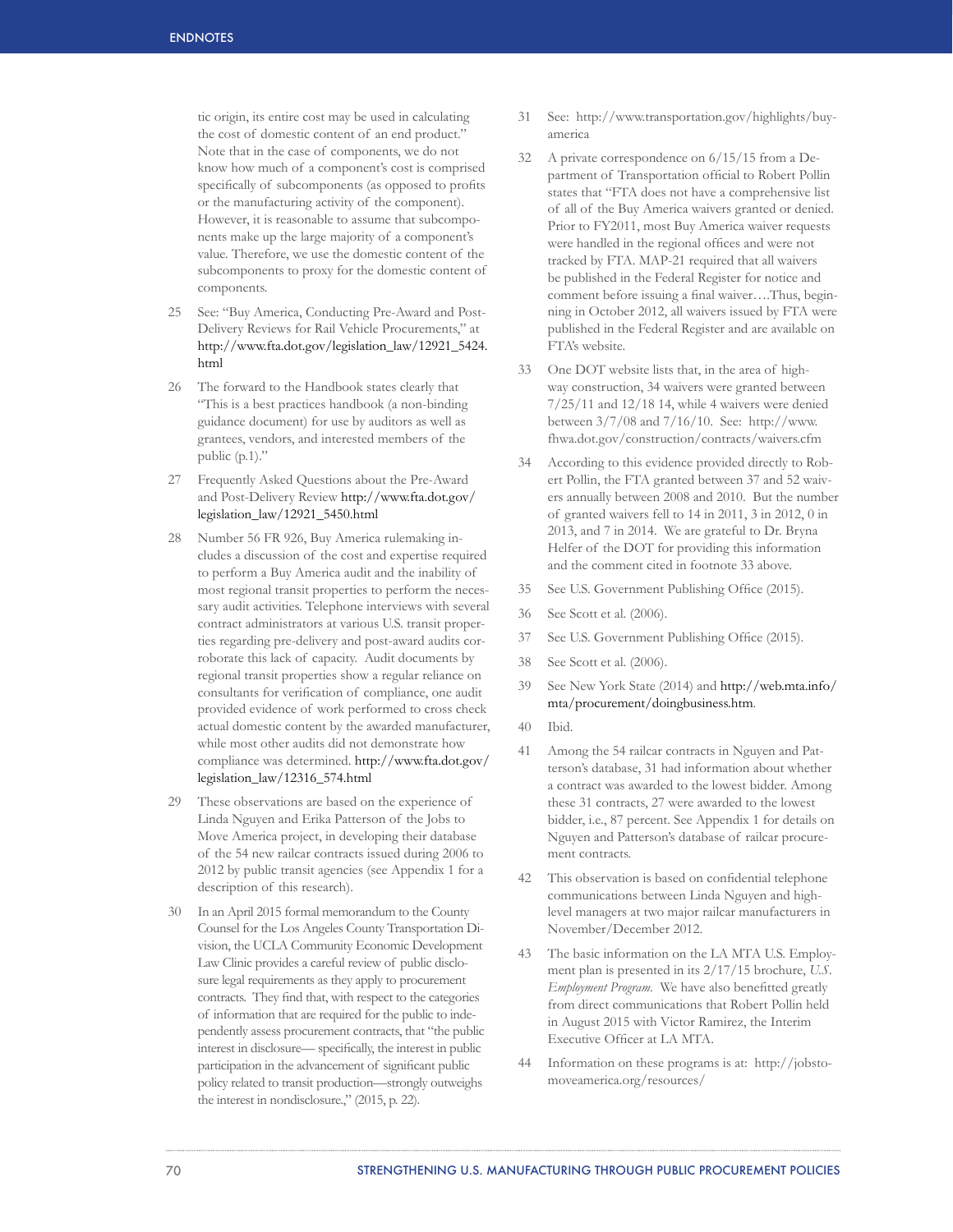- 45 See LA MTA's 4/9/15 brochure *Local Employment Program* for details on this. In addition to these approaches to adding an employment component to best-value procurement practices, federal procurement policy also allows for the setting of specific goals and targets to meet other government objectives. An example of this is the federal small business "goaling" program, in which federal executive agencies set statutory targets for a certain percentage of contracts to be awarded to small businesses. These overall targets are further broken down and goals are set for small businesses owned by women, veterans, and people from disadvantaged groups. Actual performance of each agency is then evaluated using a Small Business Procurement Scorecard. The dollar value of contracts awarded to small businesses, supported by these goals, is substantial. In the 2014 fiscal year, \$91.7 billion in federal contracts were awarded to small businesses. Similar goals and evaluation processes could be developed that are linked to job creation targets. For details, see: https://www.sba.gov/ content/small-business-procurement-scorecards-0
- 46 See Nicholson and Noonan (2014), p. 12. We are extremely grateful to Ryan Noonan for his assistance in guiding us through both his research findings presented in this paper as well as assisting us in undertaking our own modeling with both the 2012 and 2007 datasets.
- 47 It is possible that the Commerce Department's figures on the domestic content of U.S. manufacturing production could include an upward bias comparable to the bias we described above with respect to measuring manufacturing productivity. The most likely way in which a bias in measuring domestic content could emerge would be if, similar to the situation with the productivity figures, foreign-sourced subcomponents are being measured as domestically produced once these subcomponents are incorporated into a U.S.-based manufacturing operation. We have no evidence suggesting such a bias does exist. To evaluate this possibility would entail a research project comparable to that developed by Houseman on the measurement of manufacturing productivity. Such a research project is beyond the scope of this study.
- 48 As we have discussed, in practice, it is possible for the actual level of domestic content to fall below 40 percent. This could either be because of weak enforcement of or the granting of waivers from the Buy America requirements.
- 49 Details of these calculations are presented in Appendix 4.
- 50 We differentiate jobs using categories of "education credentials" as opposed to the more traditional categories denoting levels of "skill,"—such as "high" or "low-skilled" workers, for two reasons. For many jobs, such as those in manufacturing or construction, education credentials more accurately reflect their

entry requirements for employment, even though such jobs can require significant training to become fully qualified. Such training, however, is frequently obtained on-the-job or through an employer- or employer/union- sponsored apprenticeship program. For this reason many of our "high school or less" jobs are classified by Holzer and Lerman (2007) as "middle-skilled" jobs: such jobs do not require college experience, but do require significant training. In addition, we believe the terms we are using more accurately reflect the actual distinctions between job categories. Many jobs are referred to as "low-skilled" only because they do not require high education credentials or formal training even while such jobs frequently require operating at a high skill level to deliver a satisfactory product or service. Many job types in durable manufacturing fit this description, as do jobs in other areas, such as construction, agriculture, needle trades, child-care and elderly care.

- 51 Other areas of the labor market where such jobs are likely to be found include construction, temporary employment agencies, health services, public administration, social services, transportation and administration and wholesale trade. Low-credentialed workers employed in industries such as apparel and textile manufacturing, hotels, personal services such as dry cleaning, and restaurants and bars have far less opportunity to improve their earnings over time.
- 52 The fact that, on average, jobs generated by railcar manufacturing investments provide relatively good wages and benefits despite the fact that union coverage rates are no higher than the national average raises a question. That is, throughout the U.S. economy overall and in transportation manufacturing in particular, unionized workers earn, on average, about 15 percent more than non-unionized workers (U.S. Bureau of Labor Statistics, 2015). It therefore appears inconsistent with this overall pattern with respect to a union wage premium that we observe this wage and benefit premium for jobs generated by railcar manufacturing investments even while unionization rates for these jobs are only at the national average. Further research will be necessary to explain this pattern.
- 53 Pastor and Sanchez (2015) also document the underrepresentation of women in manufacturing more generally, as well as in transportation equipment manufacturing, specifically. They find that women comprised 30 percent of the broader manufacturing workforce and 26 percent of the transportation equipment manufacturing over the years 2008-2012. This is consistent with our estimate that women make up 28.9 percent of the direct and indirect jobs produced by investing in railroad rolling stock—jobs primarily located in the transportation equipment manufacturing industry but also in the related sectors that produce the industry's inputs. We do also note that for the narrower category of "railroad rolling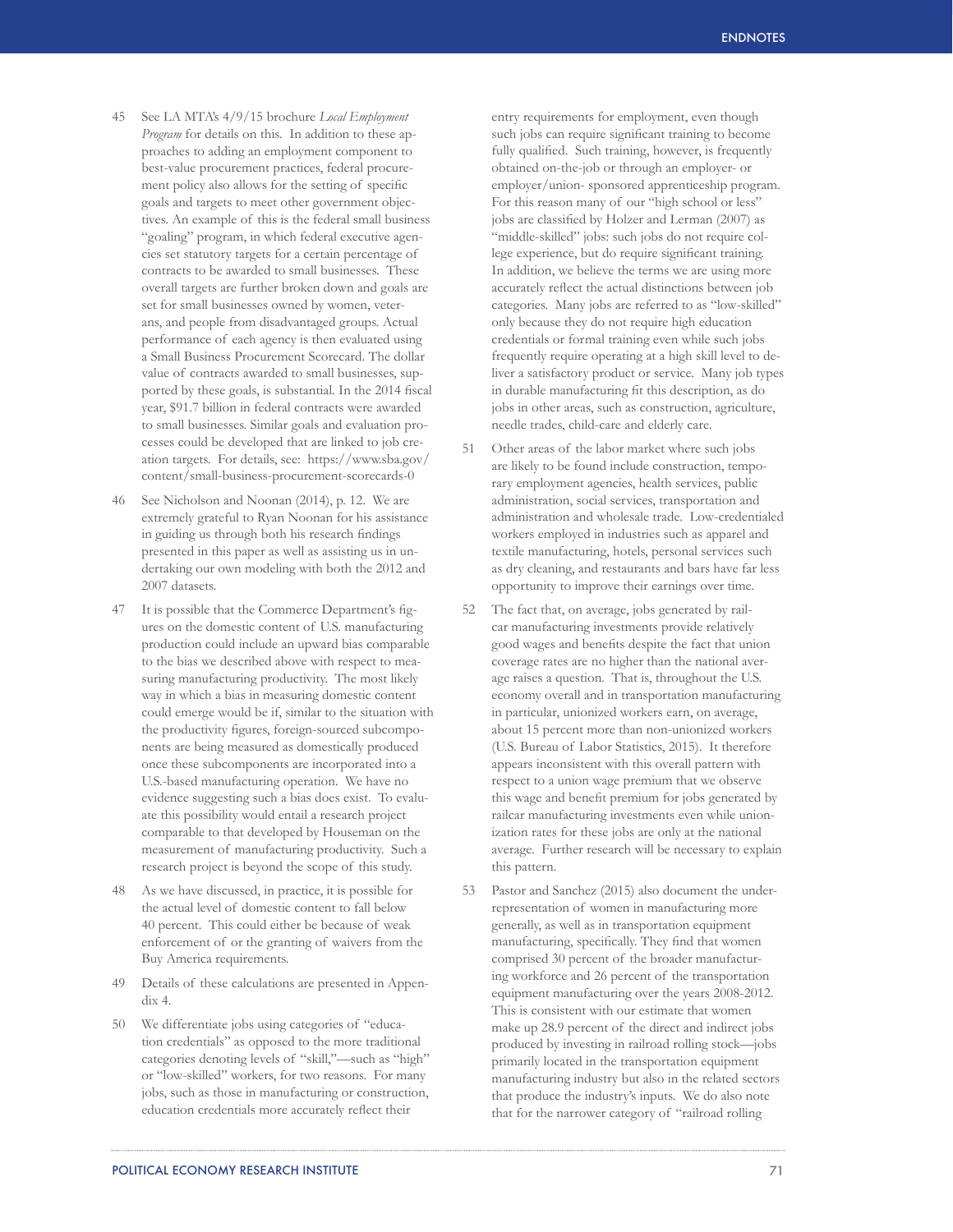stock manufacturing", the Bureau of Labor Statistics reports that the percentage of female employees was 11.3 percent in 2010 and 17.9 percent in 2012. The near-30 percent figures we are highlighting here are based on the broader statistical category of "transportation equipment manufacturing."

- 54 This detail about other modes of transportation was provided in personal correspondence with the authors on June 8, 2015, with Ryan Noonan of the U.S. Commerce Department.
- 55 See:

## http://www.fta.dot.gov/newsroom\_4531.html

http://www.gpo.gov/fdsys/pkg/CFR-2011-title49 vol7/pdf/CFR-2011-title49-vol7-sec661-11.pdf

56 RPC is defined by IMPLAN as: "...the proportion of the total demand for a commodity by all users in the Study Area that is supplied by producers located within the Study Area. For example, if the RPC for the commodity "fish" is 0.8, then 80% of the demand by local fish processors, fish wholesalers, and other fish consumers are met by local fish producers. Conversely, 20% (1.0-RPC) of the demand for fish is satisfied by imports." This definition is provided by IMPLAN's glossary of terms, published on its website (see: http://www.implan.com/index. php?option=com\_glossary&letter=R&id=198).

- 57 See Pollin et al. (2009).
- 58 Ibid., p. 53.
- 59 Ibid.
- 60 Ibid., p. 54.
- 61 These figures are from the APTA (2014).
- 62 Note that for this analysis we used the sector "transportation manufacturing" to estimate direct job characteristics in order to have sufficient sample sizes.
- 63 Workers with health benefits only include those whose employer pays some or all of the health insurance premium. Workers with retirement benefits include those whose employer may or may not contribute any retirement funds.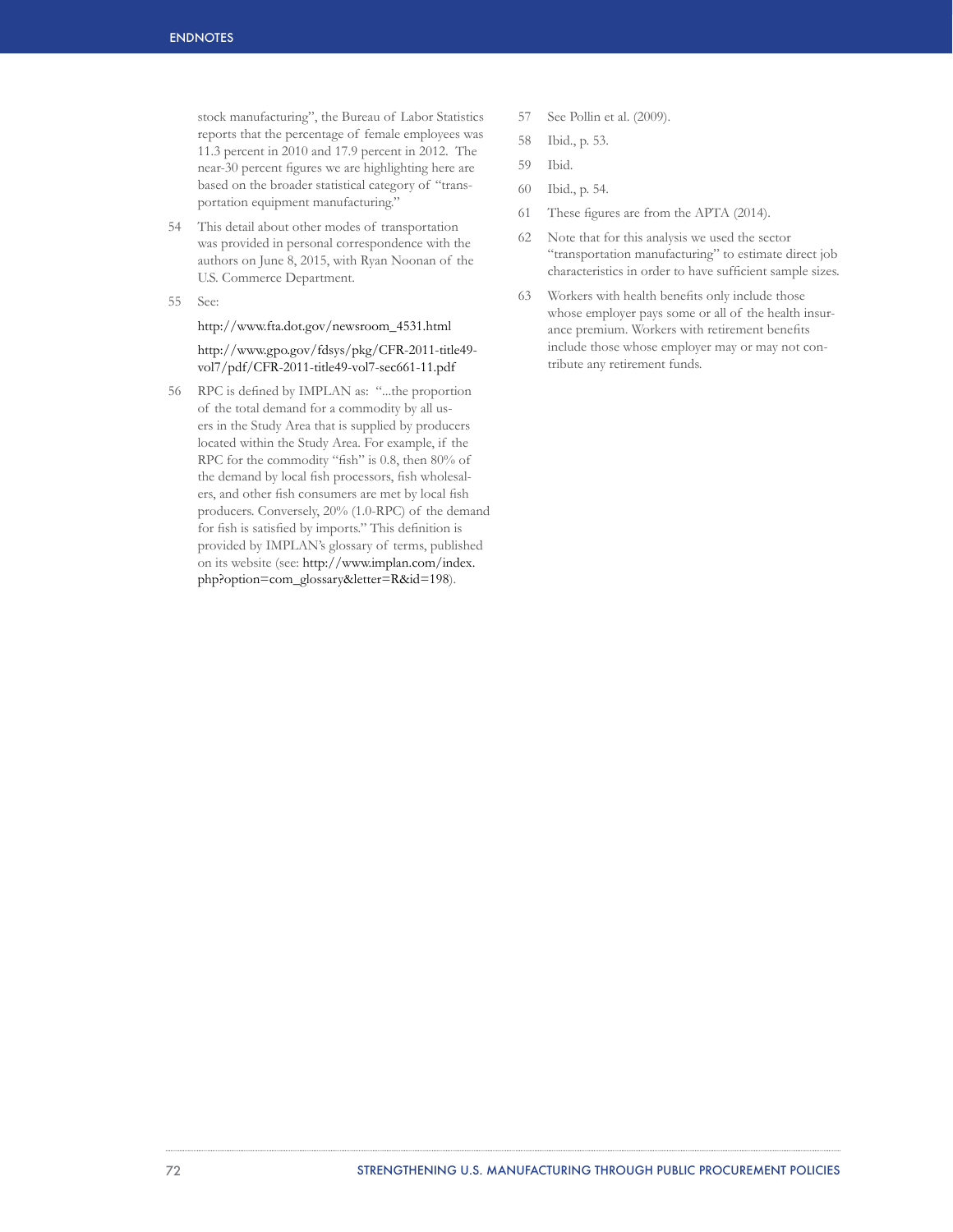## **REFERENCES**

American Public Transit Association (2014) Public Transportation Fact Book, Appendix A: Historical Tables 2014. (Available online only at: http://www.apta.com/ resources/statistics/Documents/FactBook/2014-APTA-Fact-Book-Appendix-A.pdf).

Amsden, Alice (2003) The Rise of "The Rest": Challenges to the West from Late-Industrializing Economies, New York: Oxford University Press.

Andersson, Frederik, Harry Holzer and Julia Lane (2005) Moving Up or Moving On: Who Advances in the Low-Wage Labor Market. New York: Russell Sage Foundation.

Atkinson, Robert D, Luke A. Stewart, Scott M. Ades and Stephen J. Ezell (2012) Worse than the Great Depression: What Experts are Missing about American Manufacturing Decline. Washington, DC: Information Technology and Innovation Foundation, http://www2.itif.org/2012 american-manufacturing-decline.pdf

Baily, Martin Neil and Barry P. Bosworth (2014) "U.S. Manufacturing: Understanding Its Past and Its Potential Future," Journal of Economic Perspectives, 28:1, pp. 3-26.

Berger, Susan (2013) Making in America: From Innovation to Market, Cambridge, MA: MIT Press.

Bhagwati, Jadish (2009) "Don't Cry for Free Trade," in Benjamin Friedman ed., Offshoring of American Jobs: What Response from U.S. Economic Policy, Cambridge, MA: MIT Press, pp. 1-18.

Blinder, Alan (2009) "Offshoring: Big Deal, or Business as Usual?" in Benjamin Friedman ed., Offshoring of American Jobs: What Response from U.S. Economic Policy, Cambridge, MA: MIT Press, pp. 19 – 60.

Bluestone, Barry and Bennett Harrison (1982) The Deindustrialization of America, New York: Basic Books.

Cohen, Stephen S. and John Zysman (1987) Manufacturing Matters: The Myth of the Post-Industrial Economy, New York: Basic Books.

Dobbs, Lou (2004) Exporting America: Why Corporate Greed is Shipping American Jobs Overseas. New York: Warner Business Books.

Feldman, Jonathan Michael (2009) "From Mass Transit to New Manufacturing," The American Prospect, March 22, http://prospect.org/article/mass-transit-new-manufacturing

Ferreira, John and Mike Heilala (2011) "Manufacturing's Secret Shift: Gaining Competitive Advantage by Getting Closer to the Customer," Accenture, http:// www.accenture.com/SiteCollectionDocuments/PDF/ Accenture\_Manufacturings\_Secret\_Shift.pdf

Fitzgerald, Joan, Lisa Grandquist, Ishwar Khatiwada, Joe McLaughlin, Michael Renner and Andrew Sum (2010) Reviving the U.S. Rail and Transit Industry: Investments and Job Creation, Washington, DC: Worldwatch Institute.

Freeman, Richard (2009) "Comment on Bhagwati and Blinder," in Benjamin Friedman ed., Offshoring of American Jobs: What Response from U.S. Economic Policy, Cambridge, MA: MIT Press, pp. 61-70.

Hirschman, Albert (1970) Exit, Voice and Loyalty: Responses to Declines in Firms, Organizations and States, Cambridge, MA: Harvard University Press.

Helper, Susan, Timothy Krueger and Howard Wial (2012) Why Does Manufacturing Matter? Which Manufacturing Matters? Metropolitan Policy Program, Brookings Institution, http://www.brookings.edu/~/media/ research/files/papers/2012/2/22-manufacturing-helperkrueger-wial/0222\_manufacturing\_helper\_krueger\_wial. pdf

Holmes, Thomas J. (2011) "The Case of the Disappearing Large Employer Manufacturing Plants: Not Much of a Mystery at All," Minneapolis, MN: Federal Reserve Bank of Minneapolis, https://www.minneapolisfed. org/research/economic-policy-papers/the-case-of-thedisappearing-largeemployer-manufacturing-plants-notmuch-of-a-mystery-after-all

Holzer, Harry and Robert Lerman (2007) America's Forgotten Middle-Skill Jobs. Washington DC: The Workforce Alliance.

Housman, Susan (2007) "Outsourcing, Offshoring, and Productivity Measurement in the United States Maufacturing," International Labor Review, 146, pp. 61-80.

Housman, Susan, Christopher Kurz, Paul A. Lengermann, and Benjamin J. Mandel (2010) "Offshoring and the State of American Manufacturing," Upjohn Institute Working Paper No. 10-166. Kalamazoo, MI: W.E. Upjohn Institute, http://research.upjohn.org/cgi/viewcontent. cgi?article=1183&context=up\_workingpapers

IG Metall (2014) Industrial Policy Today: Regional Examples from IG Metall, Frankfurt/Main, IG Metall Vorstand, http://www.igmetall.de/internet/Industrial%20 Policy%20today\_Regional%20examples%20from%20 IG%20Metall\_7aacbbfd063d1bb0bf35f25e97e59359c0a8 3c78.pdf

Immelt, Jeffrey (2012) "The CEO of General Electric on Sparking an American Manufacturing Renewal," Harvard Business Review, https://hbr.org/2012/03/the-ceo-ofgeneral-electric-on-sparking-an-american-manufacturingrenewal/ar

Johnston, Chalmers (1982) MITI and the Japanese Miracle: The Growth of Industrial Policy, 1925-75, Stanford, CA: Stanford University Press.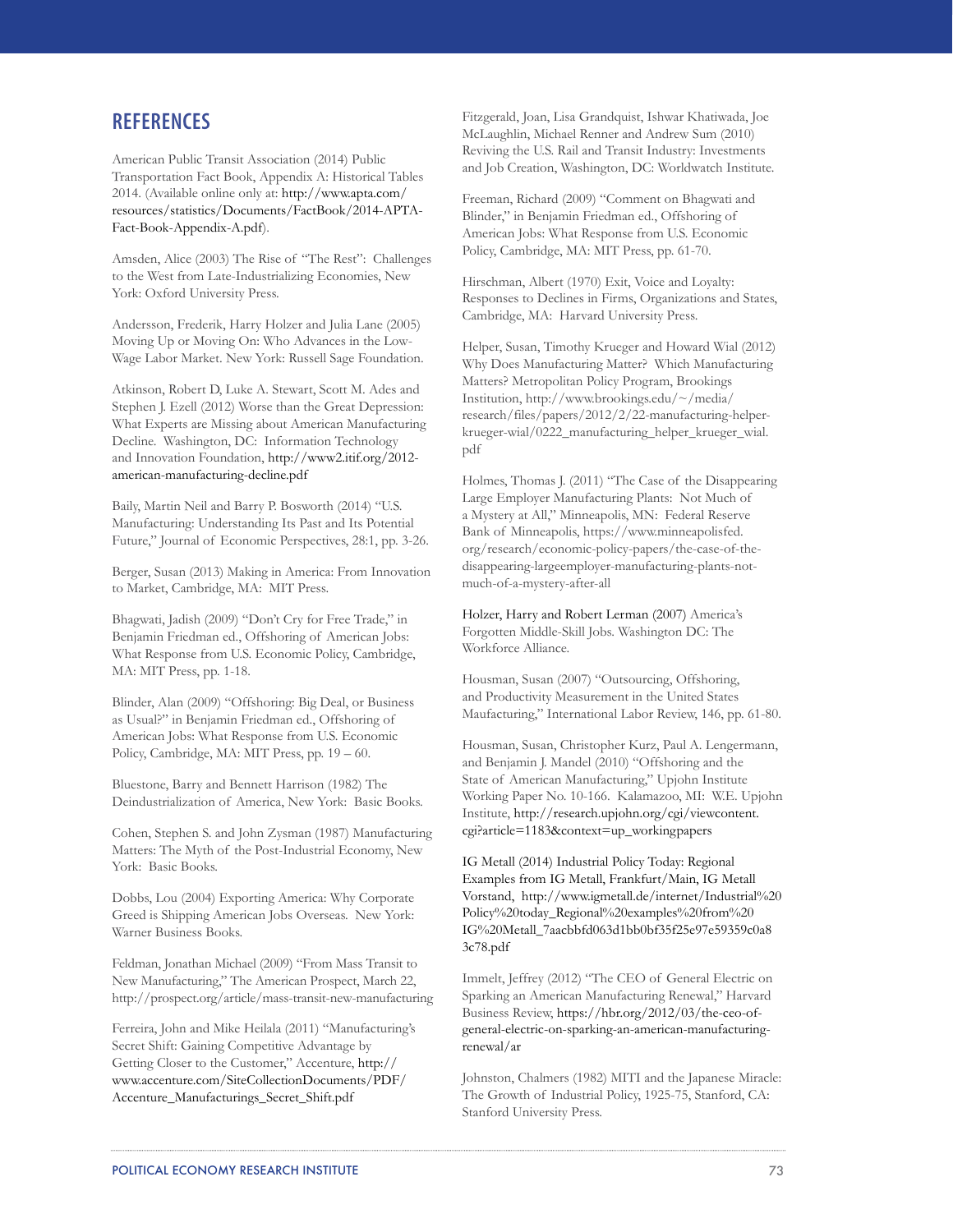Kim, Anne (2013) "Three Ways to Bring Manufacturing Back to America," Washington Monthly, April, http://www.washingtonmonthly.com/magazine/ march\_april\_2013/features/three\_ways\_to\_bring manufactur043318.php?page=all

Lowe, Marcy, Saori Tokuoka, Kristen Dubay, and Gary Gereffi (2010) U.S. Manufacture of Rail Vehicles for Intercity Passenger Rail and Urban Transit. Durham, NC: Center on Globalization, Governance and Competitiveness, Duke University.

MacPherson, Alan and Vida Vanchan (2010) "The Outsourcing of Industrial Design Services by Large Manufacturing Companies," International Regional Science Review, 33, pp. 3-30.

Mankiw, N. Gregory (2015) "Economists Actually Agree on This: The Wisdom of Free Trade," New York Times, April 24 (on-line), http://www.nytimes.com/2015/04/26/ upshot/economists-actually-agree-on-this-point-thewisdom-of-free-trade.html?abt=0002&abg=1

Mankiw, N. Gregory and Philip Swagel (2006) "The Politics and Economics of Offshore Outsourcing," Cambridge, MA: National Bureau of Economic Research working paper #12398 http://www.nber.org/papers/w12398.pdf

Manuel, Kate M., Alissa M. Dolan, Brandon J. Murrill and Rodney M. Perry (2014) Domestic Content Restrictions: The Buy American Act and Complementary Provisions of Federal Law, Washington, DC: Congressional Research Service, https://www.hsdl.org/?view&did=749327

McCormick, Richard (2009) "The Plight of American Manufacturing," The American Prospect, p.A2, December 12 , http://prospect.org/article/plight-americanmanufacturing

Milberg, William and Deborah Winkler (2013) Outsourcing Economics: Global Value Chains in Capitalist Development, New York: Cambridge University Press.

Mizoguchi, Masahito (2005) "The Rolling Stock Manufacturing Industry in Japan," Japanese Rail and Transport Review, October, http://www.jrtr.net/jrtr41/ pdf/f14\_miz.pdf

Muro, Mark, Jonathan Rothwell, Scott Andes, Kenan Fikri, and Siddharth Kulkarni (2015) America's Advanced Industries: What They Are, Where They Are, and Why They Matter, Washington, DC: Brookings Institution, Brookings Advanced Industries Project, http://www.brookings.edu/~/media/Research/Files/ Reports/2015/02/03-advanced-industries/final/ AdvancedIndustry\_FinalFeb2lores.pdf?la=en

National Research Council (1992) Dispelling the Manufacturing Myth: American Factories Can Compete in the Global Marketplace Washington, DC: National Academy Press.

New York State (2014) New York State Procurement Guidelines, May.

Nicholson, Jessica R. and Ryan Noonan (2014) What is Made in America? Washington DC: Economics and Statistics Administration, U.S. Department of Commerce, http://www.esa.doc.gov/sites/default/files/ whatismadeinamerica\_0.pdf

Nordhaus, William (2005) "The Sources of the Productivity Rebound and the Manufacturing Employment Puzzle," Cambridge, MA: National Bureau of Economic Research Working Paper #11354, http://www.nber.org/ papers/w11354.pdf

Pages, Erik R., Brian Lombardozzi, and Lindsey Woolsey (2012) The Emerging U.S. Rail Industry: Opportunities to Support American Manufacturing and Spur Regional Development, Washington, DC: National Institute for Standards and Technology, http://www.nist.gov/mep/ upload/Rail-Report.pdf

Pastor, Manuel and Jared Sanchez (2015) #WomenCanBuild: Including women in the resurgence of good U.S. manufacturing jobs. Los Angeles: USC Dornsife Program for Environmental and Regional Equity.

Pisano, Gary P. and Willy C. Shih (2012) Producing Prosperity: Why America Needs a Manufacturing Renaissance, Boston, MA: Harvard Business Review Press.

Pollin, Robert (2003) Contours of Descent: U.S. Economic Fractures and the Landscape of Global Austerity, New York: Verso Press.

Pollin, Robert (2012) Back to Full Employment, Cambridge, MA: MIT Press.

Pollin, Robert and Dean Baker (2010) "Reindustrializing America: A Proposal for Reviving U.S. Manufacturing and Creating Millions of Good Jobs," New Labor Forum, 19:2, pp. 17-34. http://www.peri.umass.edu/fileadmin/pdf/ other\_publication\_types/magazine\_\_\_journal\_articles/ final\_Spring\_2010\_Pollin.pdf

Pollin, Robert, James Heintz, and Heidi Garrett-Peltier (2009) The Economic Benefits of a Clean Energy Economy, Amherst, MA: Political Economy Research Institute. http://www.peri.umass.edu/fileadmin/pdf/ other\_publication\_types/green\_economics/economic\_ benefits/economic\_benefits.PDF

President's Council of Advisors on Science and Technology (2014) Report to the President: Accelerating U.S. Advanced Manufacturing, Washington, DC: Executive Office of the President, https://www.whitehouse.gov/ sites/default/files/microsites/ostp/PCAST/amp20\_ report\_final.pdf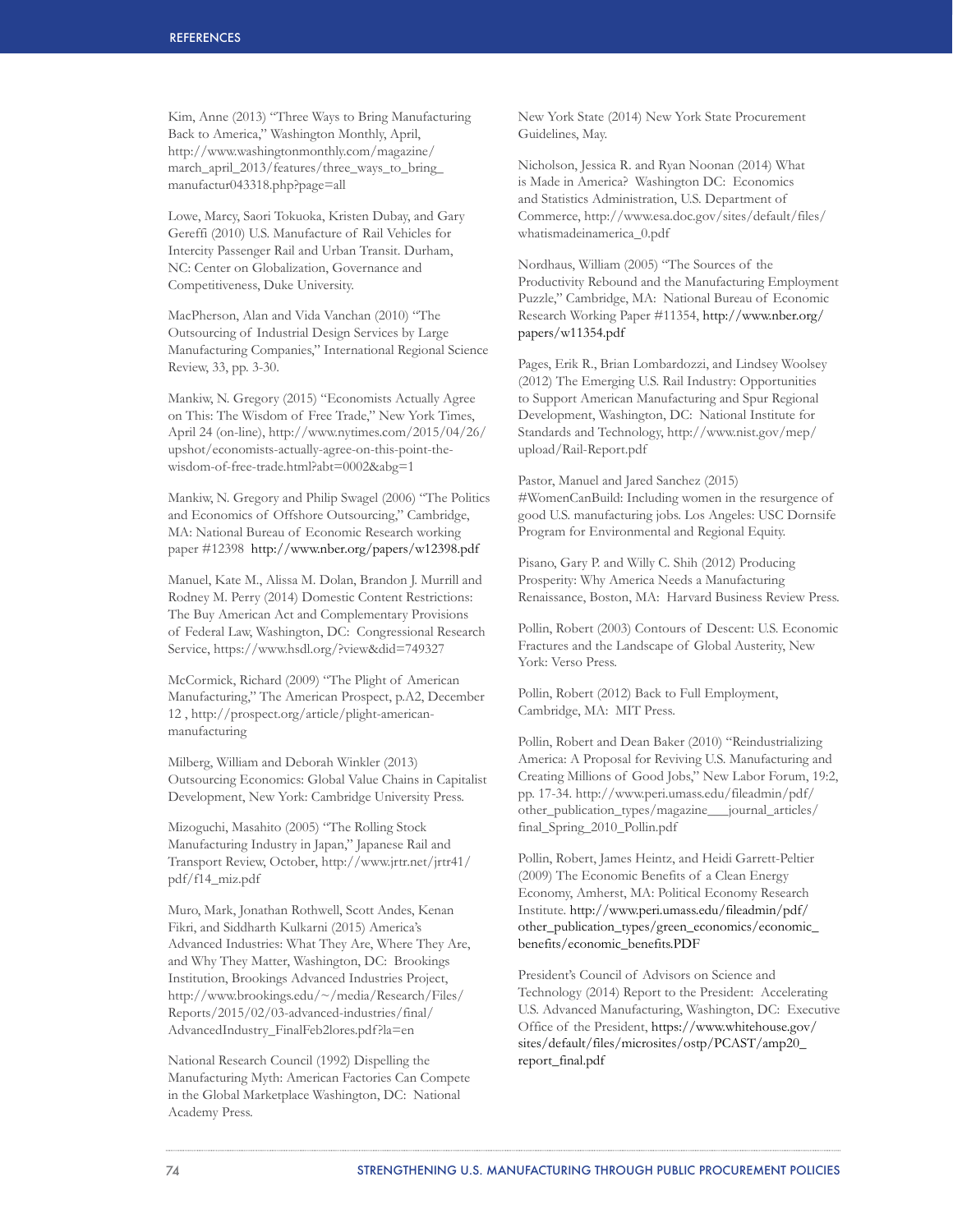Rattner, Stephen (2011) "The Secrets of Germany's Success," Foreign Affairs, July/August, https://www. foreignaffairs.com/articles/germany/2011-06-16/secretsgermanys-success

Reutter, Mark (1994) "The Lost Promise of the American Railroad," The Wilson Quarterly, Winter, pp.10-35. https://www.questia.com/magazine/1G1-15143910/thelost-promise-of-the-american-railroad

Renner, Michael and Gary Gardner (2010) Global Competitiveness in the Rail and Transit Industry, Washington, DC: Worldwatch Institute.

Rowthorn, Robert and R. Ramaswamy (1997) Deindustrialization: Causes and Implications, Washington, DC: International Monetary Fund.

Ruttan, Vernon W. (2006) Is War Necessary for Economic Growth? Military Procurement and Technology Development, New York: Oxford University Press.

Samuelson, Paul (2004) "Where Ricardo and Mill Rebut and Confirm Arguments of Mainstream Economists Supporting Globalization," Journal of Economic Perspectives, (18:3) pp. 135-46.

Scott, Robert E. (2015) The Consequences of Neglecting Manufacturing, Washington, DC: Economic Policy Institute, http://www.epi.org/publication/theconsequences-of-neglecting-manufacturing-comparedwith-other-nations-u-s-has-more-import-competition-inleading-export-industries/

Scott, S., K. Molenaar, D. Gransberg, and N. Smith (2006) Best Value Procurement Methods for Highway Construction Projects. Transportation Research Board, Washington, D.C.

Smil, Vaclav (2013) Made in America: The Rise and Retreat of American Manufacturing, Cambridge, MA: MIT Press.

Tate, Wendy L., Lisa Ellram, Kenneth J. Petersen, and Tobias Schoenherr (2014) Current Practices in Offshoring and Reshoring, Lombard, IL: Council of Supply Chain Management Professionals.

U.S. Bureau of Labor Statistics (2013a) "International Comparisons of Hourly Compensation Costs in Manufacturing, 2012," August 9, http://www.bls.gov/fls/ ichcc.htm#chart04.

U.S. Bureau of Labor Statistics (2013b) "International Labor Comparisons: India's Organized Manufacturing," August 28, http://www.bls.gov/fls/ichcc.htm#chart04.

U.S. Bureau of Labor Statistics (2013c) "International Comparisons: Manufacturing in China," June 7, http:// www.bls.gov/fls/china.htm.

U.S. Bureau of Labor Statistics (2015) "Historical Database for the Tables of the Union Membership News Releases" Accessed August 2015, http://www.bls.gov/cps/cpslutabs. htm.

U.S. Census Bureau (2015) U.S. International Trade in Goods and Services, February 2015, April 2, https://www. census.gov/foreign-trade/Press-Release/2015pr/02/index. html

UCLA Community Economic Development Law Clinic (2015) "Memorandum RE: Public Records Disclosure Policy," unpublished, April.

U.S. Government Publishing Office. 2015. Electronic Code of Federal Regulations, Title 48 Federal Acquisition Regulations System, Chapter 1, Subchapter C, Part 15.101- 2, http://www.ecfr.gov/.

Wessner, Charles (2013) "How Does Germany Do It?" American Society of Mechanical Engineers, https://www. asme.org/engineering-topics/articles/manufacturingprocessing/how-does-germany-do-it